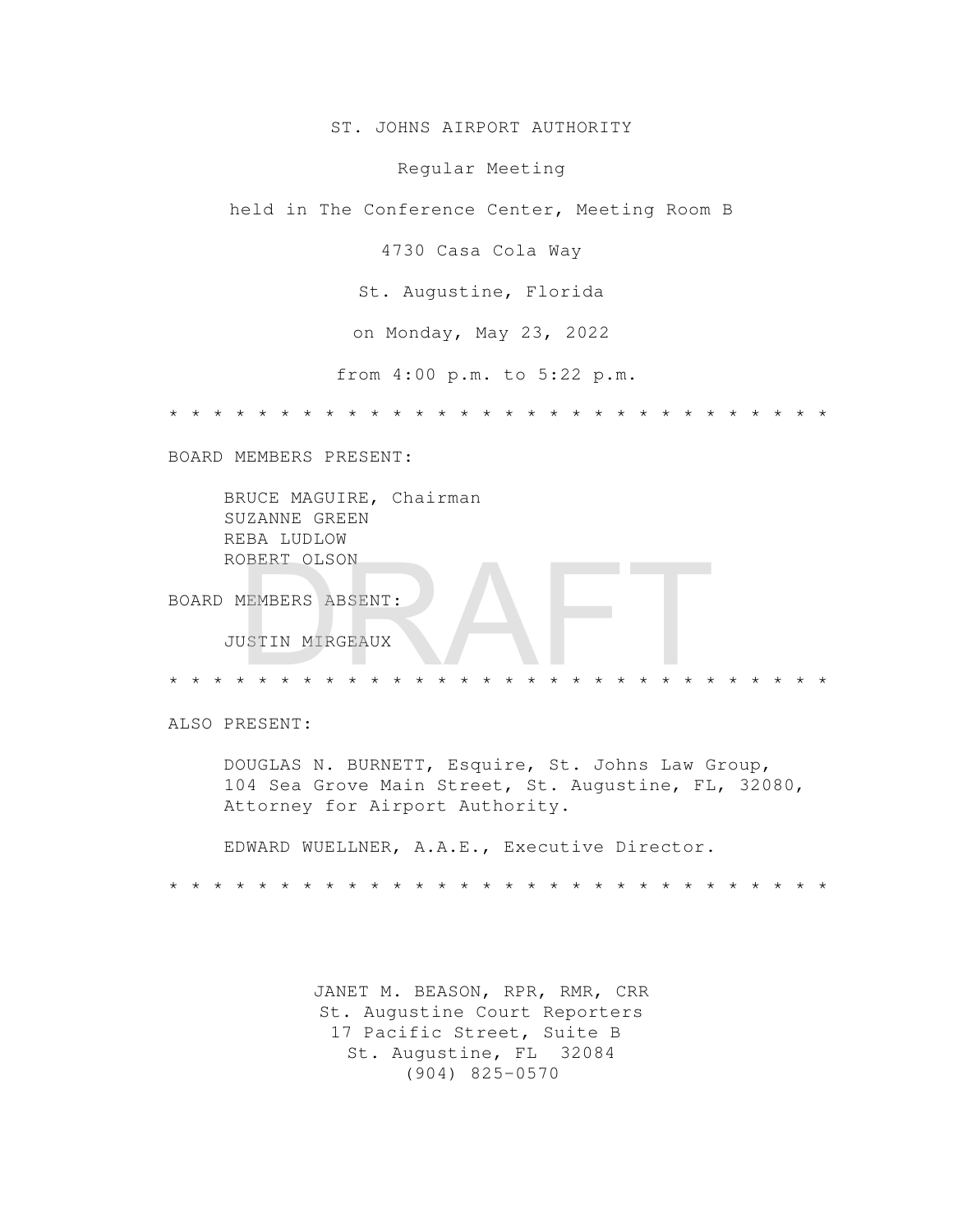| $\mathbf 1$    | INDEX                                                                                                                                                                       |                      |
|----------------|-----------------------------------------------------------------------------------------------------------------------------------------------------------------------------|----------------------|
| $\overline{2}$ |                                                                                                                                                                             | PAGE                 |
| 3              | PLEDGE OF ALLEGIANCE                                                                                                                                                        | 3                    |
| 4              | MEETING MINUTES                                                                                                                                                             | 3                    |
| 5              | FINANCIAL REPORT ACCEPTANCE                                                                                                                                                 | 5                    |
| 6              | AGENDA APPROVAL                                                                                                                                                             | 5                    |
| 7              | STAFF REPORTS                                                                                                                                                               | 6                    |
| 8              | BUSINESS PARTNER UPDATES                                                                                                                                                    | 15                   |
| 9              | BUSINESS ITEMS                                                                                                                                                              |                      |
| 10<br>11       | A. Performing Arts Center Req. to Present<br>B. Eastside Development Project<br>C. Authority Staffing Considerations - ADK<br>D. Lease Policy Amendment - FAA Grants Assur. | 26<br>28<br>48<br>54 |
| 12             | E. Former Chinese Restaurant Location<br>F. FY2021-22 Audit Scope                                                                                                           | 61<br>65             |
| 13             | G. FY2022-21 Budget Development                                                                                                                                             | 69                   |
| 14             | PUBLIC COMMENT - GENERAL                                                                                                                                                    | 72                   |
| 15             | AUTHORITY MEMBER COMMENTS AND REPORTS                                                                                                                                       | 76                   |
| 16             | ADJOURNMENT                                                                                                                                                                 | 83                   |
| 17             | REPORTER'S CERTIFICATE                                                                                                                                                      | 84                   |
| 18             |                                                                                                                                                                             |                      |
| 19             |                                                                                                                                                                             |                      |
| 20             |                                                                                                                                                                             |                      |
| 21             |                                                                                                                                                                             |                      |
| 22             |                                                                                                                                                                             |                      |
| 23             |                                                                                                                                                                             |                      |
| 24             |                                                                                                                                                                             |                      |
| 25             |                                                                                                                                                                             |                      |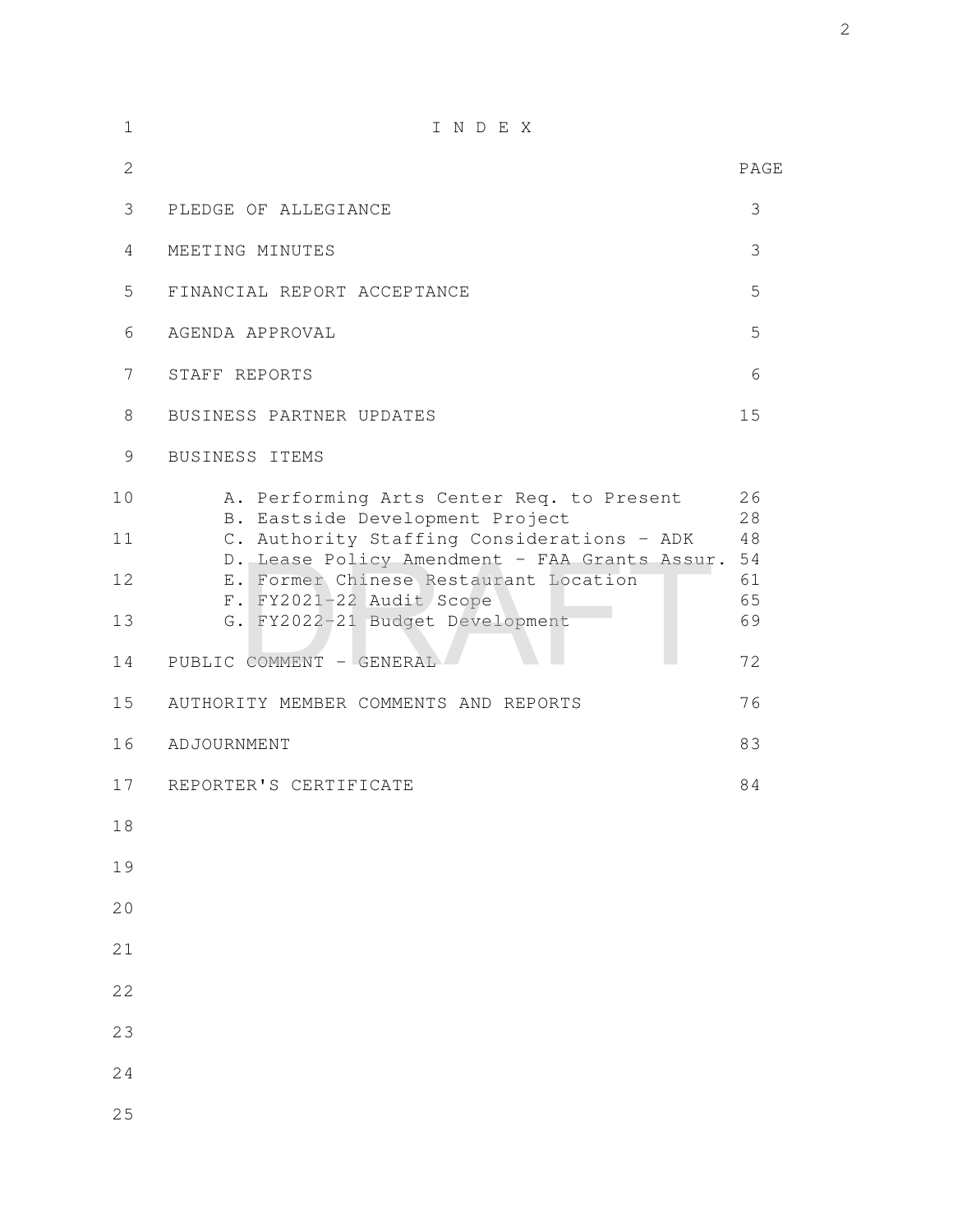| $\mathbf 1$ | P R O C E E D I N G S                               |
|-------------|-----------------------------------------------------|
| 2           | CHAIRMAN MAGUIRE: Okay. Call the meeting to         |
| 3           | order. Robert, if you'll lead the Pledge.           |
| 4           | (Pledge of Allegiance.)                             |
| 5           | MEETING MINUTES                                     |
| 6           | CHAIRMAN MAGUIRE: Okay. Meeting minutes,            |
| 7           | anybody have any changes, modifications, or         |
| 8           | updates? Robert.                                    |
| 9           | MR. OLSON: Yes, I have a couple.                    |
| 10          | Page 144, Line 20 of the minutes, it's -- it's      |
| 11          | the part of the meeting where I'm talking about the |
| 12          | staff shortages and the need to add to our          |
| 13          | administrative staff.                               |
| 14          | Line 44, I'm $-$ or Line 16, Page 44 [sic] I'm      |
| 15          | referring to positions that Boca Raton              |
| 16          | Airport Authority currently has, and one of the     |
| 17          | positions in the transcript is listed as county     |
| 18          | manager, and actually I believe I said county --    |
| 19          | accounting manager. I wanted to say accounting      |
| 20          | manager.                                            |
| 21          | CHAIRMAN MAGUIRE: Okay.                             |
| 22          | MR. OLSON: So county manager, which could be        |
| 23          | confusing in later years --                         |
| 24          | CHAIRMAN MAGUIRE: Okay.                             |
| 25          | MR. OLSON: -- for people, accounting manager.       |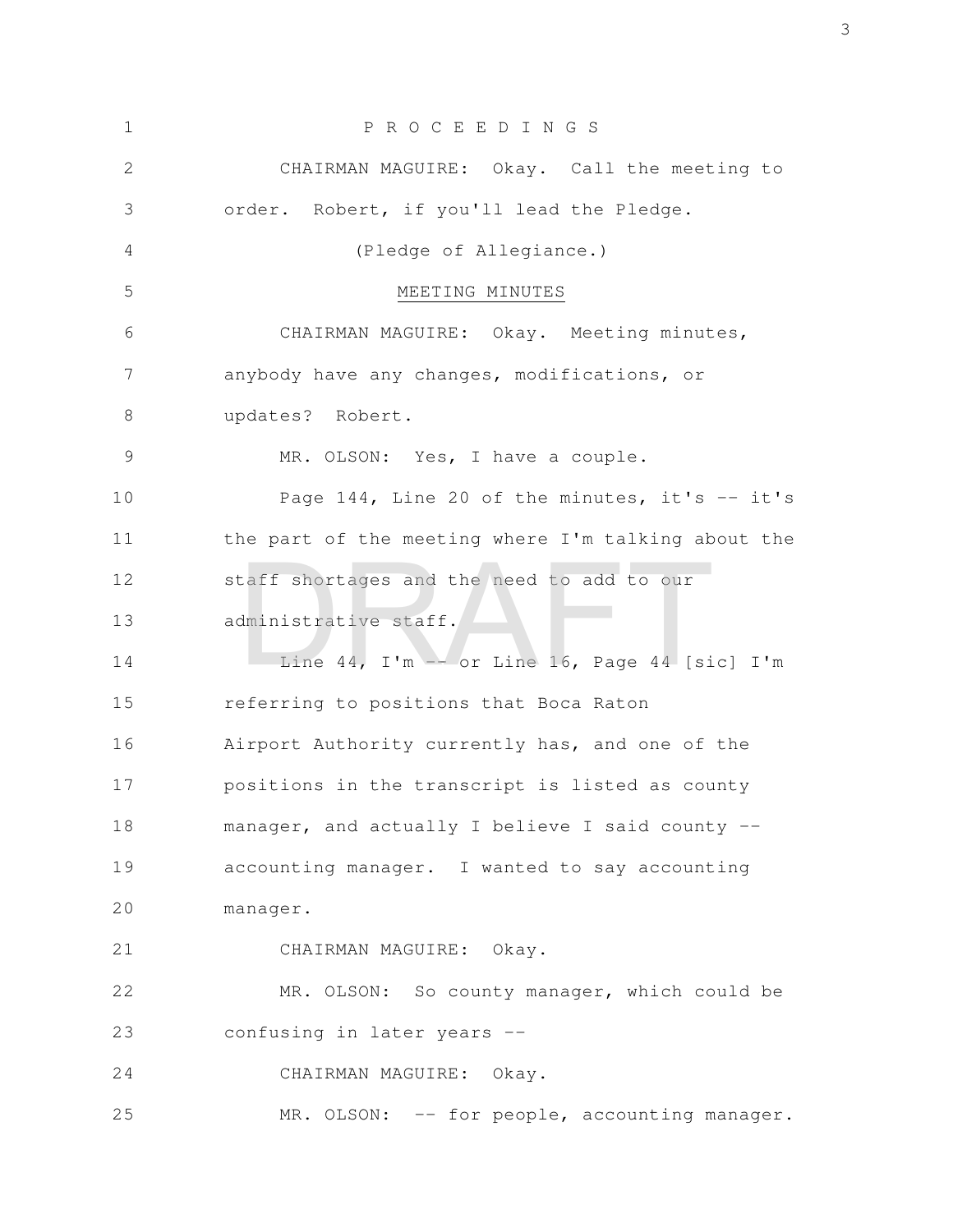The other thing is  $-$  is a mistake I made referring to the search firm on -- at the following page, 145, Line 23, I refer to the search firm we were talking about as "ATK." And when I first mentioned it, it's actually -- and then I recall Ed saying "ADK," which is the correct. So all those references that have "ATK," and there's a couple on that page and one on the following page, should actually be "ADK." CHAIRMAN MAGUIRE: Okay. Did you get that? Okay. Any other changes or modifications? (None.) CHAIRMAN MAGUIRE: Motion to approve the minutes with the changes mentioned by Robert? MS. GREEN: Motion to approve. MS. LUDLOW: Second. CHAIRMAN MAGUIRE: Motion to approve and second. Favor? Aye. MS. GREEN: Aye. MS. LUDLOW: Aye. MR. OLSON: Aye. CHAIRMAN MAGUIRE: Opposed? (No opposition.) CHAIRMAN MAGUIRE: Passed four to zero. Any other changes at all? 1 2 3 4 5 6 7 8 9 10 11 12 13 14 15 16 17 18 19 20 21 22 23 24 25 (None.)<br>CHAIRMAN MAGUIRE: Motion to approve the<br>inutes with the changes mentioned by Robert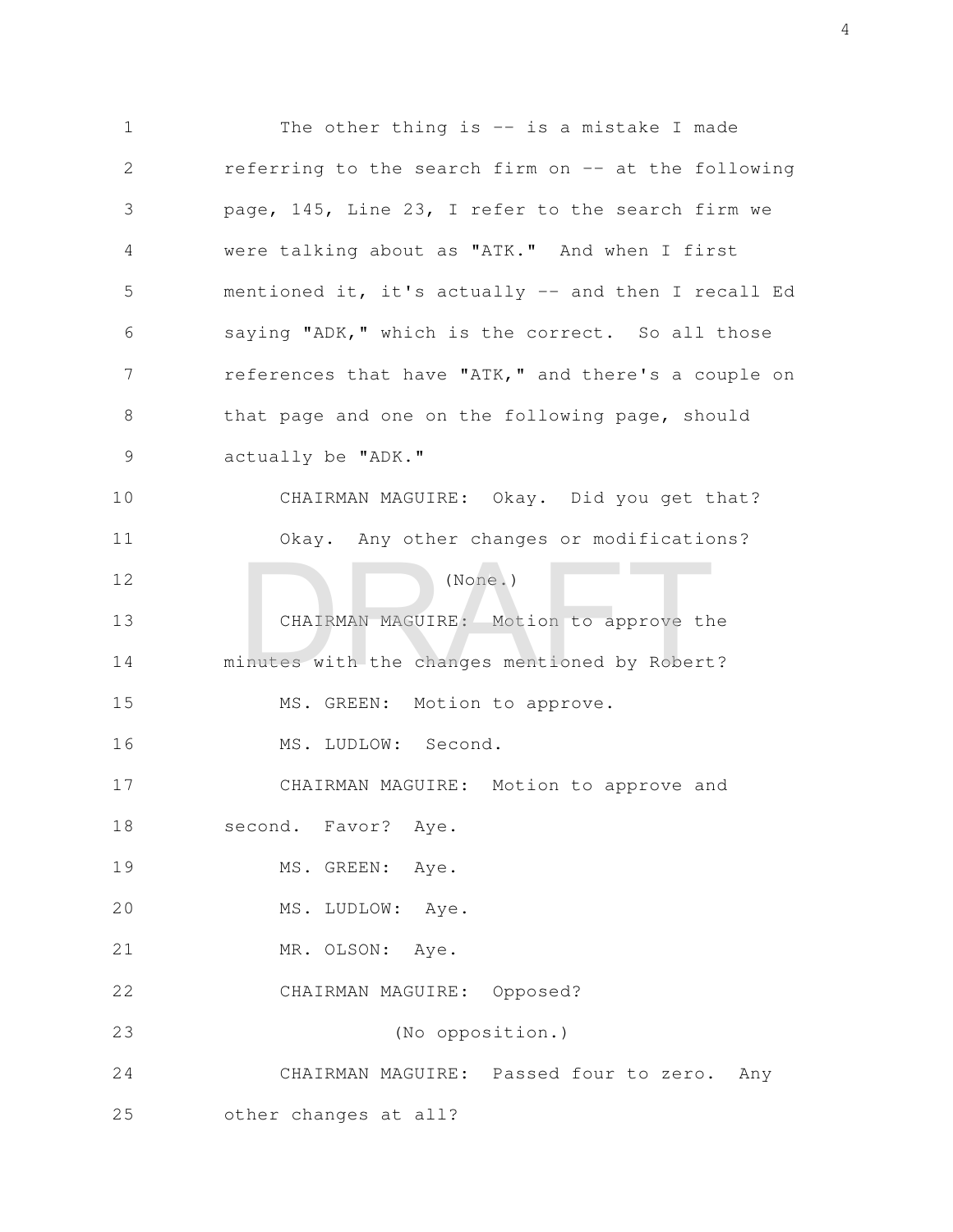| $\mathbf 1$   | (None.)                                          |
|---------------|--------------------------------------------------|
| 2             | FINANCIAL REPORT                                 |
| 3             | CHAIRMAN MAGUIRE: Let's go to the financial      |
| 4             | report. Any comments, changes, modifications to  |
| 5             | the financial report? Hearing none --            |
| 6             | MS. LUDLOW: No.                                  |
| 7             | CHAIRMAN MAGUIRE: Okay. Motion to approve?       |
| 8             | MR. OLSON: (Indicates.)                          |
| $\mathcal{G}$ | CHAIRMAN MAGUIRE: I'll tell you we don't need    |
| 10            | a motion; they'll just stand as presented.       |
| 11            | MR. OLSON: Oh, okay.                             |
| 12            | CHAIRMAN MAGUIRE: Okay?                          |
| 13            | AGENDA APPROVAL                                  |
| 14            | CHAIRMAN MAGUIRE: All right. Therefore, the      |
| 15            | next thing would be agenda approval. Any changes |
| 16            | to the agenda?                                   |
| 17            | MR. OLSON: Move we approve.                      |
| 18            | CHAIRMAN MAGUIRE: Approve the agenda?            |
| 19            | MR. OLSON: Since we -- it looks like we have     |
| 20            | to take action on it because it says approval,   |
| 21            | right? Or don't we?                              |
| 22            | CHAIRMAN MAGUIRE: No.                            |
| 23            | MR. OLSON: Okay.                                 |
| 24            | CHAIRMAN MAGUIRE: They can stand as              |
| 25            | necessary --                                     |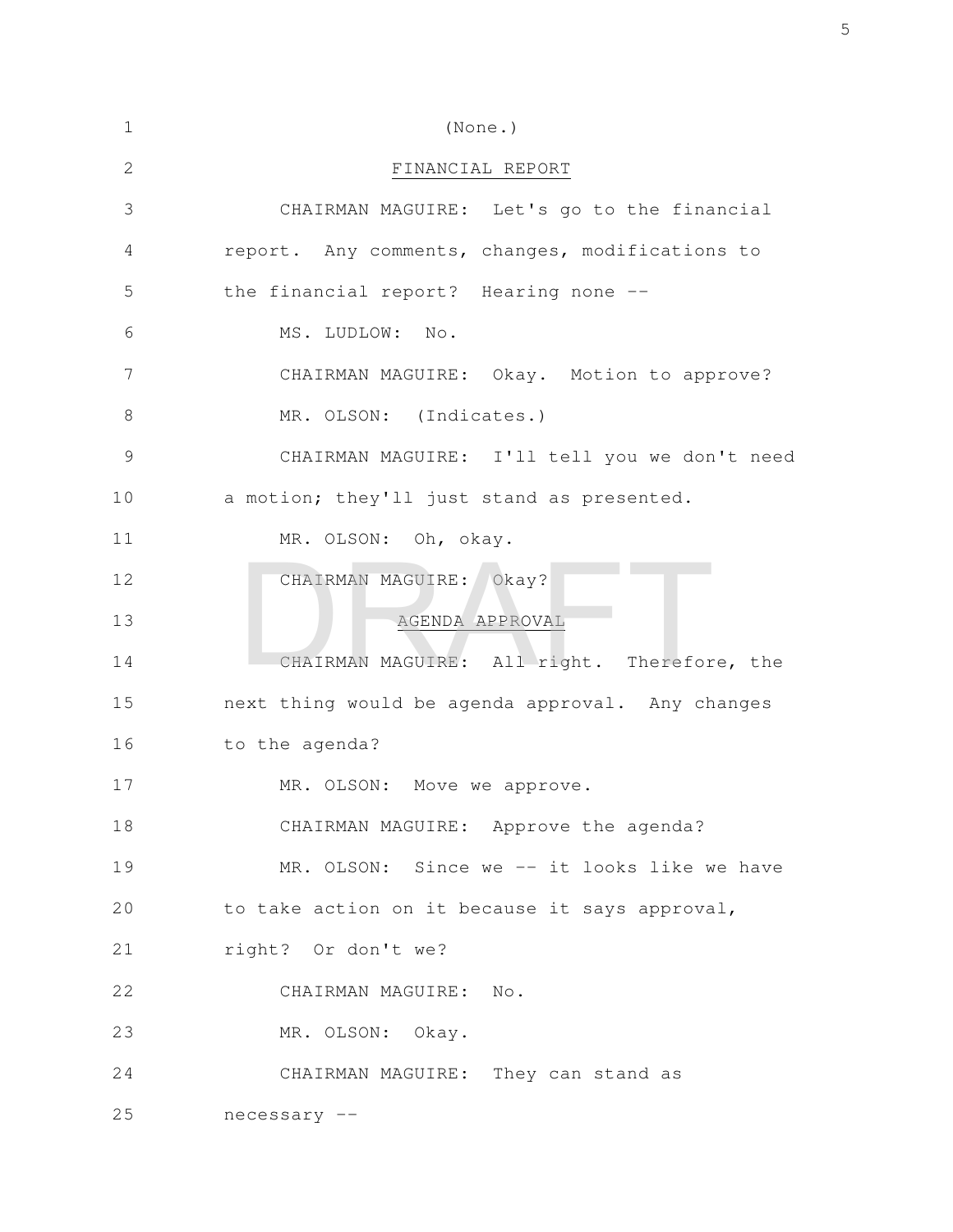MR. OLSON: Okay. 1

CHAIRMAN MAGUIRE: -- if nobody has changes --MR. OLSON: Okay. 2 3

CHAIRMAN MAGUIRE: -- okay? Okay. No changes being heard, they will stand as presented. 4 5

STAFF REPORTS

CHAIRMAN MAGUIRE: Staff reports. MR. WUELLNER: Yes, a couple of updates for you. It doesn't sound like it's on. Maybe it is. 7 8 9

Yes, it is. 10

6

All right. Terminal entrance road, Phase I's under contract. You probably noticed the parking lot work began April 25th and continues at this point. Phase II, design work continues at this point. Looking to be out to bid with that in the next 45 days or so. 11 12 13 14 15 16 nder contract. You probably noticed the pa<br>bt work began April 25th and continues at t<br>bint. Phase II, design work continues at t

Project for the Taxiway B, we solicited bids. Those opened last week, and was about \$200,000, just -- just round numbers, below the engineer's estimate, so that's a positive development. We expect to submit the actual grant application to FAA probably by Wednesday of this week, and they'll at their discretion over the summer provide the grant at that point. At the point we have the grant, we'll bring back the contract, the bid 17 18 19 20 21 22 23 24 25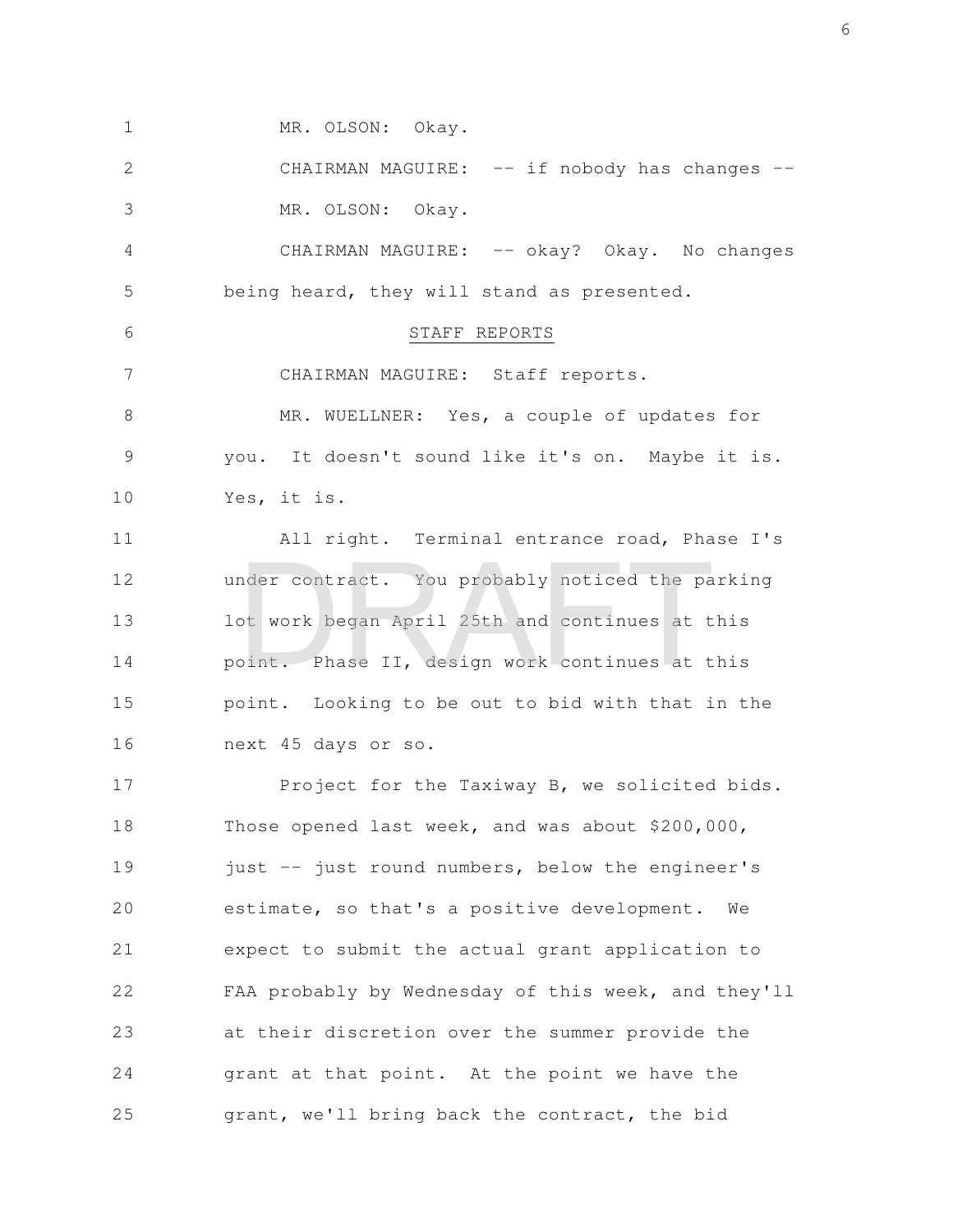summary, and all that stuff for Airport Authority approval and we'll be moving forward at that point. Similar, with the fence and gates, we will be preparing a grant app over the next few days. Unfortunately this is not currently funded in the fiscal year. We will submit it in for extra -- or funds that may become available at the end of their fiscal year. If not, it is a solid project and will be funded next year with FAA. That bidding came in significantly higher than the -- the original. We bid this you may recall about, I don't know, two to three years ago, and it's about  $-\frac{1}{2}$  approximately doubled in that time, the cost to do that kind of project. (Phone interruption.) MR. OLSON: Sorry. MS. LUDLOW: We should have some kind of punishment or -- MR. OLSON: I know. MS. GREEN: At the courthouse like they could put it in a bag over there and -- MS. LUDLOW: Yeah, that's right. MR. WUELLNER: Take out the trash at the end of the night. Anyway, that's in queue probably for next 1 2 3 4 5 6 7 8 9 10 11 12 13 14 15 16 17 18 19 20 21 22 23 24 25 bout, I don't know, two to three years ago,<br>t's about -- approximately doubled in that<br>ne cost to do that kind of project.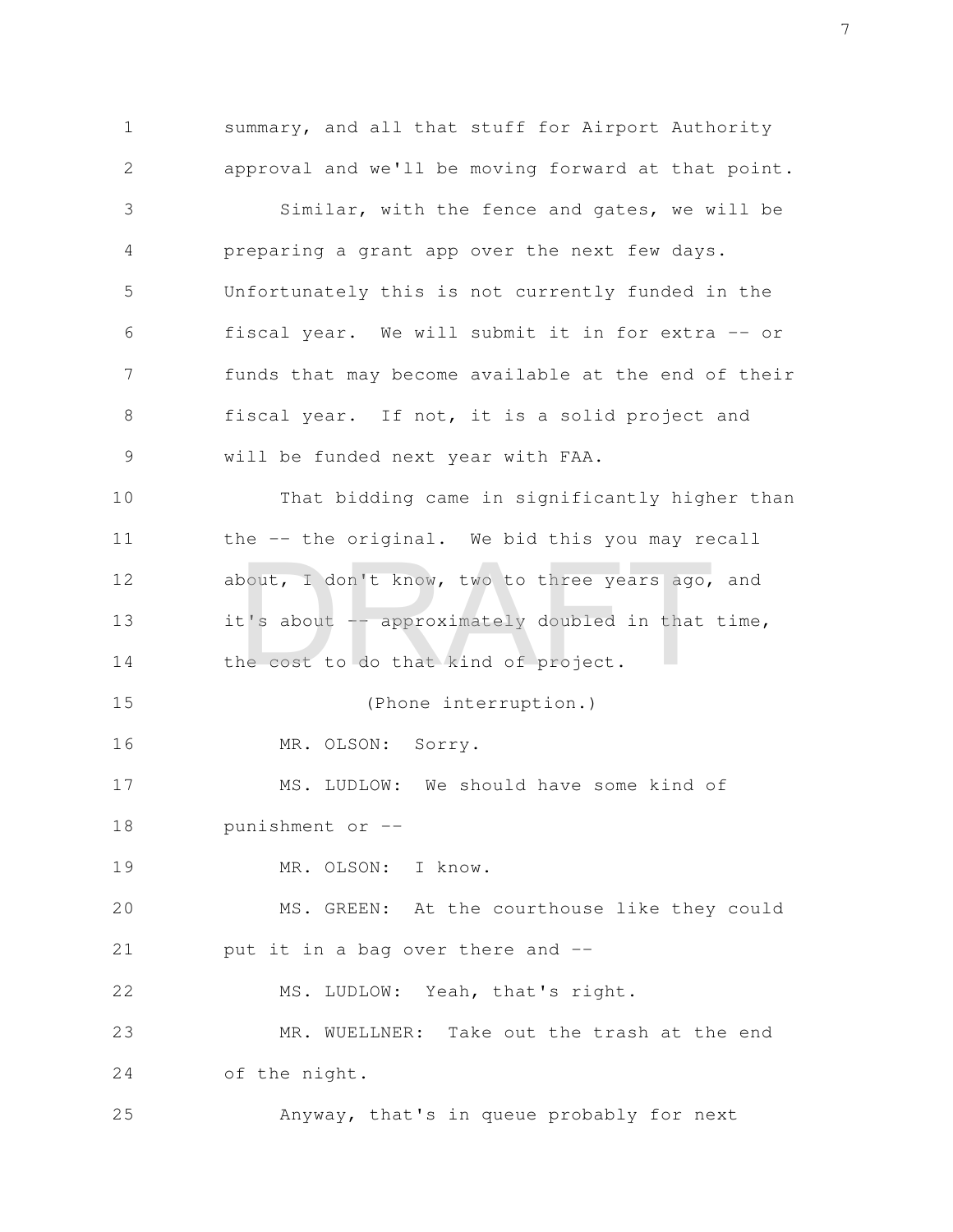year. I'm not holding my breath. It's up about \$2 million at this point, a little over \$2 million, actually. 1 2 3

And strategic business plan not looking good for funding in the fiscal year, but it's in the queue for next year, also. So we'll -- we'll update you when we see what comes out of the program in July at this point. There's still a chance, but  $I$  -- he wasn't terribly optimistic when I talked to him the other day, for current-year funding -- surplus funding, whatever they call it. MR. OLSON: When would we know if it was -- if they accepted putting it in the next fiscal year? MR. WUELLNER: It's -- it's in the program for next year. MR. OLSON: So -- so it's certain. MR. WUELLNER: It's certain, it's just the time -- MR. OLSON: And what would the match be in the -- if it's in the program for the coming year? MR. WUELLNER: I believe it's in at a hundred each, a hundred thousand each --MR. OLSON: Okay. And -- 4 5 6 7 8 9 10 11 12 13 14 15 16 17 18 19 20 21 22 23 MR. OLSON: When would we know if it wa<br>ney accepted putting it in the next fiscal<br>MR. WUELLNER: It's -- it's in the prog

MR. WUELLNER: -- for next year. 24

MR. OLSON: -- that would be available as soon 25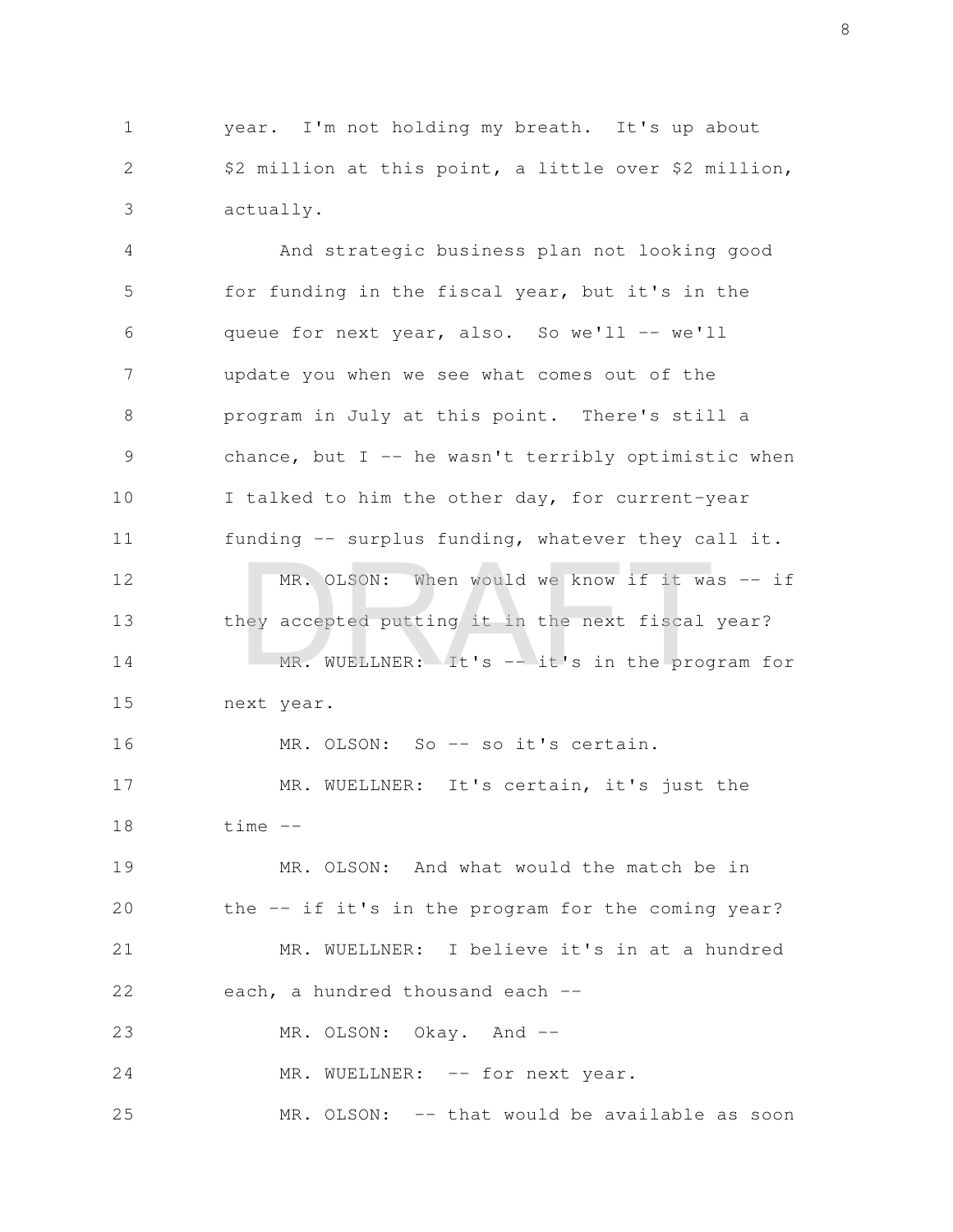as when? 1

| 2             | MR. WUELLNER: We would request -- it becomes        |
|---------------|-----------------------------------------------------|
| 3             | available technically July 1st, but you have to go  |
| 4             | through the grant -- they have to allocate the      |
| 5             | funds. They have to write the grant. We have to     |
| 6             | execute our side of it. It goes back and finally    |
| 7             | comes to us. My best quess here is I think he told  |
| 8             | us mid-September is probably --                     |
| $\mathcal{G}$ | MR. OLSON: Okay.                                    |
| 10            | MR. WUELLNER: -- the best.                          |
| 11            | MR. OLSON: Thank you.                               |
| 12            | (Phone interruption.)                               |
| 13            | MS. LUDLOW: This is going to be a good day.         |
| 14            | MR. WUELLNER: It scares me that mine could be       |
| 15            | next.                                               |
| 16            | CHAIRMAN MAGUIRE: If anybody else has a cell        |
| 17            | phone, check it now and make sure it's put on mute. |
| 18            | MS. MARTIN: Sorry.                                  |
| 19            | MS. LUDLOW: So a hundred thousand each.             |
| 20            | MR. WUELLNER: Yes, ma'am.                           |
| 21            | MS. LUDLOW: Okay. And the -- so are you             |
| 22            | saying September, the next fiscal year --           |
| 23            | CHAIRMAN MAGUIRE: Yeah, it's going --               |
| 24            | MS. LUDLOW: -- the next calendar?                   |
| 25            | MR. WUELLNER: -- to technically be next             |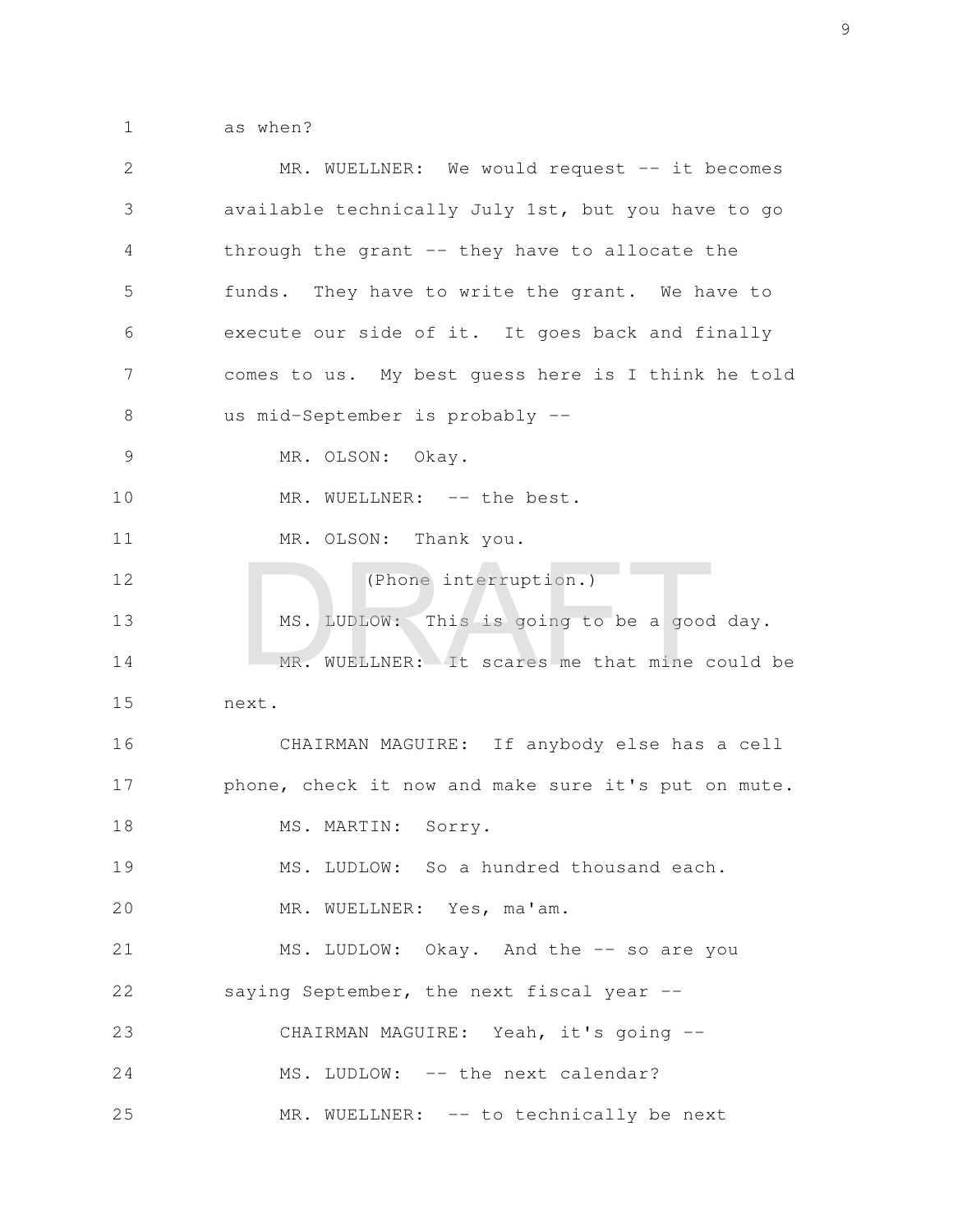fiscal year. You'll see this project as an actual budgeted item for next year. MS. LUDLOW: Okay. I have a --CHAIRMAN MAGUIRE: I think she's going to go back to one of the first issues. MS. LUDLOW: I am. CHAIRMAN MAGUIRE: Make that -- wrap it up with the triennial exercise. MR. WUELLNER: Just let you know we did that on the 18th. A few photos just to run through on the screen, those of you that didn't happen to get here that morning. Tremendous response. Had another -- another really good exercise. MS. MARTIN: There's me on the upper right. MR. WUELLNER: Yeah, yeah. There's --MS. LUDLOW: There's Sacha. MR. WUELLNER: -- Sacha being carried out by the firefighters. She was kind enough to volunteer to be a victim. MS. GREEN: Is there an Oscar award there? MS. MARTIN: I was in pain. MR. WUELLNER: Yeah, just to give you a flavor of what goes on that day, it's a -- it's a big morning, and my personal thank yous as well as the Airport Authority thank yous to Kevin for as 1 2 3 4 5 6 7 8 9 10 11 12 13 14 15 16 17 18 19 20 21 22 23 24 25 ere that morning. Tremendous response. Ha<br>nother -- another really good exercise.<br>MS. MARTIN: There's me on the upper ri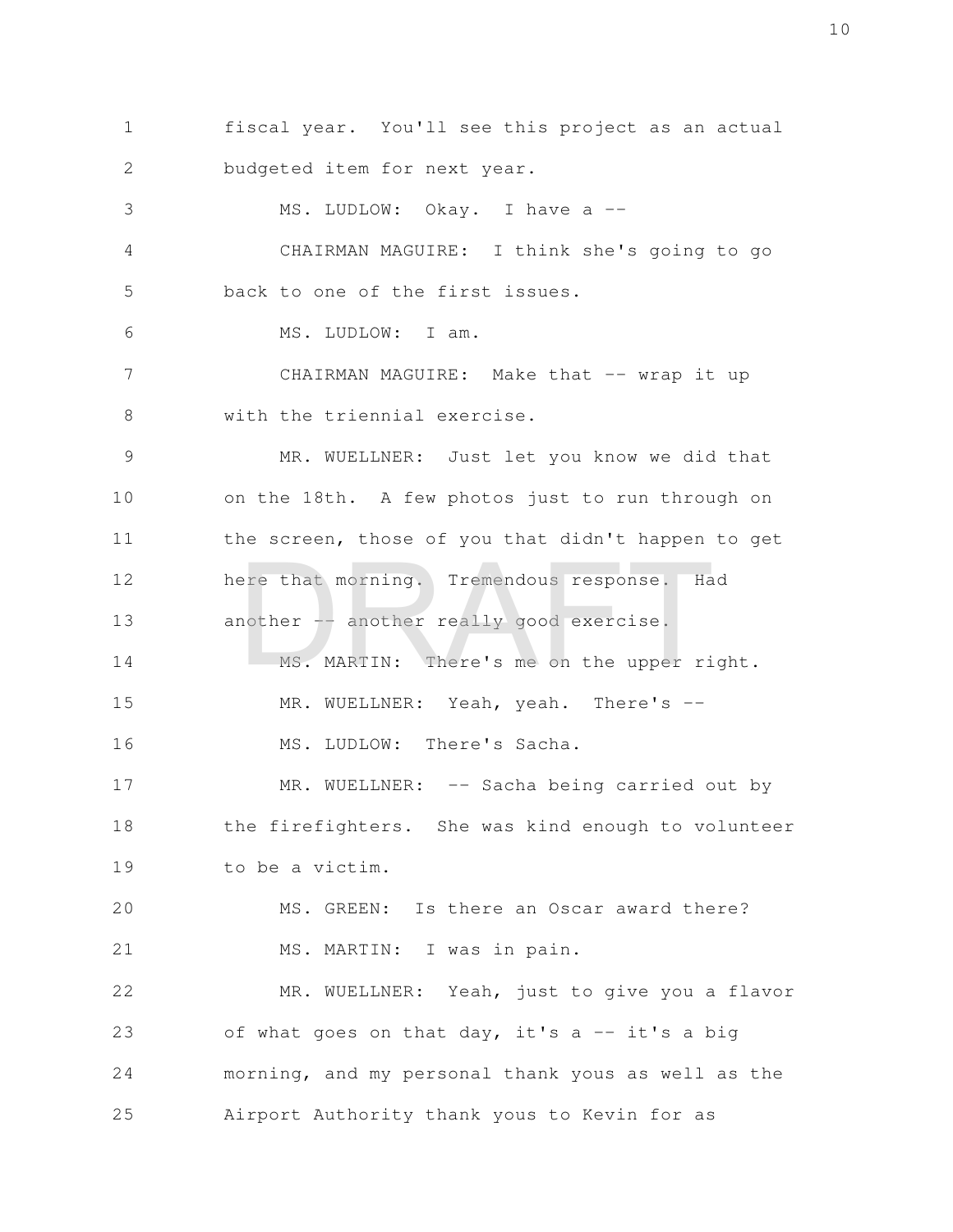usual -- 1

| 2             | MR. OLSON: Yes.                                   |
|---------------|---------------------------------------------------|
| 3             | MR. WUELLNER: -- putting that together for us     |
| 4             | and doing a great job, and of course all of the   |
| 5             | first responders and those entities and observers |
| 6             | and volunteers and all of those that come out to  |
| 7             | make that a success to meet the requirements of   |
| 8             | FAR Part 139 for our triennial.                   |
| $\mathcal{G}$ | MR. OLSON: And really good coverage in            |
| 10            | The Record of it.                                 |
| 11            | MR. WUELLNER: Yeah.                               |
| 12            | MR. OLSON: So whoever coordinated that, also      |
| 13            | good communication.                               |
| 14            | MS. GREEN: Good Facebook coverage.                |
| 15            | MR. WUELLNER: Yeah.                               |
| 16            | MR. OLSON: Yeah.                                  |
| 17            | MS. LUDLOW: And Times-Union.                      |
| 18            | MR. OLSON: Oh, Times-Union picked it up?          |
| 19            | MS. LUDLOW: Yeah, and -- and -- can I talk?       |
| 20            | CHAIRMAN MAGUIRE: Go ahead.                       |
| 21            | MS. LUDLOW: And I want to say, it was really      |
| 22            | interesting. You know, because of the things      |
| 23            | that's happened, our focus has been on airboats,  |
| 24            | and this was high tide and they had lots of water |
| 25            | and that airboat still had a problem. It took all |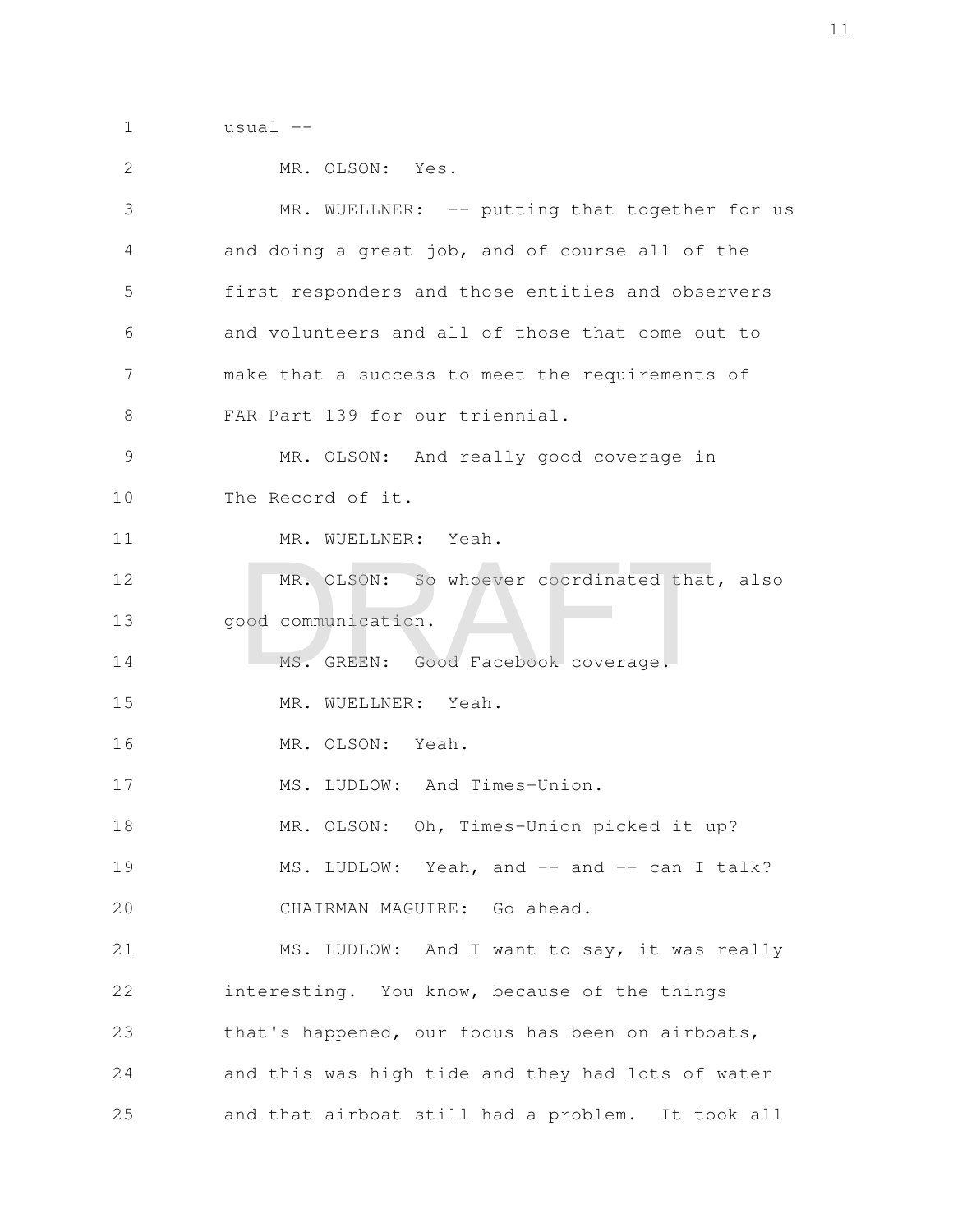the power it could get to move it around. So I don't know how it moved around in the muck. I mean, I really don't, because I was very interested in that. CHAIRMAN MAGUIRE: Uh-huh. MS. LUDLOW: But it had to be very powerful and that was high tide. CHAIRMAN MAGUIRE: Okay. MS. LUDLOW: Okay. That's it. CHAIRMAN MAGUIRE: Okay. MR. WUELLNER: That's it other than the photos. CHAIRMAN MAGUIRE: Okay. I think Reba has a question going back to the terminal entrance. MS. LUDLOW: Now he's reading my mind. MR. WUELLNER: Oh, okay. MS. LUDLOW: Yes, Phase II, design continues working with NGC on easement. CHAIRMAN MAGUIRE: Reba, can you move that closer? MS. LUDLOW: Hello? MR. WUELLNER: Got it. MS. LUDLOW: 101 mic. Cindy's supposed to give me lessons. Mic 101. Anyway, Phase II design continues. Working 1 2 3 4 5 6 7 8 9 10 11 12 13 14 15 16 17 18 19 20 21 22 23 24 25 CHAIRMAN MAGUIRE: Okay. I think Reba<br>uestion going back to the terminal entrance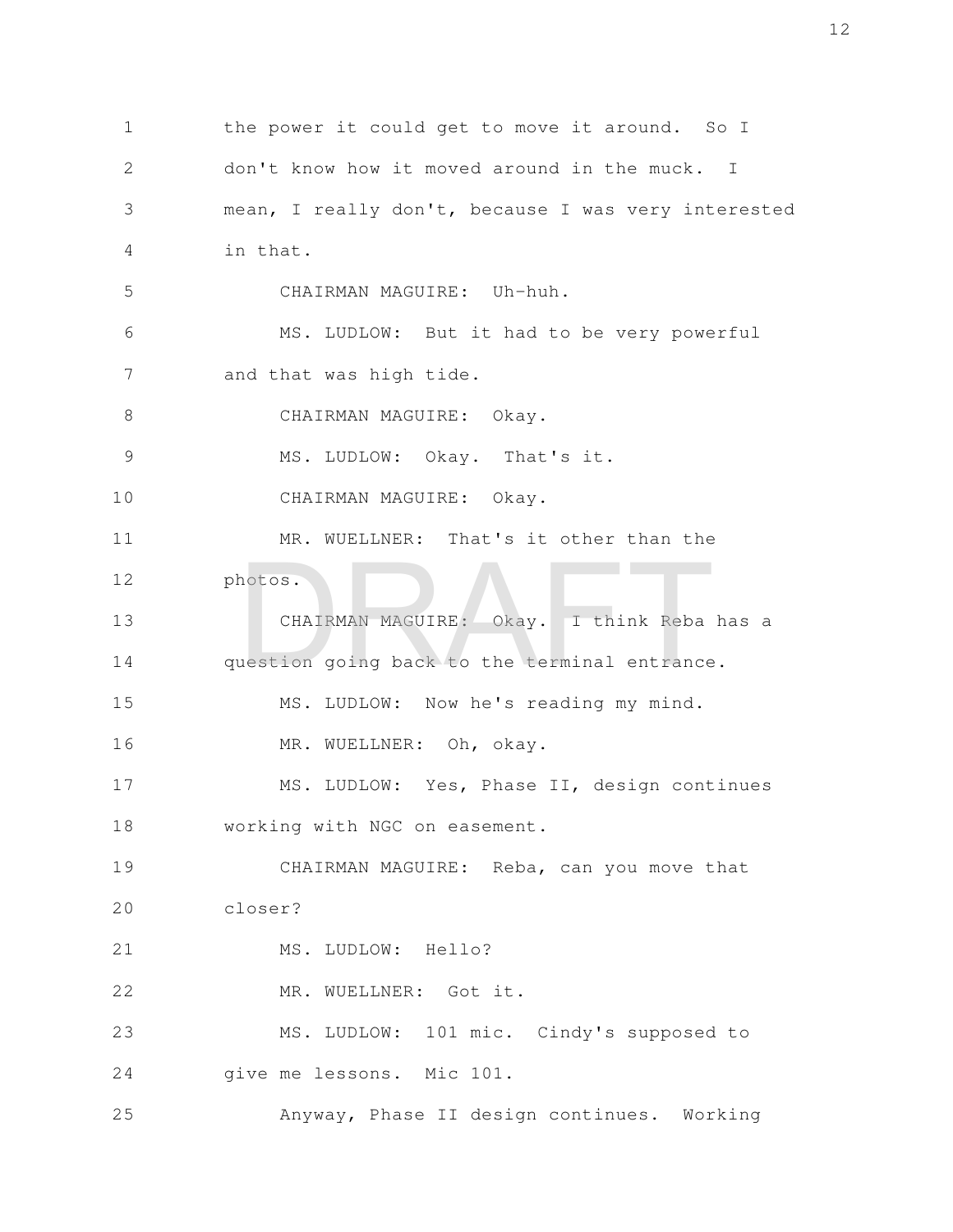with NGC on easement. What easement is that? MR. WUELLNER: It's a -- they call it a mutual easement where we can traverse the same piece of property at the same time. 1 2 3 4

MS. LUDLOW: But isn't this something that when you got the whole project approved, wouldn't it have already been approved? 5 6 7

MR. WUELLNER: Well, all I can say is you've apparently never worked with Northrop Grumman to get anything done in a timely manner. So it is still hanging out there working with Grumman on that. We're due to meet actually tomorrow morning at 10:00 to get it resolved. 8 9 10 11 12 13 nat. We're due to meet actually tomorrow m<br>
t 10:00 to get it resolved.<br>
MS. LUDLOW: Just these things keep com

MS. LUDLOW: Just these things keep coming up. Like now we find out we don't  $-$ - we're not going to get the traffic light till later, a year or two later, right? 14 15 16 17

MR. WUELLNER: You were never getting the traffic light as a part of the basic project. 18 19

MS. LUDLOW: Okay. I just want to bring that up that, you know, kind of like you'd like to see the whole project, you know, cost this much and it's going to cost this much at the end. That's all. I just wondered about the easement, why are we working on an easement now, okay. 20 21 22 23 24 25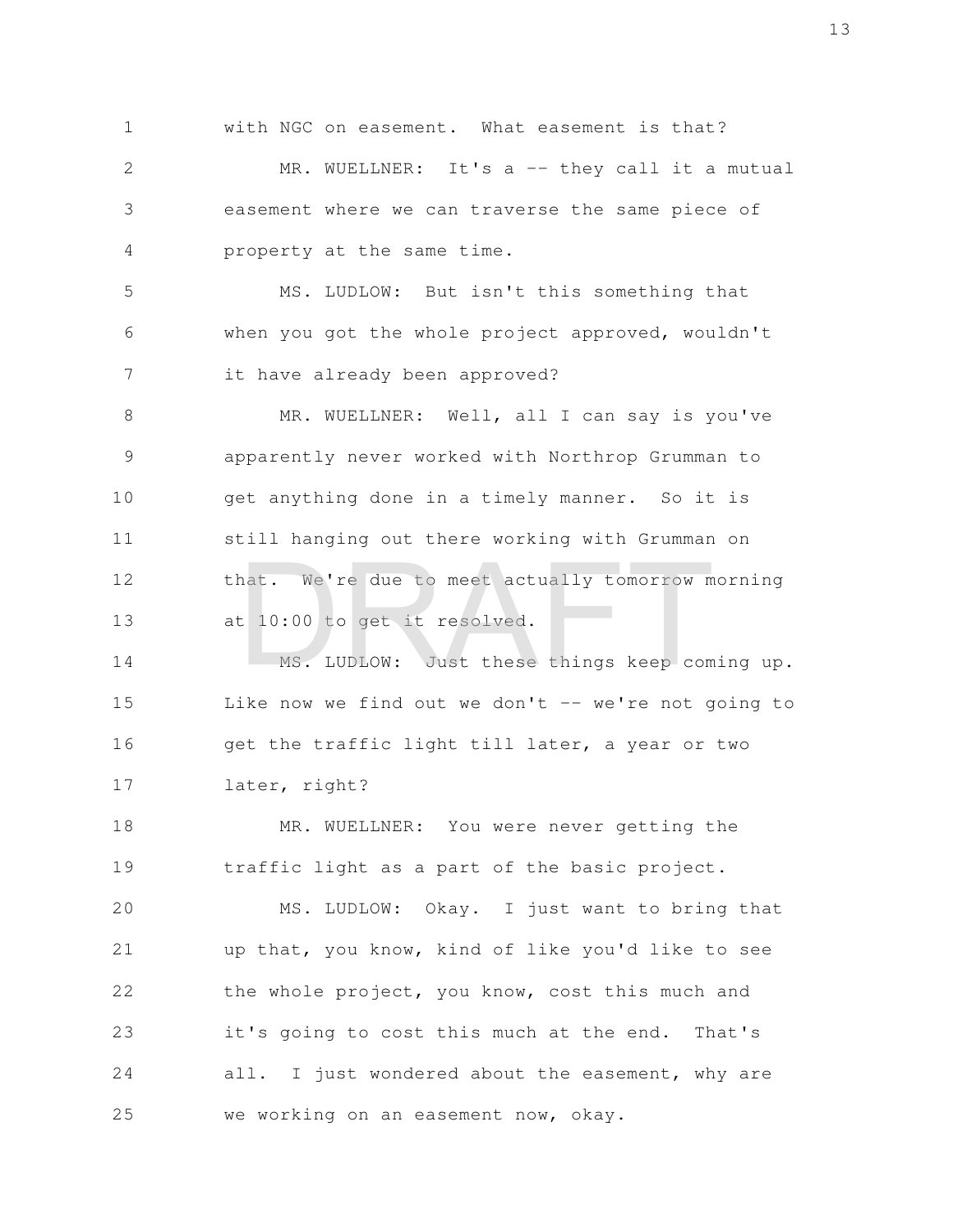CHAIRMAN MAGUIRE: Is that it? MS. LUDLOW: Yes, thank you. CHAIRMAN MAGUIRE: Okay. Go ahead, Ed. MR. WUELLNER: That -- that's all I have on the staff report. Oh, you were going to -- I'm sorry. I dropped you an e-mail on the enplanements. I don't know whether you saw it, but it  $-$  I sent you a second one. But the enplanements for March, 290; April were 431, and that's it. MS. LUDLOW: Okay. He's talking about enplanements, I asked how many. So March is 290? MR. WUELLNER: 291, I think it was. MS. LUDLOW: Okay. And April is 431? And does that include Portland, or when did Portland stop -- MR. WUELLNER: It looks like April would. MS. LUDLOW: April included Portland. MR. WUELLNER: Yeah. MS. LUDLOW: Okay. How many of those people do you think are tourists? MR. WUELLNER: I have no idea. I truly don't. MS. LUDLOW: Okay. I just wondered. MR. WUELLNER: It's not something, you know, buy a ticket and label yourself tourist, so I don't 1 2 3 4 5 6 7 8 9 10 11 12 13 14 15 16 17 18 19 20 21 22 23 24 25 mplanements, I asked how many. So March is<br>MR. WUELLNER: 291, I think it was.<br>MS. LUDLOW: Okay. And April is 431?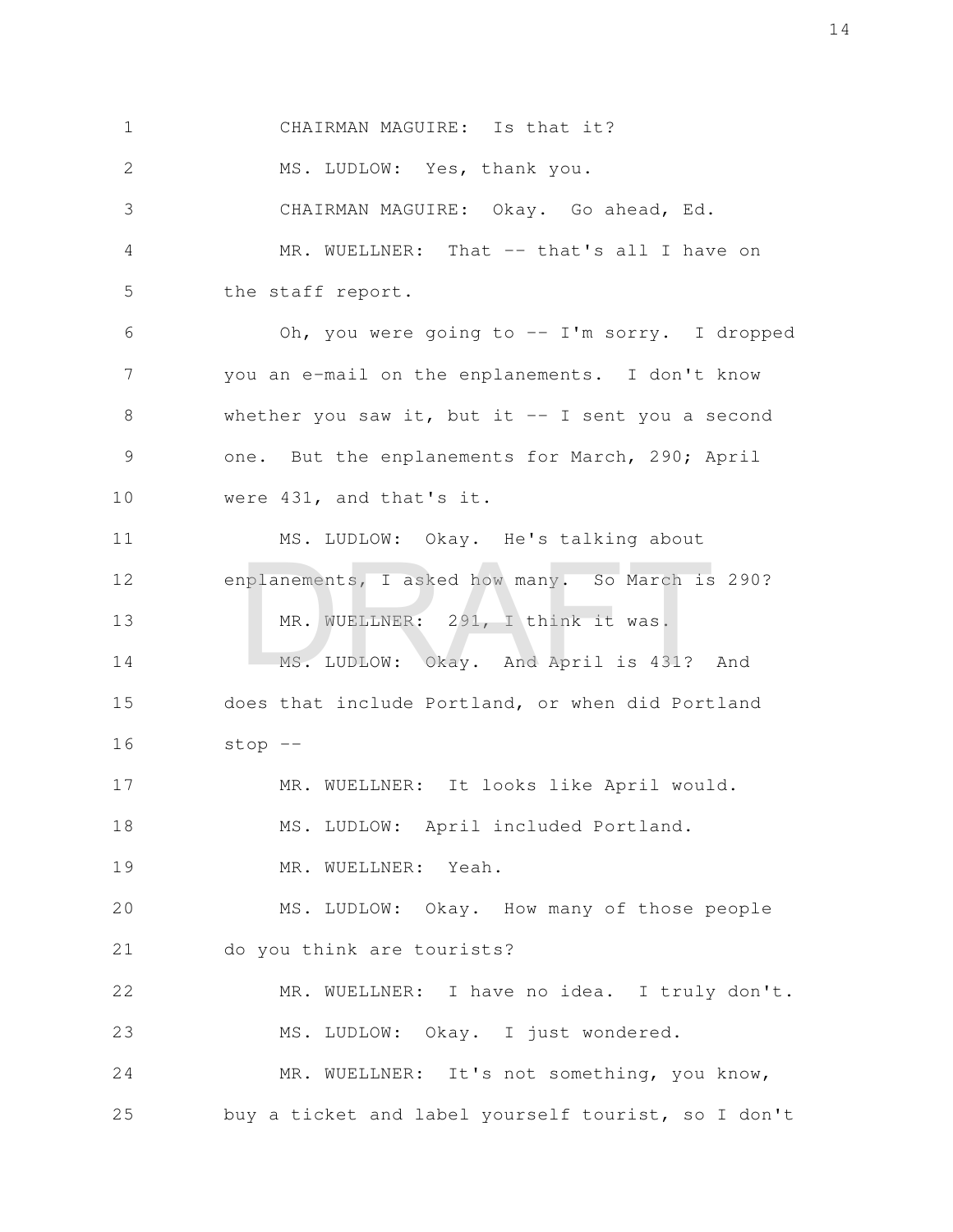have that data. 1

MS. GREEN: The rental cars went up quite a bit, so  $-$ MR. WUELLNER: Yeah. MS. GREEN: -- if that answers --MS. LUDLOW: That's a good mark. Okay. Thank you. That's the enplanements. And I didn't what Appendices 9.1, so I did like you guys suggested; I sent a note and said, Ed, what is Appendices 9.1 federal grants? And I want enplanement things. So he was well aware and he sent me back the answer. It has to do with federal grants, just like it said. CHAIRMAN MAGUIRE: Okay. MS. LUDLOW: Thank you. CHAIRMAN MAGUIRE: Okay. Was that it for staff, Ed? MR. WUELLNER: Yes, sir. BUSINESS PARTNER UPDATES CHAIRMAN MAGUIRE: All right. Business partners, Mr. -- Commissioner Henry Dean. COMMISSIONER DEAN: Good afternoon, everybody. Is this on? I guess it's on. Good. Just a couple of things to highlight and then I'll be happy to answer any questions if there are questions. 2 3 4 5 6 7 8 9 10 11 12 13 14 15 16 17 18 19 20 21 22 23 24 25 e sent me back the answer. It has to do with<br>ederal grants, just like it said.<br>CHAIRMAN MAGUIRE: Okay.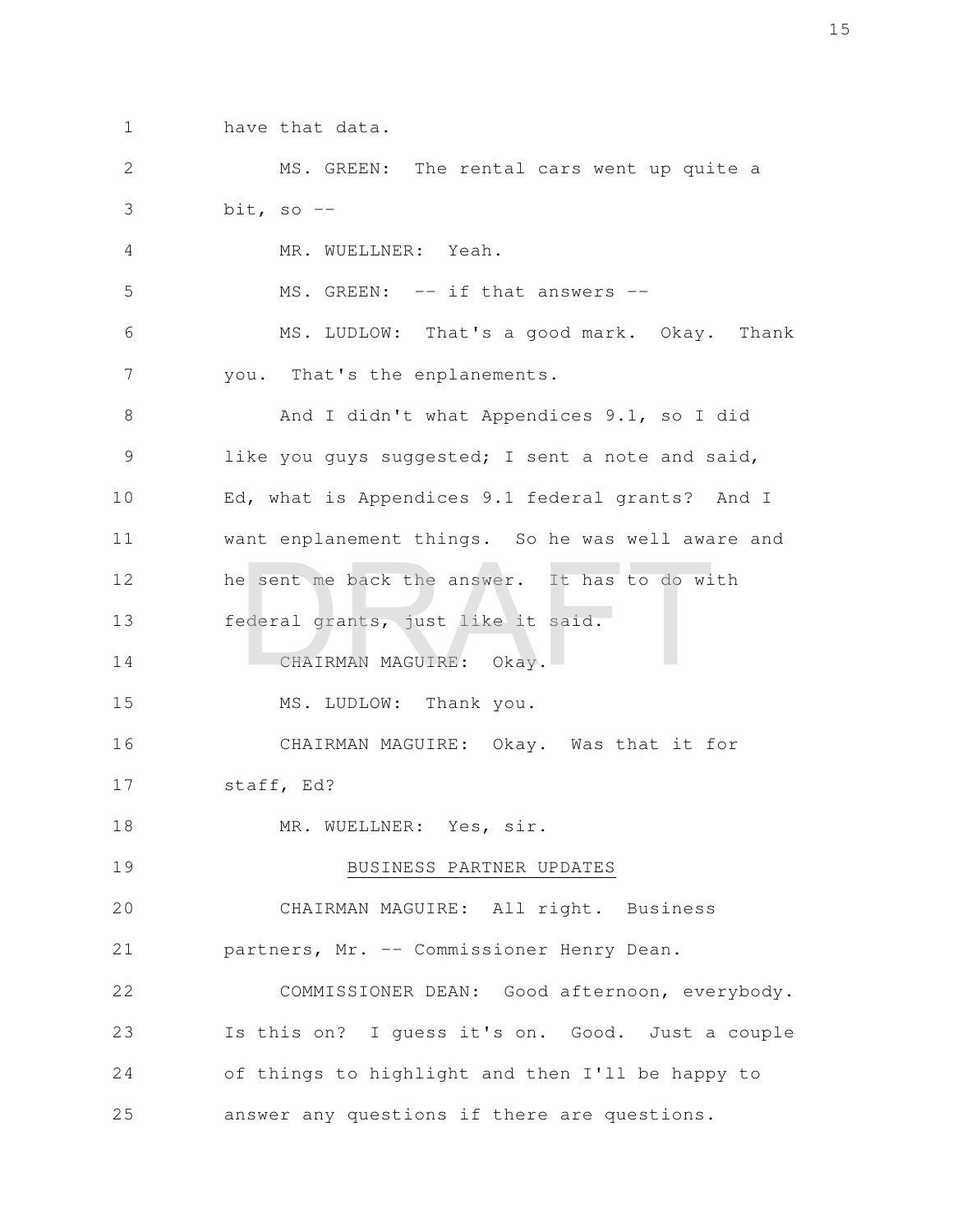I want to highlight our continued exponential growth in this county has driven -- this is no surprise to anyone in this room, driven housing prices up through the roof. But if you haven't heard the latest, the latest median price for a home in St. Johns County as of last month was  $$550,000.$  It's  $-$  it's shocking. 1 2 3 4 5 6 7

And so, I think that I along with my fellow commissioners during the past year have put quite a bit of emphasis on what can we do about affordable housing for those of our workers that we desperately need, both in the public and private sector. 8 9 10 11 12 13 esperately need, both in the public and pri<br>actor.<br>In the public sector, we have entry-lev

In the public sector, we have entry-level deputies, entry-level first responders, entry-level nurses, teachers, that obviously cannot afford a half a million dollar home, especially if they just graduated and have any level of student debt. Think about that's a double whammy. 14 15 16 17 18 19

So in the last two years, we approved four affordable housing developments. And when I say affordable housing, we started a pilot project where if the developer  $-$  initially the price  $$ the price point was set it 210-, \$210,000. Then if the developer were going to develop a hundred 20 21 22 23 24 25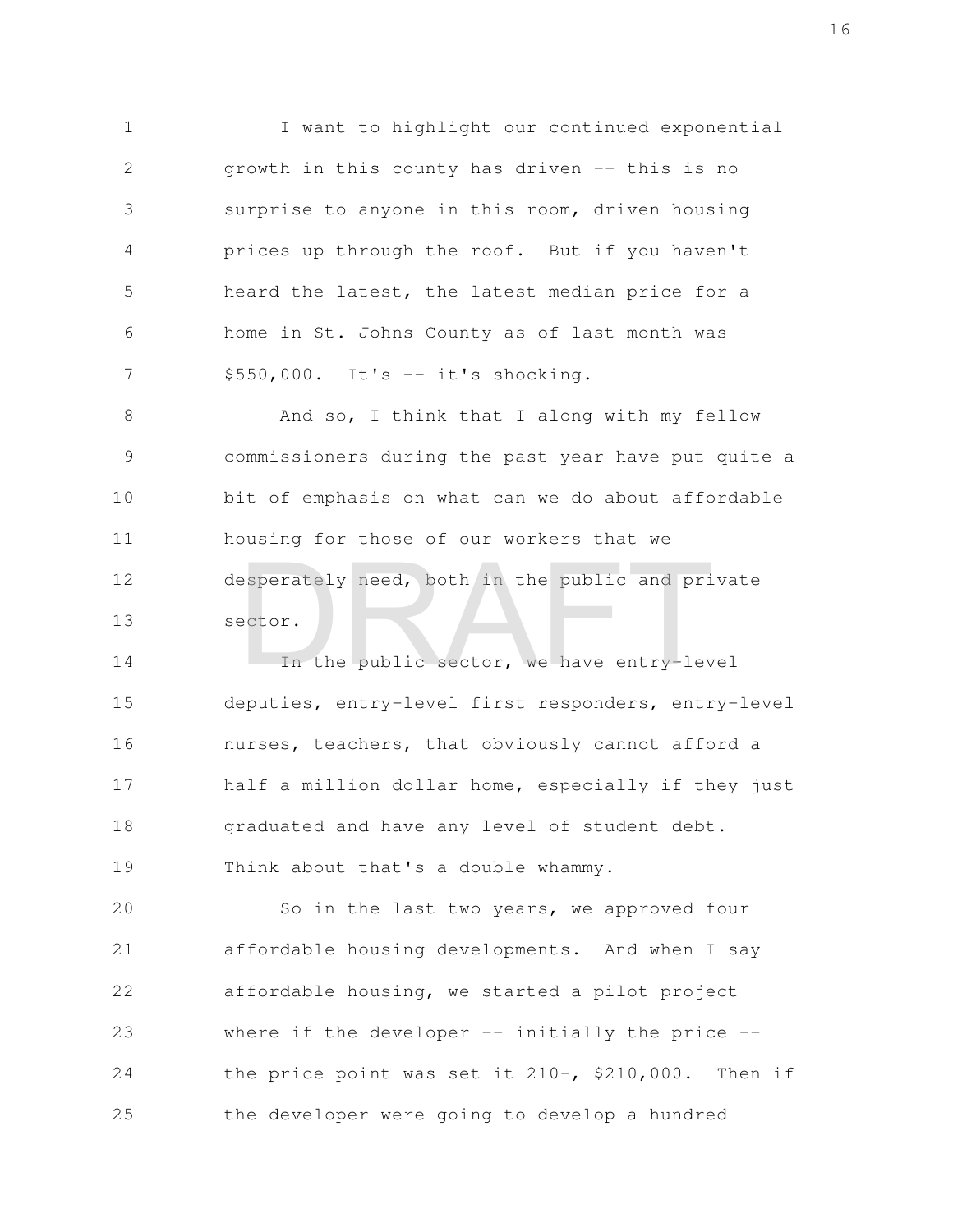homes, he could increase his density, double his density, if he would set aside 40 percent of those homes for at or less than 210-. 1 2 3

And those four projects have gone forth. Actually two are homes for sale and two are apartment rentals. And the apartment rentals have a sliding scale that provides for lower rent based on income. So that's our sort of pilot project. 4 5 6 7 8

In addition to that, last Wednesday, the 18th, we had a presentation -- some of you may know Frank Williams, but at one time 40 years ago, he was one of the house members representing St. Johns County. He went out to California. He actually was the chairman of the housing authority for San Bernardino, California, that county, and -which is one of the largest in California. 9 10 11 12 13 14 15 16 f the house members representing St. Johns<br>a went out to California. He actually was<br>nairman of the housing authority for

He came back, retired, and actually lives on my old street, Riverview Drive, down near the Catholic church on A1A, and he's been asking us to consider creating a housing authority for St. Johns County, which has a number of benefits, in my opinion. 17 18 19 20 21 22

So he had his former executive director fly in on his own nickel and gave a presentation to the advisory -- the affordable housing advisory 23 24 25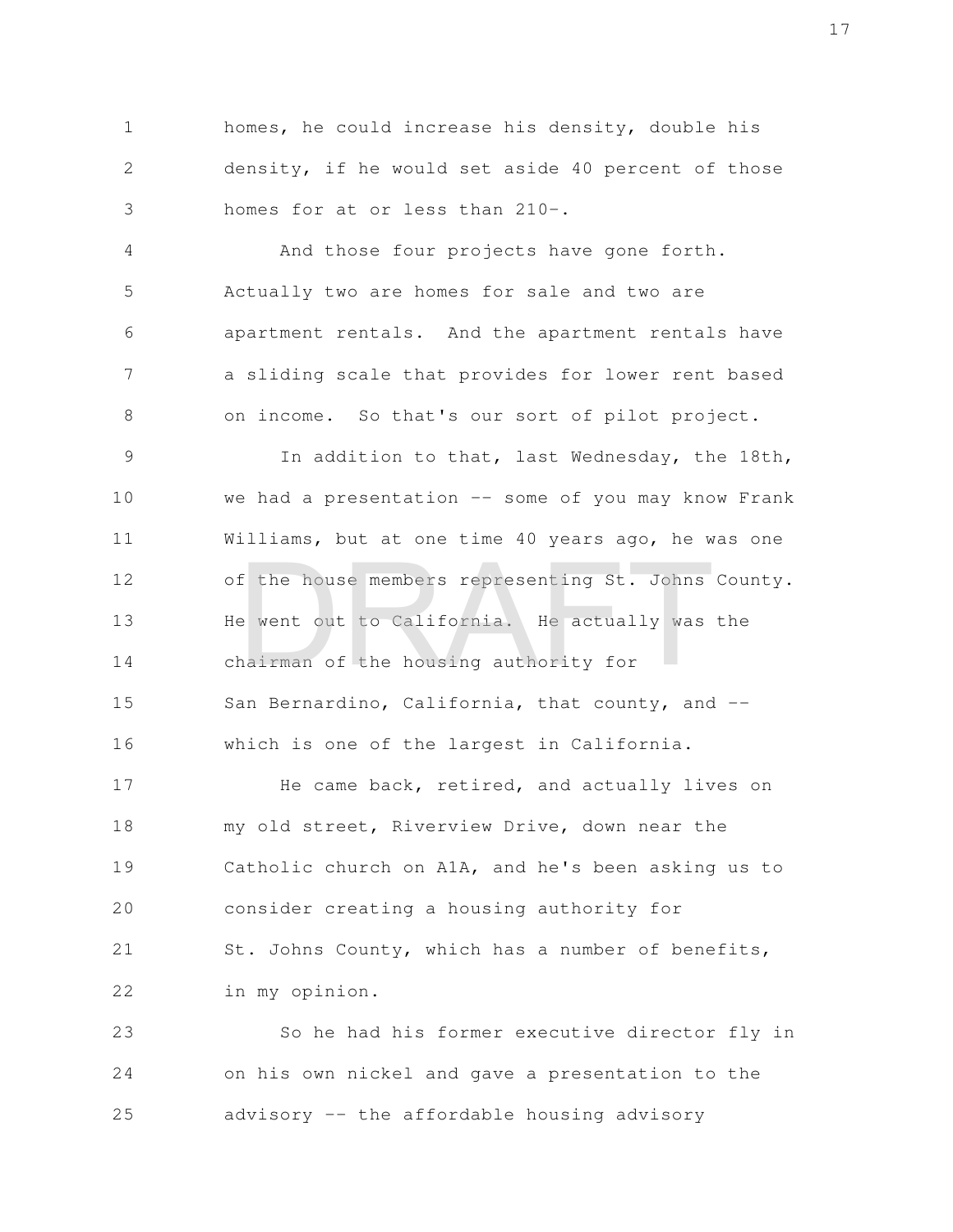committee and the housing finance authority that we do have last Wednesday. Very interesting, and I think you may see as we go forward the possibility of a county housing authority which will have its own independent authority to issue bonds, apply for major federal grants, et cetera. 1 2 3 4 5 6

But I think that my point in touching on this today is that we  $-$  we as a county, all of us, must work to do something to provide reasonable adequate housing for our workers that we desperately need, particularly in the service industry, the tourist industry, in government for those entry-level positions. 7 8 9 10 11 12 13 ndustry, in government for those entry-lever<br>bositions.<br>And I'll be going into some depth cover

And I'll be going into some depth covering growth management infrastructure and other issues. A week from Friday I'll be speaking to the quarterly EDC meeting, the Chamber meeting, if - the tickets are going fast. You better hurry. I don't get a cut, by the way. So any questions? CHAIRMAN MAGUIRE: No questions. Thank you, very much. 14 15 16 17 18 19 20 21

COMMISSIONER DEAN: All right. Good to see everybody. See you next month. 22 23

CHAIRMAN MAGUIRE: Okay. Mr. Vinny Beyers. COMMISSIONER DEAN: I have a 5:00 meeting. 24 25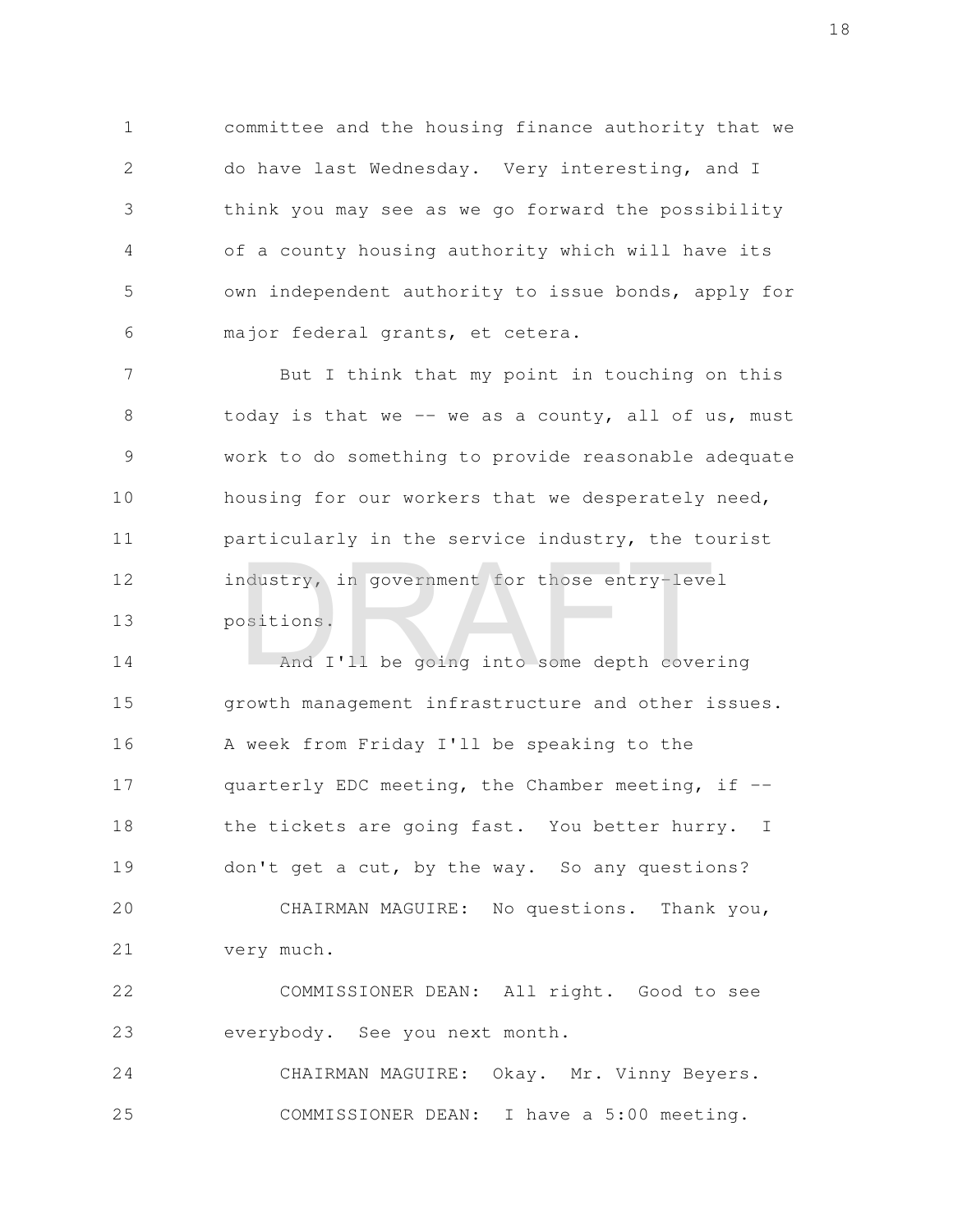CHAIRMAN MAGUIRE: Thank you. Vinny Beyers. (Not present.) MS. LUDLOW: Oh, he's off today. CHAIRMAN MAGUIRE: Mike Thompson or Jaime Topp? MR. TOPP: Yeah, I'm here. I really -- I just wanted you to know I was in -- I had to fly to Miami the day of the event. CHAIRMAN MAGUIRE: If you have anything to say, get up there. If not, just say no thank you. MR. TOPP: I -- I can do that. I really don't, but if I do -- thank you. I'm Jaime Topp and -- with SAAPA. First of all, I wanted to know how we did at the -- the emergency practice. I had to fly out of town that day, so I  $-$  it was good to hear that it went well. I'm really glad to hear that. And number two, I don't know if this is the forum for this, but you know the windsock on the U.S. 1 side of 13? You know the first windsock on the right? MR. HARVEY: Yes. MR. TOPP: It's blocked by grass and things so it really doesn't get a good reading of the wind. So you might want to take a look at that, either 1 2 3 4 5 6 7 8 9 10 11 12 13 14 15 16 17 18 19 20 21 22 23 24 25 on't, but if I do -- thank you. I'm Jaime<br>
nd -- with SAAPA.<br>
First of all, I wanted to know how we d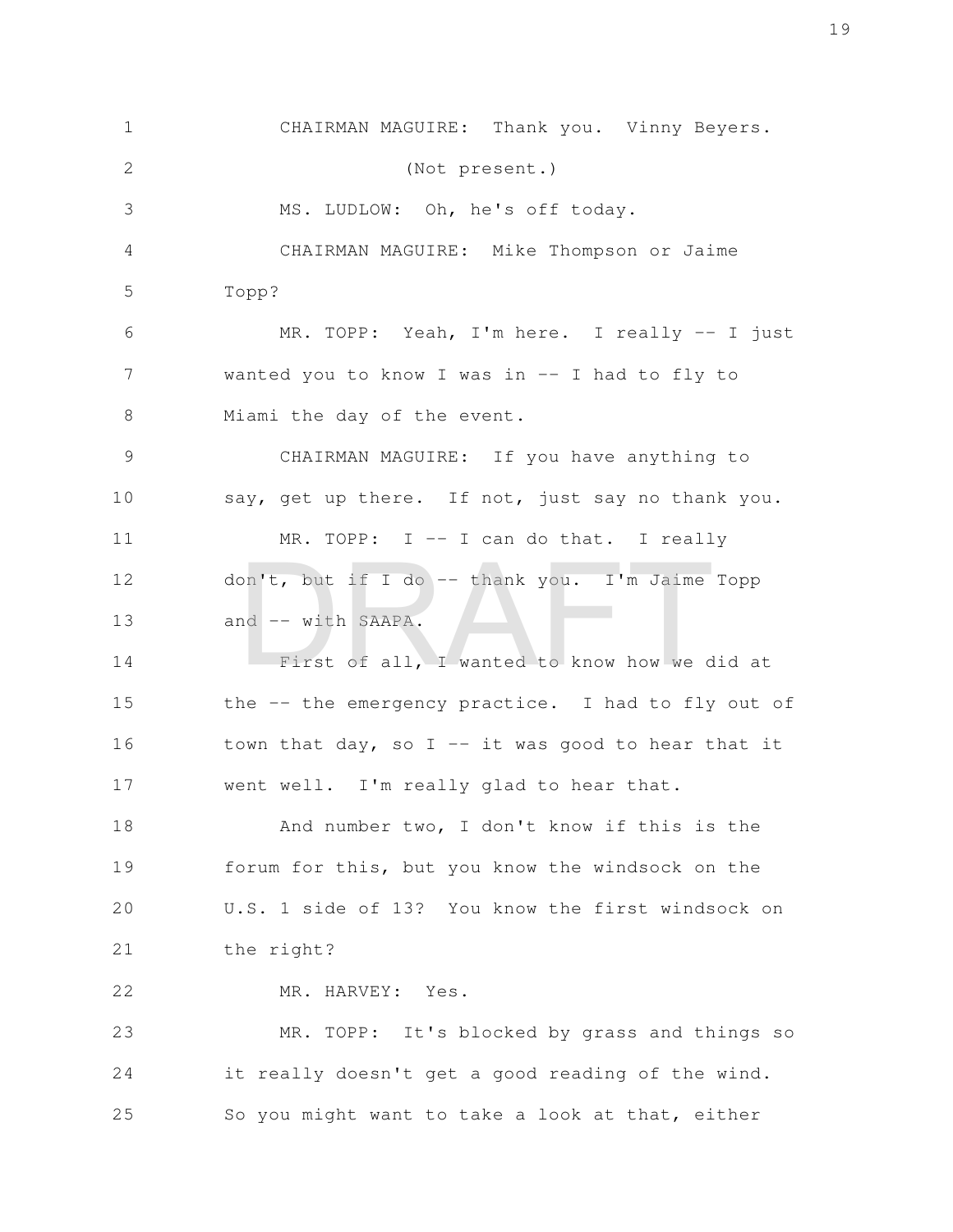cut it down or whatever. Because when you're coming in, of course we have pretty sporty winds here, you can't see it. You know, you can see it, but it's just hanging limp and it's blowing 13 knots from the left. So you might want to take a look at that and see if there's something we can do about it. MR. HARVEY: Okay. MR. TOPP: Either its -- the bearing is stuck, you know? But anyway, that's all I've got. CHAIRMAN MAGUIRE: Thank you, very much. Nate McKendrick. (Not present.) MS. LUDLOW: I think he may be late, he said. CHAIRMAN MAGUIRE: Mr. Courtney Pittman? MR. PITTMAN: Good afternoon. My name's Courtney Pittman. CHAIRMAN MAGUIRE: I understand you're new? MR. PITTMAN: I am the new air traffic control manager here in St. Augustine. I'm the new face. I wanted to make you-all aware. A little brief history of me. I just move - just became the manager here, but I was also the manager at Gainesville Regional Airport. I was there for two and a half years, and then Ms. Tammy 1 2 3 4 5 6 7 8 9 10 11 12 13 14 15 16 17 18 19 20 21 22 23 24 25 CKendrick.<br>
(Not present.)<br>
MS. LUDLOW: I think he may be late, he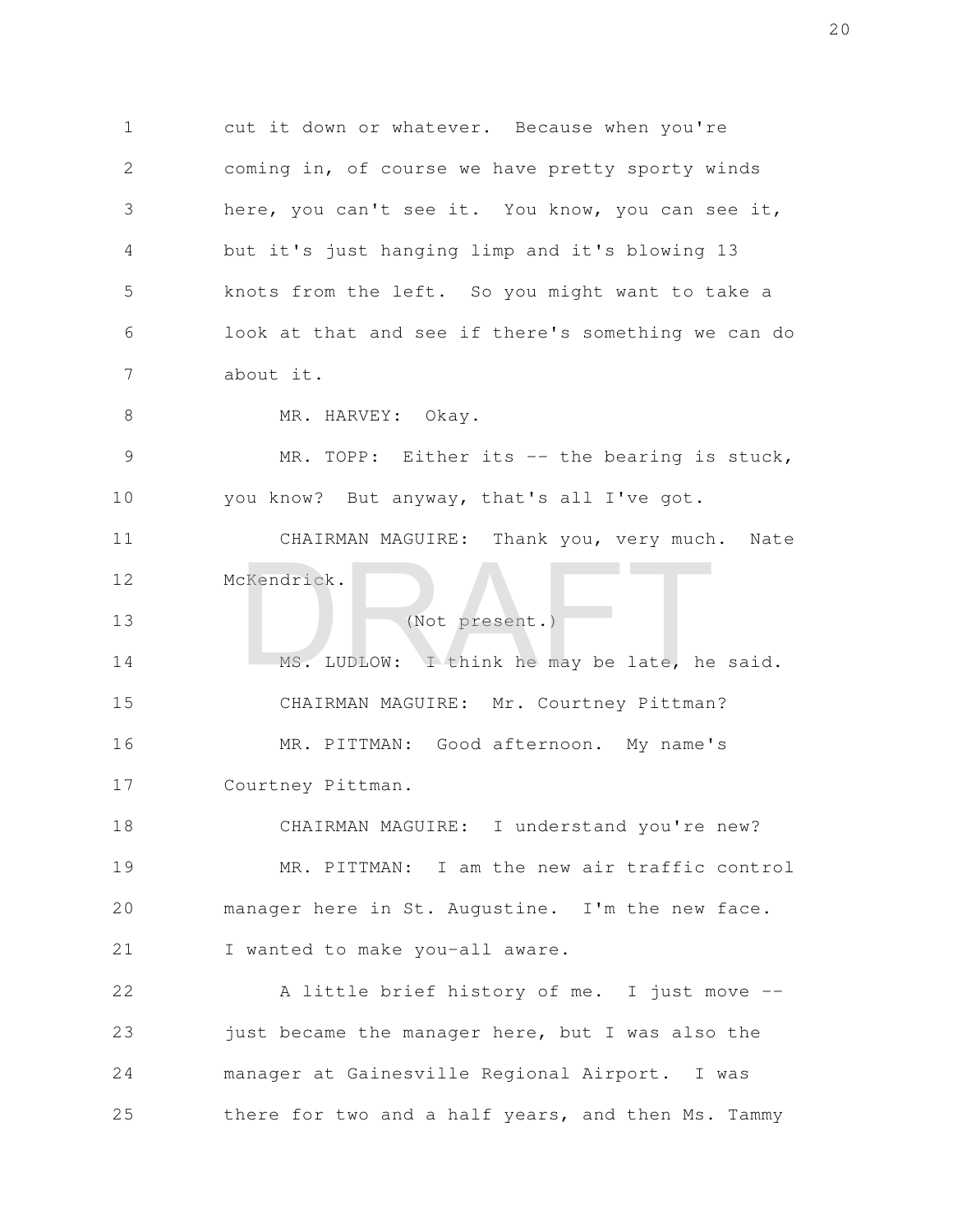decided to move on from this tower and I saw it as a golden opportunity for me to improve my career and move up. 1 2 3

Prior to that, I was a controller at Craig Airport. I worked there for five years. That's where I broke my teeth into federal, on this side, the civilian sector, as an air traffic controller. 4 5 6 7

Prior to that, I did 20 years in the United States Navy, seven different commands. Some of the busiest towers in the United States Navy. So I have a wide range of air traffic control. 8 9 10 11

But I am looking forward to this challenge here in St. Augustine because this airport's very unique. You have unique individuals, you have a unique layout, and you have a variation of aircraft that you have moving in and out of here. 12 13 14 15 16 But I am looking forward to this challe<br>ere in St. Augustine because this airport's<br>nique. You have unique individuals, you ha

One of the things I would like to leave you with is I want to have education instead of violation, relationship instead of turning backs to each other. I would like to get to know each and every one of you if the time is available. 17 18 19 20 21

Because I'm always in my office Monday through Friday. Just come by. You don't have to call; just come by. I'm there. I want to talk. I want to learn what are the problems. I've heard rumors 22 23 24 25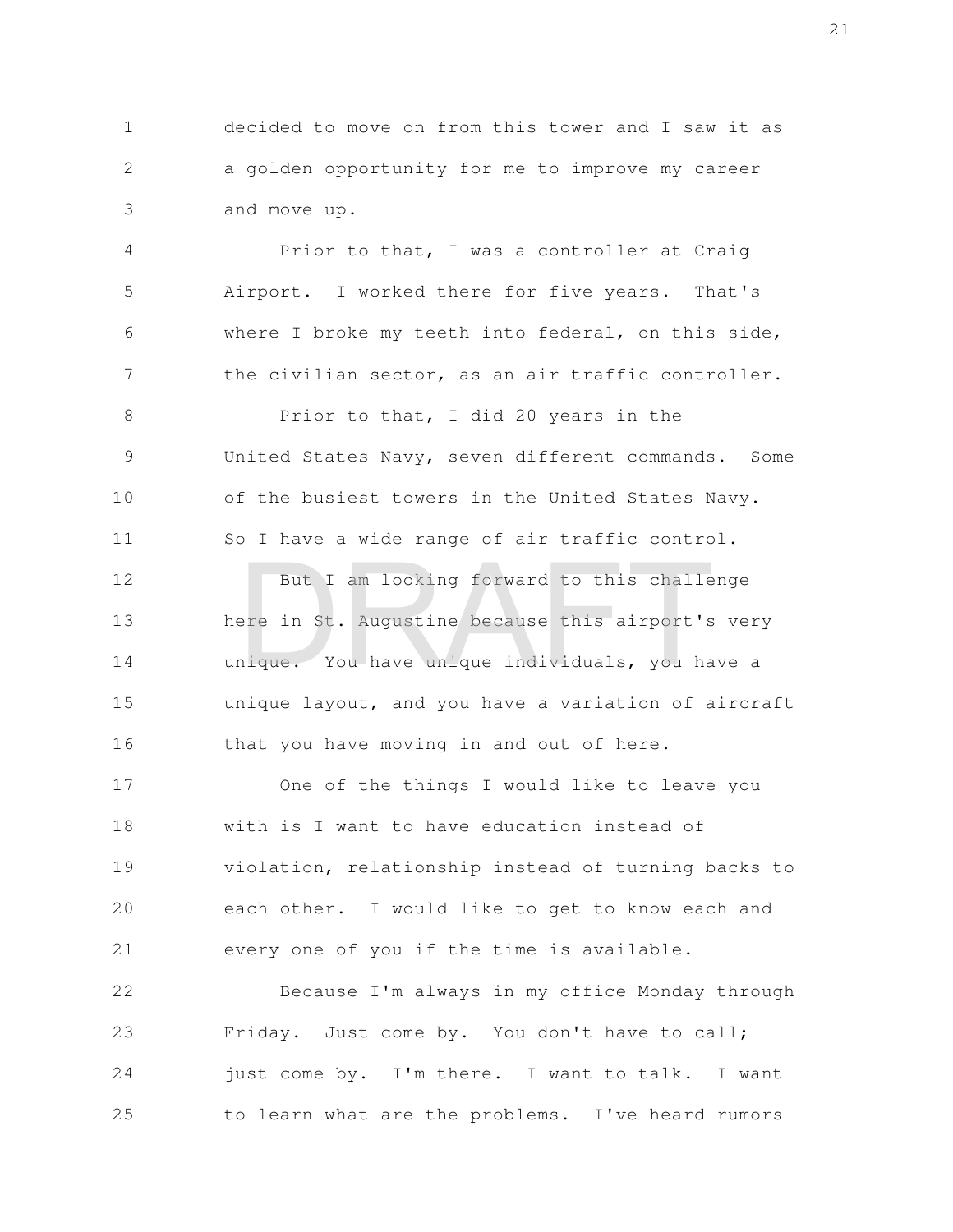and I've heard the gossip you say that may be scuttlebutt. I don't believe in scuttlebutt. 1 2

I believe in direct communication between individuals. If there's a problem, I feel as if two adults can solve their problem. Maybe it's just a misunderstanding on our part or -- you know pilots never fail, so I'll never judge you. But please come by. Please let me know who you are and please let me know what you need. 3 4 5 6 7 8 9

This is not a one-way relationship. Like I always tell people in air traffic control, when it comes to pilots, relationships are built on trust. You must trust that I'm going to put you in the right position to make the right decisions and the right calls in a timely manner and I have to trust that you're going to do what I say. That's a risk that is hard for most people to take. But in air traffic controller it's vital. 10 11 12 13 14 15 16 17 18 omes to pilots, relationships are built on<br>bu must trust that I'm going to put you in<br>ight position to make the right decisions a

And so, I've heard things. I don't care about the past. Let's establish procedure going forward. I want to know what you need. I want -- and I want to ask you -- tell you what I need as well, and maybe we can meet in the middle, iron some things out, and form a relationship going forward. 19 20 21 22 23 24

Now I could talk all day. I'm an energetic 25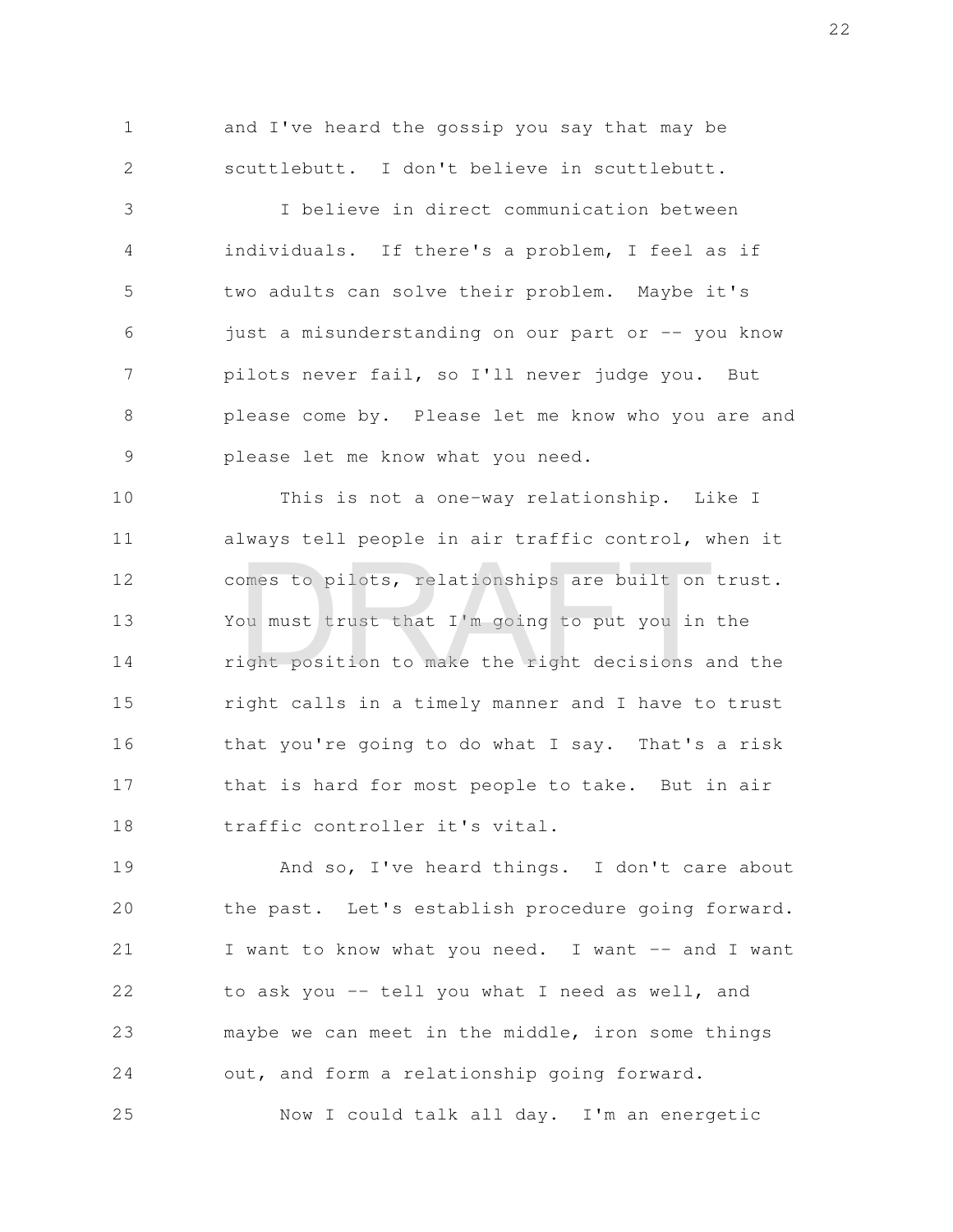individual. I have a passion for what I do. But I want to leave the floor for you-all to ask me questions. I'm here for you. Yes, sir? MR. OLSON: First, welcome. MR. PITTMAN: Thank you. MR. OLSON: And, you know, it's a step up from Gainesville. MR. PITTMAN: Absolutely. Absolutely. MR. OLSON: So my question is -- and maybe everyone else in this room knows this -- what is the total personnel require -- or needed to operate our control tower? MR. PITTMAN: Okay. I'll answer this question just to be honest with you. Now my company tells us we're not supposed to give those types of answers because it's proprietary information, but seven is the answer. Seven individuals. Due to -- because we're supposed to have a local -- we're supposed to have three positions manned in the tower. And so that gives coverage to give two people to open in the morning and two people to close in the afternoon. So that way traffic doesn't a late open, an emergency situation for the home doesn't cause the tower to be undermanned. So it requires seven. That number 1 2 3 4 5 6 7 8 9 10 11 12 13 14 15 16 17 18 19 20 21 22 23 24 25 MR. PITTMAN: Okay. I'll answer this quantities be honest with you. Now my company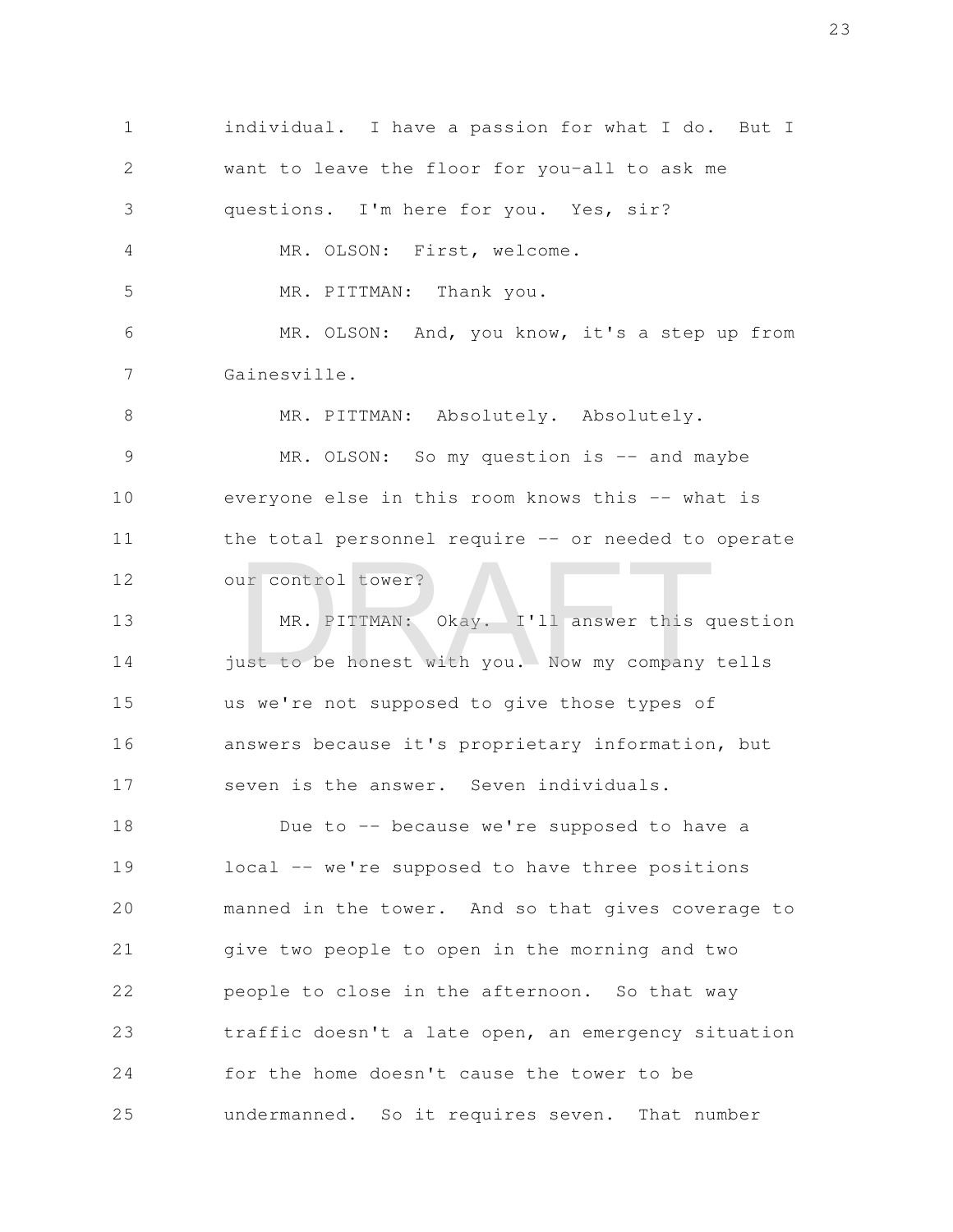includes myself. 1

| $\mathbf{2}$ | MR. OLSON: Okay. Thank you.                        |
|--------------|----------------------------------------------------|
| 3            | MR. PITTMAN: Yes, sir.                             |
| 4            | CHAIRMAN MAGUIRE: Go ahead.                        |
| 5            | MR. PITTMAN: Yes, ma'am.                           |
| 6            | MS. LUDLOW: Courtney?                              |
| 7            | MR. PITTMAN: Yes, ma'am.                           |
| $8\,$        | MS. LUDLOW: I didn't if you were a girl or a       |
| 9            | boy.                                               |
| 10           | MR. PITTMAN: I get that all the time. I hope       |
| 11           | I made it clear.                                   |
| 12           | MS. LUDLOW: So you can be sure I have called       |
| 13           | the tower. I called Courtney --                    |
| 14           | MR. PITTMAN: Yes, ma'am.                           |
| 15           | MS. LUDLOW: -- but he never answered. But          |
| 16           | he $--$                                            |
| 17           | MR. PITTMAN: That's because I was going back       |
| 18           | and forth between two towers, but I'm here now.    |
| 19           | MS. LUDLOW: Yes, yes. Actually it was today.       |
| 20           | Because I wanted him to take a picture -- did they |
| 21           | tell you what I wanted?                            |
| 22           | MR. PITTMAN: No, ma'am.                            |
| 23           | MS. LUDLOW: Okay. Kevin, you should hear           |
| 24           | this, too.                                         |
| 25           | I wanted him to take a picture of the red sign     |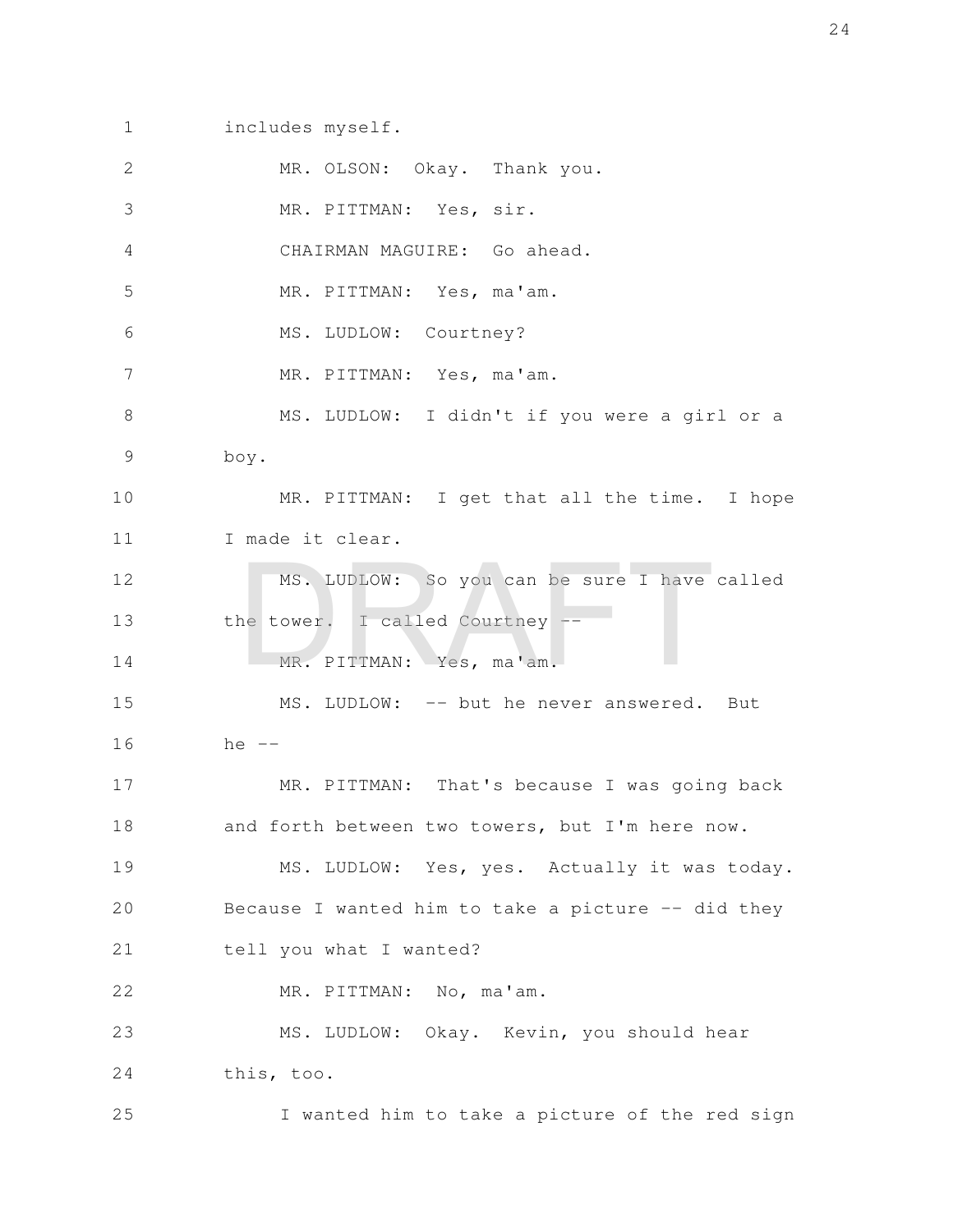that says 2/20 that's right in the middle of the taxiway. And if you're looking at Delta 3, it's right definitely in the middle of the taxiway -- MR. PITTMAN: Yes, ma'am. MS. LUDLOW: -- and it's already been hit. So I mean, you have a great view of that. MR. PITTMAN: Yes, ma'am. MS. LUDLOW: I wanted you to bring me a picture. That's all. MR. PITTMAN: Okay. I'll take care of that. MS. LUDLOW: Yeah, but that's all right. I need to -- who do I need to talk to? Because - and of course it had to be the -- Jay Lawrence, the DE, you know, a couple of thousand dollars worth of damages. Because it's a tail wheel and you're up and looking up like this and it is right in the middle of the runway, is it not? MR. HARVEY: It's in the middle of the ramp over there -- MR. WUELLNER: The ramp there. MR. HARVEY: -- at the hold position. MS. LUDLOW: It -- it's in the -- you're on Delta 3, it's right in the -- you can't see it if you're in a plane. Anyway, that's all I wanted and I guess I 1 2 3 4 5 6 7 8 9 10 11 12 13 14 15 16 17 18 19 20 21 22 23 24 25 eed to -- who do I need to talk to? Becaus<br>ad of course it had to be the -- Jay Lawren<br>E, you know, a couple of thousand dollars w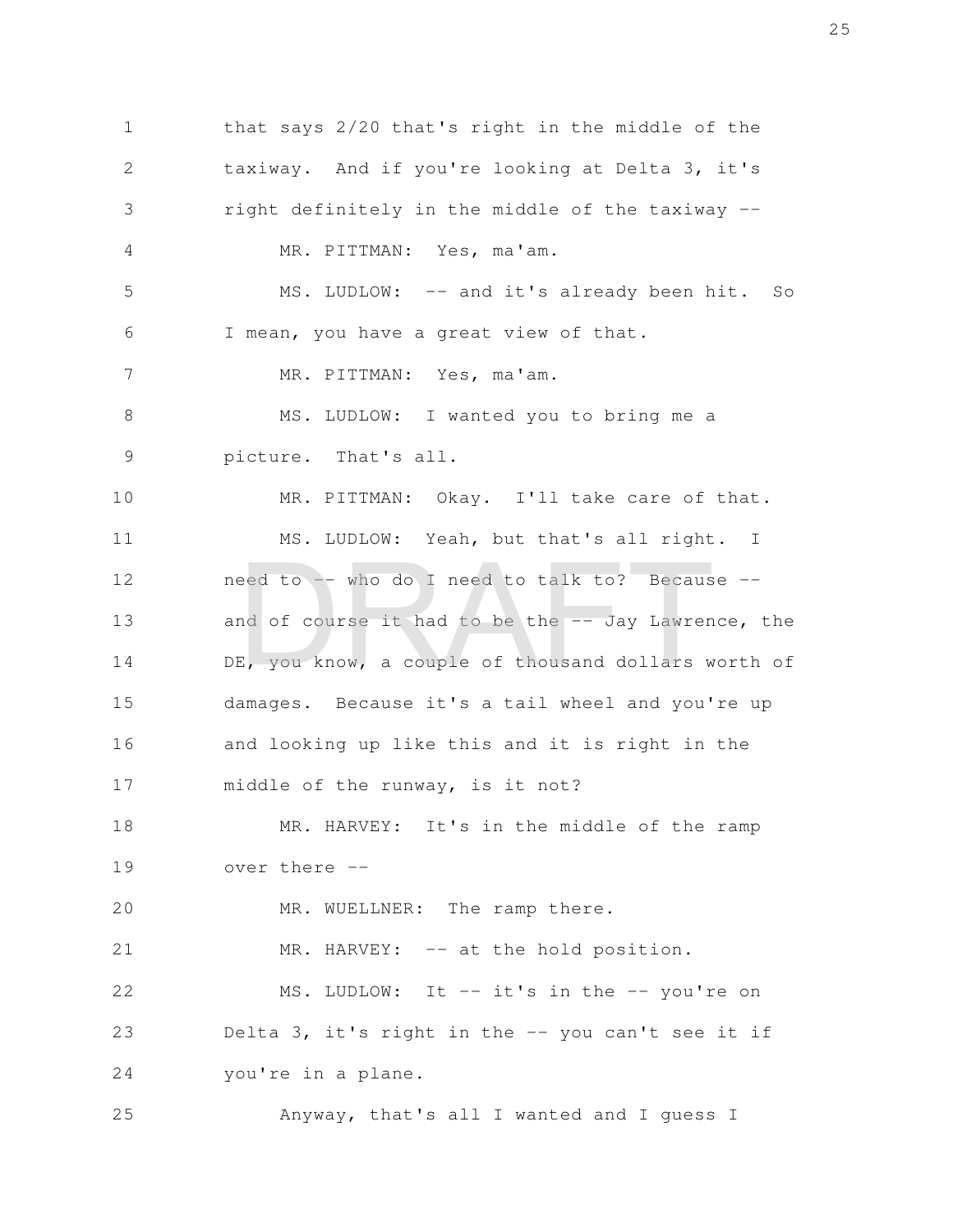just -- well, I could tell by your voice if you were a boy or girl so I'd know. MR. PITTMAN: Thank you. MS. LUDLOW: That's all. Thank you. MR. PITTMAN: Yes, ma'am. MS. LUDLOW: Thank you for being here. MR. PITTMAN: Thank you for having me. CHAIRMAN MAGUIRE: Thank you, very much. MR. PITTMAN: Yes, sir. CHAIRMAN MAGUIRE: Doug? MR. BURNETT: Nothing in particular to report this month. CHAIRMAN MAGUIRE: Okay. PERFORMING ARTS CENTER REQUEST TO PRESENT CHAIRMAN MAGUIRE: Okay. Go to business items. Ed, do you want to take -- MR. WUELLNER: I would just tell you we solicited Cindy on our behalf additional information from the -- from the performing arts center folks and we provided that to you well before the meeting. It's on there really just for a do you want to or do you not, after seeing that response, whether you want to have a presentation by them or not. It's purely your call at this point. 1 2 3 4 5 6 7 8 9 10 11 12 13 14 15 16 17 18 19 20 21 22 23 24 25 NIS MONTH.<br>CHAIRMAN MAGUIRE: Okay.<br>PERFORMING ARTS CENTER REQUEST TO PRESENT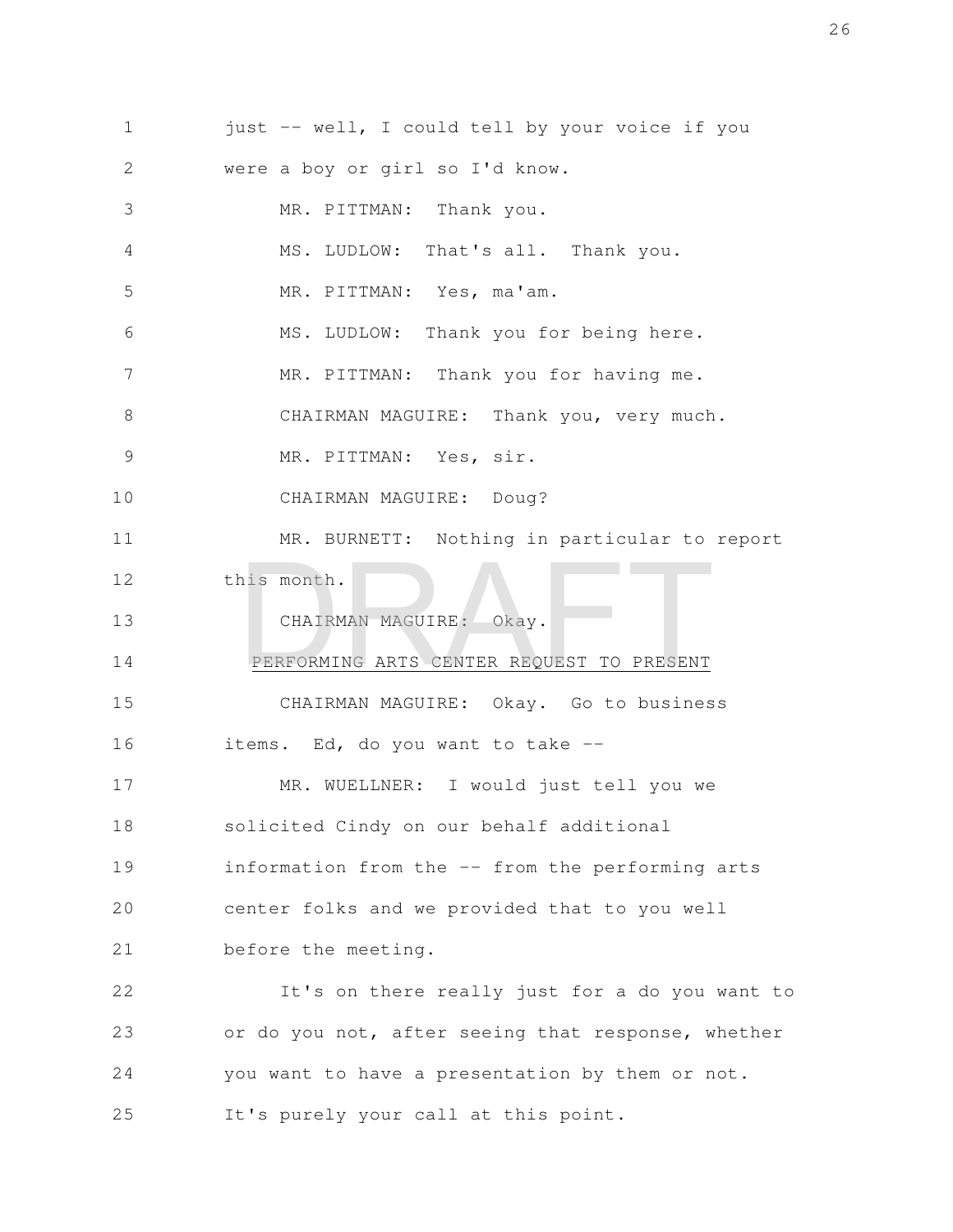CHAIRMAN MAGUIRE: Okay. Did everybody read it? Any comments? MS. LUDLOW: I -- MR. OLSON: Oh, go ahead. MS. LUDLOW: I'm sorry. I answered. Did everybody answer? I mean, do you have a consensus of what we  $-$ MR. WUELLNER: Yeah, we -- yeah, we can't do it that way. I can't  $-$  we can't  $-$  you're welcome to respond to me, but I can't use that to create consensus or not. CHAIRMAN MAGUIRE: You have to do the consensus -- MS. GREEN: The Sunshine Law. MR. WUELLNER: It's a public meeting requirement. CHAIRMAN MAGUIRE: Okay. So do we have a consensus either way? What's your position? MS. LUDLOW: I -- I don't think we need this at this time. CHAIRMAN MAGUIRE: Okay. Robert? MR. OLSON: Yeah, I -- I guess I'm looking at the -- you know, the request, and just from a courtesy standpoint, I suppose it, you know, 1 2 3 4 5 6 7 8 9 10 11 12 13 14 15 16 17 18 19 20 21 22 23 24 CHAIRMAN MAGUIRE: You have to do the<br>DRAFT --<br>MS. GREEN: The Sunshine Law.

wouldn't hurt to hear details about their project;

25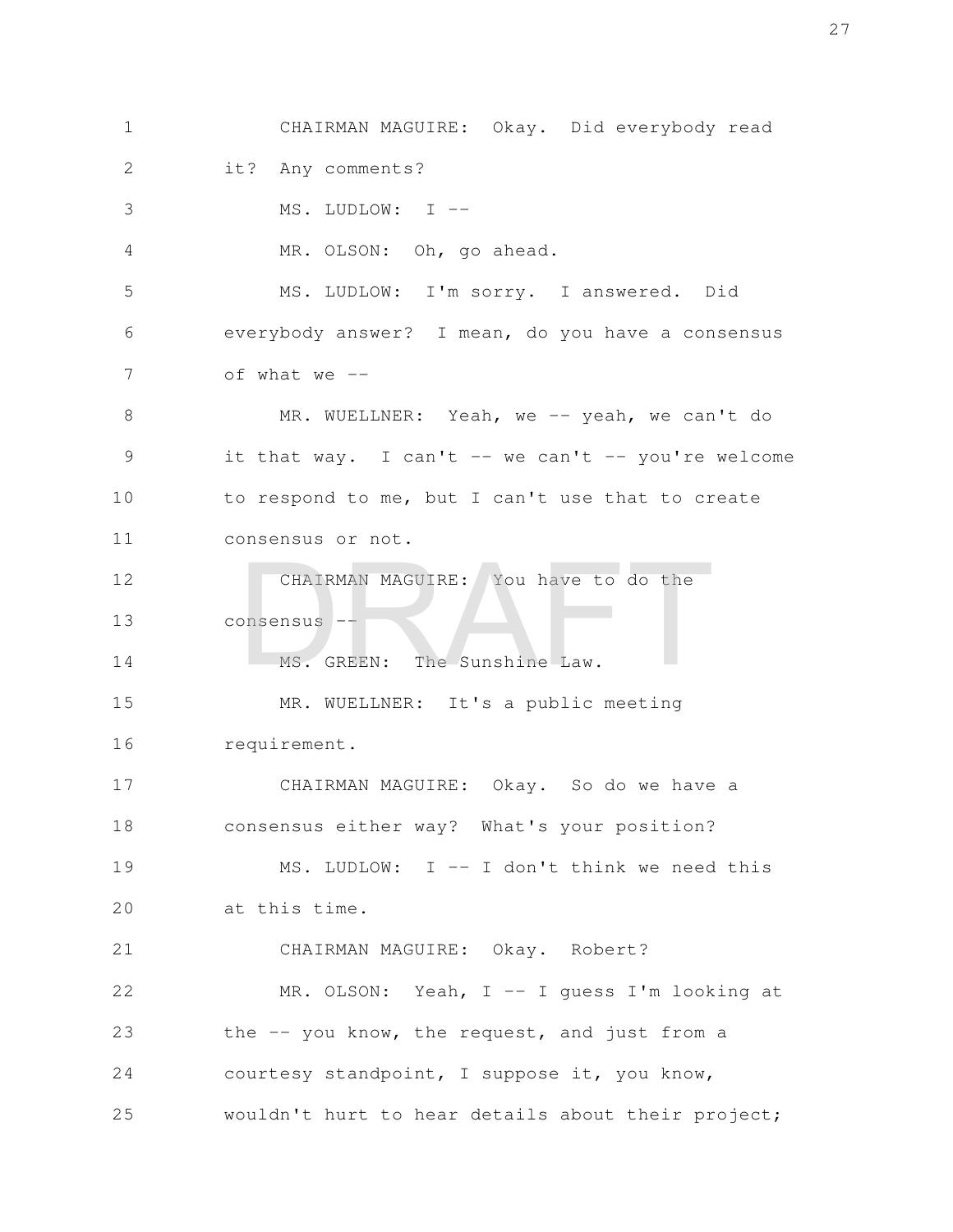but on the other hand, I think that  $--$  I'm worried that it would give the message out that we have land for general development. 1 2 3

And I think, everything I know and have sat in on master planning for the airport is that the airport acquires land for airport-related purposes and airport-related development. I mean, that can be a broad area, but it is a  $--$  it doesn't seem that a performing arts center fits that arena. CHAIRMAN MAGUIRE: Okay. So you're a negative, too. Suzanne? MS. GREEN: Yes, I'm with that, too. It is airport development. I mean, we have such a big hangar waiting list and other things that need to be developed here, and  $I$  -- I commend them for trying, but I think it does open the flood gates  $of --$ CHAIRMAN MAGUIRE: Okay. I think the 4 5 6 7 8 9 10 11 12 13 14 15 16 17 18 MS. GREEN: Yes, I'm with that, too. I<br>irport development. I mean, we have such a<br>angar waiting list and other things that ne

consensus is no. 19

21

MR. WUELLNER: Thank you. 20

## EASTSIDE DEVELOPMENT PROJECT

MR. WUELLNER: Next item we provided you, and there should be up on the screen here in a second, a revised sketch of the area. This is putting some additional detail, the engineers did, on the access 22 23 24 25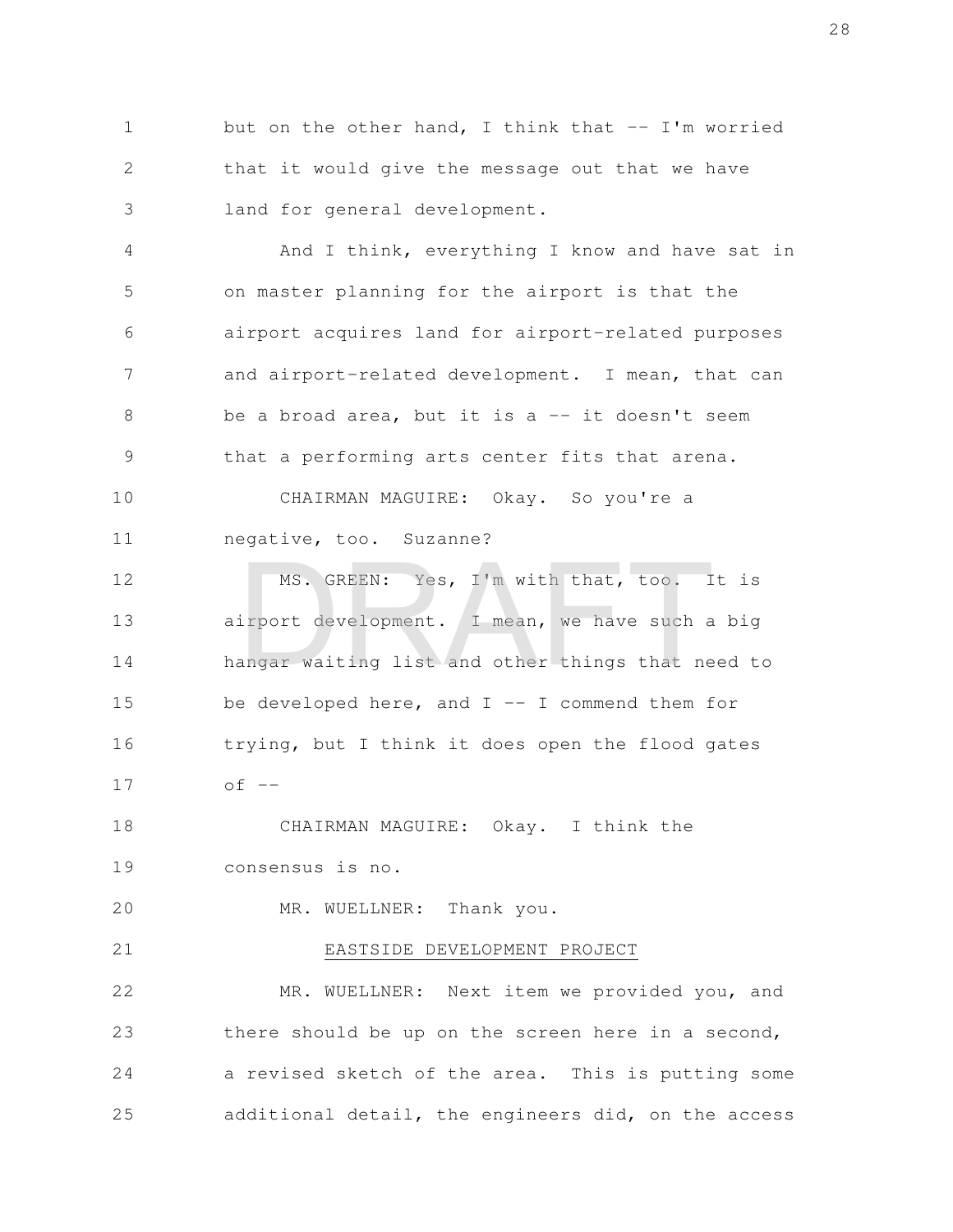road. 1

I did want to update you on a couple of related/nonrelated kind of sep- -- what I'm trying to say here is they're separate projects but they would support this project in the end. One being land acquisition required to do the relocated Hawkeye View Lane, which is going to be the west side of that diagram, the blue line there. The part from the existing Grumman out to Gun Club Road, we have -- FDOT is funding the land acquisition for that in 2024 now, which is  $-$ - which is a huge -- huge improvement. That is approximately a \$2 million land acquisition budget that would be developed for that to acquire that 13 acres -- 11 to 13 acres, that's kind of indetermined at this point. 2 3 4 5 6 7 8 9 10 11 12 13 14 15 16 s a huge -- huge improvement. That is<br>pproximately a \$2 million land acquisition<br>nat would be developed for that to acquire

The land acquisition money could also be used for other acquisition down the road; it's not exclusive for that location. But it is being interestingly funded out of modal funds, which will require you to build the road if you accept the grant. And we're still two years from accepting that grant, so there's a lot of discussion and a lot that will go into that. 17 18 19 20 21 22 23 24

But if you do end up accepting the land 25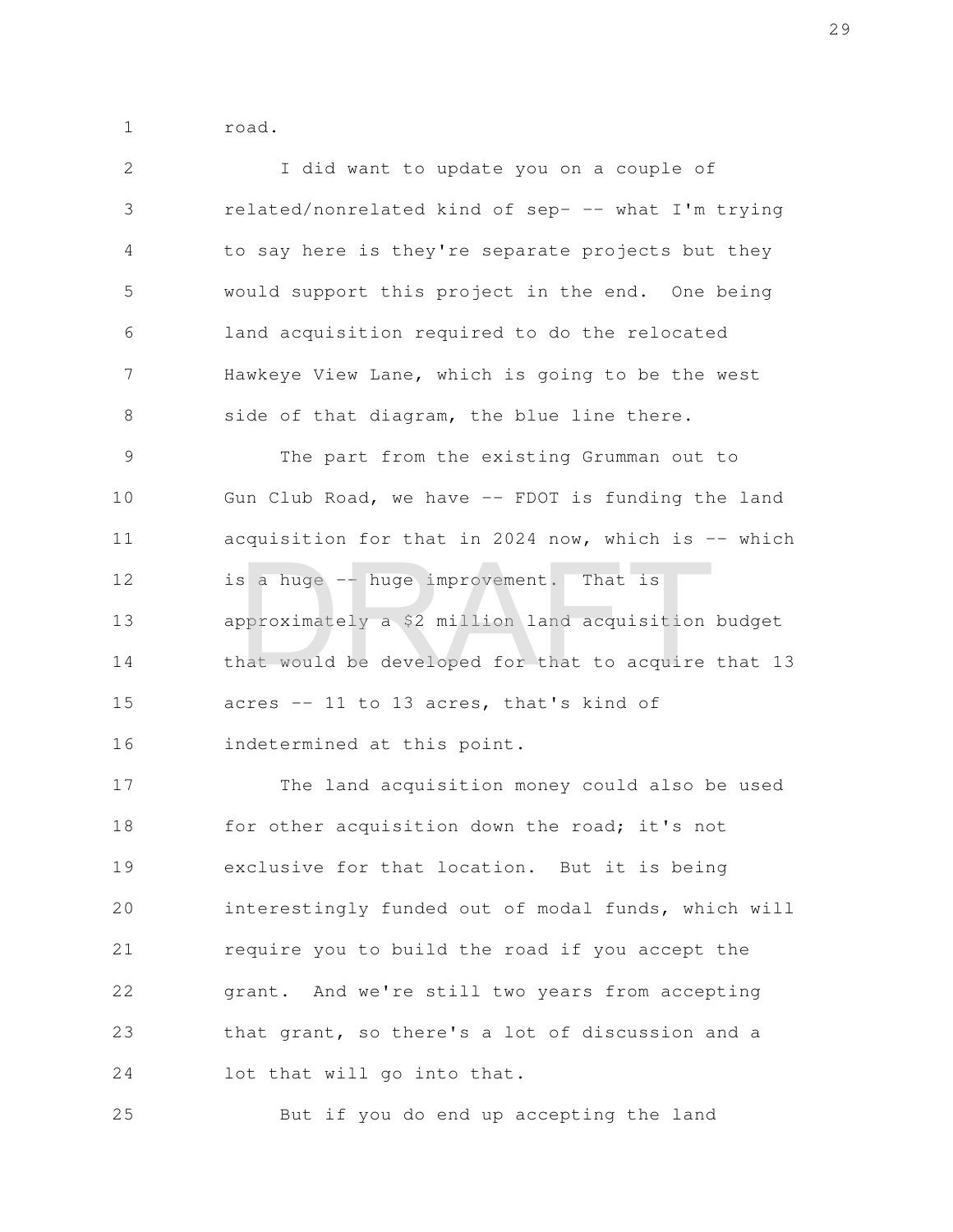acquisition money, you will be required to build the road. Now they will participate in building the road also, but it will commit you to the project at that point. 1 2 3 4

The other is we  $--$  we have  $--$  we are in the process of gathering, our engineers are, the sub consult, if you will, details on what it will cost to do -- to get the proposals together for the surveying, the testing, and even the utility-related information together ahead of really being able to move forward quickly on this. 5 6 7 8 9 10 11

So, we're -- we're going as fast as we can, but unfortunately there's so much work out there in Northeast Florida getting companies corralled long enough to even get quotes and proposals for things like surveying and the like. I've heard three to four weeks just to get them to show up there to tell you how much it will eventually cost. So it's -- it's kind of backed up out there right now with all the growth in this part of the country. So they are working hard to get those numbers together for us. With that, it's just a revised sketch at this point. 12 13 14 15 16 17 18 19 20 21 22 23 So, we're -- we're going as fast as we<br>at unfortunately there's so much work out to<br>priheast Florida getting companies corralle

I did want to make you aware that we did move through our large aircraft hangar waiting list at 24 25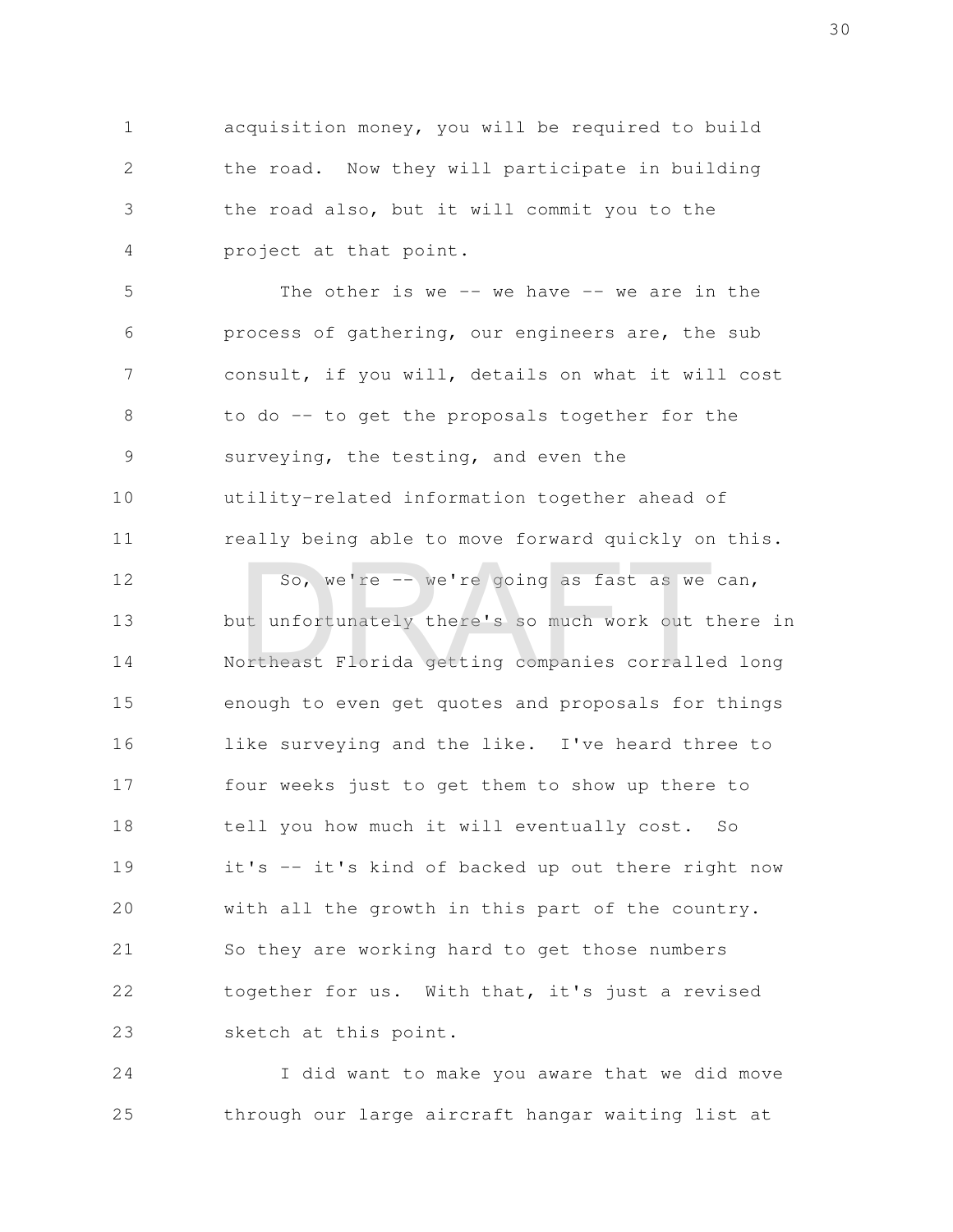this point, both commercial and corporate, and on those lists are 27 different individuals listed. 1 2

We con -- made contact with them and there seem to be continued interest from at least six of those companies at this point and that would be in the area of funding or building their own facility. So this is not with Authority dollars to build these, but just to  $-$ - you know, kind of how this project has been laid out at this point. 3 4 5 6 7 8 9

So we feel like there's sufficient interest in general for this kind of a project. So I think it makes a lot of sense once we start getting the proposals together that we begin to move forward from this point, too. 10 11 12 13 14 akes a lot of sense once we start getting to<br>roposals together that we begin to move for<br>rom this point, too.

That's about really it related to this. It's just more of an update than a decision-making point at this. I'm hoping that by June we have those proposals together. 15 16 17 18

That will also let us begin to budget it and put some preliminary information into next year and -- and start to build the business plan for this as well as maybe working with Doug. Shortly we'll begin to put together the proposal format, if it's still acceptable, for what we'll be looking for from those folks who will ultimately want to 19 20 21 22 23 24 25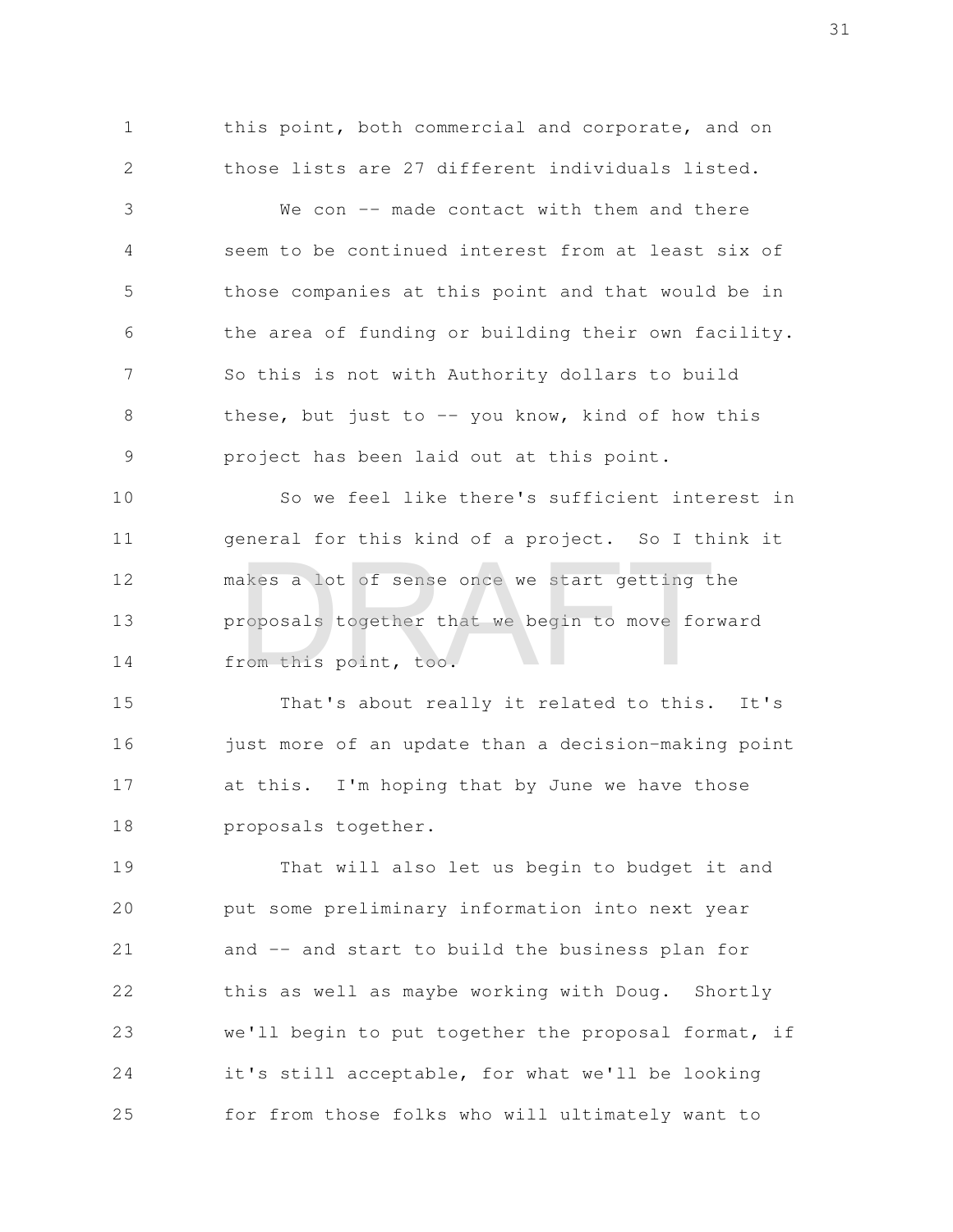build something. 1

| $\mathbf{2}$  | So you're going to want to control that based       |
|---------------|-----------------------------------------------------|
| 3             | on the last conversation we had at the last         |
| 4             | Authority meeting on this project. So it is moving  |
| 5             | forward. We're going as quick as we can with the    |
| 6             | information we have at this time.                   |
| 7             | CHAIRMAN MAGUIRE: Okay. Board comments              |
| 8             | before I go to public? Okay.                        |
| $\mathcal{G}$ | MR. OLSON: Yeah, a couple of questions.             |
| 10            | Can $-$ does it appear that the $-$ the interest    |
| 11            | from the six, if that materializes and becomes      |
| 12            | development, that all those interests' needs can be |
| 13            | fit on this or -- I'm just curious about how that   |
| 14            | were $-$ if they would all, as you say, be doing    |
| 15            | their own building on a ground lease from the       |
| 16            | airport.                                            |
| 17            | MR. WUELLNER: Correct.                              |
| 18            | MR. OLSON: How does the stated interest             |
| 19            | relate to the size capacity of what can be built on |
| 20            | the site?                                           |
| 21            | MR. WUELLNER: Frankly, I think that's the           |
| 22            | step after we solicit proposals for what they would |
| 23            | intend to build there.                              |
| 24            | MR. OLSON: Okay.                                    |
| 25            | MR. WUELLNER: I'm not sure we have that.            |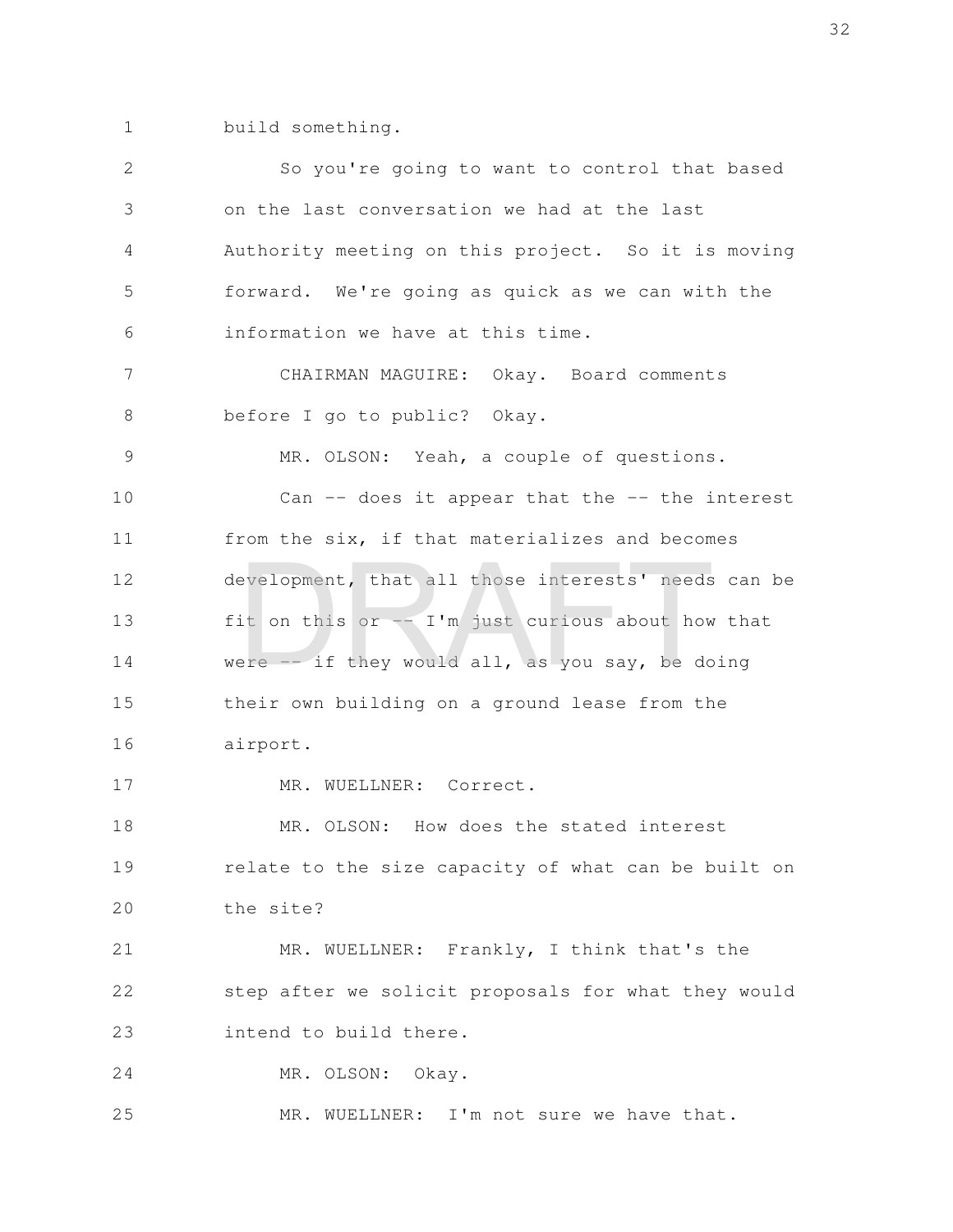We -- our intent from the beginning was not to literally draw out lots and say this is it. We want to be flexible. We want to make it all work on the parcel that's available. MR. OLSON: So I -- I quess that connects to my other questions, is the -- oh, the all-important thing seems to be at the outset is the cost to the Authority to do the infrastructuring and site prep. MR. WUELLNER: Uh-huh. MR. OLSON: And that can only be known with some more land planning. MR. WUELLNER: Correct. MR. OLSON: So those are the things that would happen this year? MR. WUELLNER: Correct. And that's the number I'm referring to when we start building the budget here next month. MR. OLSON: Okay. So -- MR. WUELLNER: We're hoping to have enough detail to be able to -- MR. OLSON: So in the next couple of months, we would be looking at a proposal to do a land planning and infrastructuring for -- MR. WUELLNER: Correct. MR. OLSON: -- so we have a cost. 1 2 3 4 5 6 7 8 9 10 11 12 13 14 15 16 17 18 19 20 21 22 23 24 25 MR. WUELLNER: Correct.<br>MR. OLSON: So those are the things that<br>appen this year?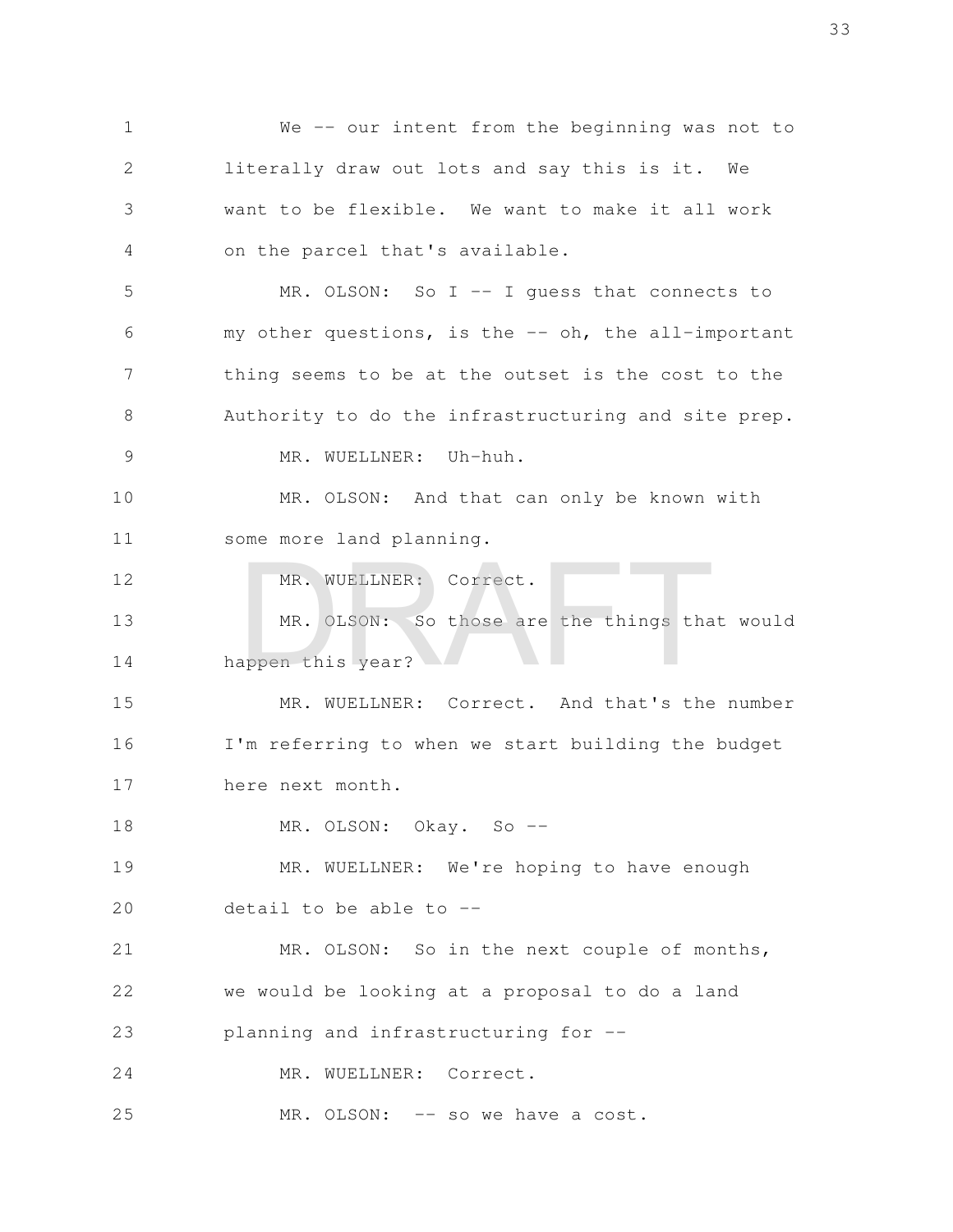MR. WUELLNER: Correct. And probably -- and the hope is we'll be ahead of that with survey data and testing data on the soil so that we know what the conditions are -- MR. OLSON: Okay. MR. WUELLNER: -- and the ability to build what those  $-$ MR. OLSON: Okay. MR. WUELLNER: -- what those costs are likely to run to. MR. OLSON: Okay. Thank you. MR. WUELLNER: Or drawing parallel. CHAIRMAN MAGUIRE: Reba? MS. LUDLOW: Yes, thank you. Okay. You said \$2 million, and that's there for -- from FDOT. And it's going to take 11 to 13 acres to build that road around the Hawkeye lane? MR. WUELLNER: No. The -- they're really two different projects. One supports the other. The Hawkeye View road realignment will support not only this project we're talking about here, the east side -- MS. LUDLOW: The east -- east. MR. WUELLNER: -- it will also support that -if you remember the master plan drawings, they're 1 2 3 4 5 6 7 8 9 10 11 12 13 14 15 16 17 18 19 20 21 22 23 24 25 MR. WUELLNER: Or drawing parallel.<br>CHAIRMAN MAGUIRE: Reba?<br>MS. LUDLOW: Yes, thank you.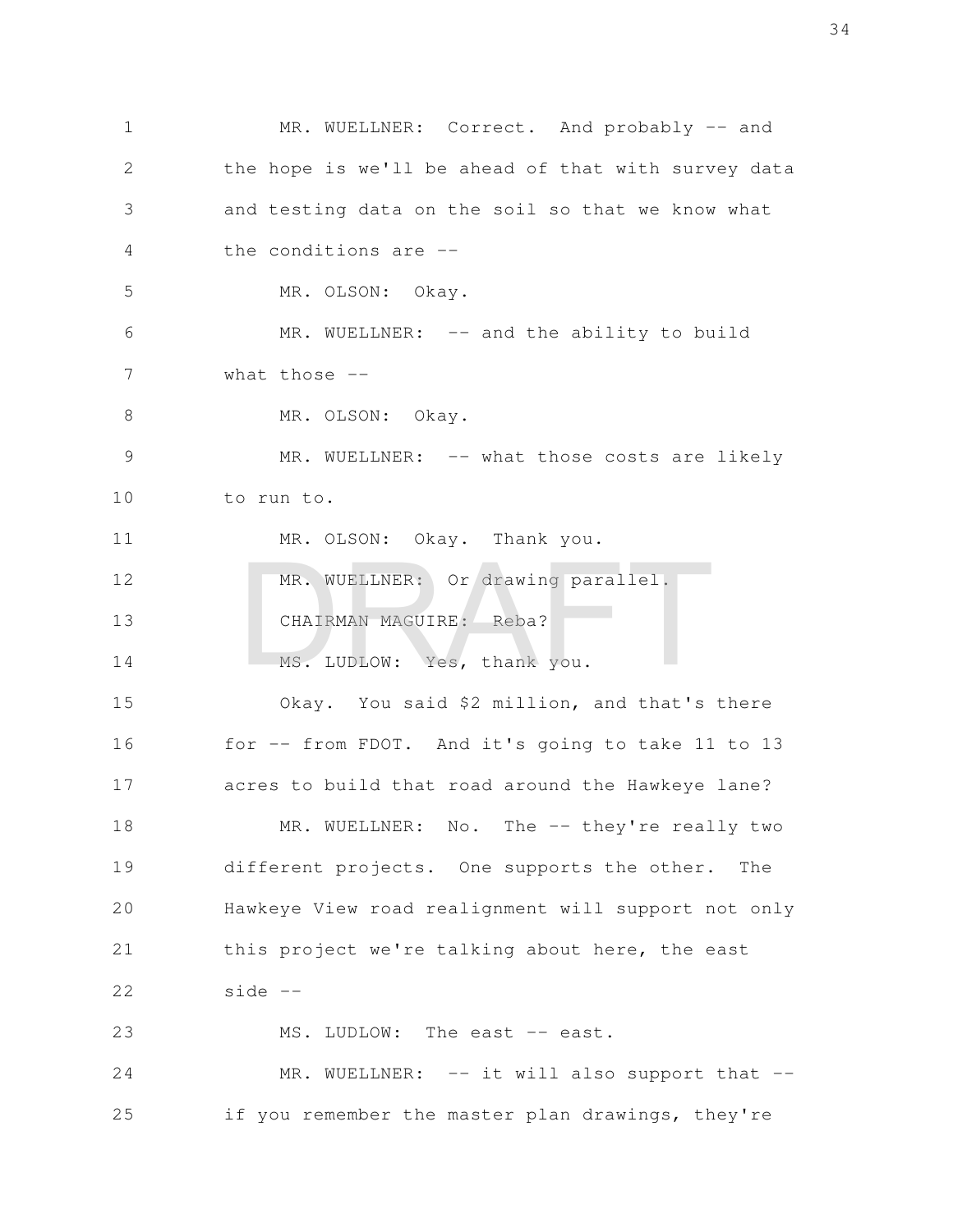not shown on here, but west -- I guess technically it's north of the east side corporate and the existing Grumman, that area -- I'm just going to get up and point if that's all right. Cindy, you want to back up here a sec? This area here will also support the future development of that, too. We're talking about this road. MS. LUDLOW: Right. MS. GREEN: Right. MS. LUDLOW: So you mean support that they will have access to it. MR. WUELLNER: Correct. MS. LUDLOW: Okay. While you're there, show me where the Atlantic property that they wanted. MR. WUELLNER: Over here. MS. LUDLOW: Okay. So can -- why can't we use that now? MR. WUELLNER: You could. MS. LUDLOW: Okay. So if you get a request for a lease for that property right now, you could lease it? MR. WUELLNER: Well, we'd have to give -- we have to give Atlantic the option of doing it first. MS. LUDLOW: No. They backed out. 1 2 3 4 5 6 7 8 9 10 11 12 13 14 15 16 17 18 19 20 21 22 23 24 25 Ill have access to it.<br>
MR. WUELLNER: Correct.<br>
MS. LUDLOW: Okay. While you're there,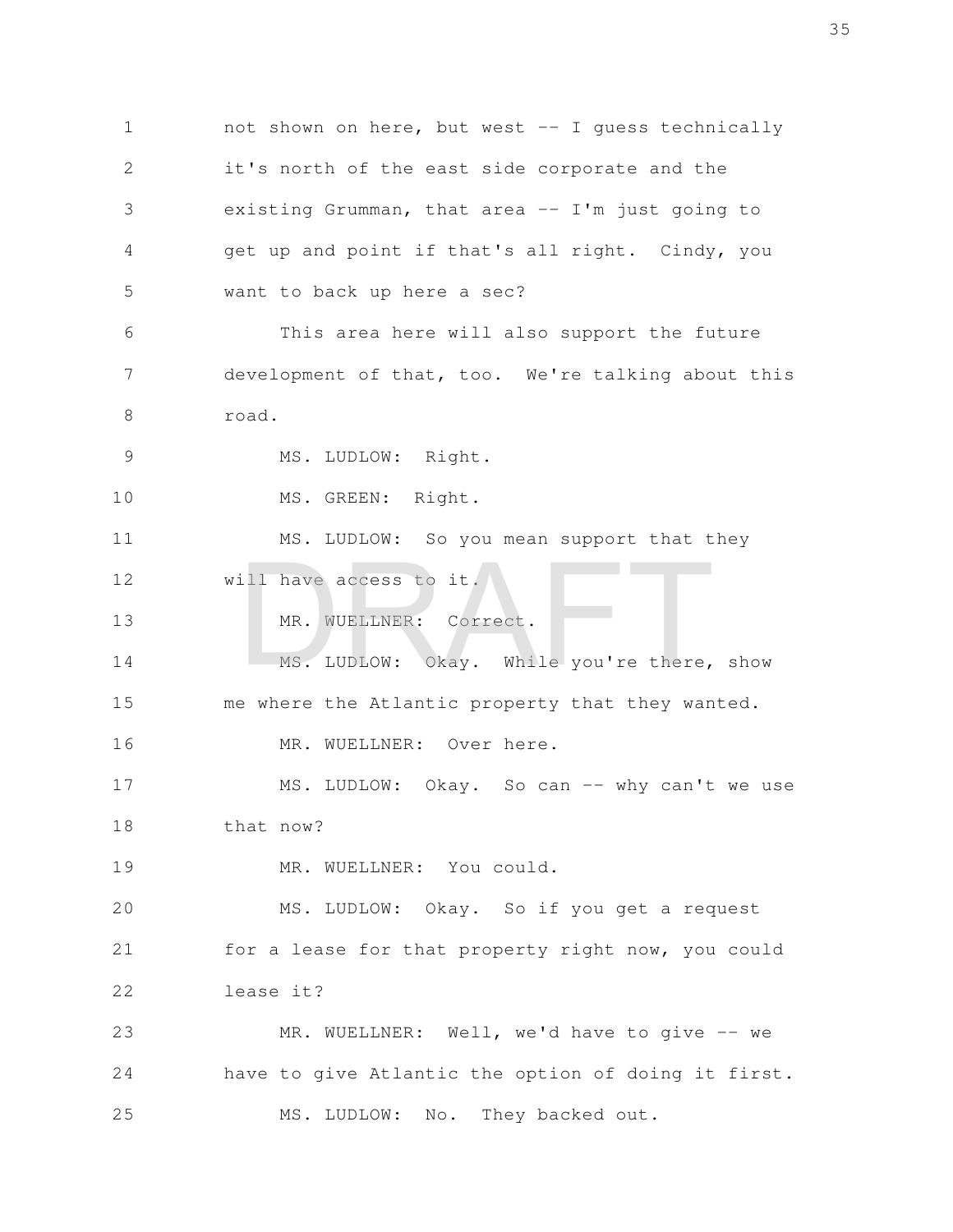MR. WUELLNER: That's the right of first refusal. That's what the terms -- they have not backed out of it, no, ma'am. 1 2 3

MS. LUDLOW: I understood that they said they didn't want it. 4 5

MR. WUELLNER: That is by -- not at all. There's conversation as recent as today regarding a lease amendment that supports that right of first refusal. 6 7 8 9

MS. LUDLOW: Okay. So if -- if Atlantic tells you -- do they have to tell you by paper or do - can they just tell you verbally and then you can lease that land? 10 11 12 13 an they just tell you verbally and then you<br>ease that land?<br>That's revenue. I mean, that's been si

That's revenue. I mean, that's been sitting there -- it almost sat there until 2036, and that bothers me because that's money sitting there. 14 15 16

MR. WUELLNER: Uh-huh. Yeah, I don't think you quite understand the process, but that's okay. 17 18

We did a memorandum of understanding on the front end of this, which is what was to the Authority, with direction to pursue that or get that into the lease agreement through a lease amendment which you pre-authorized as a part of that same motion. 19 20 21 22 23 24

Doug and Atlantic have been back and forth on 25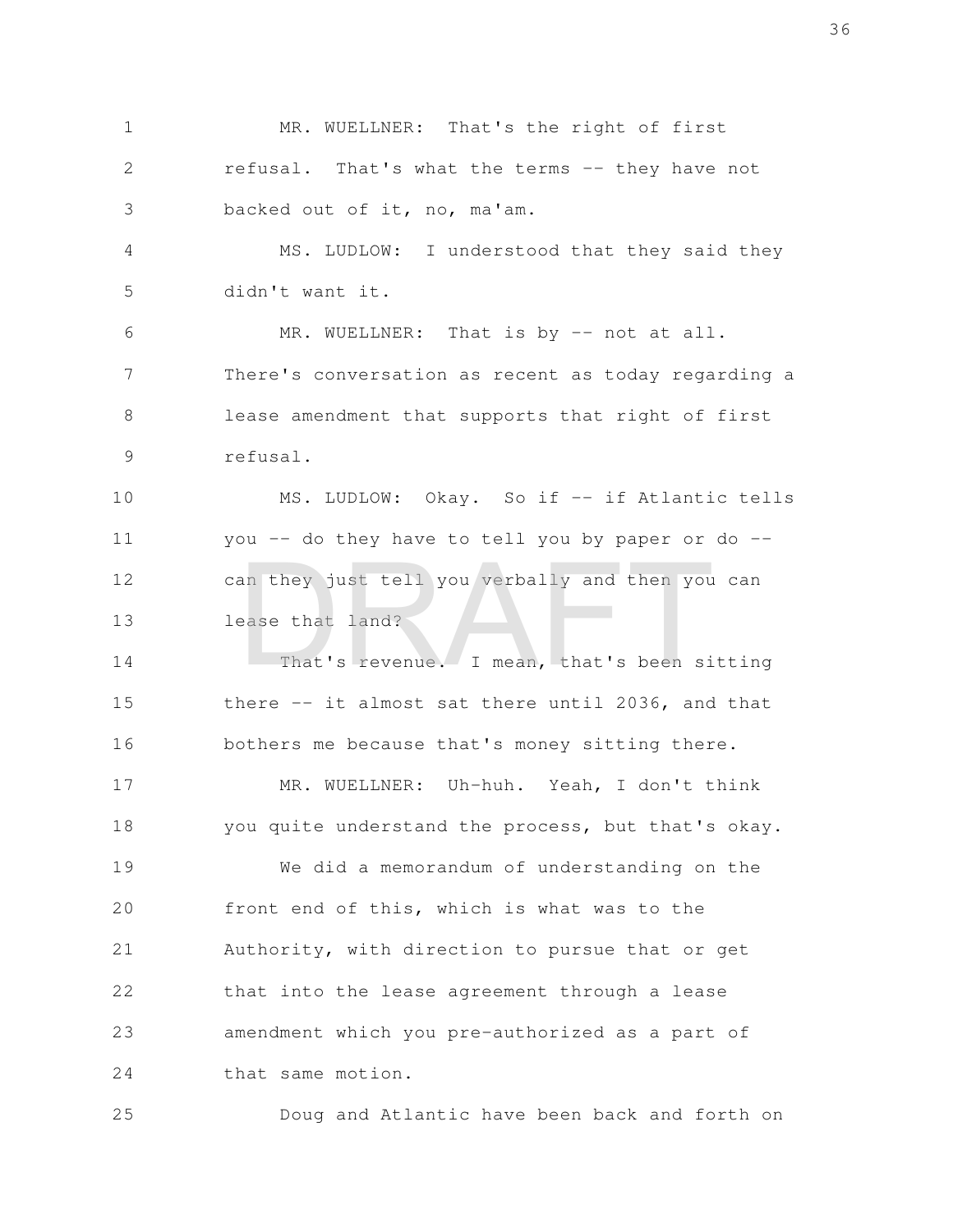that as recently as today. We believe the  $-$ - the document will be executed before the holiday here, so probably this week. 1 2 3

That will then allow us to trigger the right of first refusal. We will in writing transmit that there's interest to do a project there on the outside. That will start the clock with Atlantic as to whether they intend to develop the property or not. 4 5 6 7 8 9

After that expiration date, then we'll be able to work with either the future tenant or Atlantic in developing the process. So it's going to move very quickly from this point. 10 11 12 13 A developing the process. So it's going to<br>ery quickly from this point.<br>MS. LUDLOW: How long do you give them?

MS. LUDLOW: How long do you give them? MR. WUELLNER: I think it's required or will be required a 30-day notice, typically. 30 or 60. What -- do you know what it is off the top of your head? 14 15 16 17 18

MR. BURNETT: It's -- that's one of the last issues, is 30 or 60. 19 20

MS. GREEN: Uh-huh. 21

MR. WUELLNER: One of the two will have to expire before it can move to the private sector. 22 23

MS. LUDLOW: Okay. 24

MR. BURNETT: But we do anticipate that this 25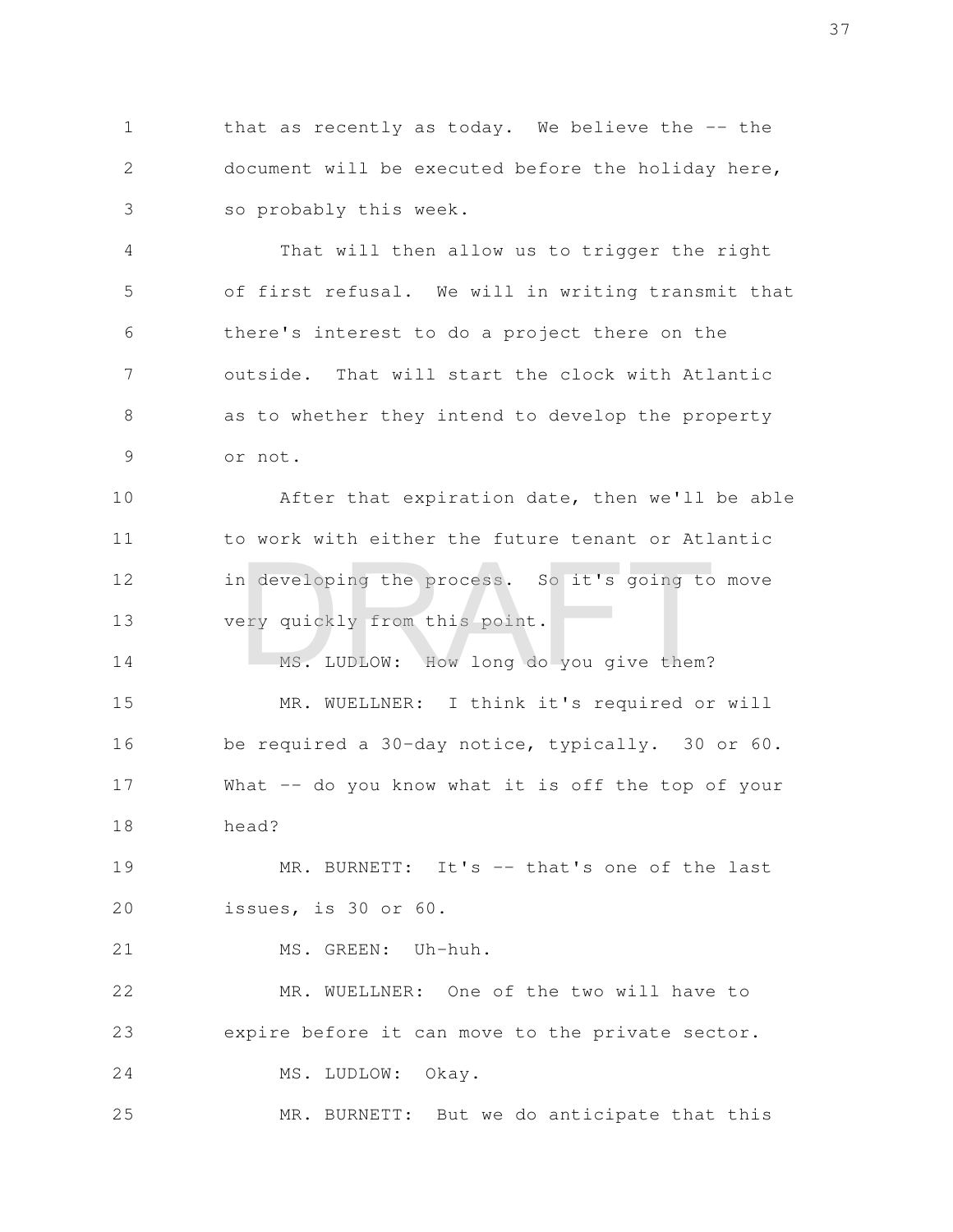is going to be wrapped up very soon. 1

MS. LUDLOW: Okay. Okay. So two months and this is  $-$  so we're talking about in July, probably -- June/July. Okay. Well, I just wondered because it is money sitting there, as far as I'm concerned. MR. WUELLNER: I -- I think it will go to lease very quickly, probably by the end of the summer, frankly, one way or the other. MS. LUDLOW: Okay. That's all I have on that, but I have something else. MR. WUELLNER: Is it -- CHAIRMAN MAGUIRE: Is it --MR. WUELLNER: -- on topic? CHAIRMAN MAGUIRE: -- on east side development? MS. LUDLOW: It's on the east side development. CHAIRMAN MAGUIRE: Okay. MS. LUDLOW: Okay. All right. So one thing. Over here, alternative two, you said -- I'm just --MR. WUELLNER: That sheet shouldn't have been in the PowerPoint. It was accidentally transmitted to you guys. MS. LUDLOW: Okay. But you know what? I like 2 3 4 5 6 7 8 9 10 11 12 13 14 15 16 17 18 19 20 21 22 23 24 25 MR. WUELLNER: Is it --<br>CHAIRMAN MAGUIRE: Is it --<br>MR. WUELLNER: -- on topic?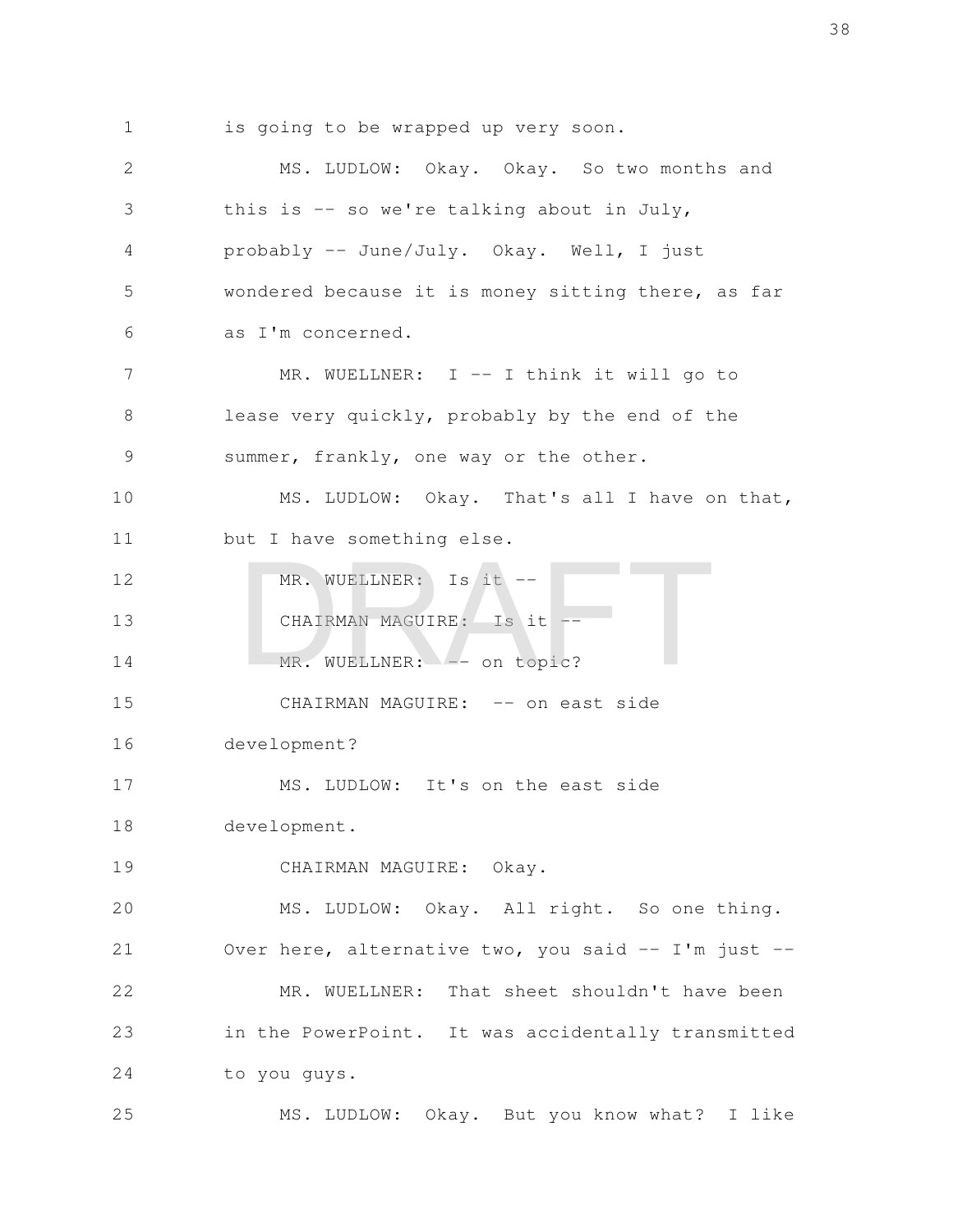it because you said we have 6 -- \$6 or \$7 million to put for in -- infrastructure. MR. WUELLNER: Uh-huh. MS. LUDLOW: So why can't we use \$6 or \$7 million to build? We have land right now for 42 hangars A row, F row, and Estrella. I know, if you guys think I'm going to give up on these hangars -- MR. WUELLNER: No, no. MS. LUDLOW: -- you're just wrong. You might as well build them. MR. WUELLNER: No, but I think you misread what the slide was representing. MS. LUDLOW: Authority build infrastructure only, 6.7 million. MR. WUELLNER: That's very different than the Authority has \$6 or \$7 million to put in the fund. That's the slide -- MS. LUDLOW: Where were you going to get --MR. WUELLNER: That's the slide from last month. MS. LUDLOW: Where were you going to get 6 or 7 -- oh, well, it made a lot of difference. Where do you have 6 or 7 million? MR. WUELLNER: That's -- that's the con -budget conversation, and also the structure -- the 1 2 3 4 5 6 7 8 9 10 11 12 13 14 15 16 17 18 19 20 21 22 23 24 25 nat the slide was representing.<br>
MS. LUDLOW: Authority build infrastruc<br>
nly, 6.7 million.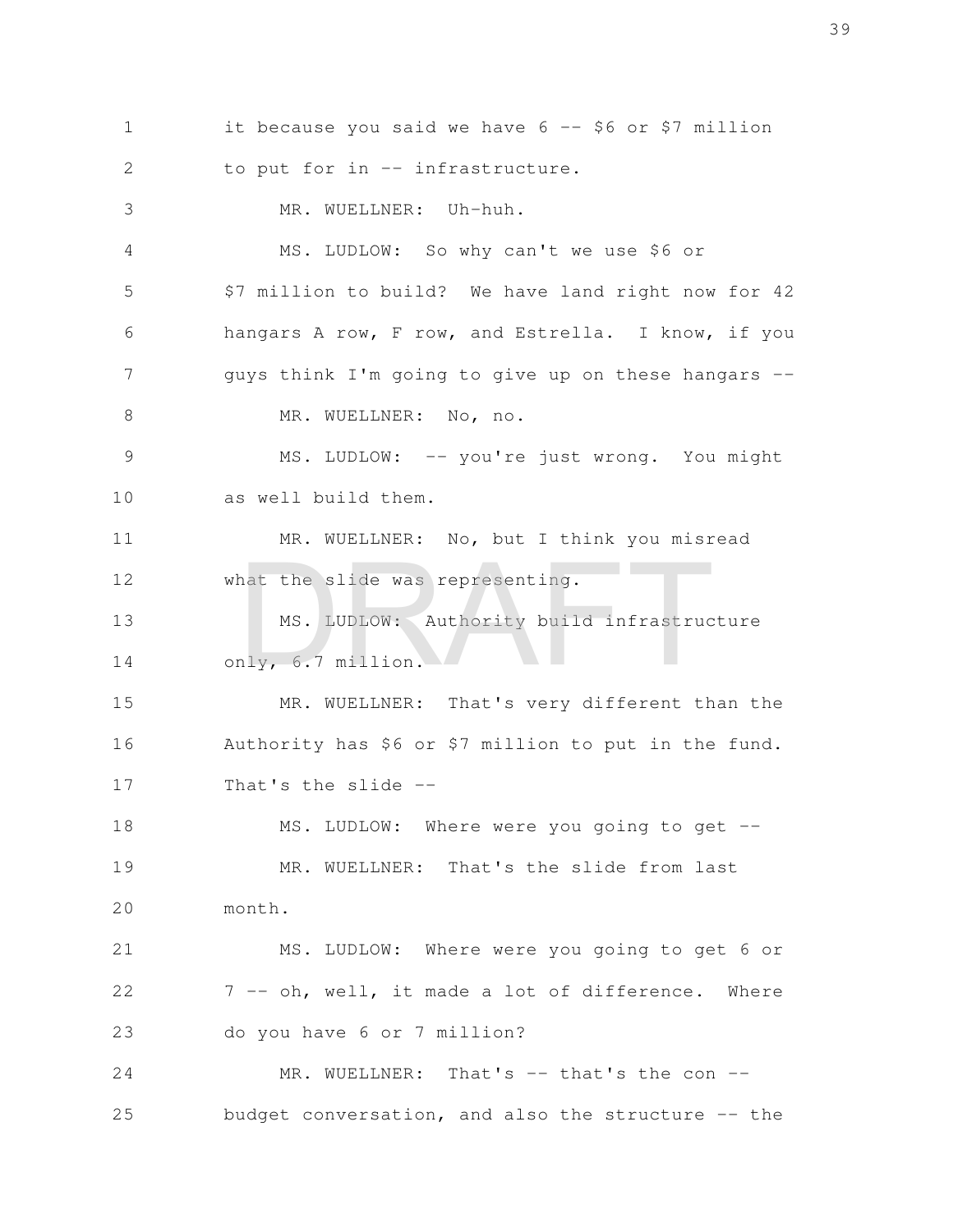proposals we solicit from them, if you remember Chairman Maguire suggested perhaps some upfront funding by the individual lessees that would go over there. That is not distilled yet. MS. LUDLOW: That is if we took that --MR. WUELLNER: Yes. MS. LUDLOW: -- proposal. MR. WUELLNER: But we are not sitting on \$6 or \$7 million for this project -- MS. LUDLOW: Okay. MR. WUELLNER: -- at this point. MS. LUDLOW: And then as far as the east side development, is there -- you list the cost there, but no, you don't list any projected revenue, nor do you list like how many hangars can go on there. And I think if you list the cost, then you have to list what revenue would come in also. And I would think like the lease values, the land value -- and I don't see my note here so I can't remember what all I put on it. But if they're going to put the cost there, then I think we need to know what the projected revenue is. MR. WUELLNER: Right. We weren't -- we weren't dealing with the revenue side of it at this point in choosing the alternative. You chose as a 1 2 3 4 5 6 7 8 9 10 11 12 13 14 15 16 17 18 19 20 21 22 23 24 25 MS. LUDLOW: And then as far as the ease<br>evelopment, is there -- you list the cost t<br>at no, you don't list any projected revenue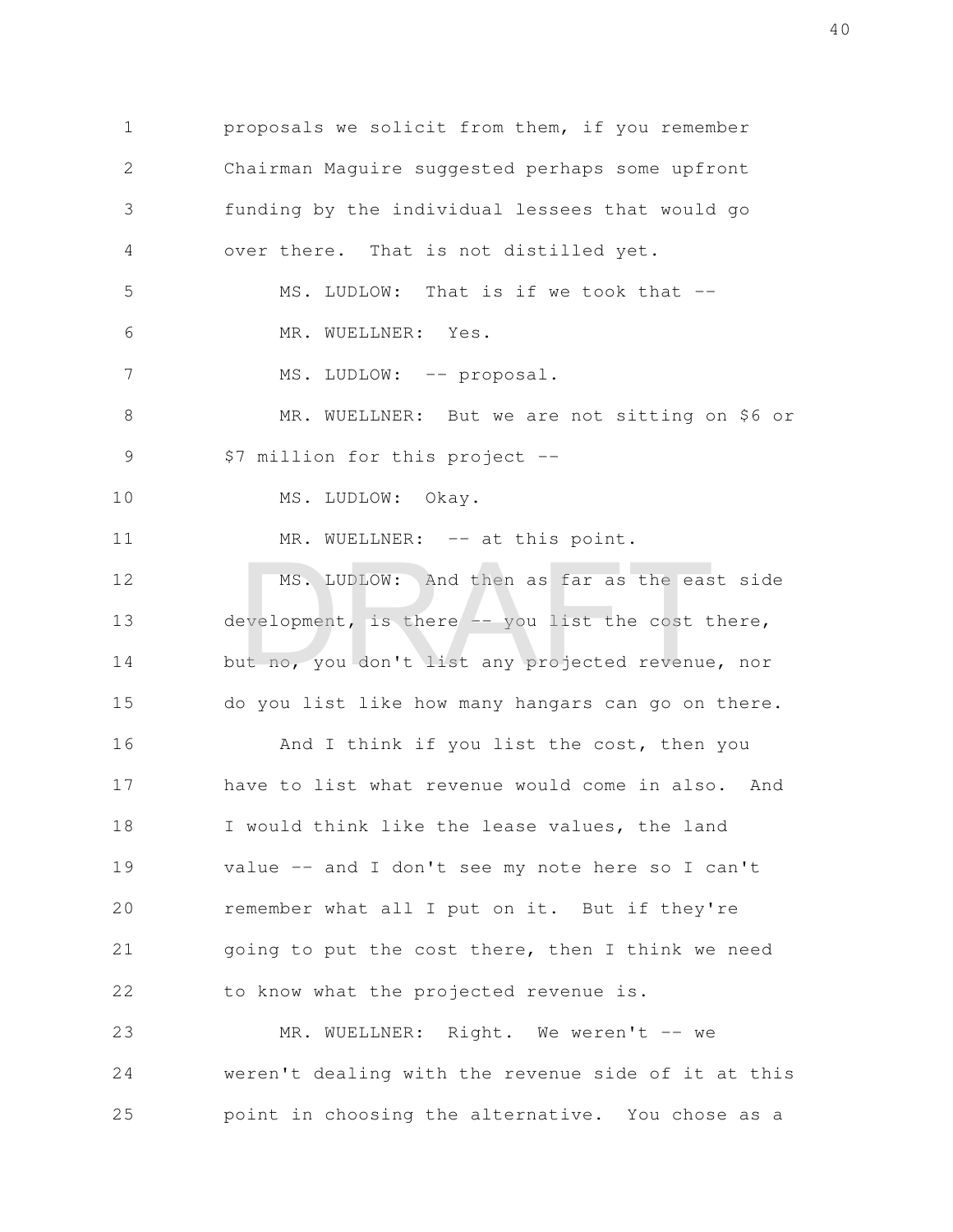board that alternative, just for the record. You did it last month. 1 2

MS. LUDLOW: I remember. 3

MR. WUELLNER: Okay. Part of the next step is that development of the business plan proposal side of it which will distill the revenue, the cost, who's paying for what, what those budgets are. We don't have that information entirely yet. 4 5 6 7 8

MS. LUDLOW: Okay. But then are we going to approve this before we get those numbers? 9 10

MR. WUELLNER: No, ma'am. All we're doing at this point is some surveying and soil testing to allow the engineers to take it to the next step on what the cost of this project will be. 11 12 13 14 nis point is some surveying and soil testin<br>llow the engineers to take it to the next s<br>nat the cost of this project will be.

MS. LUDLOW: Okay. Thank you. 15

MS. GREEN: Because we don't know what we can build yet or what can be built. 16 17

MR. WUELLNER: Correct. 18

MS. LUDLOW: Well, we end up spending a bunch of money and then all of a sudden it's ours and we have no  $I$  -- like the road, nobody knows what the final cost is. We still don't know the final cost of the road. 19 20 21 22 23

MR. WUELLNER: Well, ultimately, not to get too deep in the weeds here, you're never going to 24 25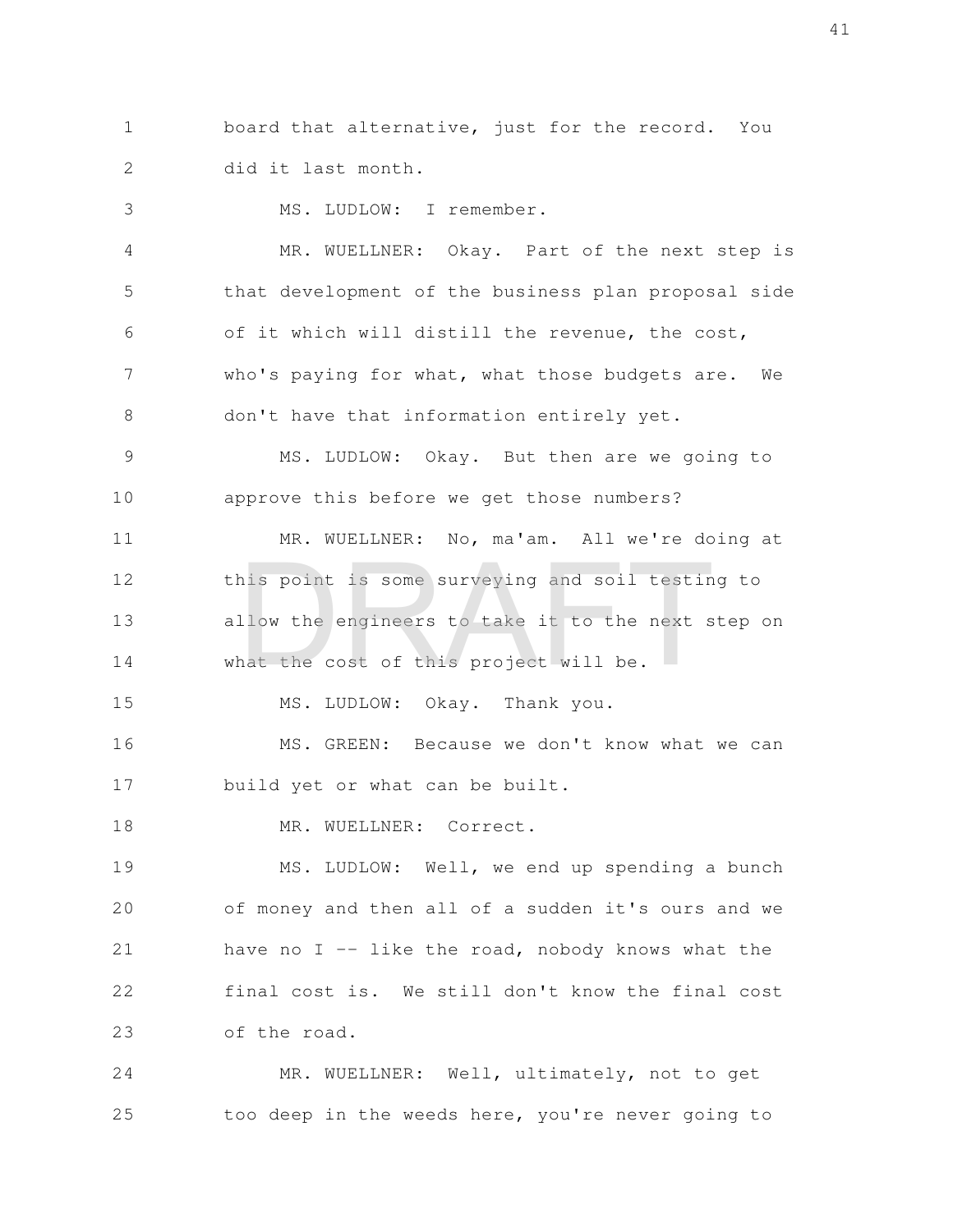know the final cost of a project until you bid it. MS. LUDLOW: I -- I understand. Okay, until you bid it. 1 2 3

MR. WUELLNER: Yes. 4

MS. LUDLOW: Okay. So then at least then you would know. 5 6

MR. WUELLNER: Correct. 7

MS. LUDLOW: I mean, you can't say just build me a house, is it going to be three stories or two stories, whatever? So you have to have some idea. MR. WUELLNER: Correct. And we do. That's part of what the engineer's estimate that's prepared for, to give you a very good estimate of what we expect it to cost. But you won't know that final cost until it's bid. 8 9 10 11 12 13 14 15 art of what the engineer's estimate that's<br>repared for, to give you a very good estima<br>nat we expect it to cost. But you won't kn

MS. LUDLOW: Right. And then -- okay. And then when you called these people on the list and you asked them  $-$  you said out of 27, 6 people are interested. So when you contacted 27 people, is your question, "Are you interested in a large hangar?" and that's  $--$  that's your question, or  $--$ MR. WUELLNER: No. Cindy, do you recall the wording on that? 16 17 18 19 20 21 22 23

But it  $-$  it's more about them developing their own facility on a -- on a piece of property. 24 25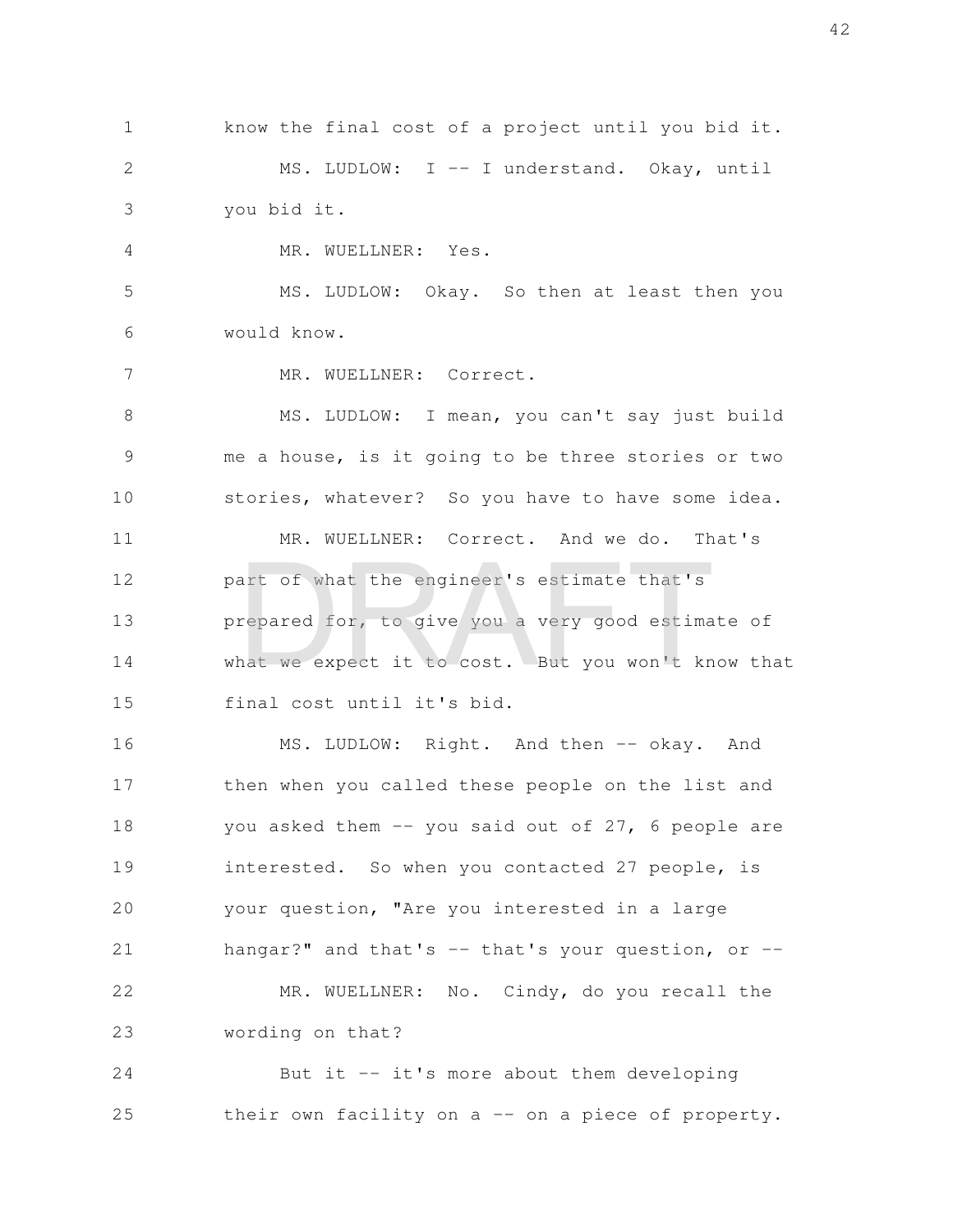It's not us -- we didn't solicit their occupancy in a hangar. In other words, we're making no commitments at this point to build any kind of buildings. That's not -- MS. LUDLOW: Right. So you -- MR. WUELLNER: That's not on the table right now. MS. LUDLOW: So you just call and them say, "Are you possibly interested in building a hangar or renting a larger hangar?" MR. WUELLNER: I didn't ask them anything about renting. MS. LUDLOW: Build -- "Are you interested in building a hangar?" MR. WUELLNER: Correct. MS. LUDLOW: All right. And you called 27 people. MR. WUELLNER: We contacted 27 people. MS. LUDLOW: Contacted 27 people. And -well, that's pretty good. MR. WUELLNER: Yeah. MS. LUDLOW: At least six people have money. MR. WUELLNER: We'll see. CHAIRMAN MAGUIRE: Okay. Any further comment? MS. LUDLOW: Thank you. 1 2 3 4 5 6 7 8 9 10 11 12 13 14 15 16 17 18 19 20 21 22 23 24 25 NS. LUDLOW: Build -- "Are you interest<br>uilding a hangar?"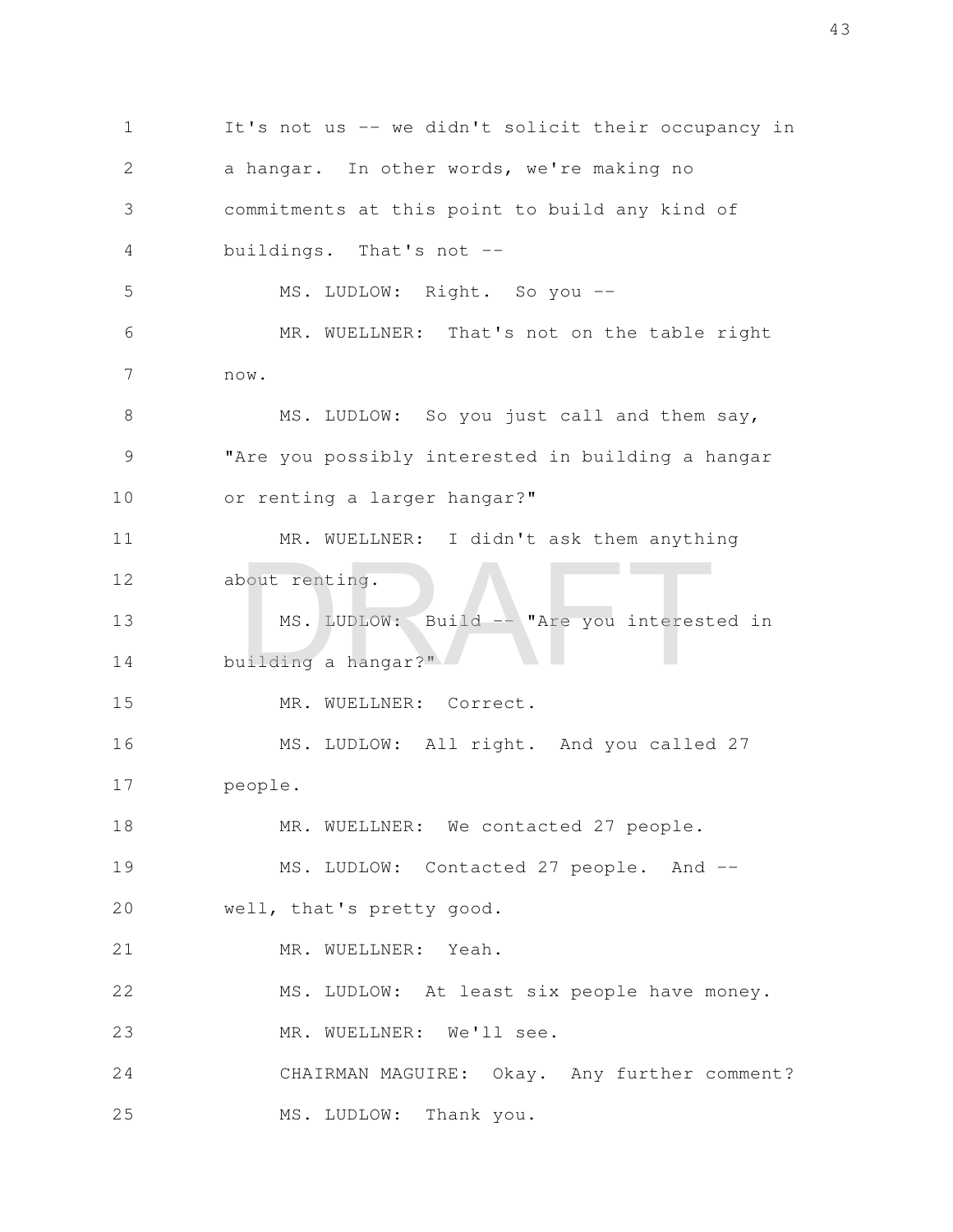CHAIRMAN MAGUIRE: Okay. Matt Liotta, you have a comment? 1 2

MR. LIOTTA: Matt Liotta, 93 Lake Mist, St. Johns. 3 4

You know, this project is sort of here because I kicked it off by sending a letter with an actual intent to lease the land. My proposal that went to the airport was for more than \$10 million of rent for the land with no expectation that the airport would do anything for us. 5 6 7 8 9 10

And since that time, all that's really been achieved is that you've sent out 27 requests, is somebody interested with them only responding in an e-mail, sure, I'm interested. You've got six people saying they're interested with no commitment of any kind. And two of those six people are associated with my company. 11 12 13 14 15 16 17 chieved is that you've sent out 27 requests<br>omebody interested with them only respondin<br>-mail, sure, I'm interested. You've got si

So, I mean, really, it  $-$  it doesn't seem like we're -- we're actually going in the right direction here. We're -- we're -- as the director said the last meeting, the board voted on Option 2, and now you're going to go down the road and then develop the business plan for it. 18 19 20 21 22 23

It's usually the other way around; you want to like actually have a business plan first before you 24 25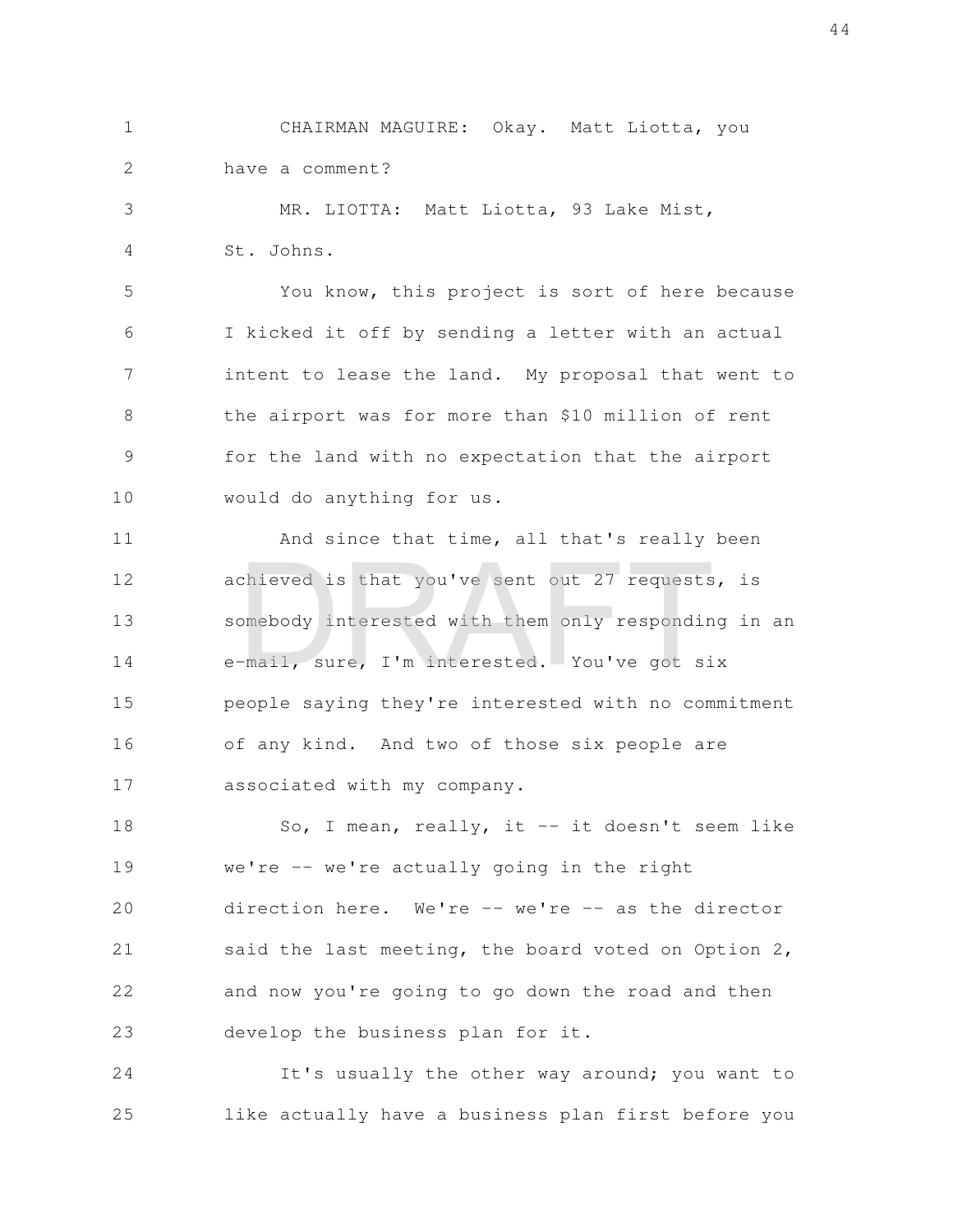decide on your options. Does the board actually know what the three options they chose from, what the associated business is for each of those options? I don't think so, because apparently at least on Option 2, there was no business plan and you're going to do that later. And look at how much time just goes to nowhere when you could actually be receiving revenue right now. 1 2 3 4 5 6 7 8

And look at this on the other side, this piece right here. We're talking about waiting for the ROFR to be signed in a lease that you're still negotiating so that you can immediately trigger it because you already have interest. 9 10 11 12 13 egotiating so that you can immediately trig<br>ecause you already have interest.<br>Why are you entering into a lease with

Why are you entering into a lease with a ROFR that you know is going to be triggered instantly once you do it? You need to go to them right now and say, Hey, are you going to meet this proposal that exists? Because if you're not, what are we doing? It's completely the wrong order. It doesn't make any sense. 14 15 16 17 18 19 20

And the reason why this is happening here is all because we didn't even bother to talk about this land existing until we happened to have found out about it because we were talking about this ROFR in the first place in January when we just 21 22 23 24 25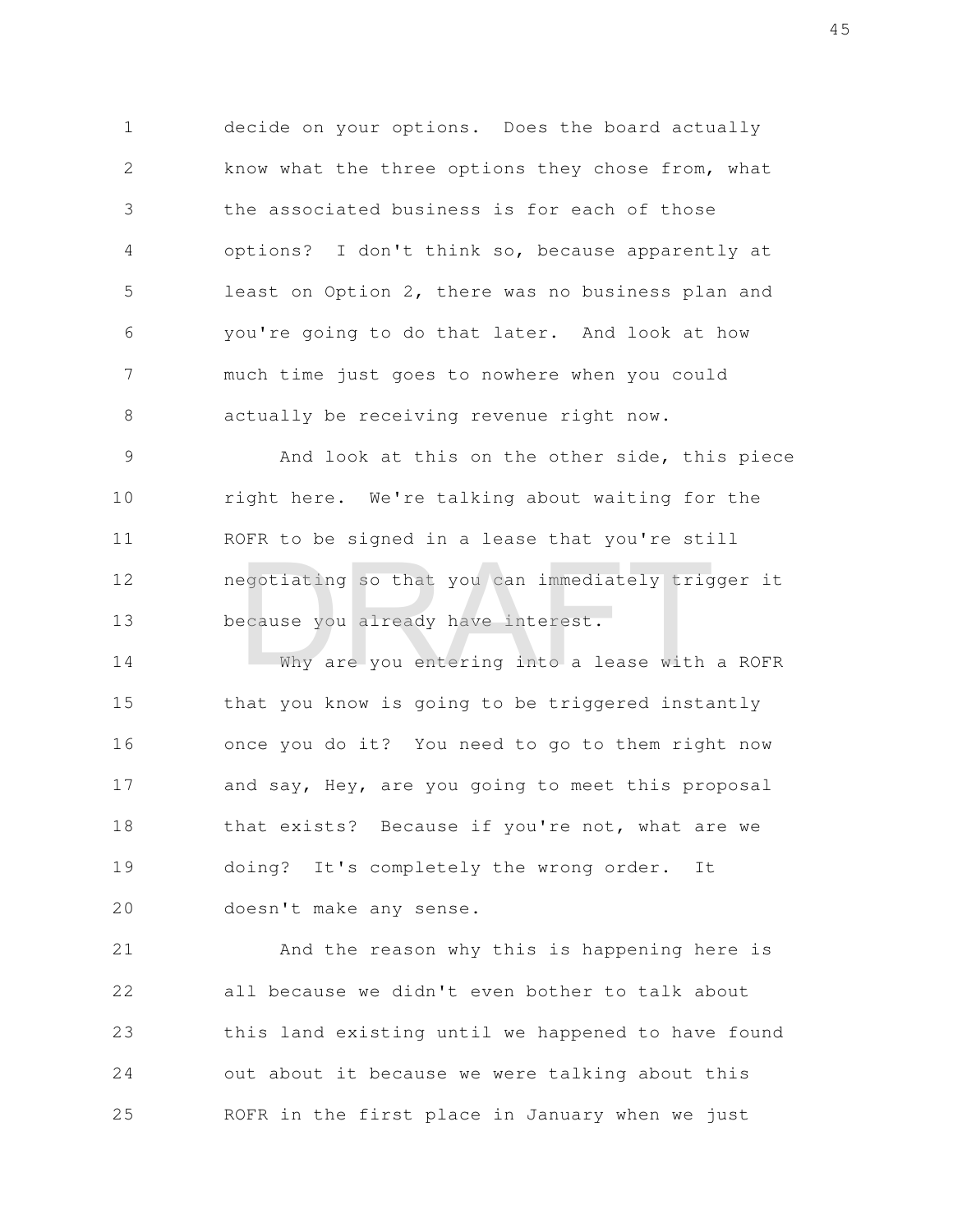| $\mathbf{1}$  | finally for the first time mentioned that the       |
|---------------|-----------------------------------------------------|
| $\mathcal{L}$ | Grumman ROFR even existed, you know.                |
| 3             | And -- and as far as I understand, the              |
| 4             | business planning work that Bob Olson wants to do   |
| 5             | is not going to be funded. So it's just this        |
| 6             | continuation of just going down roads that          |
| 7             | foreclose options for the airport without any sense |
| 8             | as to what you're doing until it's too late. It     |
| 9             | doesn't make sense.                                 |
|               |                                                     |

MS. LUDLOW: Can I say something on this? CHAIRMAN MAGUIRE: Do what? 10 11

MS. LUDLOW: Can I say something --CHAIRMAN MAGUIRE: Sure. MS. LUDLOW:  $-$  to his? 12 13 14 MS. LUDLOW: Can I say something --<br>CHAIRMAN MAGUIRE: Sure.<br>MS. LUDLOW: -- to his?

Matt,  $I - - I$  see what you're saying. Ed, why do you have to wait till a certain day to ask them if they want to exercise the right of first refusal? 15 16 17 18

MR. WUELLNER: Because you entered into an agreement to amend their lease to include that. We're just simply honoring our word to our tenant. Once that's complete, we certainly can -- can trigger the right of first refusal. 19 20 21 22 23

MS. LUDLOW: So you have to wait till the lease time. 24 25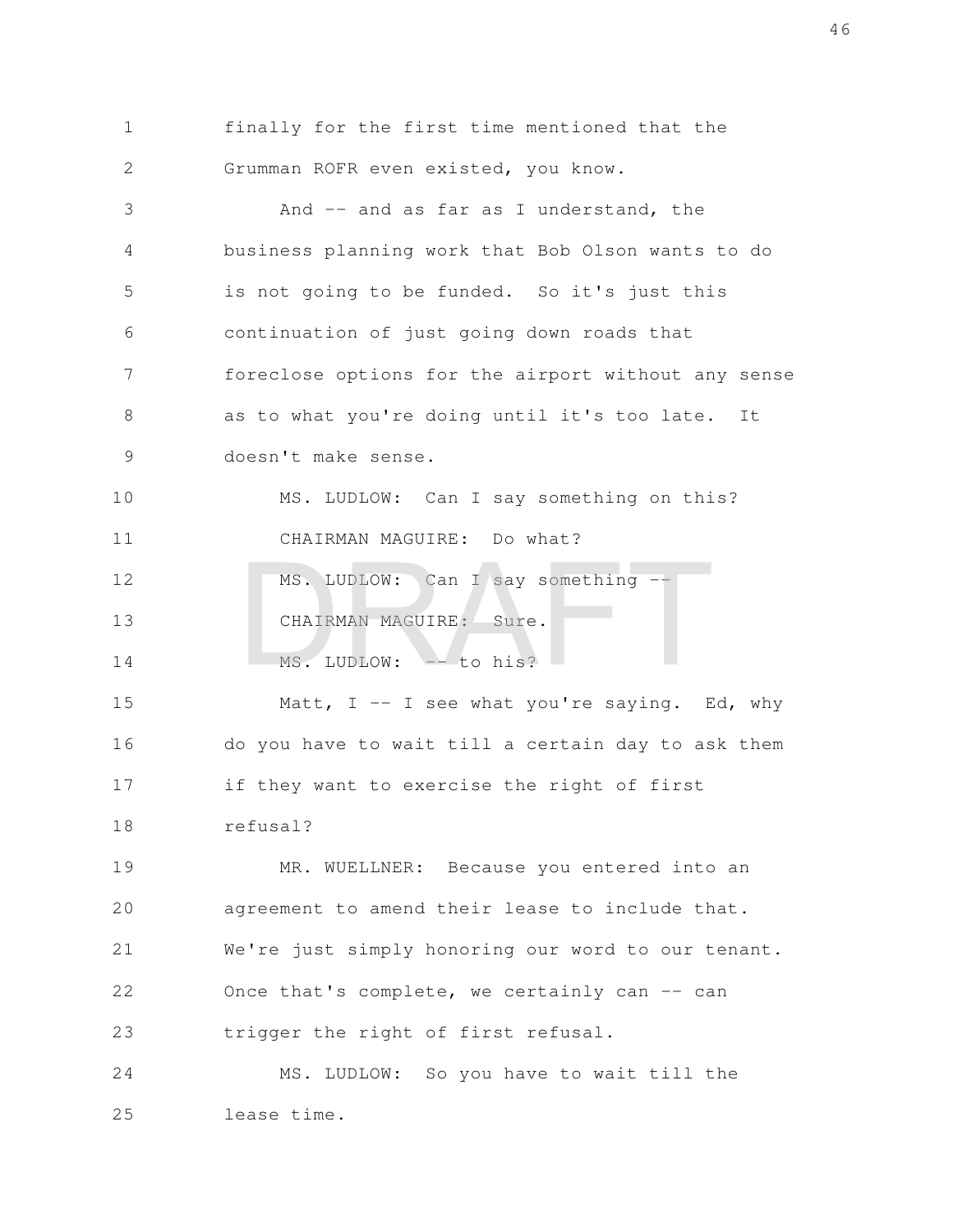MR. WUELLNER: Well, we're talking about a week here. 1 2

MS. LUDLOW: Yes. Okay. CHAIRMAN MAGUIRE: All right. MR. BURNETT: And if I may, Mr. Chairman. CHAIRMAN MAGUIRE: Go ahead. MR. BURNETT: Recall, that was a portion of them giving up the space where the two hangars were for the new access improvements on the front side of the airport. MS. LUDLOW: Grumman? MR. BURNETT: Yes. MS. LUDLOW: Yes. MR. BURNETT: Not Grumman. MS. LUDLOW: No. MR. BURNETT: Atlantic. 3 4 5 6 7 8 9 10 11 12 13 14 15 16 MR. BURNETT: Yes.<br>MS. LUDLOW: Yes.<br>MR. BURNETT: Not Grumman.

MS. LUDLOW: Oh, Atlantic, right. That's right. 17 18

MR. BURNETT: Because two of the hangars had to come down for that access improvement to occur. So that came out of their lease, which required an amendment to the lease. 19 20 21 22

And so the negotiated amendment to the lease contemplated this as approved. So you've got the memorandum of understanding that came before the 23 24 25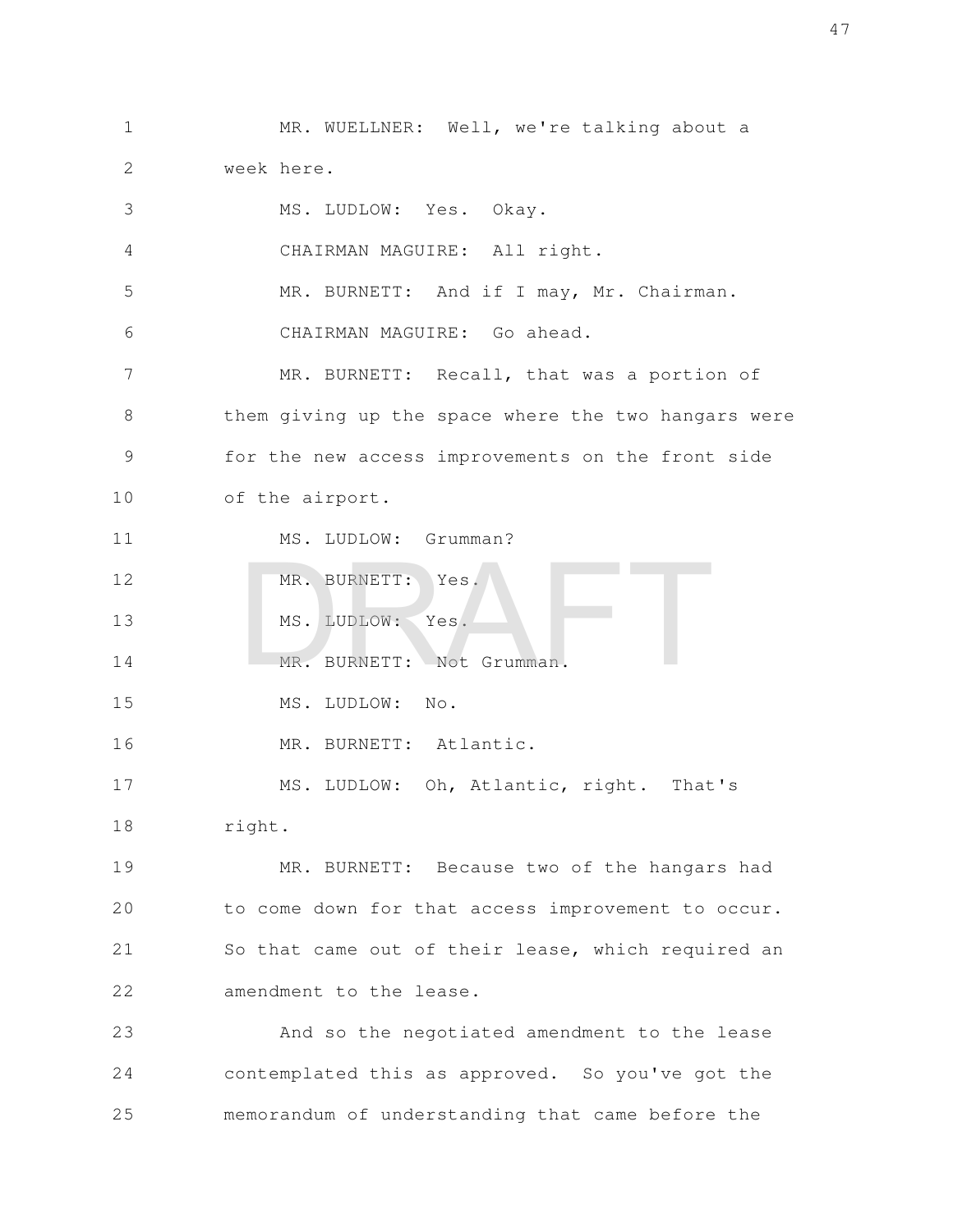board for approval and now the lease amendment, which again they  $-$  they communicated to us they want it signed before the end of the month. So that works good for your timing to be able to then turn around and give them notice, if  $-$ - if that's the airport's intent. MS. LUDLOW: I see. 1 2 3 4 5 6 7

8

CHAIRMAN MAGUIRE: Thank you.

## AUTHORITY STAFFING CONSIDERATIONS - ADK CONTRACT 9

CHAIRMAN MAGUIRE: All right. Next item? MR. WUELLNER: As agreed last month, Mr. Olson and I approached ADK about a full-service executive search for a number two. 10 11 12 13 nd I approached ADK about a full-service exerch for a number two.<br>The -- they have two -- two levels of s

The  $-$  they have two  $-$  two levels of service. We believe the higher level of service would be appropriate for the Airport Authority since we do not have a dedicated human resources department to run a significant portion of the interviewing. 14 15 16 17 18

That  $-$  we provided you both  $-$  both versions of that contract with information ahead of the meeting. I believe it's our recommendation to recommend approval for \$39,900 to ADK Consulting for the consultant -- or the selection services for a new number two. 19 20 21 22 23 24

I'm sure Bob or I could try to answer any 25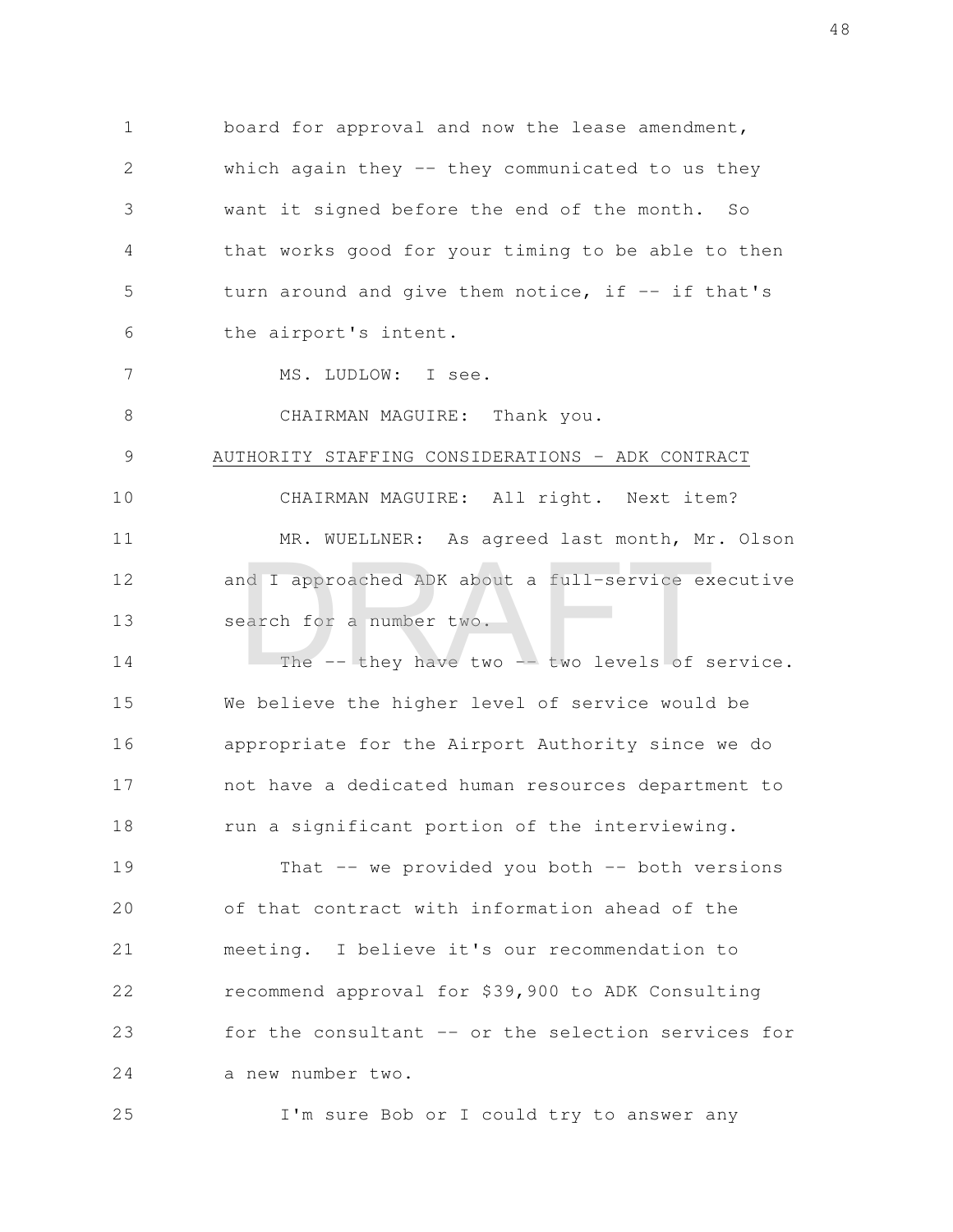questions that might be in there, but I think we walked away relatively impressed with the capabilities of this company. In fact, they're used in many many -- they seem to focus on airports as well as governmental types of positions. CHAIRMAN MAGUIRE: For that contract, what would be the result that we would expect to see come out? MR. WUELLNER: A qualified candidate that's -up to five candidates that are for consideration of hiring at that point, that have been fully vetted and -- and are ready to go. MS. LUDLOW: Are you saying CF -- sorry, Mr. Chair. CHAIRMAN MAGUIRE: Go ahead. MS. LUDLOW: Are you saying CFO and COO operating and financial officer -- MR. WUELLNER: Yes. MS. LUDLOW: -- is that right? MR. WUELLNER: Yes. MS. GREEN: And that is commensurate with the 25 to 33 percent of what the compensation would be? That's what  $I'm -- research I've done, that's --$ MR. WUELLNER: It's very close. MS. GREEN: Okay. 1 2 3 4 5 6 7 8 9 10 11 12 13 14 15 16 17 18 19 20 21 22 23 24 25 nd -- and are ready to go.<br>
MS. LUDLOW: Are you saying CF -- sorry<br>
r. Chair.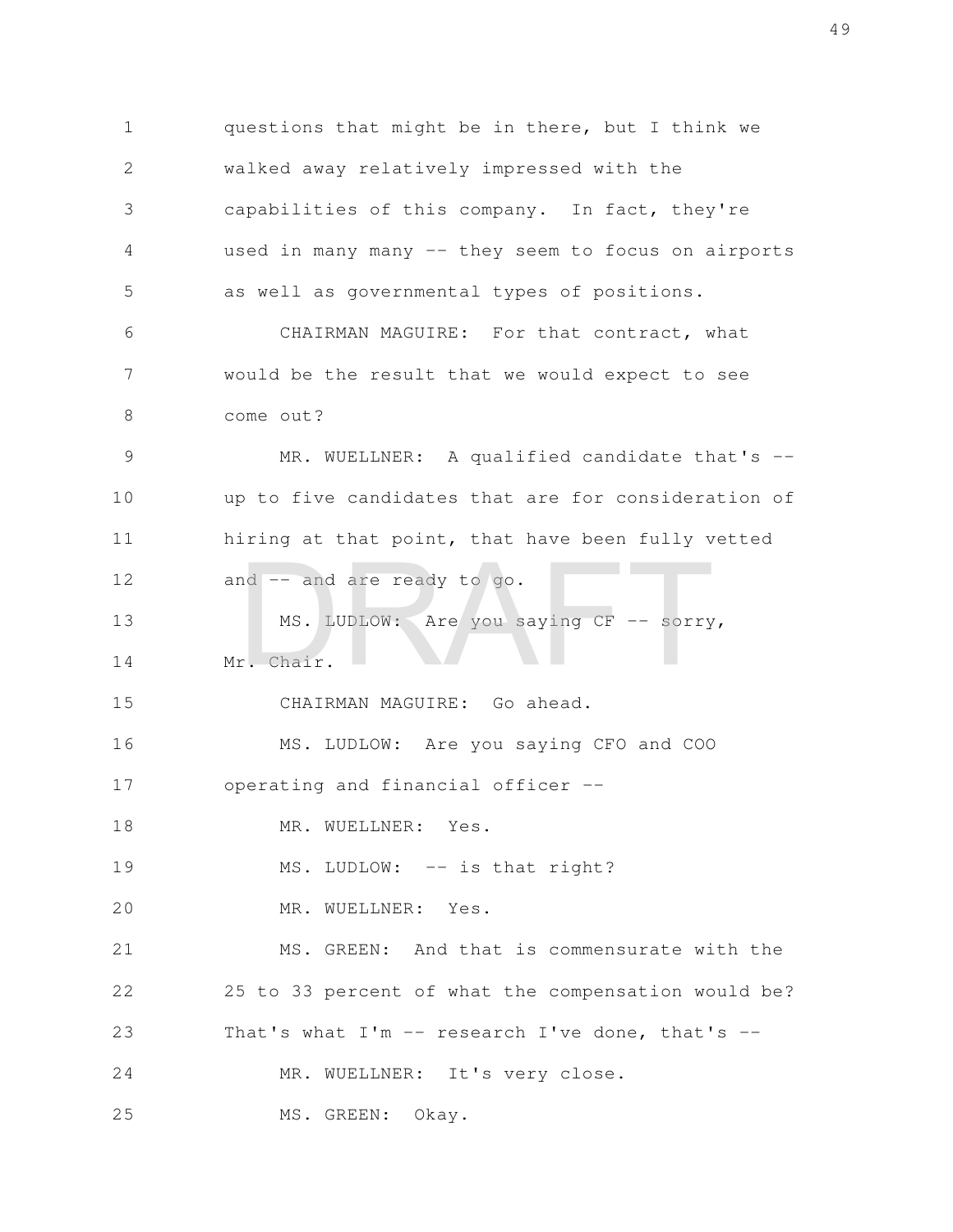MR. WUELLNER: Yeah, it's very close. MS. GREEN: Yeah. CHAIRMAN MAGUIRE: Is there a time limit on this? MR. OLSON: Yes. MR. WUELLNER: Meaning? CHAIRMAN MAGUIRE: How long are we -- how long will that carry on before they get their results? MR. WUELLNER: What was -- do you remember the number? MR. OLSON: The indication -- again, this is a very full-service contract, which is great, because it does not burden the staff. And going through the steps, we pressed them on what they normally would think of as appropriate or likely for a search and -- this kind of search, and I believe it was -- MR. WUELLNER: Oh. MR. OLSON: -- four to five -- oh, great. We've got someone here that can answer that question better than I. MR. ASTRAN: Sorry. I was in the back. I'm Blake Astran with ADK Executive Search. I'm the vice president of business operations, so I figured I'd step in in case anyone has some 1 2 3 4 5 6 7 8 9 10 11 12 13 14 15 16 17 18 19 20 21 22 23 24 25 ery full-service contract, which is great,<br>t does not burden the staff.<br>And going through the steps, we pressed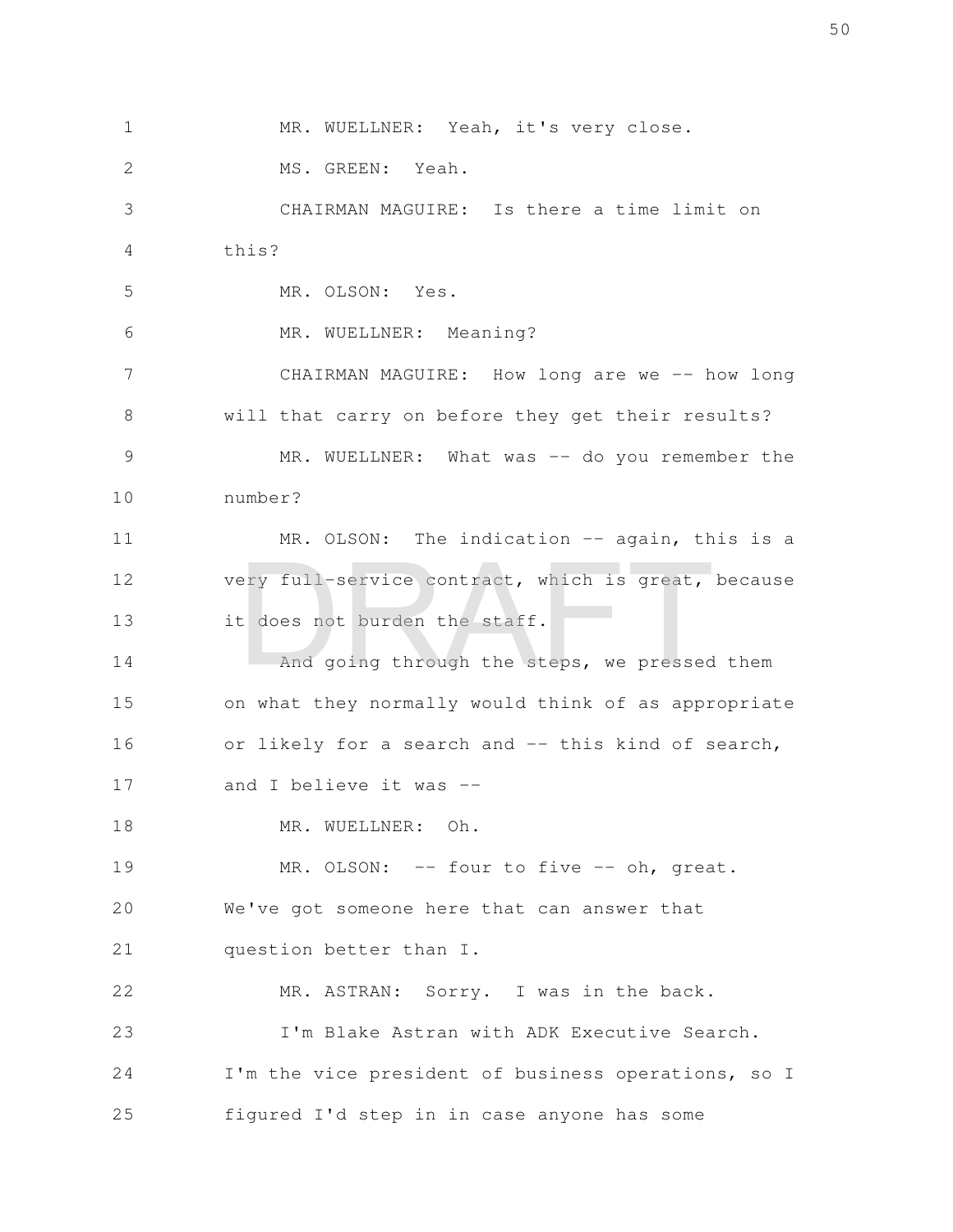questions. 1

| $\mathbf{2}$ | So you're asking about a time --                    |
|--------------|-----------------------------------------------------|
| 3            | MR. OLSON: Yeah.                                    |
| 4            | MR. ASTRAN: -- a time --                            |
| 5            | MR. OLSON: How soon will we --                      |
| 6            | MR. ASTRAN: As soon as if you guys -- we get        |
| 7            | the go-ahead and have a signed contract, we         |
| 8            | begin -- we do -- we typically say about 90 days    |
| 9            | for a search to be completed. That means from       |
| 10           | signed contract to signed offer letter. Not         |
| 11           | necessarily when the candidate will start.          |
| 12           | But as -- as Ed said, we are the number one         |
| 13           | airport recruiting firm in the country. We do more  |
| 14           | searches than -- than any other firm. We do         |
| 15           | airports of all sizes. So we -- we have no doubt    |
| 16           | that we will be able to provide quality candidates  |
| 17           | to you.                                             |
| 18           | The goal being at the end, you asked that           |
| 19           | earlier, is to have a talented candidate pool. If   |
| 20           | that's three candidates, five candidates, seven     |
| 21           | candidates, our goal is to make it so that you guys |
| 22           | have a difficult decision in the end.               |
| 23           | I always tell our clients if it's -- if you         |
| 24           | guys have a tough choice deciding, we did a good    |
| 25           | job because you'll have a couple of candidates that |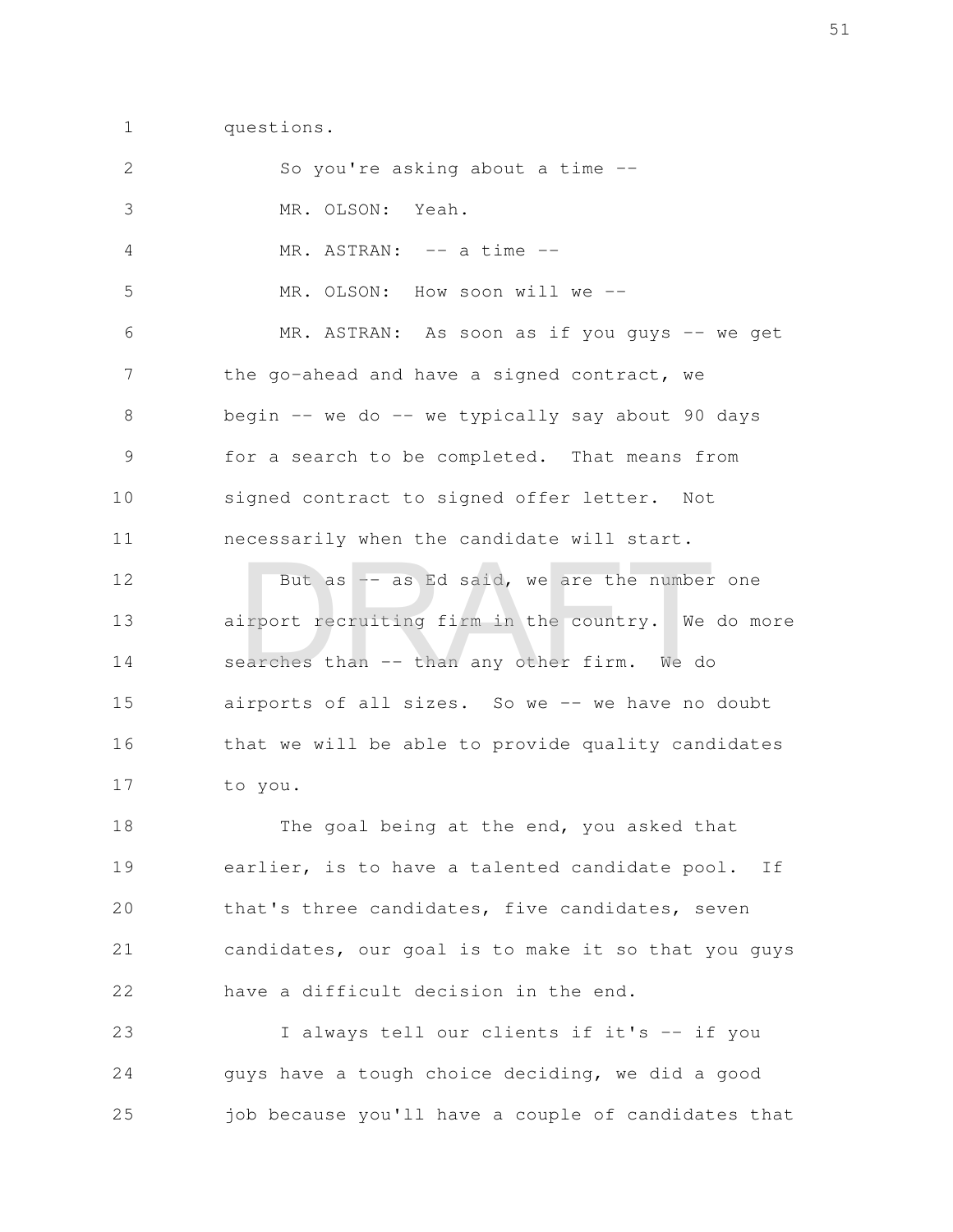you're -- you're deciding between.

It's a hot industry right now. People are moving a lot, so you guys are getting in at the right time. Summer's a great time for recruitment. This kind of position will be specifically intriguing to people wanting to move up in the industry, becoming an airport director, so I have no doubt we can provide a quality candidate pool. Especially St. Augustine, a highly desirable place to live, people want to relocate to Florida. We just -- I just happen to be based here, but our company's spread throughout the country. So it's a good opportunity to get out here and see the board and say hi as well. Any other questions, I'm happy to answer. CHAIRMAN MAGUIRE: Questions? (None.) CHAIRMAN MAGUIRE: Thank you, very much for jumping in. MR. ASTRAN: Sure. MR. WUELLNER: Thanks, Blake. CHAIRMAN MAGUIRE: Okay. So --MS. GREEN: Public? CHAIRMAN MAGUIRE: Huh? Yeah. Any other board comment? 2 3 4 5 6 7 8 9 10 11 12 13 14 15 16 17 18 19 20 21 22 23 24 25 ompany's spread throughout the country. So<br>bod opportunity to get out here and see the<br>nd say hi as well. Any other questions, I'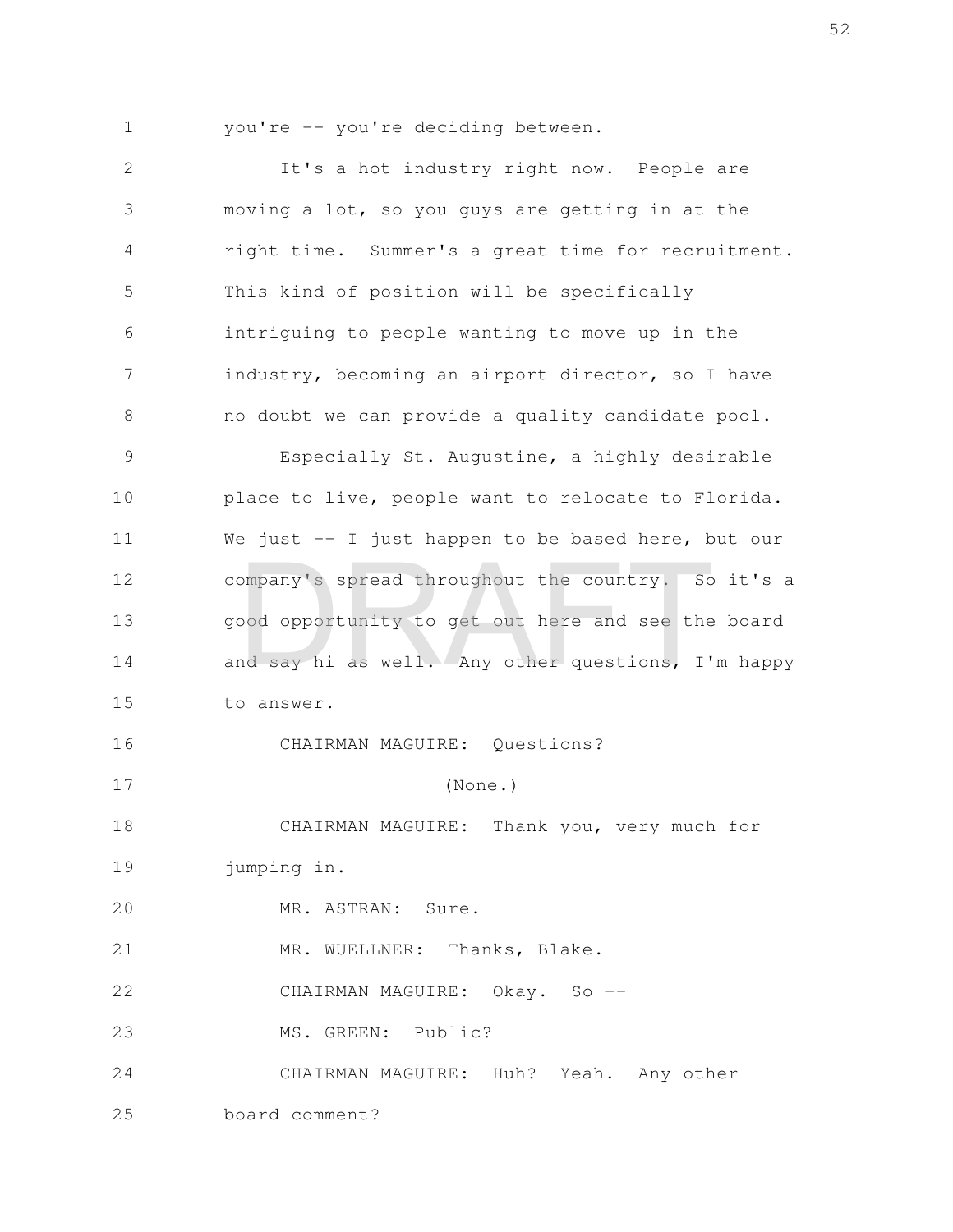| 1             | (None.)                                             |
|---------------|-----------------------------------------------------|
| 2             | CHAIRMAN MAGUIRE: I don't have any letters          |
| 3             | here from public comment. Is there any public       |
| 4             | comment?                                            |
| 5             | (None.)                                             |
| 6             | CHAIRMAN MAGUIRE: Okay. Bring it back to the        |
| 7             | board. Discussion?                                  |
| 8             | MS. GREEN: No.                                      |
| $\mathcal{G}$ | CHAIRMAN MAGUIRE: Motion.                           |
| 10            | MR. OLSON: (Indicates.)                             |
| 11            | CHAIRMAN MAGUIRE: What does that mean?              |
| 12            | MR. OLSON: Oh. I -- I move we act on this           |
| 13            | con -- we approve the contract.                     |
| 14            | CHAIRMAN MAGUIRE: I ask that because you've         |
| 15            | got to remember the microphone doesn't pick up hand |
| 16            | waves.                                              |
| 17            | MR. OLSON: Oh.                                      |
| 18            | MS. GREEN: Neither does Ms. Beason.                 |
| 19            | CHAIRMAN MAGUIRE: Okay. We have a motion. A         |
| 20            | second?                                             |
| 21            | MS. GREEN: I'll second.                             |
| 22            | CHAIRMAN MAGUIRE: Second. All in favor?             |
| 23            | MS. GREEN: Aye.                                     |
| 24            | MS. LUDLOW: Aye.                                    |
| 25            | MR. OLSON: Aye.                                     |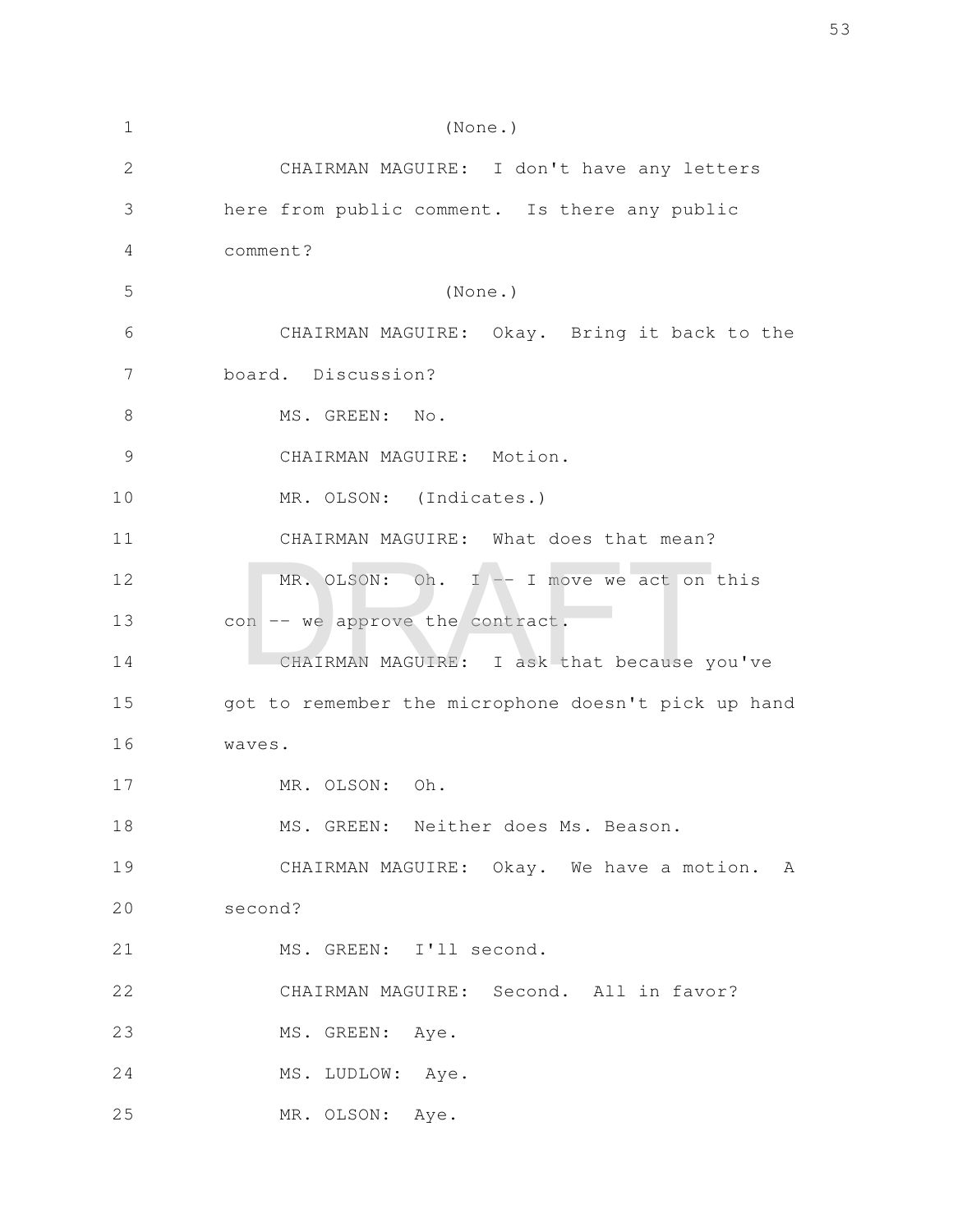| $\mathbf 1$  | CHAIRMAN MAGUIRE: Aye. Opposed?                      |
|--------------|------------------------------------------------------|
| $\mathbf{2}$ | (None.)                                              |
| 3            | CHAIRMAN MAGUIRE: Four to zero unanimous.            |
| 4            | Thank you, very much. Okay. So get working.          |
| 5            | Where did he go? Get working.                        |
| 6            | LEASING POLICY AMENDMENT - FAA GRANT ASSURANCES      |
| 7            | CHAIRMAN MAGUIRE: Okay. Next?                        |
| 8            | MR. WUELLNER: Next item I have for you is the        |
| 9            | lease policy amendment.                              |
| 10           | This is strictly to place in our lease policy        |
| 11           | document $--$ we have an Appendix 9.1 that con- $--$ |
| 12           | that just contains the FAA grant assurances as they  |
| 13           | exist. This simply replaces the old version and      |
| 14           | puts the new version of grant assurances in our      |
| 15           | lease policy for reference.                          |
| 16           | CHAIRMAN MAGUIRE: Any questions from the             |
| 17           | board?                                               |
| 18           | MS. LUDLOW: No.                                      |
| 19           | CHAIRMAN MAGUIRE: Okay.                              |
| 20           | MR. OLSON: Is there any -- would there be any        |
| 21           | surprises for the -- from the updated FAA pol- --    |
| 22           | the -- what has changed, anything, than what we're   |
| 23           | doing now or how we $-$ -                            |
| 24           | MR. WUELLNER: Yeah. I think I understand             |
| 25           | where you're going with it.                          |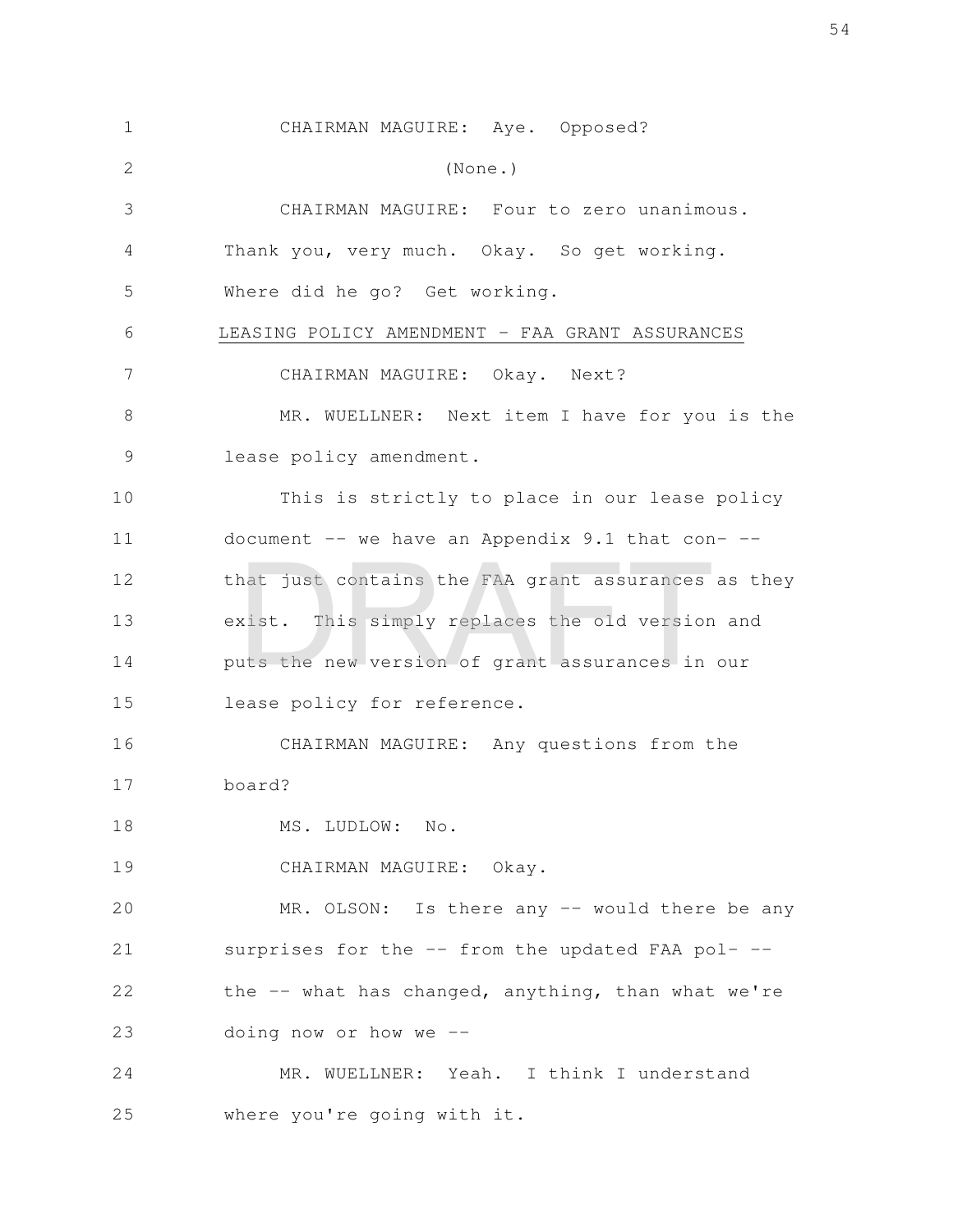MR. OLSON: Yes.

| $\mathbf{2}$ | MR. WUELLNER: No. No, there are no real            |
|--------------|----------------------------------------------------|
| 3            | changes because these have been in place in terms  |
| 4            | of being in your grant documents for the last --   |
| 5            | for two years.                                     |
| 6            | The last update that FAA did on these was in       |
| 7            | 2020 and they've been included in every FAA grant  |
| 8            | you've had since then. So you're already committed |
| 9            | to them. They will be --                           |
| 10           | MR. OLSON: So then my question is -- I guess,      |
| 11           | is why we are doing this now if we -- if it's      |
| 12           | already been in effect? Is there some reason we're |
| 13           | doing this --                                      |
| 14           | MR. WUELLNER: That's a really great question.      |
| 15           | It's just something we didn't catch to sub it out. |
| 16           | They're in there by reference.                     |
| 17           | MR. OLSON: Okay.                                   |
| 18           | CHAIRMAN MAGUIRE: Okay.                            |
| 19           | MS. GREEN: So it doesn't affect anything           |
| 20           | we've been planning on those --                    |
| 21           | MR. WUELLNER: There's --                           |
| 22           | MS. GREEN: -- whatever --                          |
| 23           | MR. WUELLNER: -- really no significant             |
| 24           | change.                                            |
| 25           | MS. GREEN: For our application for grants and      |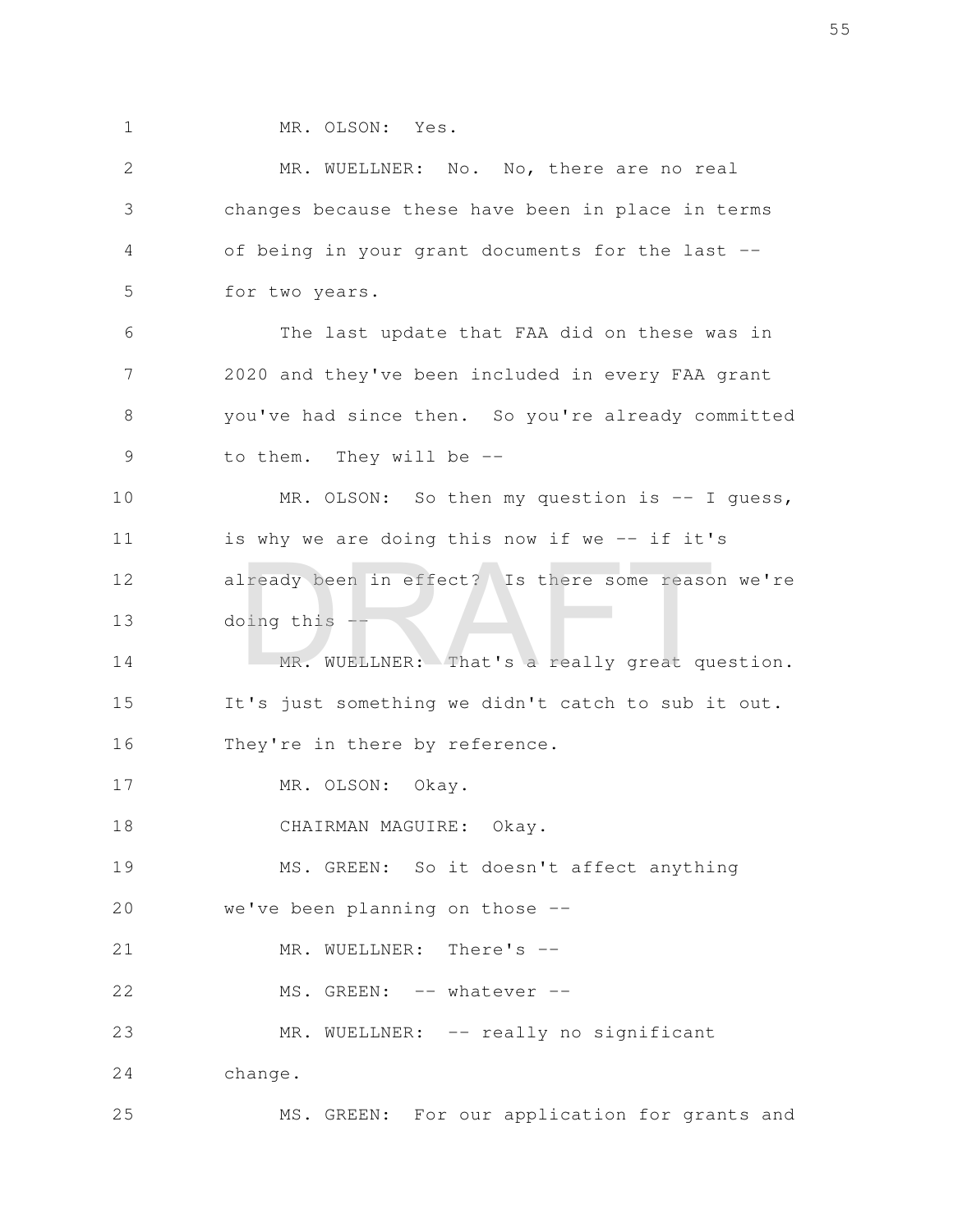everything. 1

MR. WUELLNER: Yeah. CHAIRMAN MAGUIRE: Okay. Matt Liotta, you want to talk about this, too? MR. LIOTTA: I think that if you're going to be addressing your lease policy, you should address it more fully. There's several things that -- that I've seen that are problematic right now. For example, we've seen people where there's a hangar that's for a commercial use and then suddenly it goes to someone who's not on the commercial hangar waiting list; it goes to someone who is doing it for personal use. How does that happen? Where is the lease policy for that? Further, when we talk about FAA grant assurances, one of the grant assurances is related to good faith effort for leasing negotiations. In a Part 16 decision against Pompano, the FAA director wrote that the airport sponsor is required to act in good faith negotiations for leases at airport properties and facilities. And that particular airport did not engage in good faith and the FAA forced compliance action on them. 2 3 4 5 6 7 8 9 10 11 12 13 14 15 16 17 18 19 20 21 22 23 ommercial hangar waiting list; it goes to s<br>no is doing it for personal use. How does<br>appen? Where is the lease policy for that?

Where -- where is that here? We need to make sure that that assurance is specifically called out 24 25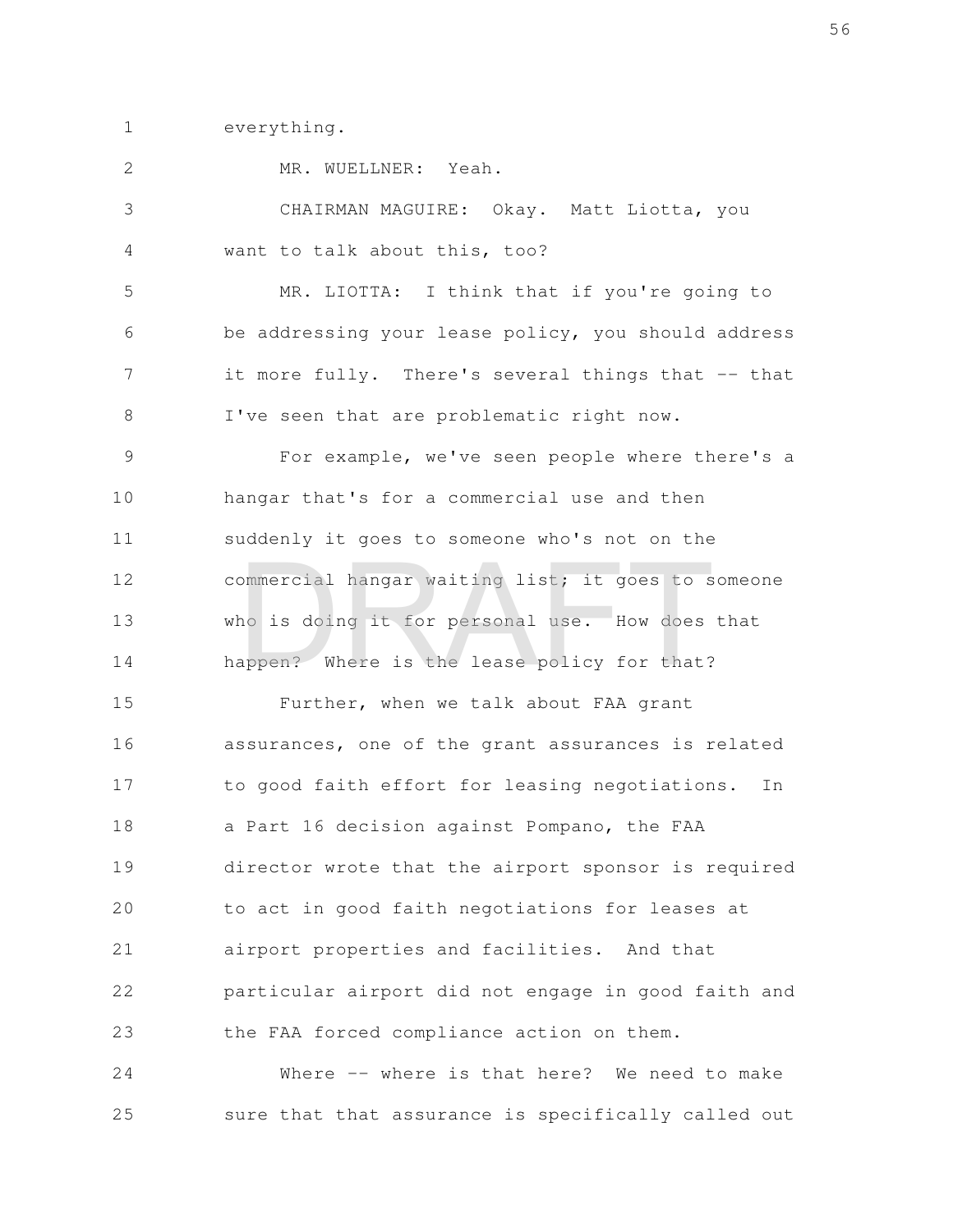in the lease policy so that this airport complies with that assurance and doesn't have any compliance actions or Part 16 otherwise. Thanks. CHAIRMAN MAGUIRE: Okay. Thank you. Any other comment? (None.) CHAIRMAN MAGUIRE: Bring it back to the board. Do we need to vote on this, Ed? MR. WUELLNER: Yes, just to include it in. CHAIRMAN MAGUIRE: Okay. A motion to approve this? I saw a finger there. Is that a motion or a question? MS. LUDLOW: No, it was a question. Because this is very misleading. It says FAA grant assurance and now it goes into leases? That's a whole different ballgame. MR. WUELLNER: Your -- there are elements of the grant assurances that apply to leasing activities the airport does. FAA uses the grant assurances as a very broad effort to gain compliance of airports; in other words, we have the money, we make the rules. MS. LUDLOW: Is that what you have in your hand? 1 2 3 4 5 6 7 8 9 10 11 12 13 14 15 16 17 18 19 20 21 22 23 24 MS. LUDLOW: No, it was a question. Be<br>his is very misleading. It says FAA grant

MR. WUELLNER: And that -- that's a copy of 25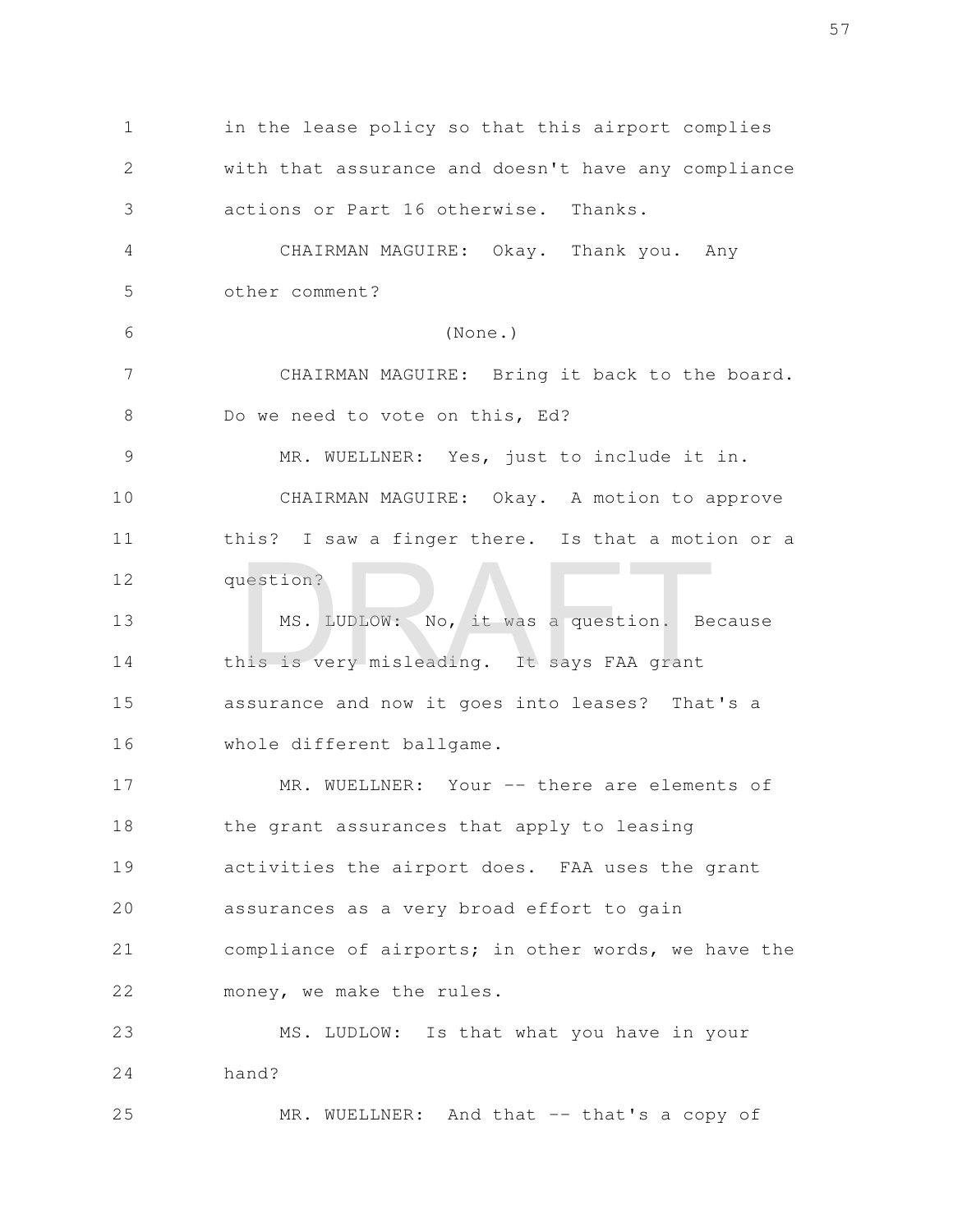the assurances is all. 1

MS. LUDLOW: Okay. What does it say about leases in there? 2 3

MR. WUELLNER: It -- it goes into how you do nondiscriminatory practices, things of that nature that carry over to leasing. 4 5 6

MS. LUDLOW: We should have known that. That says -- that's a lot more than just grants. 7 8

MR. WUELLNER: It's been in your --9

MS. GREEN: It's been in there for --10

MR. WUELLNER: No, no, no. It's also in your policy in other places --11 12 places --<br>
MS. GREEN: Right.<br>
MR. WUELLNER: -- it's just --

MS. GREEN: Right. 13

MR. WUELLNER: -- it's just --14

MS. LUDLOW: I don't want -- 15

MR. WUELLNER: -- this is the source. MS. LUDLOW: -- something to come up that all of a sudden I pass an FAA grant assurance and I can't hang a picture on my wall. So I want to make sure what is in there that has to do with leases, with my lease and my hangar and what I can do. MR. WUELLNER: It's -- it's not that kind of a document. This is like nondiscriminatory practices, EEO kinds of -- we're required to 16 17 18 19 20 21 22 23 24

include many of the provisions of this assurance 25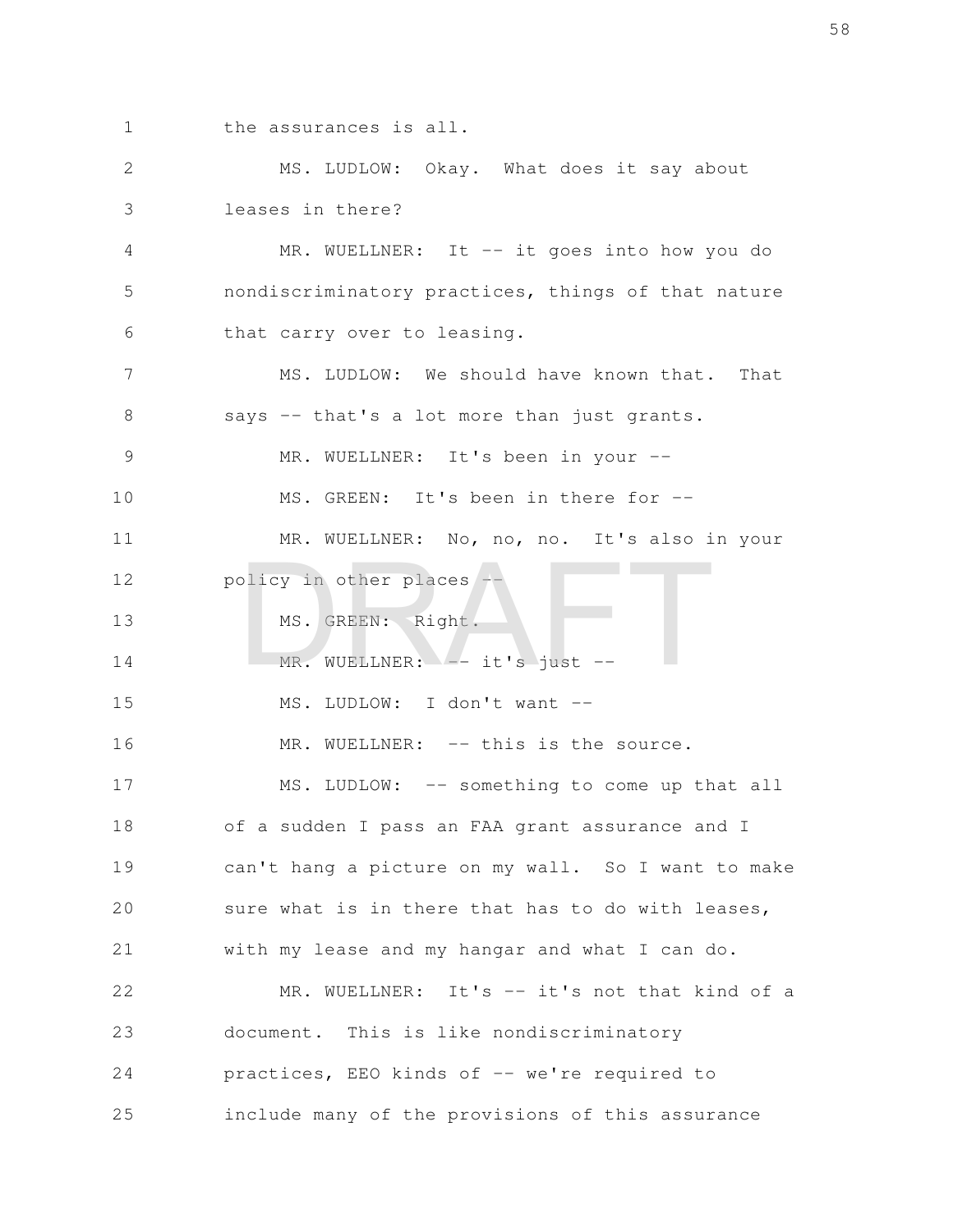document in our leases, but for the most part, they apply to commercial-type operators. 1 2

MS. GREEN: Can't discriminate. Have to have equal opportunity. 3 4

MR. WUELLNER: Yep.

5

MS. LUDLOW: Yeah, I know commercials, but still, you know, it's saying what you can do. 6 7

MR. WUELLNER: You -- those types of things have never  $-$  I won't say never change, but they've basically been the same for 30, 40 years. 8 9 10

MS. LUDLOW: All right. 11

MR. WUELLNER: What now gets wrapped in here is items like, buy American steel in contracting for federal jobs. Those are the kinds of additions that have shown up in grant assurances nowadays. CHAIRMAN MAGUIRE: Okay. 12 13 14 15 16 MR. WUELLNER: What now gets wrapped in<br>sitems like, buy American steel in contract<br>or federal jobs. Those are the kinds of ad

MS. LUDLOW: Okay. I'm going to read it, though. 17 18

MR. WUELLNER: Yeah, please do. 19

MS. GREEN: Oh, yeah. 20

CHAIRMAN MAGUIRE: Yeah, encourage all board members to -- to read it. 21 22

MS. LUDLOW: I -- 23

MR. WUELLNER: It's all over the place. 24

MS. GREEN: And the downside if we don't 25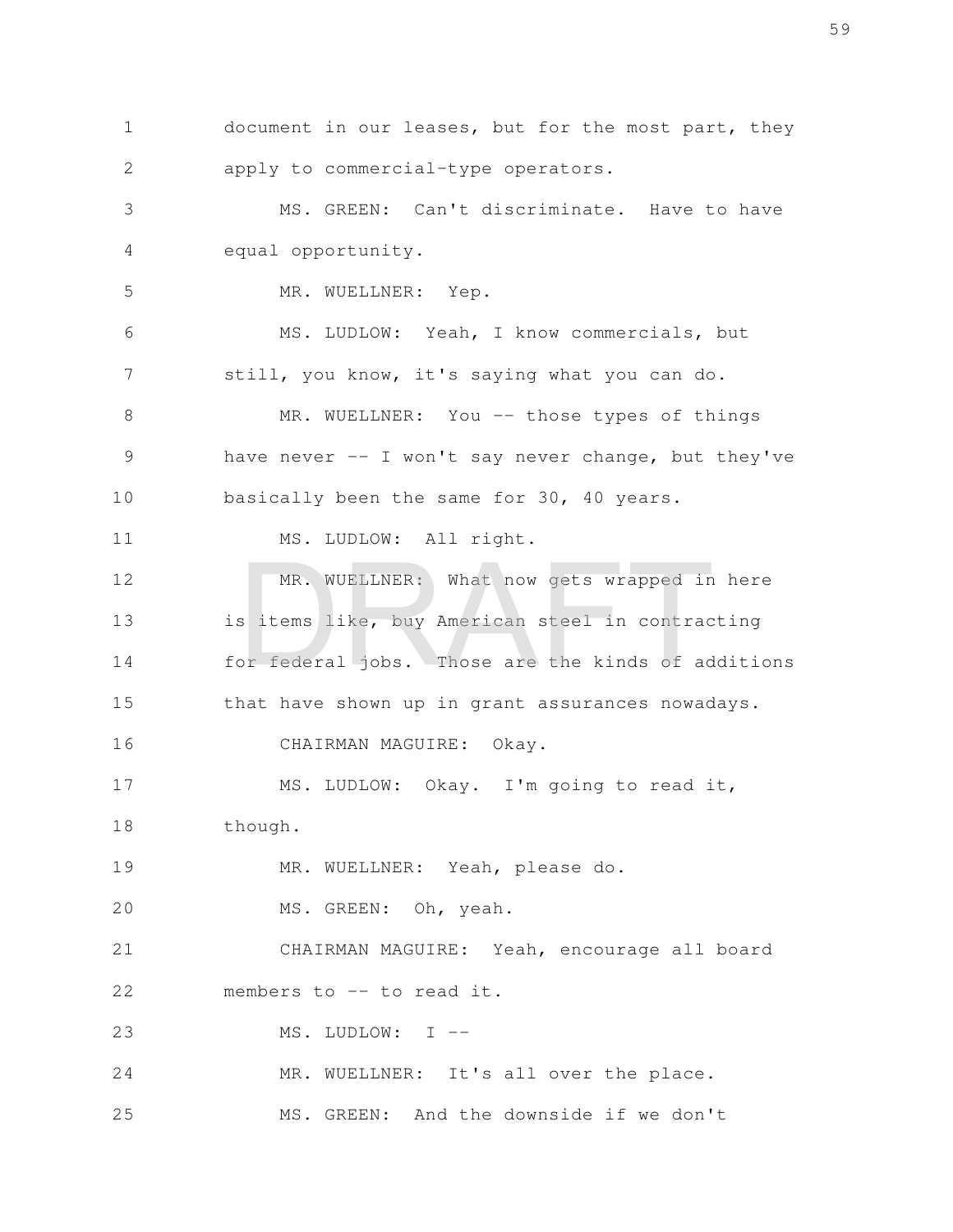include it, we've got some issues. 1

MR. WUELLNER: Then you do have a compliance issue. 2 3

MS. GREEN: Right. We're out of compliance. MS. LUDLOW: Well, yeah, I understand that,  $but --$  4 5 6

MR. WUELLNER: Yeah, what -- whether you agree to place this as an appendix within your lease policy is really irrelevant at the end of the - that's a housekeeping item. The reality is every time we've executed a grant, those assurances have been ratified with the FAA and will likely occur again over the summer. 7 8 9 10 11 12 13 een ratified with the FAA and will likely of<br>gain over the summer.<br>CHAIRMAN MAGUIRE: Okay. Go back to th

CHAIRMAN MAGUIRE: Okay. Go back to the motion. Do we have a motion? 14 15

MS. GREEN: I make a motion we accept the --CHAIRMAN MAGUIRE: Okay. 16 17

MS. GREEN: -- 9.1. 18

MR. OLSON: Second. 19

CHAIRMAN MAGUIRE: Second the motion. Further discussion? 20 21

(None.) CHAIRMAN MAGUIRE: All in favor? 22 23

MS. GREEN: Aye. 24

MS. LUDLOW: Aye. 25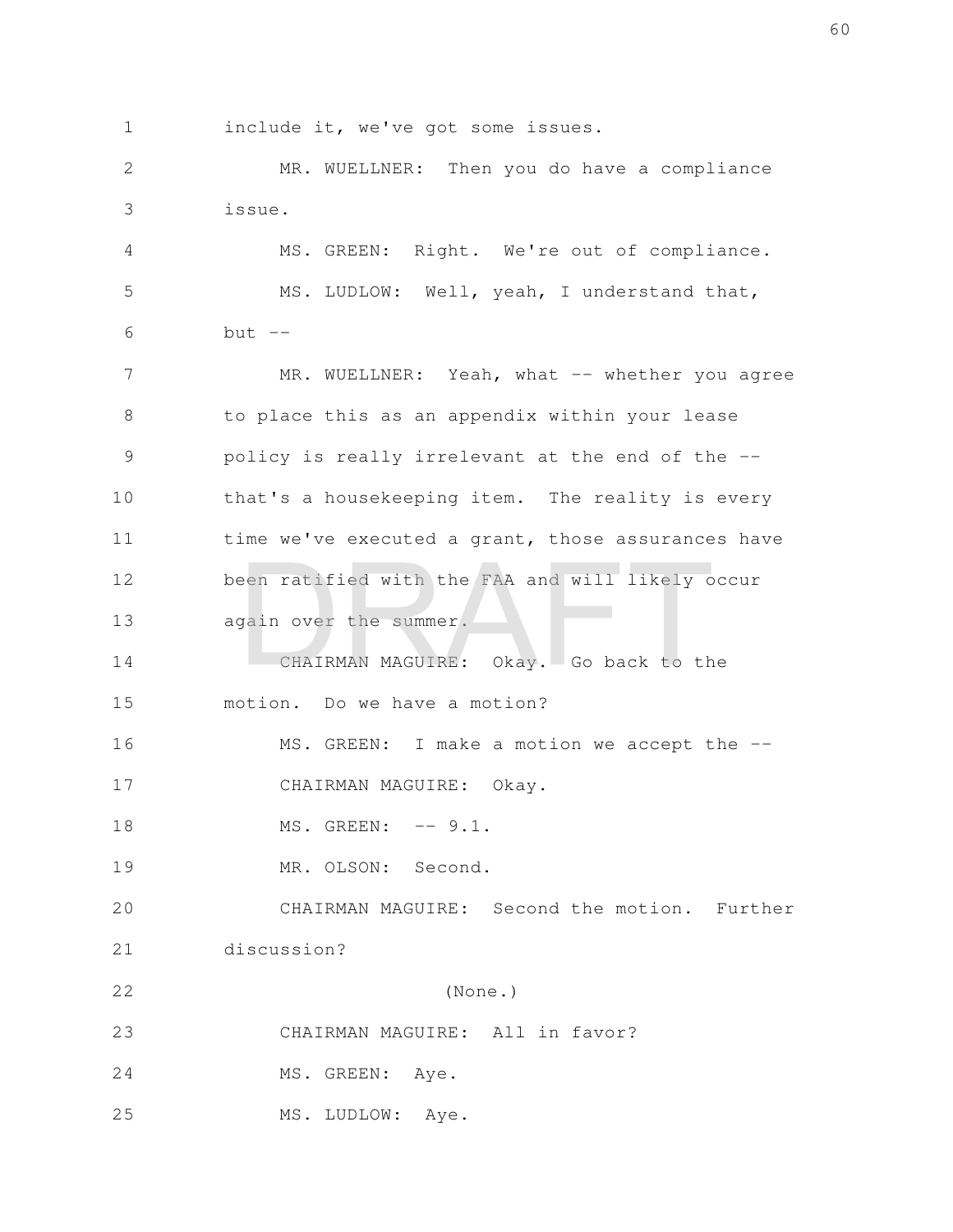| $\mathbf 1$ | MR. OLSON: Aye.                                    |
|-------------|----------------------------------------------------|
| 2           | CHAIRMAN MAGUIRE: Aye. Opposed?                    |
| 3           | (None.)                                            |
| 4           | CHAIRMAN MAGUIRE: Four to zero. Next item.         |
| 5           | FORMER CHINESE RESTAURANT LOCATION                 |
| 6           | MR. WUELLNER: Next item I have for you is the      |
| 7           | site of a former Chinese restaurant down U.S. 1    |
| 8           | just north of the car dealership, if you need a    |
| 9           | little orientation there.                          |
| 10          | But this is a building we bought as $-$ I don't    |
| 11          | even know, 15 years ago, 20 years ago. It          |
| 12          | operated. We -- we had a lease -- we were          |
| 13          | handed -- I don't think it's been that long,       |
| 14          | actually, but it -- the lease came with the        |
| 15          | purchase. This is that tenant. Prior to that,      |
| 16          | it's been a pizza place, a barbecue place, a sub   |
| 17          | shop I think at one time under -- under previous   |
| 18          | ownership.                                         |
| 19          | CHAIRMAN MAGUIRE: Uh-huh.                          |
| 20          | MR. WUELLNER: We got it as a Chinese               |
| 21          | restaurant and in -- that included the tenant. The |
| 22          | tenant notified us he was not going to renew that  |
| 23          | lease agreement and has since dissolved the        |
| 24          | business, as we understand it.                     |
| 25          | This is the building. It's kind of                 |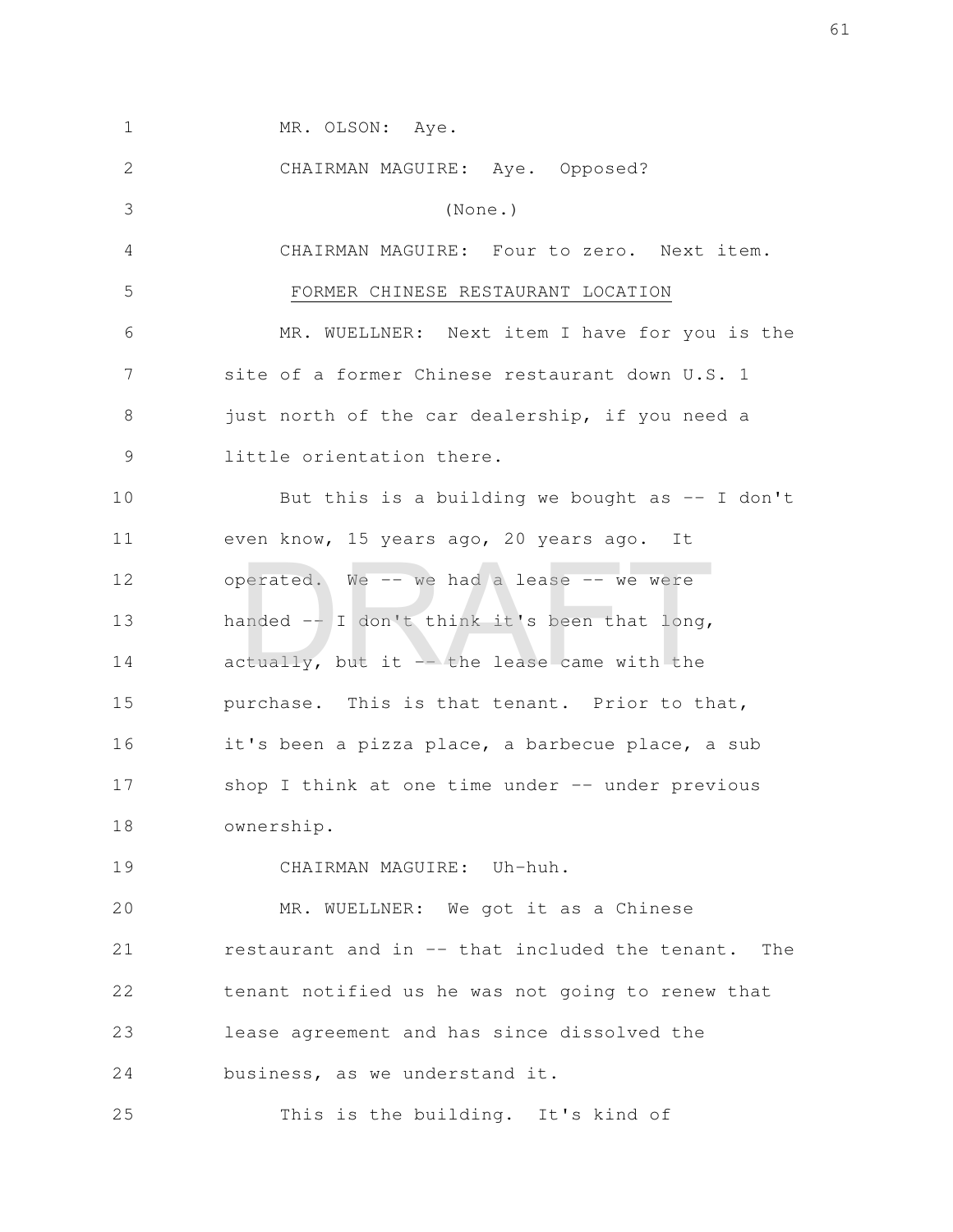brutal/disgusting. The question is, to bring it up to compliance for us to lease it to someone would require some investment if we're going to do that. 1 2 3

We could compel a potential lessee to do those improvements and bring it up to code. The city has already notified us that there's going to be extremely limited occupancy at that location because of how it's connected to city utilities. 4 5 6 7 8

It's in pretty rough shape, but it's your call as to whether you want to direct us to try to lease it again or we just simply tear it down and move on. 9 10 11 12

CHAIRMAN MAGUIRE: I'll start off. My position is I've seen it several times previously. I have not been in the last short term. My recommendation is to see what's potentially sellable in terms of restaurant equipment on the inside, offer it up for sale, and demolish it. 13 14 15 16 17 18 19 CHAIRMAN MAGUIRE: I'll start off.<br>My position is I've seen it several time

MR. WUELLNER: There's really nothing in there but potentially a range hood. I don't even think that's  $-$ 20 21 22

CHAIRMAN MAGUIRE: Yeah, when I saw the range hood  $--$ 23 24

MR. WUELLNER: -- able --25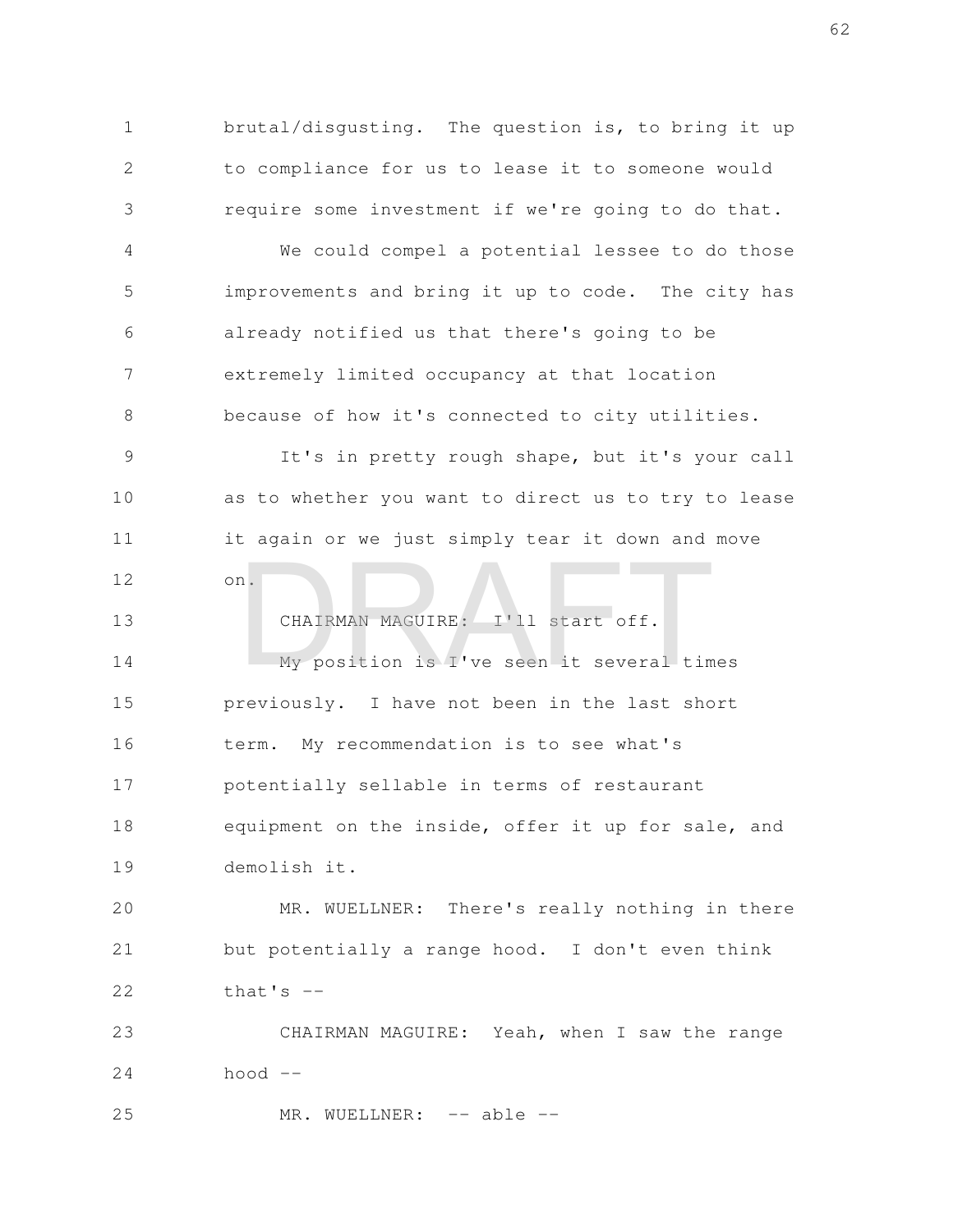CHAIRMAN MAGUIRE: -- that's what made me think of it. 1 2

MR. WUELLNER: It's -- otherwise there's really nothing in there. 3 4

CHAIRMAN MAGUIRE: Yeah. All right. Robert? MR. OLSON: Yeah, I also think that demo is probably the best course of action. 5 6 7

Any kind of tenant that would want it that would have to make the -- the kind of improvements that would require a long-term commitment on the building, the building is part of a planned parcel that's connected to other larger airport holding -- 8 9 10 11 12 nat's connected to other larger airport hol<br>MR. WUELLNER: Uh-huh.<br>MR. OLSON: -- and it's got frontage on

MR. OLSON:  $-$  and it's got frontage on U.S. 1, so there's opportunity coming along for airport-related development. 14 15 16

MR. WUELLNER: Uh-huh.

13

So, I guess my only question in my mind is would -- should we incur the cost of demo now or can it be capitalized into something that might happen there soon? But I guess it wouldn't be soon. So, I mean, I -- those are the kinds of thoughts in my  $-$  but I think if  $-$  I don't even know what the cost to clear the site would be now. MS. GREEN: Do you -- I was going to ask Mr. Maguire if he would know what the cost of 17 18 19 20 21 22 23 24 25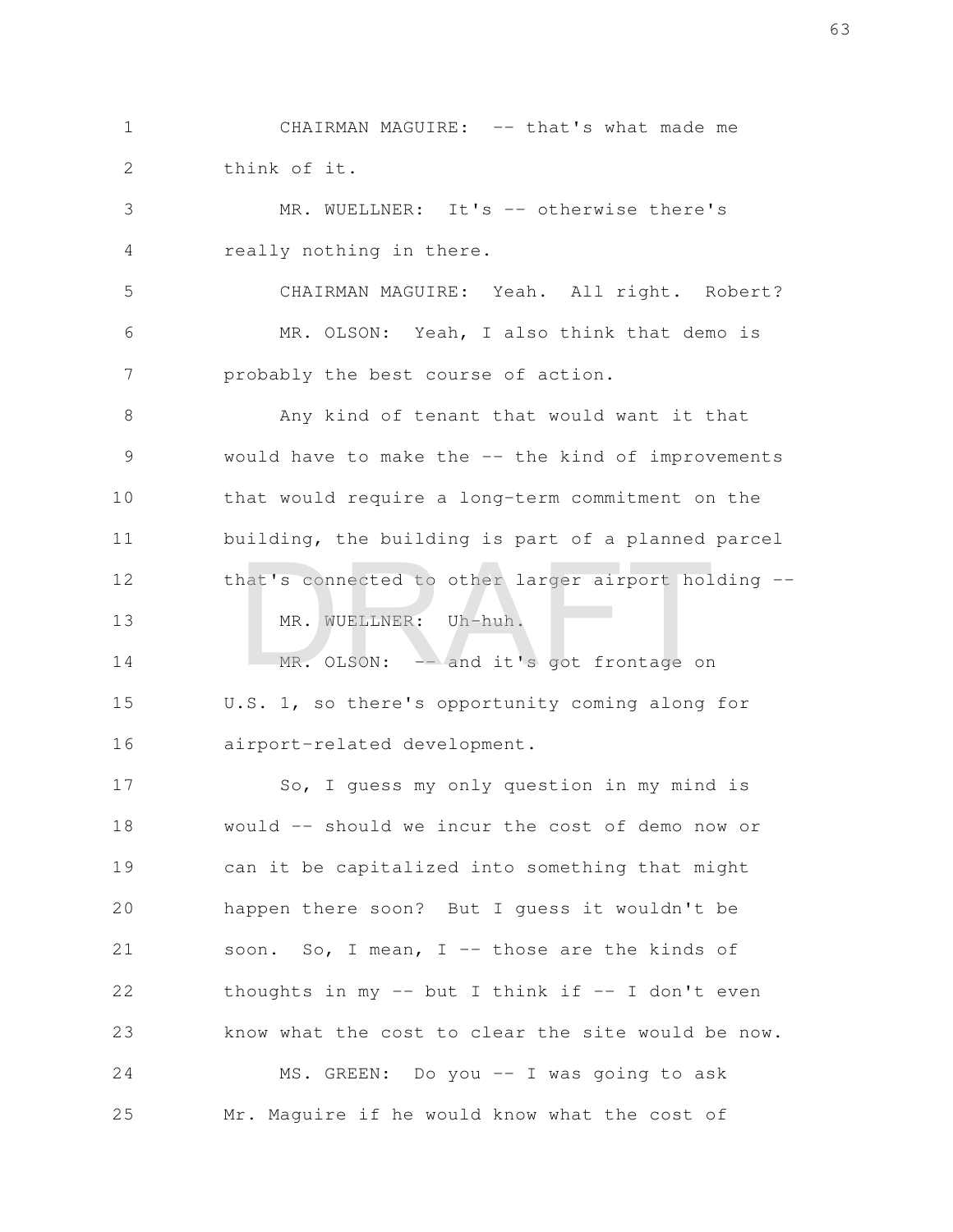demolition is, thereabouts? 1

CHAIRMAN MAGUIRE: I wouldn't -- the -- I'm guessing less than 25. 2 3

MR. OLSON: Oh, okay. Well then --4

CHAIRMAN MAGUIRE: I mean, you just come in and bring a trackhoe and break it down and throw it in a dumpster and take it off. 5 6 7

MR. OLSON: Okay. Okay. 8

CHAIRMAN MAGUIRE: I assume there are no hazardous waste issues on it? 9 10

MR. WUELLNER: Doesn't appear to be, no. MS. GREEN: No gas or --CHAIRMAN MAGUIRE: Yeah. So... All right. Comments? 11 12 13 14 MS. GREEN: No gas or --<br>CHAIRMAN MAGUIRE: Yeah. So...<br>All right. Comments?

MS. LUDLOW: I -- no, I think it should be disposed of. I don't think there's any hope for it at all, and the -- the vacant land would be much more valuable. 15 16 17 18

CHAIRMAN MAGUIRE: Okay. 19

MS. GREEN: Yeah, I agree with other board members, Mr. Olson and Ms. Ludlow, because it is attached to other property and it has great frontage, so I think it's more profitable for the airport to get let's rid of it and we don't have any liability for anyone walking in there or -- 20 21 22 23 24 25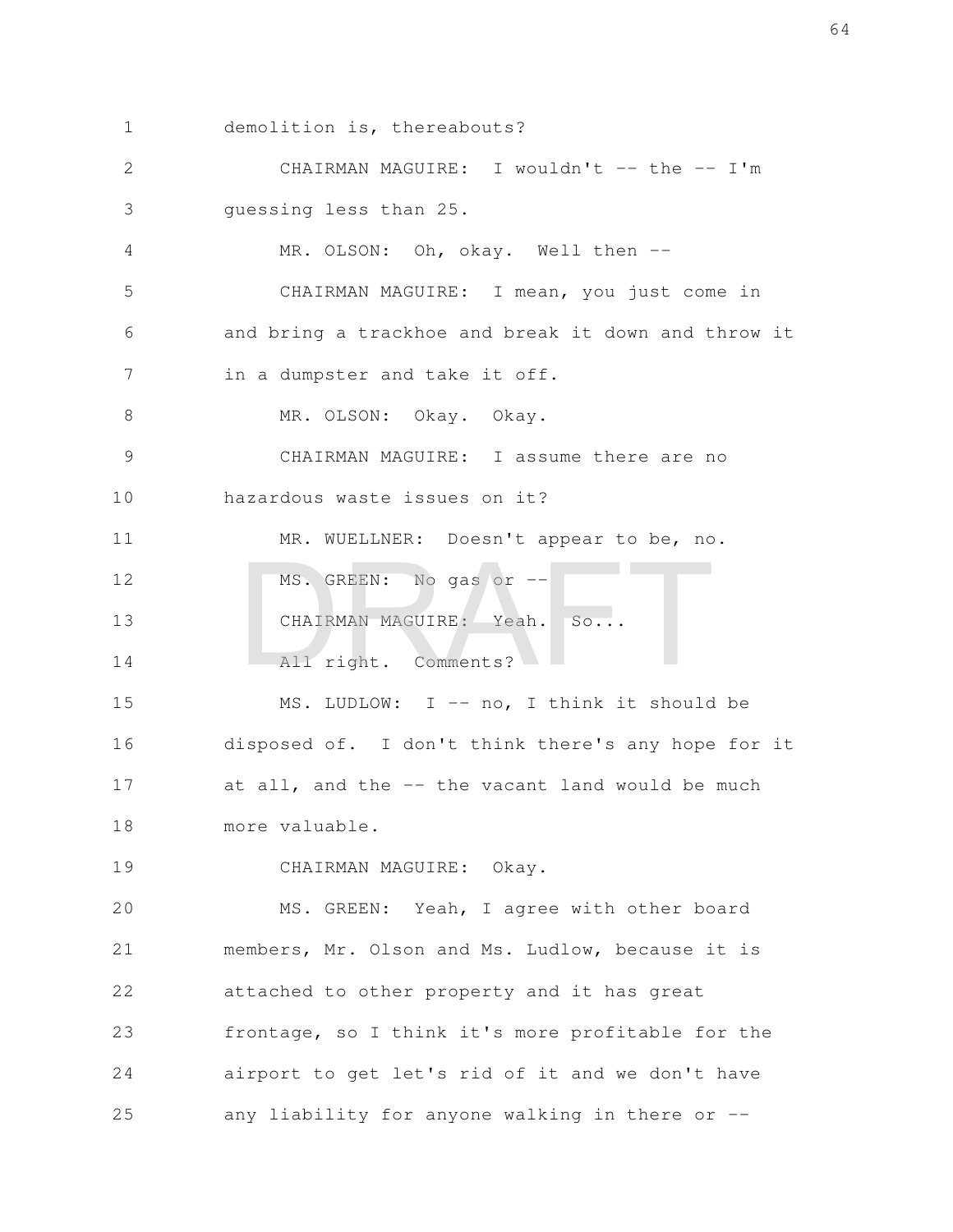MR. OLSON: Yeah. MS. GREEN: Yeah. CHAIRMAN MAGUIRE: Okay. MR. WUELLNER: Okay. Don't motion on that. We're good. CHAIRMAN MAGUIRE: Do you need a motion on that? Just -- MR. WUELLNER: No. CHAIRMAN MAGUIRE: -- consensus to tear it down. MR. WUELLNER: If you're good with it, I'm good with it. CHAIRMAN MAGUIRE: All right. FY2021-22 AUDIT SCOPE MR. WUELLNER: The last item I believe I have for you is -- well, I've got two more, but this one is the audit scope, as I promised back a few months ago when we concluded the last audit but before we executed the engagement letter for next year's audit, that we'd provide you that document and allow you the opportunity to add or subtract anything in there. I don't think there's anything you want to take out of it. Primarily it's set up to be compliant with the GASB accounting stands and meet 1 2 3 4 5 6 7 8 9 10 11 12 13 14 15 16 17 18 19 20 21 22 23 24 25 CHAIRMAN MAGUIRE: All right.<br>FY2021-22 AUDIT SCOPE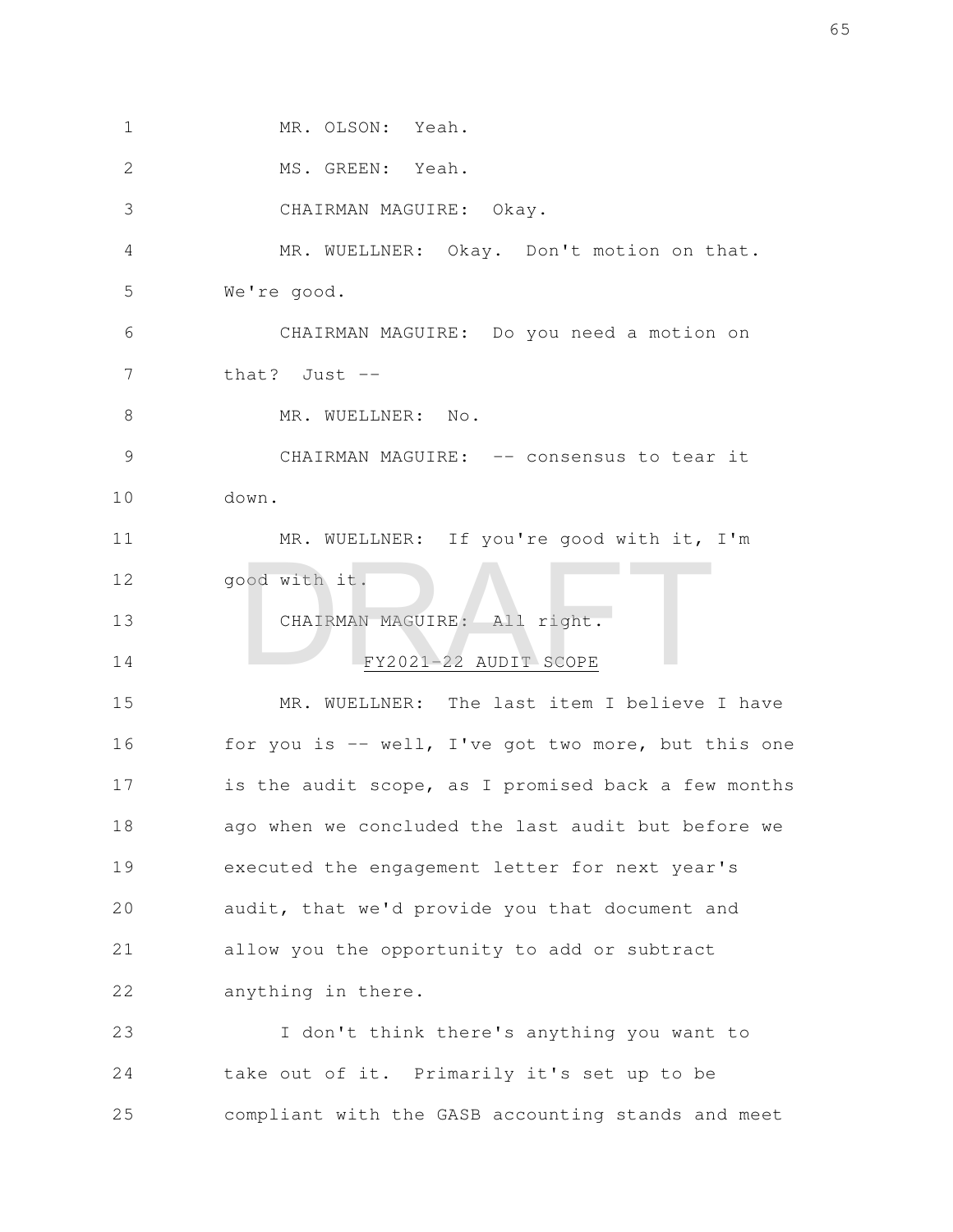the requirements of federal single audit standards, state audit standards, and the like. 1 2

But there was mention at one point about adding additional areas that they might want to look at. This is the time to have that conversation if you want. 3 4 5 6

CHAIRMAN MAGUIRE: Okay. Questions? Robert? MR. OLSON: Yeah. Does this proposal include any added work related to our two years of what --I'm using the term, not an accounting term, beating the doghouse as far as a high risk entity? 7 8 9 10 11

Because I've heard and read or research somewhere that when you are in that category, there are additional audit -- there's additional audit work that needs to be done, and I'm wondering whether this scope and price proposal --12 13 14 15 16 Because I've heard and read or research<br>omewhere that when you are in that category<br>re additional audit -- there's additional a

MR. WUELLNER: Includes that work. 17

MR. OLSON: It does include that work. 18

MR. WUELLNER: Yes. 19

MR. OLSON: Okay. So it is -- it is different from our last -- 20 21

MR. WUELLNER: It is not because our -- all of our audits have had that exact same reporting requirement under GASB. So we've always reported -- 22 23 24 25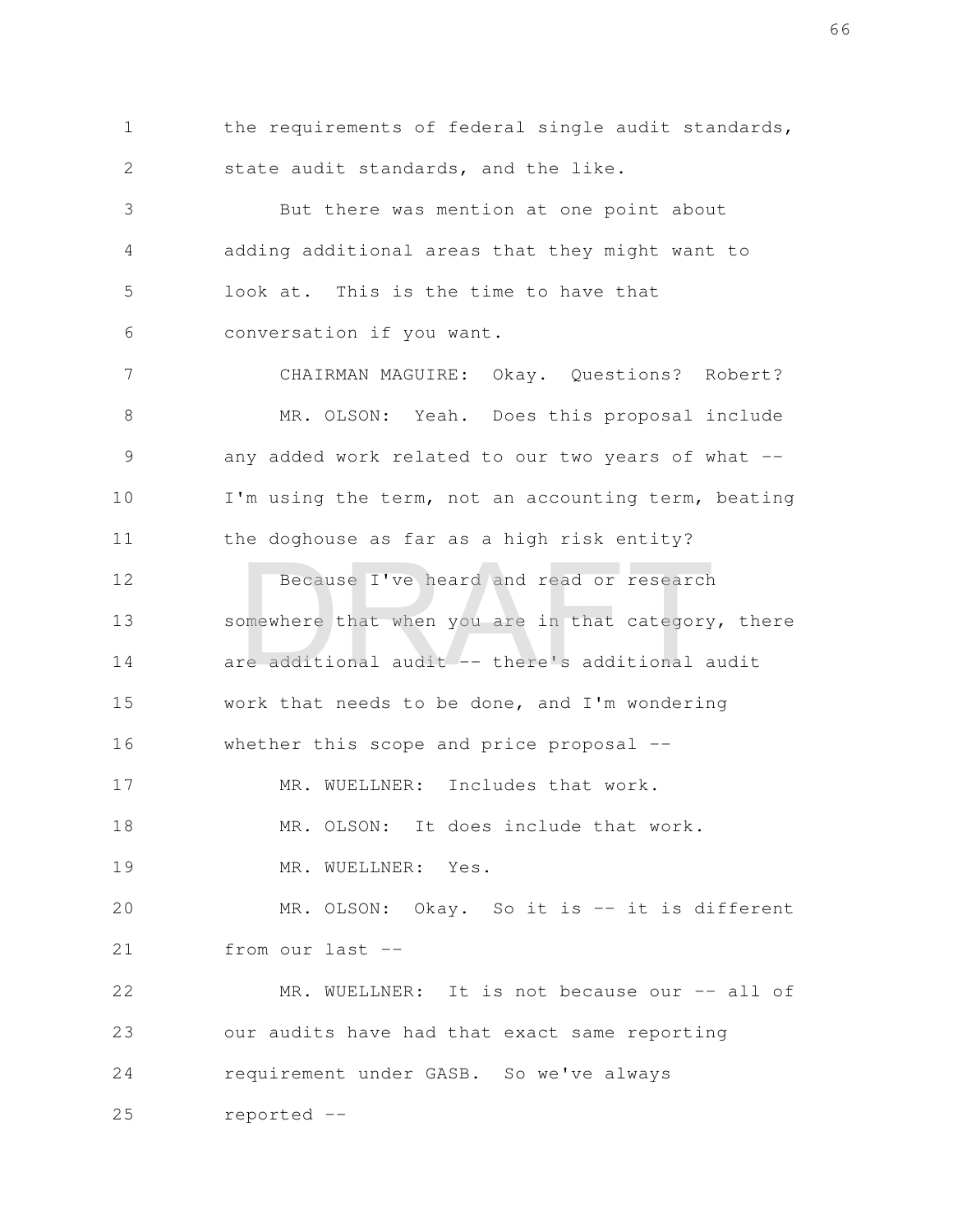MR. OLSON: Okay. MR. WUELLNER: -- the level of detail required under the -- that determination. MR. OLSON: Okay. Thank you. MS. GREEN: Is the price point con -commensurate with ones we've had before? I'm trying to remember. MR. WUELLNER: It's -- MS. GREEN: A little higher? MR. WUELLNER: It's a little higher than what it's been. MS. GREEN: Yeah. CHAIRMAN MAGUIRE: Okay. MR. WUELLNER: But what isn't right this minute? MS. GREEN: I know. I just... MS. LUDLOW: Is -- is this a time that you might tell us that you have a new employee from our accounting firm? MR. WUELLNER: That we have a new employee? MS. LUDLOW: Do we have a new employee? MR. WUELLNER: I'm not sure what you mean. MS. LUDLOW: Do you have a new employee? MR. WUELLNER: Do I have a new employee? MS. LUDLOW: Yeah. 1 2 3 4 5 6 7 8 9 10 11 12 13 14 15 16 17 18 19 20 21 22 23 24 25 MS. GREEN: Yeah.<br>CHAIRMAN MAGUIRE: Okay.<br>MR. WUELLNER: But what isn't right thi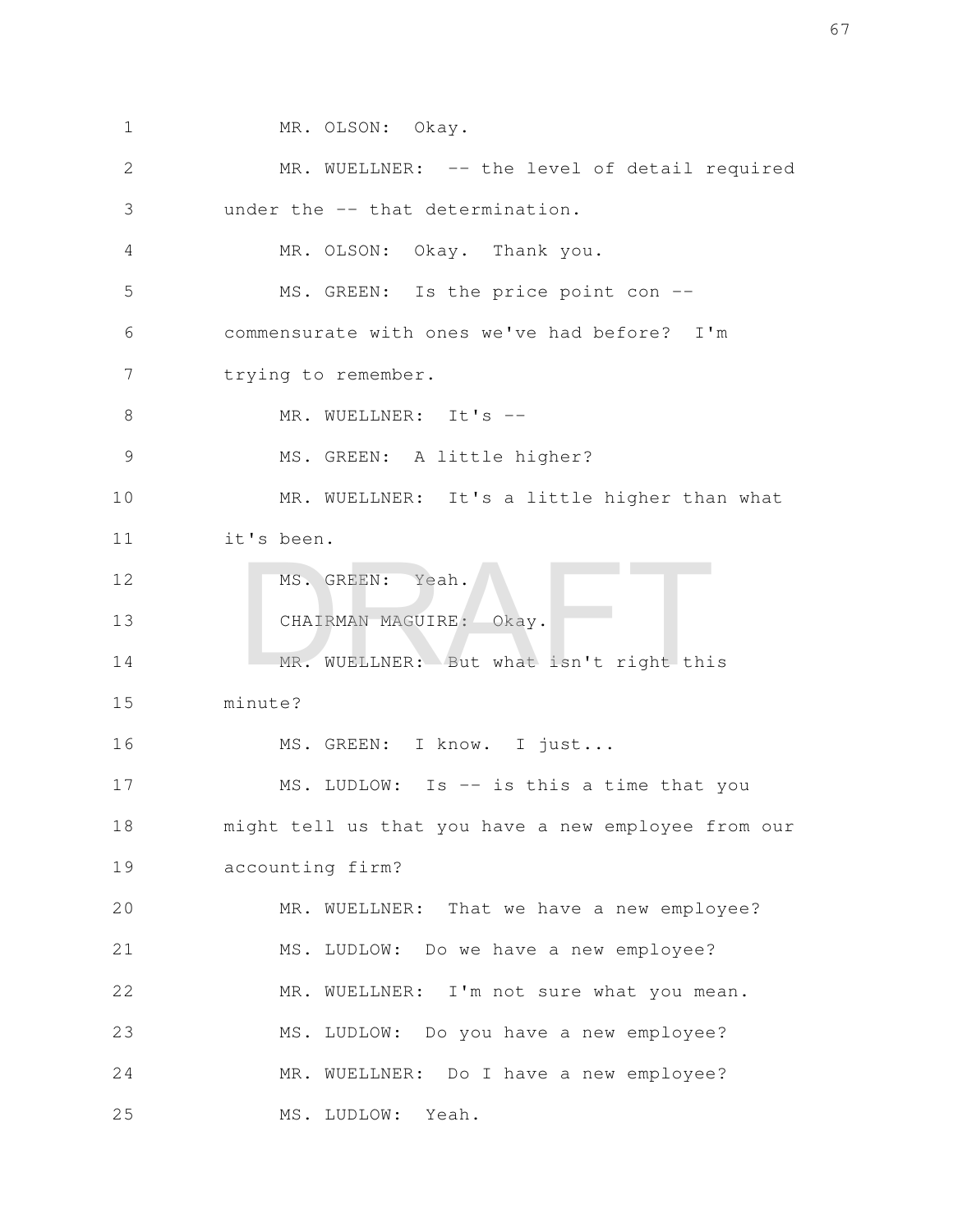MR. WUELLNER: Yeah. Oh, Dana. Yeah, I'm following you. 1 2

Yes, we -- we brought over a bookkeeper to replace -- we have brought the accounting function back in-house again. Not at all pleased with what we've been getting as a product on the outside at this point. 3 4 5 6 7

MS. LUDLOW: But she was the one that was doing the work actually for the accounting firm, so it didn't change too much. 8 9 10

MR. WUELLNER: Well, that's not entirely true, but yes. 11 12

MS. LUDLOW: Right. Okay. But we're keeping the same accounting firm. 13 14 ut yes.<br>MS. LUDLOW: Right. Okay. But we're k<br>ne same accounting firm.

MR. WUELLNER: We are right now not using an outside accounting firm. We have been -- been able to use -- the items that need CPA review, your audit firm is committed and able to do as part of the audit process or ahead of the audit process.  $So$   $--$ MS. LUDLOW: Okay. So now -- 15 16 17 18 19 20 21

MR. WUELLNER: -- I don't expect any issues from this point forward. 22 23

MS. LUDLOW: Now it just goes to the CPA for the audit. 24 25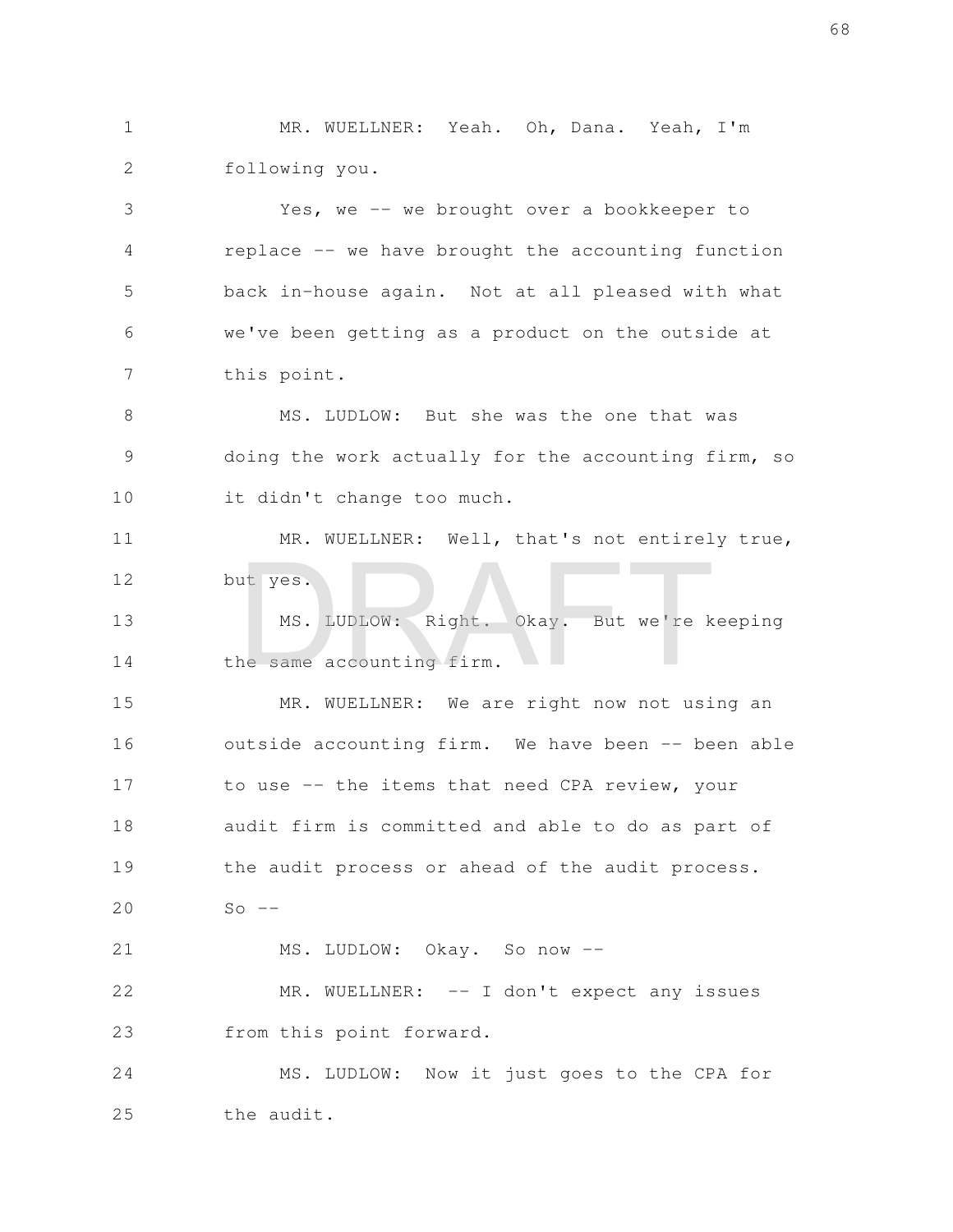MR. WUELLNER: Correct. Like, for instance, this month's financial reporting is all done in-house now. MS. LUDLOW: Uh-huh. Okay. Well, we could have welcomed her. MR. WUELLNER: I don't know if she's here. Yes. CHAIRMAN MAGUIRE: Okay. The question is any additional items to include? (None.) CHAIRMAN MAGUIRE: Seeing none, move on to the next. MR. WUELLNER: Thank you. FY2022-21 BUDGET DEVELOPMENT MR. WUELLNER: Last item I have for you is the sort of become traditional request or discussion, however brief, on the budget development going into next year. While these are not committal kinds of things, we just want you to make sure you understand that the primary budget drivers are as always capital development program. It historically ranges anywhere from 60 to 80 percent of the Authority's budget. It -- it's typically in capital of some form or another. That is also then tied to in most 1 2 3 4 5 6 7 8 9 10 11 12 13 14 15 16 17 18 19 20 21 22 23 24 25 NR. WUELLNER: Thank you.<br>FY2022-21 BUDGET DEVELOPMENT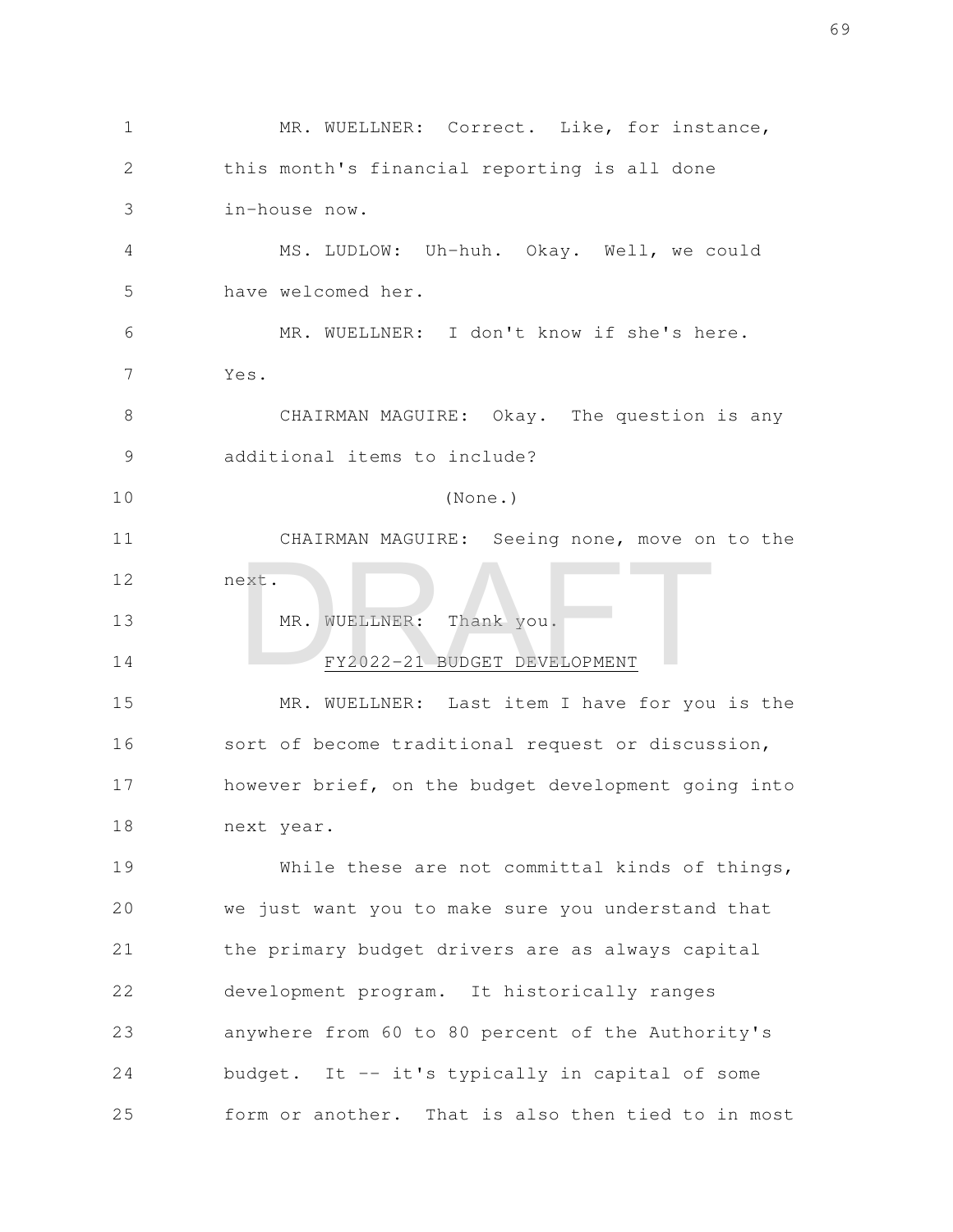cases a federal or state grant program for some portion of that money. 1 2

We are making the assumption, unless you tell us otherwise, that we will once again remain off ad valorem taxes. We are asking you if there's anything else you want us to consider. 3 4 5 6

At this point, you still have a couple of meetings going over the next several months where we can -- we can make those decisions, but are there additional things or  $-$  or efforts you want to have included in the budgeting process looking into October and beyond? 7 8 9 10 11 12

Otherwise, we've identified the dates of the next four meetings that will support the development of your annual budget. That includes June 20th will be the preliminary budget presentation. You will have then till the July meeting, which is on the 18th to do your TRIM notification, which will be your -- if you recall at your -- where you solidify your decision-making as it relates to ad valorem taxes. That's your go/no-go on ad valorem date. 13 14 15 16 17 18 19 20 21 22 nto October and beyond?<br>Otherwise, we've identified the dates of<br>ext four meetings that will support the

Following that, you have two public hearings required by statute to occur in September. Those will occur in September 12th and the 19th, one of 23 24 25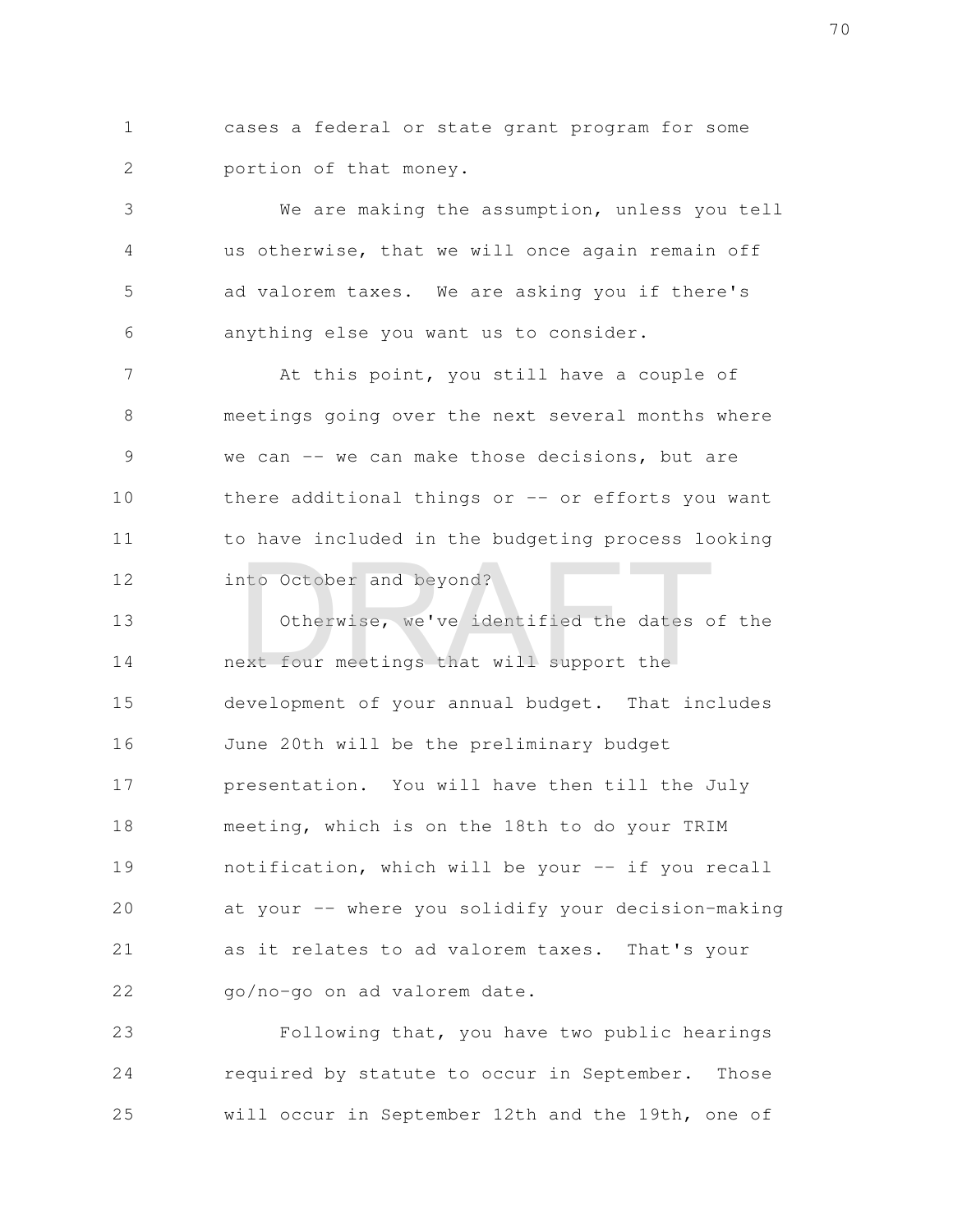which will be a combined meeting with the regular business meeting of the Airport Authority. So that's the schedule as it lays out. 1 2 3

So if you've got  $-$  again, you have about a month. If you've got projects you want us to try to work in here, you have just anything that you want to discuss relative to building the budget, now's the time today and over the next couple of weeks to get in and help us understand what it is you want us to do. 4 5 6 7 8 9 10

CHAIRMAN MAGUIRE: I think that's the key, take it today if you have it, but if you don't, think about it over the next couple of weeks and tell him. Robert? 11 12 13 14 ake it today if you have it, but if you don<br>hink about it over the next couple of weeks<br>ell him. Robert?

MR. OLSON: I guess the budget would include anticipating the new position that -- 15 16

MR. WUELLNER: Uh-huh, of course. 17

MR. OLSON: -- ADK is going to recruit for us, plus a refilling the Carol Saviak position? 18 19

MR. WUELLNER: We'll be looking at that closely, yes. 20 21

MR. OLSON: Okay. So we'll have really three new positions in this budget, because it will be -- MR. WUELLNER: Actually two --22 23 24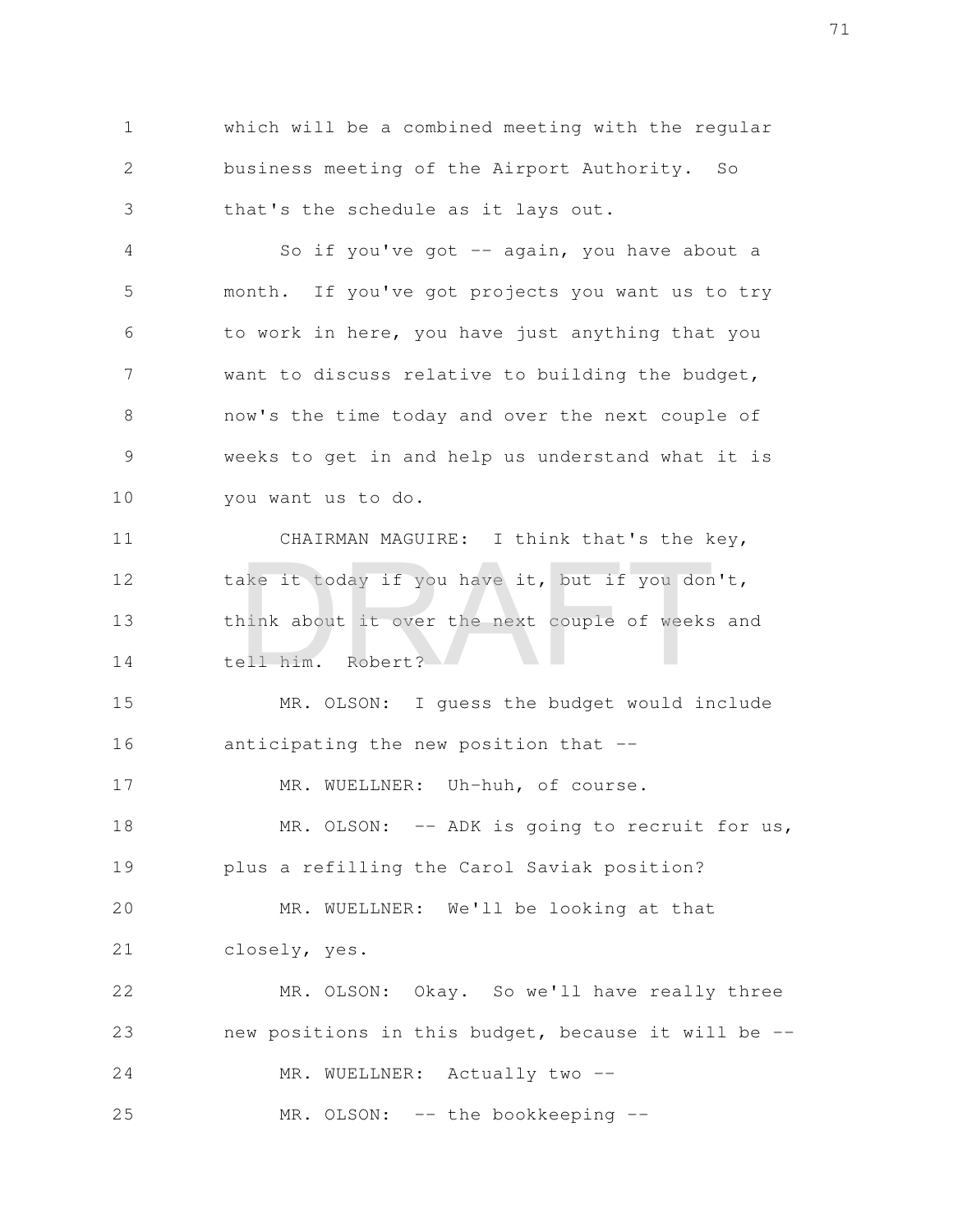MR. WUELLNER: It's actually two. The -- the honestly, the accounting is a wash. Before, we were paying for outside services. MR. OLSON: Oh, okay. But it's just shifted -- MR. WUELLNER: But it is a position. MR. OLSON: -- into staff. MR. WUELLNER: Correct. MR. OLSON: And then the other thing is the match for the business plan. MR. WUELLNER: Correct. MR. OLSON: Okay. Thank you. CHAIRMAN MAGUIRE: Okay. Other comments?  $(None.)$ CHAIRMAN MAGUIRE: No? Okay. Is that it for  $--$ MR. WUELLNER: Yes. PUBLIC COMMENT - GENERAL CHAIRMAN MAGUIRE: All right. Let's move on down to next will be the public comment. I have two cards. If anybody else has a public comment request, bring it up. We'll start off with Mr. Liotta again. MR. LIOTTA: So it's now been over a year since I formally asked for an amendment to our 1 2 3 4 5 6 7 8 9 10 11 12 13 14 15 16 17 18 19 20 21 22 23 24 25 MR. OLSON: Okay. Thank you.<br>CHAIRMAN MAGUIRE: Okay. Other comment<br>(None.)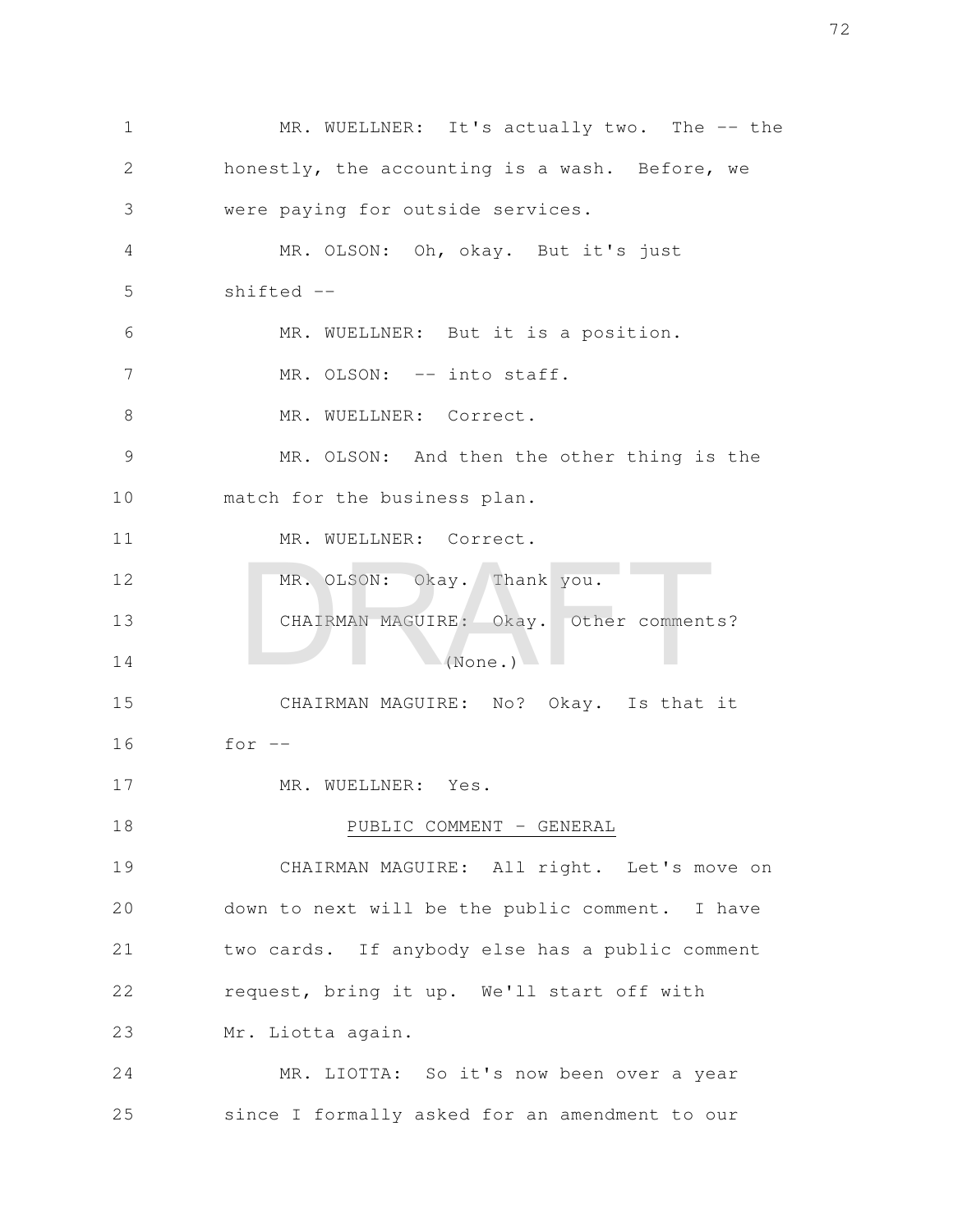lease at Casa Cola, which we still don't have. And, you know, we won't rehash that, but during this time, I've had the opportunity to listen to Chairman Dean talk about a whole variety of things from the county such as the beach renourishment project and how that supports the residents as well as the tourism in the area. Recently of course he just talked about affordable housing and how that's important to the county citizenry. You know what I've seen from -- from him in these meetings is paying attention to the problems that occur in the county and making real efforts to solve them. 1 2 3 4 5 6 7 8 9 10 11 12 13 roblems that occur in the county and making<br>fforts to solve them.<br>In the year that I've been here, the pr

In the year that I've been here, the problems that are here are still here. The waiting list for the hangars is as long as it's ever been. There's still no plans to make any new hangars. You've got companies like ours that we are now employing 108 people and we've got nowhere to grow, and we keep trying to do something here with no response. 14 15 16 17 18 19 20

I'm starting to think that maybe the county would be better at running this airport than the airport runs it, and I'm not alone. I would really encourage this board to stop and think, can they make a change to make this better or do they need 21 22 23 24 25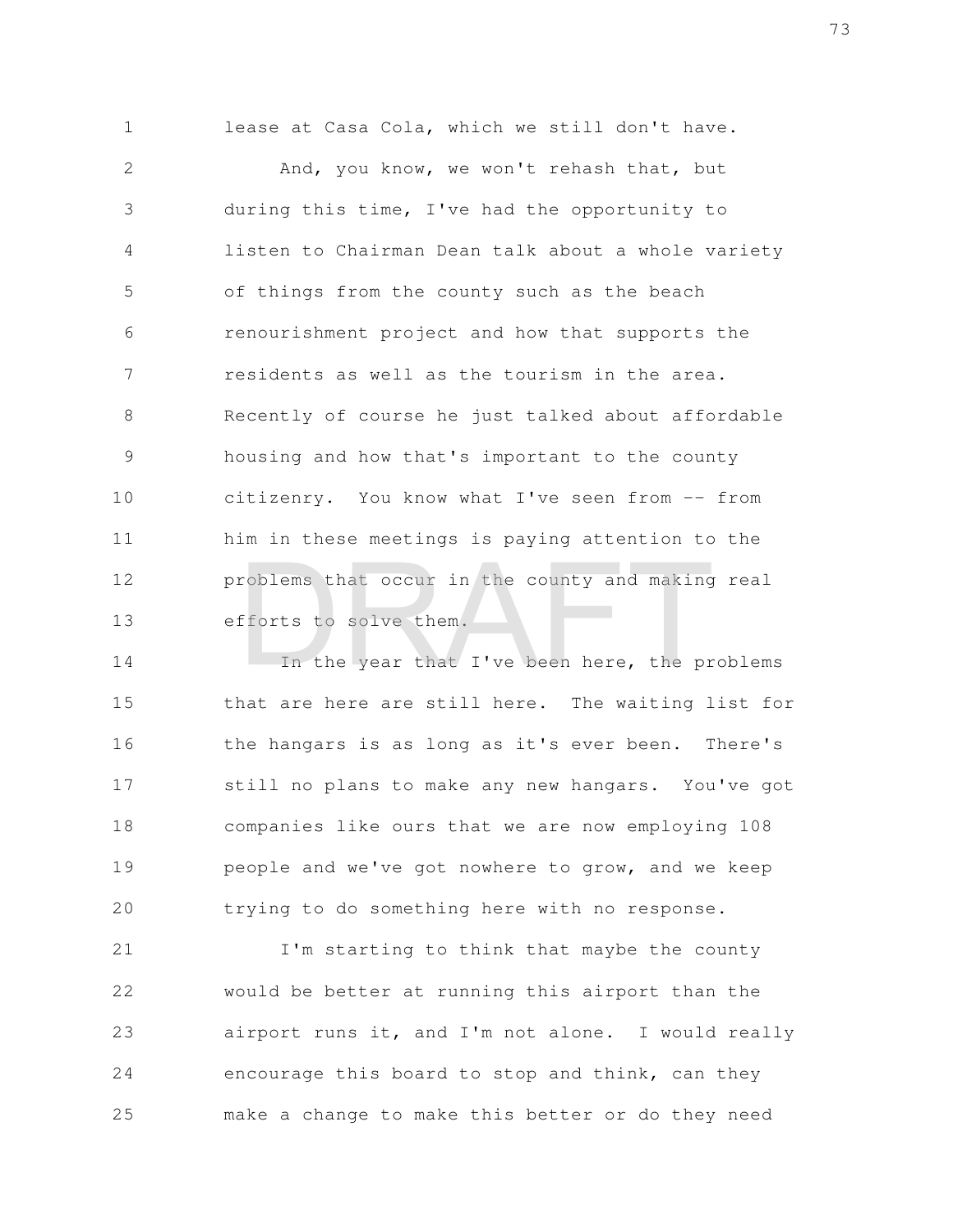the county to take over? Thank you. 1

CHAIRMAN MAGUIRE: Okay. Bill Hay. MR. HAY: Happy thoughts. Happy thoughts. Bill Hay, 3445 St. Johns Bluff Road. 2 3 4

I, too, would like for the board to consider in the future planning or setting aside some property for additional T-hangars. I get no less than three or four e-mails a month because folks know that I'm here now that are still stuck at Craig, wanting to know if there's any building going on down here. And I know Cindy, it was five years from the time I applied until the time she called me, and I had actually forgotten I had even applied, it had been so long. So I'm blessed to be here now. 5 6 7 8 9 10 11 12 13 14 15 ears from the time I applied until the time<br>alled me, and I had actually forgotten I ha<br>pplied, it had been so long. So I'm blesse

The other thing I wanted to say that's in a good light is I've had the experience to be around Greg. I've been at Craig since I was 12 years old, so I've gone through a lot of controllers. And Greg, who was interim here for a while, is fantastic. 16 17 18 19 20 21

Courtney, and I'm not getting a check from him, is absolutely amazing when it comes to keeping his guys in the right mindset that they're dealing with students, they're dealing with unfamiliar 22 23 24 25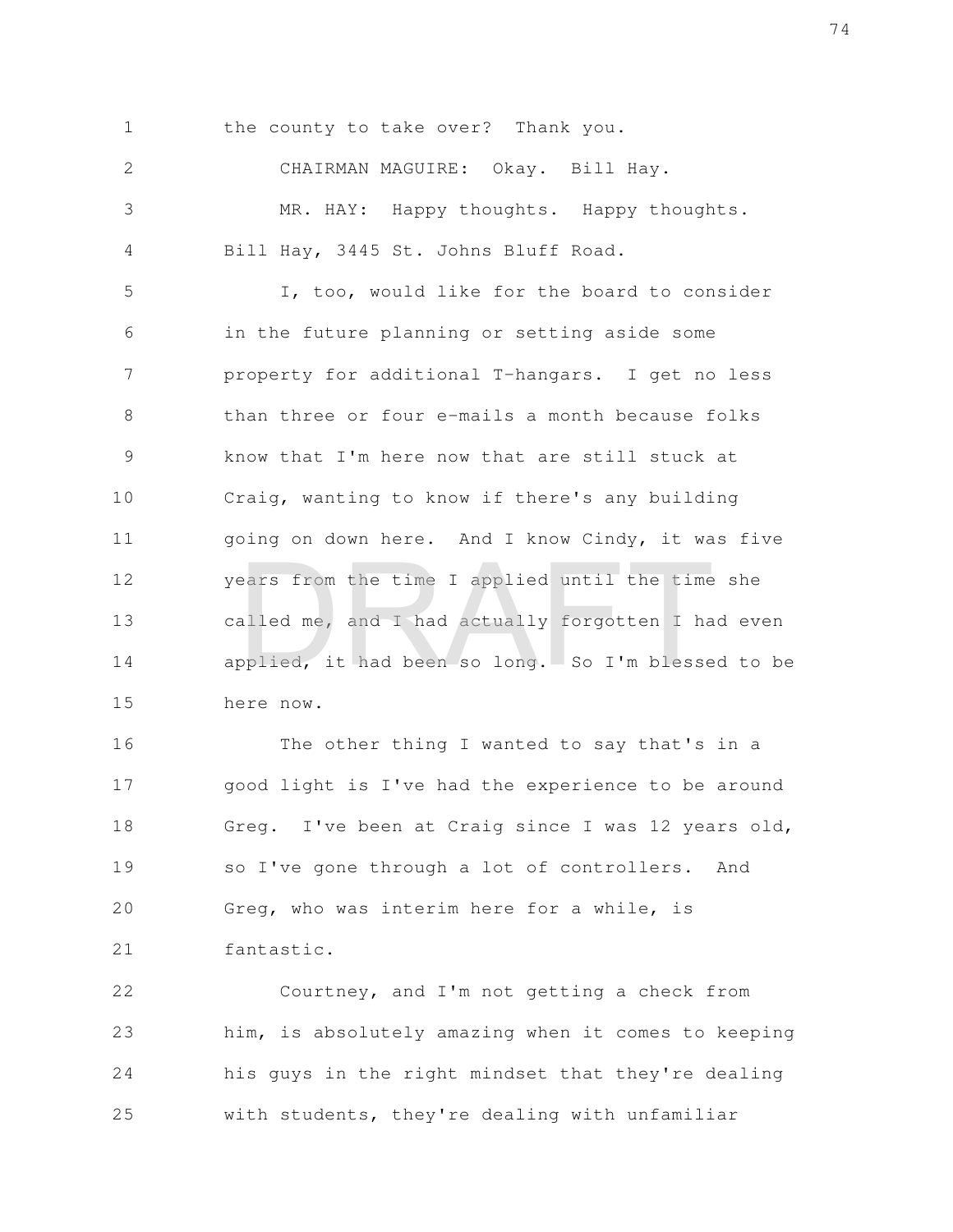pilots. And when Courtney says come by the tower, he wants to talk to you, he wants to hear what you have to say, he's serious. And he's -- he's really good. You guys are blessed to have him because you could have had several others, and you did  $-$  you lucked out. You got the cream of the crop. 1 2 3 4 5 6

And the last thing is that recently -- you know, I follow politics quite a bit from my other life. And the -- the boutique airline subsidy of which Elite falls into the class of boutique airline, the Biden Administration had lobbied and selected and got them to change the way they managed the boutique subsidy on fuel for -- for these smaller airlines, and that's going away now. 7 8 9 10 11 12 13 14 elected and got them to change the way they<br>anaged the boutique subsidy on fuel for --<br>nese smaller airlines, and that's going awa

It used to be that they would give a subsidy for three years and then if before that subsidy ran out that particular boutique airline sold their routes or their position at an airport to another boutique, that three-year clock started over again. That ended as of about three weeks ago. 15 16 17 18 19 20

So if Elite doesn't make it on their subsidy, another boutique would have to start at the very beginning to reapply. And I can tell you that the way the economy's going and how much they're tightening up on just giving money away -- unless 21 22 23 24 25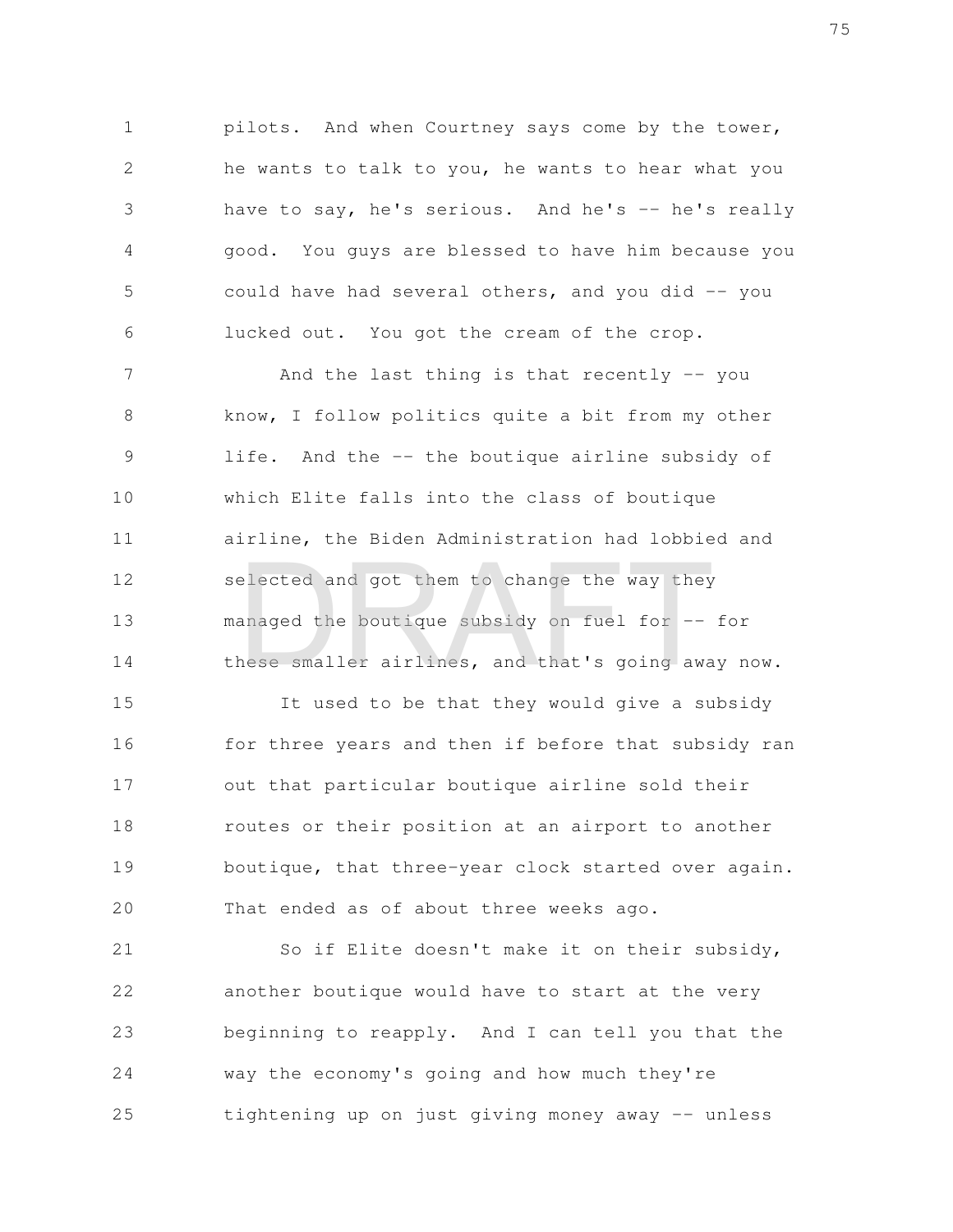it's to a foreign country that's in a war, then they give away millions -- but they're tightening up on these little subsidy upstart airlines. And so, that's something to consider when -when it comes to thinking about building other T-hangars. You might want that general aviation revenue. Thank you. CHAIRMAN MAGUIRE: Thank you, very much. MEMBER COMMENTS AND REPORTS CHAIRMAN MAGUIRE: Okay. Bring it back to the board for Authority member comments. Start off with Ms. Reba Ludlow. MS. LUDLOW: Why do I start first? CHAIRMAN MAGUIRE: Because your name's first. MS. GREEN: Because you're first. CHAIRMAN MAGUIRE: Okay. Aerospace, TPO --MS. LUDLOW: Because I'm the oldest. CHAIRMAN MAGUIRE: -- and Safety Committee. MS. LUDLOW: Because I'm the oldest. Okay. I am going to talk about the -- the flying club, the Aerospace Academy. I don't know if they found a place. They do have a plane, Marty -- Marty Martindale's old plane. But I don't  $-$  do you know, Ed, have they asked you for a place to put that plane? 1 2 3 4 5 6 7 8 9 10 11 12 13 14 15 16 17 18 19 20 21 22 23 24 25 ith Ms. Reba Ludlow.<br>
MS. LUDLOW: Why do I start first?<br>
CHAIRMAN MAGUIRE: Because your name's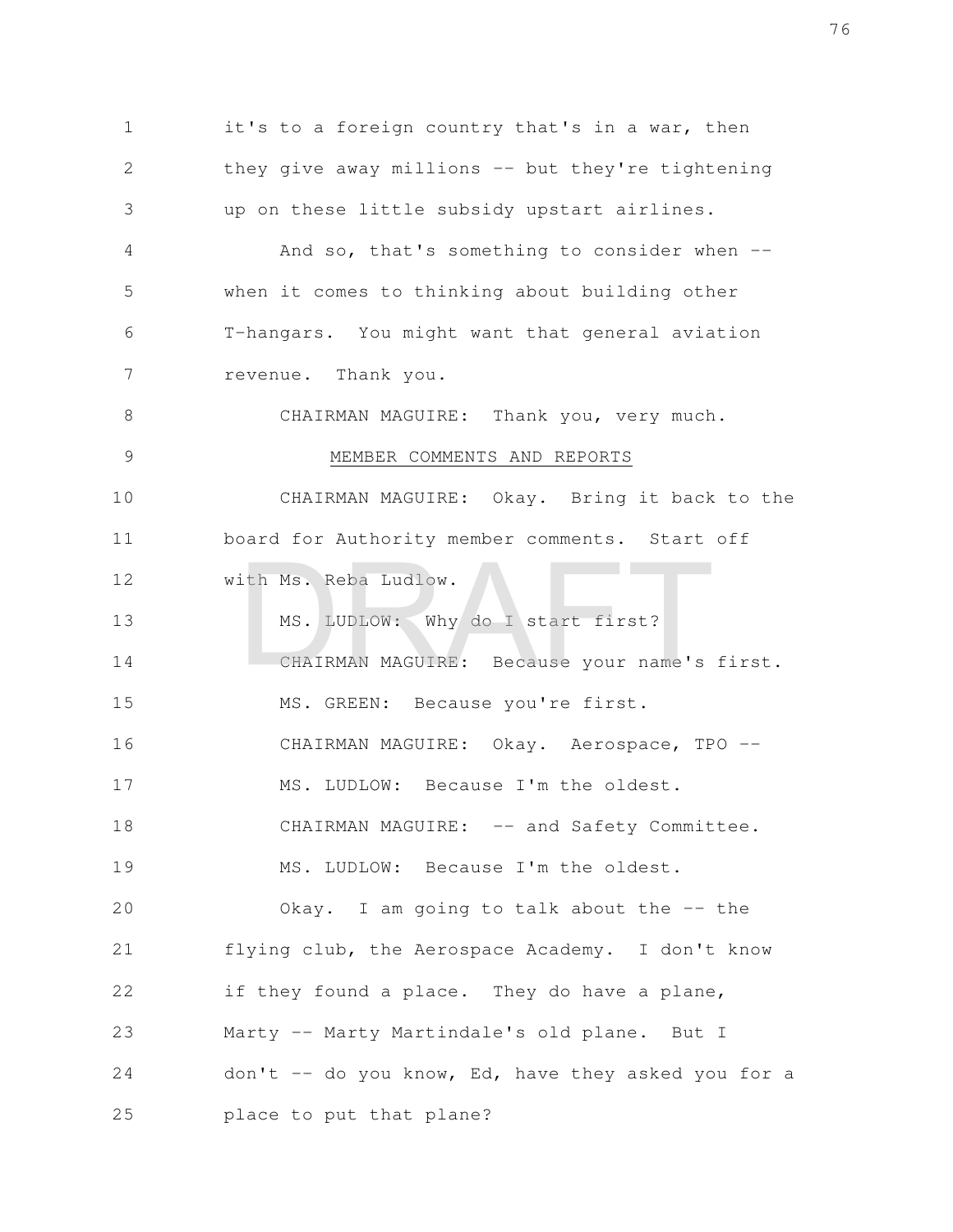MR. WUELLNER: I'm not aware of it. MS. LUDLOW: Not that you know of? MR. WUELLNER: No. 1 2 3

MS. LUDLOW: Okay. Well, they haven't said to me that they have, either, so I don't know exactly where that stands. But I do know that they were looking for a fuselage to work on. So, if anybody has part of an airplane they'd like to donate to the school, you know, they would appreciate that. 4 5 6 7 8 9

The other thing they wanted was a flying club for students, and so I referred that over to our flying club, our very successful flying club, and they were going to get with the students and help -- and help them get started, whatever they do. 10 11 12 13 14 15 lying club, our very successful flying club<br>hey were going to get with the students and<br>elp -- and help them get started, whatever

The -- and TPO, I missed the meeting. I read the minutes. And really the only thing about St. Johns County, there were two references, and one was year-end cost for the road  $2$  -- 313 to -anyway, it was immaterial. Those two are rather close. 16 17 18 19 20 21

But my -- the safety review committee, and that is a big deal, I want to tell you. This whole airport is very enthusiastic about a safety review committee. 22 23 24 25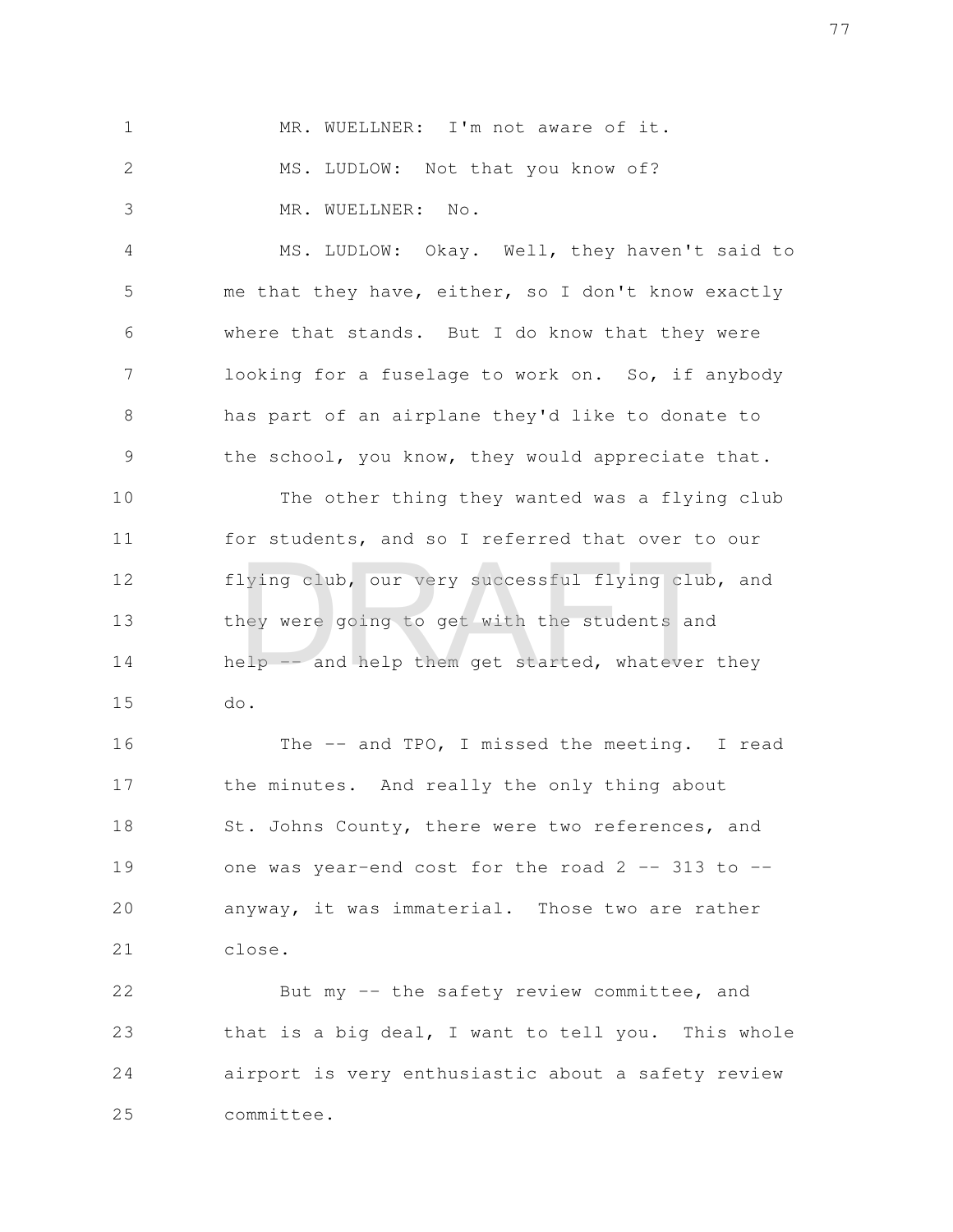One thing I want to -- one thing I want on the record is that I didn't realize until Ed told us that we only adhere to the minimum requirements, you know. And maybe the rest of the board knew that, but I didn't. I would like to see that changed, I can tell you that. 1 2 3 4 5 6

I talked to the Sheriff's Office. We have people that have volunteered from the Sheriff's Office. We have fire and rescue. Even TSA, I don't know what they can do, but they said if we can help in any way, you know, TSA, we are here to help you. Some of the things that came up, you know, as you're talking to these people, everyone is very emotional about safety at the airport. 7 8 9 10 11 12 13 14 15 ere to help you. Some of the things that c<br>bu know, as you're talking to these people,<br>weryone is very emotional about safety at t

So, you know, our consensus here was that, you know, we would have leaders, experienced leaders, you know, like the Sheriff's Department and fire and -- and rescue and those things, and then we would have people, the stakeholders, you know, big companies, you know, like FACT, the National Guard, you know, Ring Power and those, and then we would also have a general aviation represented. So we've asked Kevin if he will represent the board for us on -- on this committee. 16 17 18 19 20 21 22 23 24 25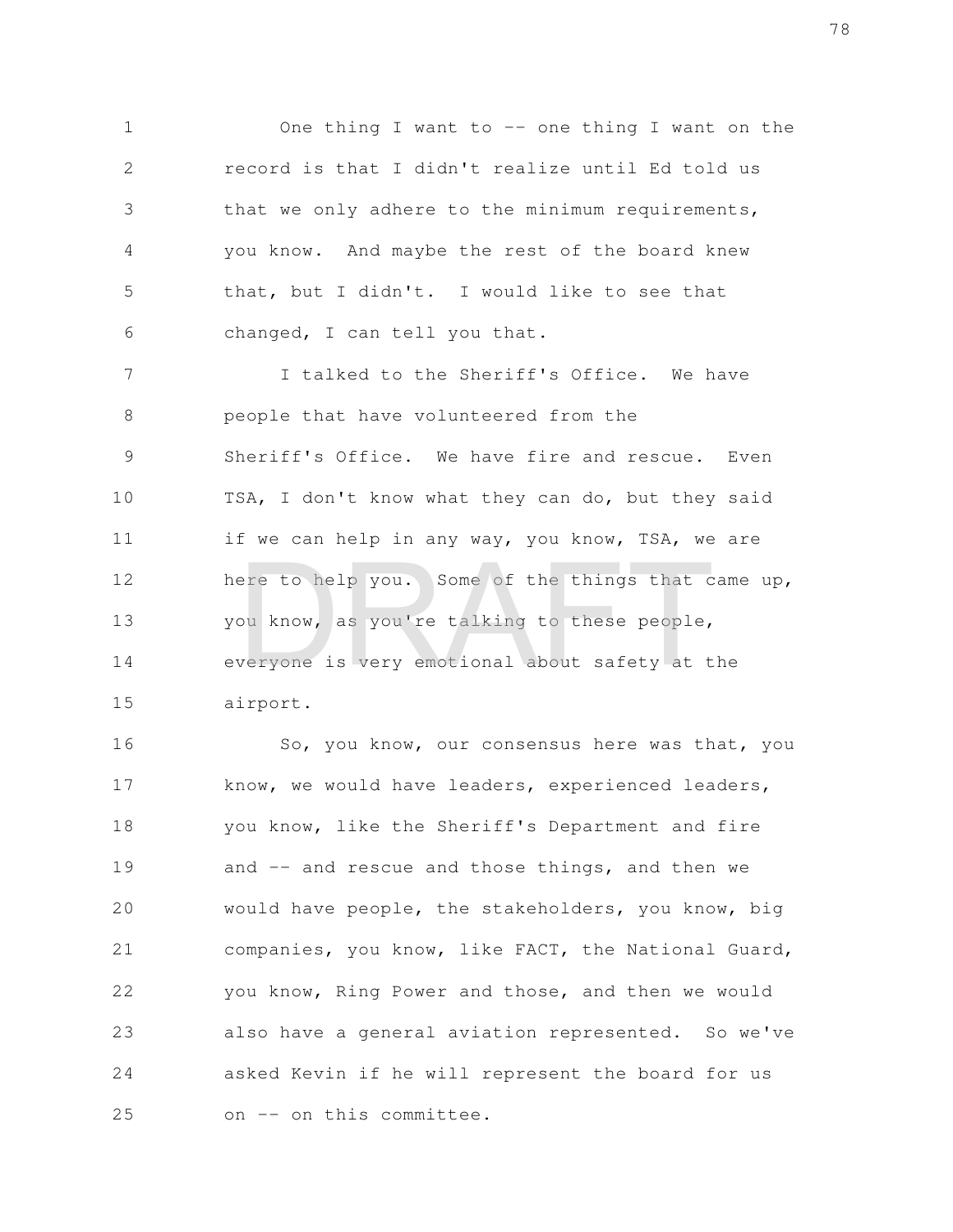So it looks like the -- the group, the Sheriff's Office and fire department, as soon as we get enough names of people -- so far I've talked to nine -- nine companies -- nine of the big commercial companies on the field and they are very enthusiastic. And so now I'm talking to the general aviation to see how -- not that they just want to be on a safety board, but what can they offer as experience and time and things like that. So some of the things, a couple of the things that came up  $-$  and, you know, I don't know if it's ever come up before, but it was like why -- this is a very bad Toastmaster sentence -- why don't we have fire extinguishers at the end of the hangars? Because if somebody needs fire extinguishers, they're locked inside the hangar. So how are they 1 2 3 4 5 6 7 8 9 10 11 12 13 14 15 16 ver come up before, but it was like why --<br>very bad Toastmaster sentence -- why don't<br>ave fire extinguishers at the end of the ha

going to get them? 17

Another thing -- see, these are things that just came up. Another thing was that do they know the water  $--$  where the water supply is when the fire and rescue come in? 18 19 20 21

And I know they have the drills. Our exercise was excellent. The only thing about the exercise that didn't work out was that we didn't have it videoed. And we thought the drone was taking 22 23 24 25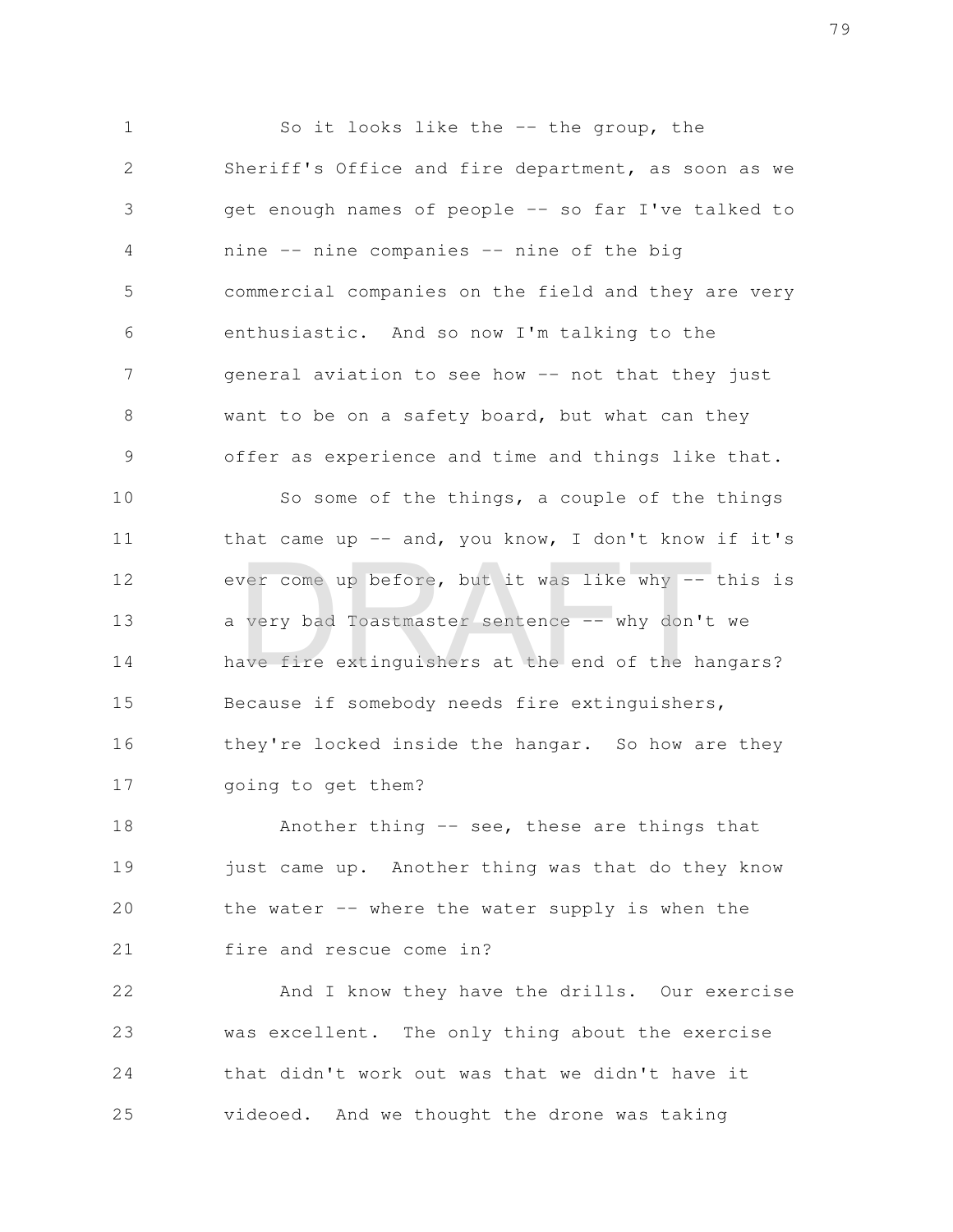pictures of it and it was, but it wasn't recording it, it was just sending it to another place. So, that -- so we need the video for our next thing. And Kevin's going to take care of representing us, and when the Sheriff's Department and those people get together, then I'll have a report. CHAIRMAN MAGUIRE: Okay. MS. LUDLOW: Would anybody like to add anything, any suggestions to that? CHAIRMAN MAGUIRE: Any questions for those three events? MS. LUDLOW: Any ideas of anything that - else that I can do? CHAIRMAN MAGUIRE: I'd like to go back to your comment on 313. TPO had nothing to say about 313? MS. LUDLOW: Yeah, they had -- it was 313 to something and it was just a year-end amount on how much they had spent on it.  $I$  -- that's part of the papers that fell on the floor. It's in the car. CHAIRMAN MAGUIRE: Okay. MS. LUDLOW: I'll look at it. CHAIRMAN MAGUIRE: All right. MS. LUDLOW: And that's all I have. Don't we have any other clubs that we represent? Remember you guys used to have like I 1 2 3 4 5 6 7 8 9 10 11 12 13 14 15 16 17 18 19 20 21 22 23 24 25 MS. LUDLOW: Any ideas of anything that<br>lse that I can do?<br>CHAIRMAN MAGUIRE: I'd like to go back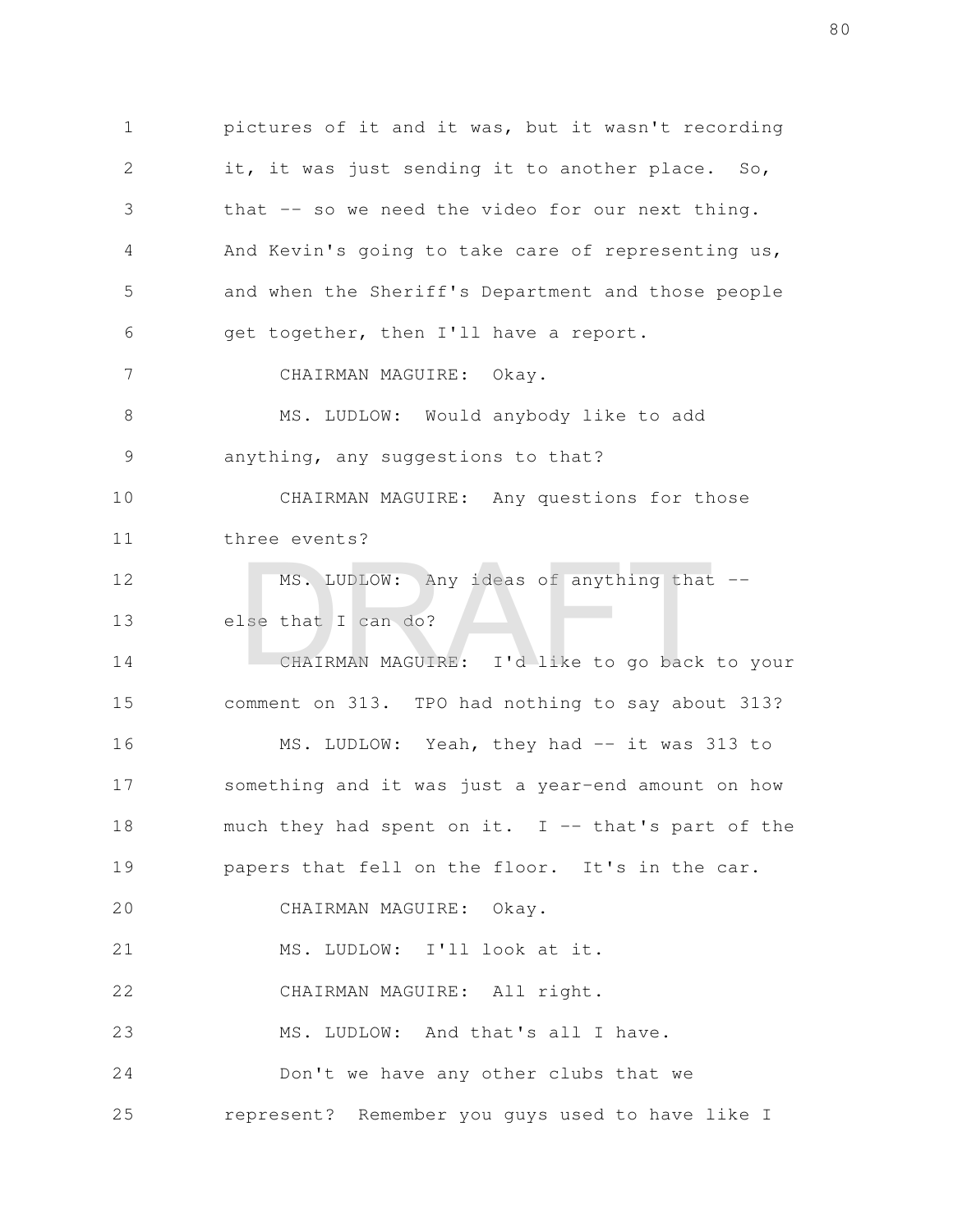| $\mathbf 1$ | know TPO and the Aerospace Academy, but didn't we  |
|-------------|----------------------------------------------------|
| 2           | have other things in the past?                     |
| 3           | MS. GREEN: Not a whole lot.                        |
| 4           | MR. WUELLNER: Just EDC.                            |
| 5           | MS. GREEN: Right.                                  |
| 6           | MS. LUDLOW: Oh, that's right, TDC.                 |
| 7           | MS. GREEN: EDC.                                    |
| 8           | MR. WUELLNER: EDC.                                 |
| 9           | MS. LUDLOW: Yeah, EDC, the development.            |
| 10          | Okay. It just seems like -- oh, there you are.     |
| 11          | CHAIRMAN MAGUIRE: Okay. Robert, you're next.       |
| 12          | MR. OLSON: I have nothing to add.                  |
| 13          | CHAIRMAN MAGUIRE: Nothing?                         |
| 14          | MR. OLSON: Nothing to report.                      |
| 15          | CHAIRMAN MAGUIRE: Okay. Suzanne Green?             |
| 16          | MS. GREEN: I don't think my mic is working,        |
| 17          | but I did attend the EDC meeting, and that was our |
| 18          | legislative update, and our Travis Hutson was      |
| 19          | there, Paul Renner, Cyndi Stevenson, and then from |
| 20          | St. Augustine, Nancy Kline, and from               |
| 21          | St. Augustine Beach, Don Samora.                   |
| 22          | And it was very informative about how much         |
| 23          | money that our legislature -- thanks -- how much   |
| 24          | money our -- how much money our legislature has    |
| 25          | funded for St. Johns County, which is a very good  |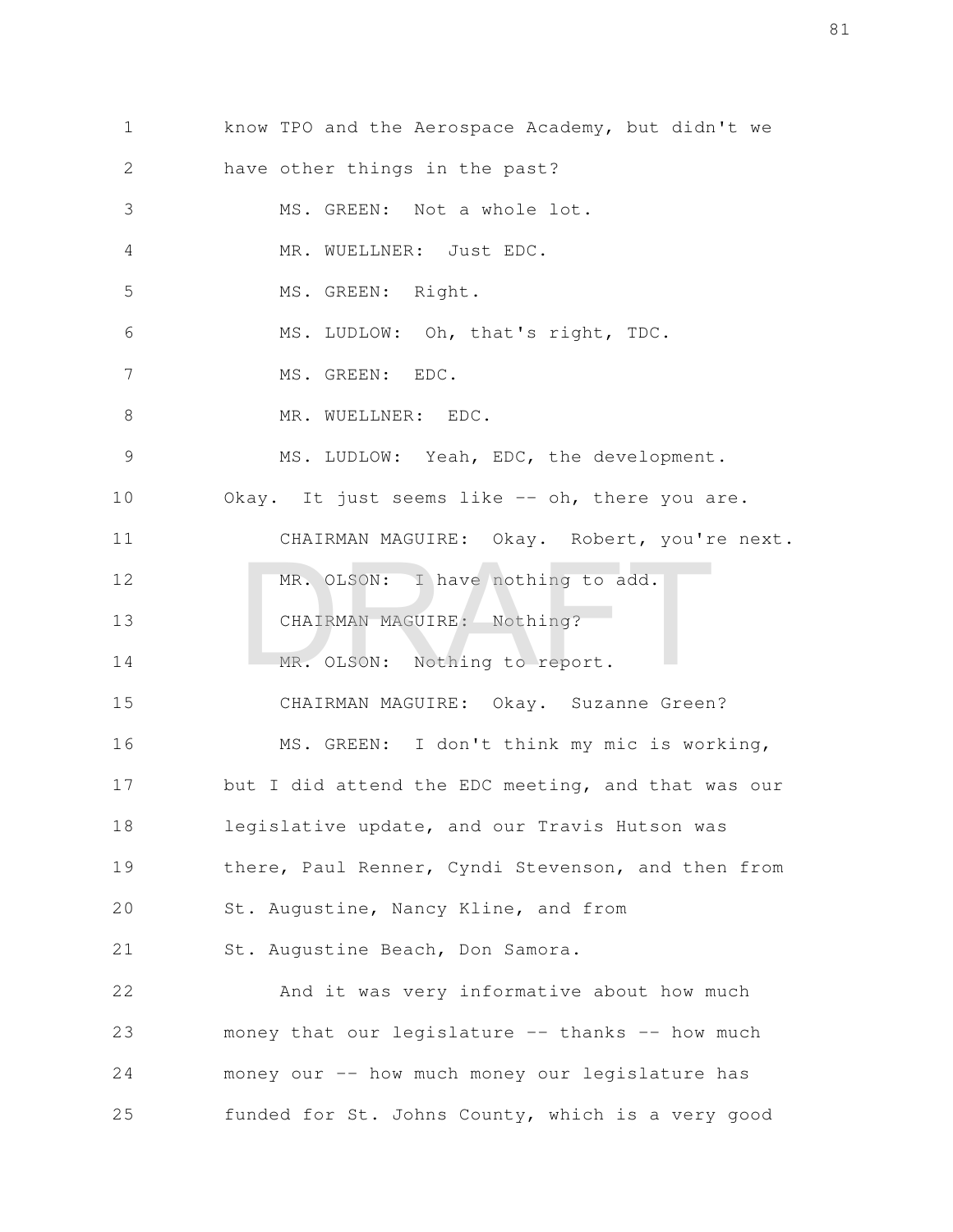positive thing this year, a lot more than we had before. 1 2

St. Augustine Beach and St. Augustine are doing a lot of work with regards to traffic and roads and trying to alleviate the high traffic that we have, and also the development obviously of course. 3 4 5 6 7

And then I do encourage  $-$  like Commissioner Dean said, I am going to go to June 3rd where he is going to specifically speak about the  $-$ - the growth and how to manage  $-$ - manage growth, not growth manage us. So that should be a very interesting EDC breakfast to find out. 8 9 10 11 12 13 rowth, not growth manage us. So that shoul<br>ery interesting EDC breakfast to find out.<br>And that affects us quite a bit, becaus

And that affects us quite a bit, because as we know, we do have more people here. We do have need for general aviation hangars. We do have need for, you know, some commercial. It's being begged for whenever I go out. So I think the EDC is actually getting pretty busy right now and will be because of all this growth. 14 15 16 17 18 19 20

CHAIRMAN MAGUIRE: Good. All right. Good. I think I'm on. Yeah, I'm on. 21 22

Okay. Thanks for putting up with me. Just -y'all have heard me cough. Just to let you know, I am not sick. I had a COVID and -- testing on 23 24 25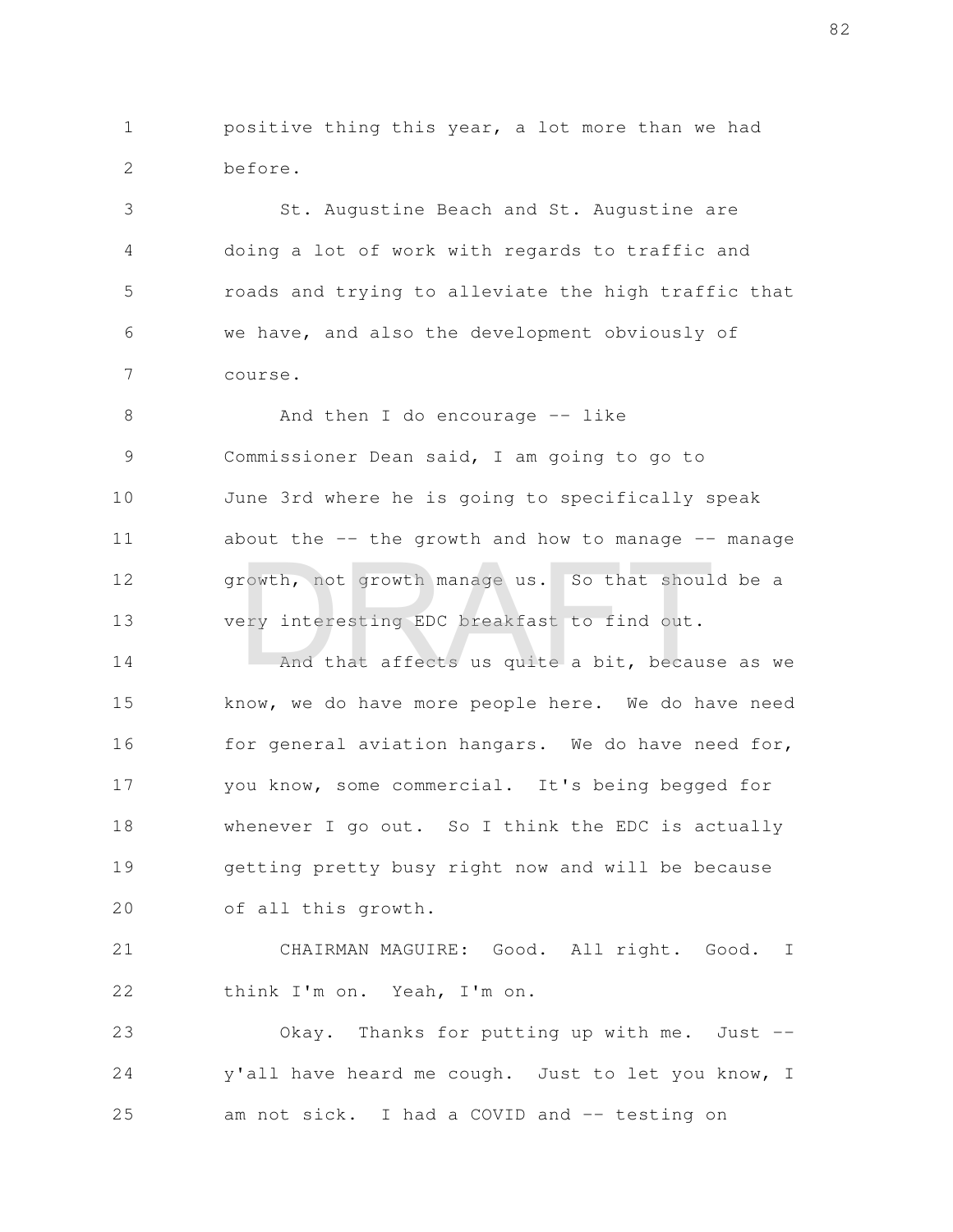Monday, Wednesday, and Saturday because I'm leaving tomorrow to go to Greece, not because I was coming here and wanted to protect you guys. But my coughing is left over from last week when I had a cold. So, other than that, I have nothing. I will have a good time in Greece. MS. GREEN: Yes, you will. MR. OLSON: Yes. CHAIRMAN MAGUIRE: Yeah. So if there's nothing else, adjourned. MS. GREEN: The 20th? June 20th? CHAIRMAN MAGUIRE: As usual, look at your last page for the dates for all meetings. MS. GREEN: Just wanted to remind. (Meeting adjourned at 5:22 p.m.) MS. GREEN: The 20th? June 20th?<br>CHAIRMAN MAGUIRE: As usual, look at younge for the dates for all meetings.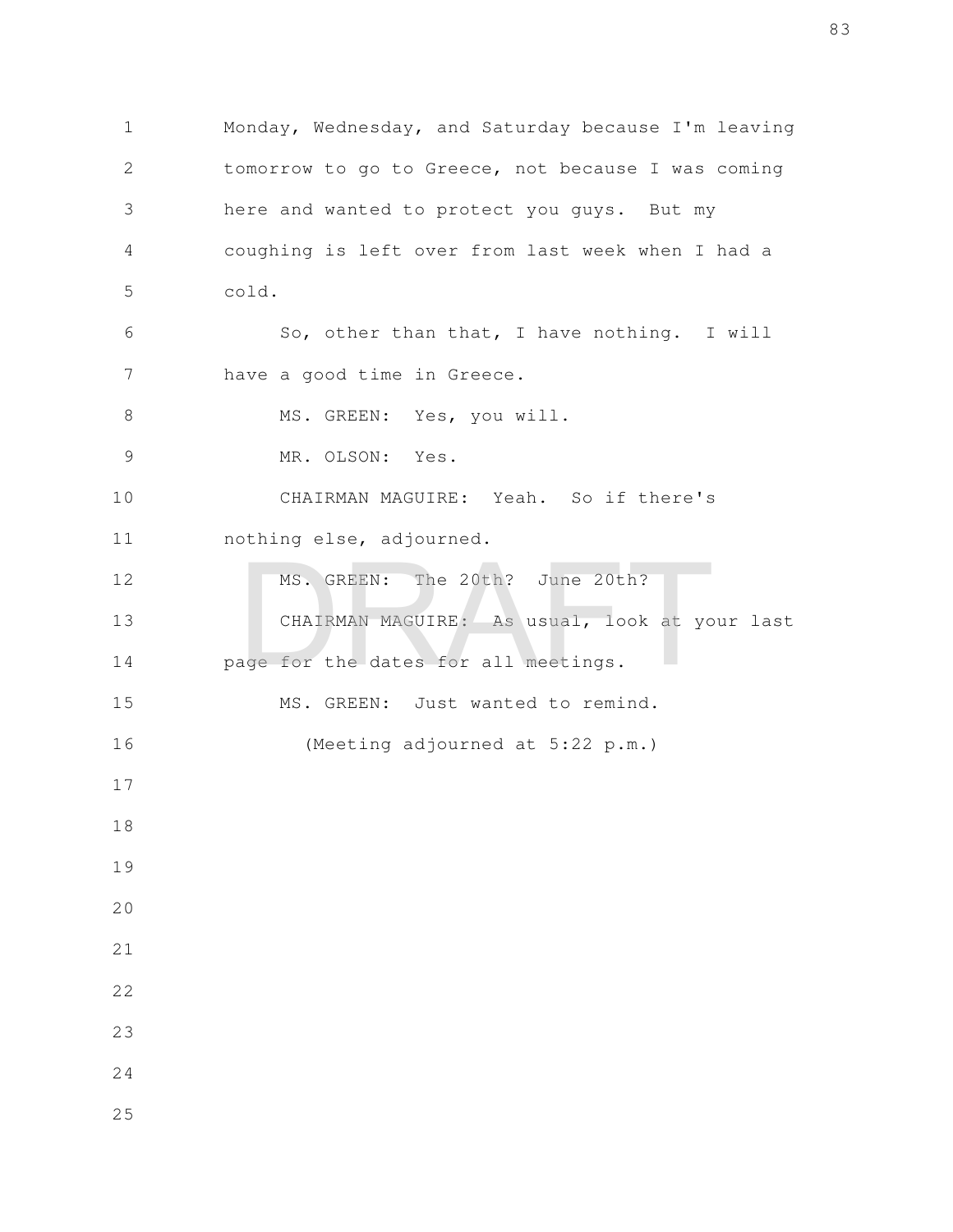| $\mathbf 1$     | REPORTER'S COURT CERTIFICATE                                 |
|-----------------|--------------------------------------------------------------|
| $\mathbf{2}$    |                                                              |
| 3               | STATE OF FLORIDA<br>$\lambda$                                |
| 4               | COUNTY OF ST. JOHNS<br>$\rightarrow$                         |
| 5               |                                                              |
| 6               | I, JANET M. BEASON, RPR-CP, RMR, CRR, certify that I         |
| $7\phantom{.0}$ | was authorized to and did stenographically report the        |
| $8\,$           | foregoing proceedings and that the transcript is a true      |
| $\mathcal{G}$   | record of my stenographic notes.                             |
| 10              | Dated this 3rd day of June, 2022.                            |
| 11              |                                                              |
| 12              |                                                              |
| 13              | BEASON, RPR-CP,<br>$\mathbb M$ .<br>RMR, CRR<br><b>JANET</b> |
| 14              |                                                              |
| 15              |                                                              |
| 16              |                                                              |
| 17              |                                                              |
| 18              |                                                              |
| 19              |                                                              |
| 20              |                                                              |
| 21              |                                                              |
| 22              |                                                              |
| 23              |                                                              |
| 24              |                                                              |
| 25              |                                                              |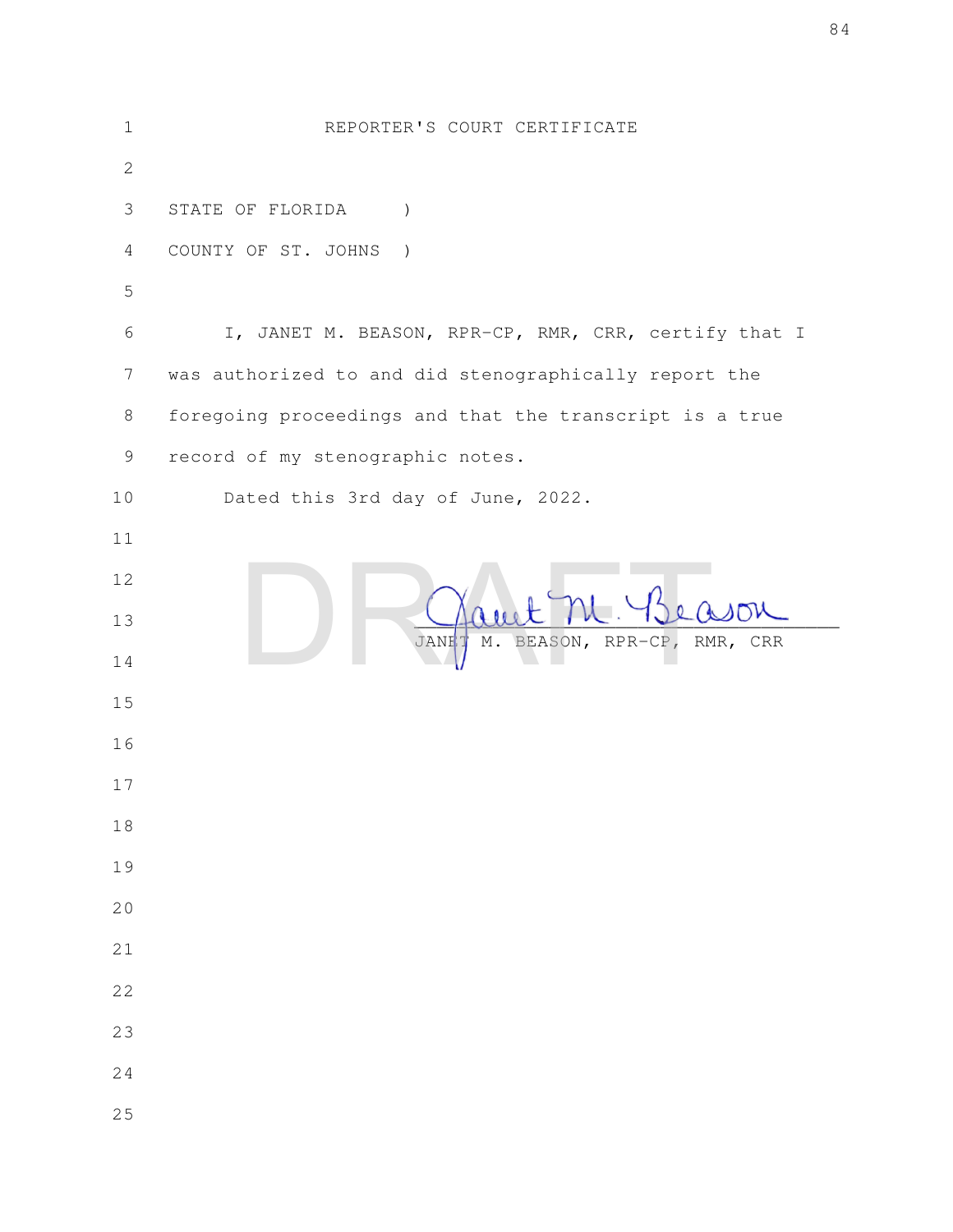|                                                       | \$                                     | 3                                         | 38/3 42/24 43/12 45/10   ADJOURNMENT [1]        |                                                  |
|-------------------------------------------------------|----------------------------------------|-------------------------------------------|-------------------------------------------------|--------------------------------------------------|
| <b>CHAIRMAN</b>                                       | $$10$ [1] $44/8$                       | 30 [3] 37/16 37/20                        | 45/22 45/24 45/24 47/1                          | 2/16                                             |
| <b>MAGUIRE: [139]</b>                                 | \$2 [4] 8/2 8/2 29/13                  | 59/10                                     | 48/12 51/2 51/8 56/4                            | ADK [8] 2/11 4/6 4/9                             |
| <b>COMMISSIONER</b>                                   | 34/15                                  | 30-day [1] 37/16                          | 56/15 58/2 66/3 71/4                            | 48/9 48/12 48/22 50/23                           |
| <b>DEAN: [3] 15/22 18/22 \$2 million [4] 8/2 8/2</b>  |                                        | 313 [4] 77/19 80/15                       | 71/13 73/4 73/8 75/20                           | 71/18                                            |
| 18/25                                                 | 29/13 34/15                            | 80/15 80/16                               | 76/5 76/20 77/17 77/24                          | <b>ADK Consulting [1]</b>                        |
| <b>MR. ASTRAN: [4]</b>                                | \$200,000 [1] 6/18                     | 32080 [1] 1/17                            | 78/14 79/23 80/15                               | 48/22                                            |
| 50/22 51/4 51/6 52/20                                 | \$210,000 [1] 16/24                    | 32084 [1] 1/23                            | 81/22 82/11                                     | <b>Administration [1]</b>                        |
| MR. BURNETT: [9]                                      | \$39,900 [1] 48/22                     | 33 [1] 49/22                              | <b>ABSENT [1] 1/12</b>                          | 75/11                                            |
| 26/11 37/19 37/25 47/5                                | \$550,000 [1] 16/7                     | 3445 [1] 74/4                             | absolutely [3] 23/8<br>23/8 74/23               | administrative [1] 3/13<br>adults [1] 22/5       |
| 47/7 47/12 47/14 47/16                                | \$6 [4] 39/1 39/4 39/16                | 3rd [2] 82/10 84/10                       | Academy [2] 76/21                               | advisory [2] 17/25                               |
| 47/19                                                 | 40/8                                   | 4                                         | 81/1                                            | 17/25                                            |
| <b>MR. HARVEY: [4]</b>                                | \$7 [4] 39/1 39/5 39/16                |                                           | accept [2] 29/21 60/16                          | Aerospace [3] 76/16                              |
| 19/22 20/8 25/18 25/21                                | 40/9                                   | 40 [2] 17/11 59/10                        | acceptable [1] 31/24                            | 76/21 81/1                                       |
| <b>MR. HAY: [1] 74/3</b>                              | \$7 million [1] 39/5                   | 40 percent [1] 17/2                       | <b>ACCEPTANCE [1] 2/5</b>                       | <b>Aerospace Academy</b>                         |
| <b>MR. LIOTTA: [3] 44/3</b>                           | 0                                      | 42 [1] 39/5                               | accepted $[1]$ 8/13                             | $[2]$ 76/21 81/1                                 |
| 56/5 72/24                                            |                                        | 431 [2] 14/10 14/14<br>44 [2] 3/14 3/14   | accepting [2] 29/22                             | affect [1] 55/19                                 |
| <b>MR. OLSON: [79] 3/9</b><br>3/22 3/25 4/21 5/8 5/11 | 0570 [1] 1/24                          | 45 [1] 6/16                               | 29/25                                           | affects [1] 82/14                                |
| 5/17 5/19 5/23 6/1 6/3                                |                                        | 4730 [1] 1/4                              | access [4] 28/25 35/12                          | afford [1] 16/16                                 |
| 7/16 7/19 8/12 8/16                                   | 101 [2] 12/23 12/24                    | 48 [1] 2/11                               | 47/9 47/20                                      | affordable [5] 16/10                             |
| 8/19 8/23 8/25 9/9 9/11                               | <b>104 [1]</b> $1/17$                  | 4:00 [1] 1/7                              | accidentally [1] 38/23                          | 16/21 16/22 17/25 73/8                           |
| 11/2 11/9 11/12 11/16                                 | 108 [1] 73/18                          |                                           | accounting [11] 3/19                            | after [3] 26/23 32/22                            |
| 11/18 23/4 23/6 23/9                                  | 10:00 [1] 13/13                        | 5                                         | 3/19 3/25 65/25 66/10                           | 37/10                                            |
| 24/2 27/4 27/22 32/9                                  | 11 [2] 29/15 34/16                     | 54 [1] 2/11                               | 67/19 68/4 68/9 68/14                           | afternoon [3] 15/22                              |
| 32/18 32/24 33/5 33/10                                | 12 [1] 74/18                           | 5:00 [1] 18/25                            | 68/16 72/2                                      | 20/16 23/22                                      |
| 33/13 33/18 33/21                                     | 12th [1] 70/25                         | 5:22 [2] 1/7 83/16                        | achieved [1] 44/12                              | again [9] 48/2 50/11                             |
| 33/25 34/5 34/8 34/11                                 | 13 [5] 19/20 20/4 29/14                | 6                                         | acquire [1] 29/14                               | 60/13 62/11 68/5 70/4<br>71/4 72/23 75/19        |
| 50/5 50/11 50/19 51/3                                 | 29/15 34/16                            |                                           | acquires [1] 28/6<br>acquisition [6] 29/6       | against [1] 56/18                                |
| 51/5 53/10 53/12 53/17                                | 139 [1] 11/8                           | 6.7 [1] 39/14                             | 29/11 29/13 29/17                               | agenda [5] 2/6 5/13                              |
| 53/25 54/20 55/1 55/10                                | 144 [1] 3/10                           | 60 [3] 37/16 37/20                        | 29/18 30/1                                      | 5/15 5/16 5/18                                   |
| 55/17 60/19 61/1 63/6                                 | 145 [1] 4/3                            | 69/23                                     | acres [3] 29/15 29/15                           | ago [6] 7/12 17/11                               |
| 63/14 64/4 64/8 65/1                                  | 15 [2] 2/8 61/11                       | 61 [1] 2/12                               | 34/17                                           | 61/11 61/11 65/18                                |
| 66/8 66/18 66/20 67/1                                 | 16 [3] 3/14 56/18 57/3                 | 65 [1] 2/12<br>69 [1] 2/13                | act [2] 53/12 56/20                             | 75/20                                            |
| 67/4 71/15 71/18 71/22                                | $17$ [1] $1/23$<br>18th [3] 10/10 17/9 |                                           | action [3] 5/20 56/23                           | agree [2] 60/7 64/20                             |
| 71/25 72/4 72/7 72/9                                  | 70/18                                  | $\overline{7}$                            | 63/7                                            | agreed [1] 48/11                                 |
| 72/12 81/12 81/14 83/9<br><b>MR. PITTMAN: [19]</b>    | 19th [1] 70/25                         | 72 [1] 2/14                               | actions [1] 57/3                                | agreement [3] 36/22                              |
| 20/16 20/19 23/5 23/8                                 | <b>1st [1]</b> 9/3                     | 76 [1] 2/15                               | activities [1] 57/19                            | 46/20 61/23                                      |
| 23/13 24/3 24/5 24/7                                  |                                        |                                           | actual [3] 6/21 10/1                            | ahead [11] 11/20 14/3                            |
| 24/10 24/14 24/17                                     | $\mathbf 2$                            | 8                                         | 44/6                                            | 24/4 27/4 30/10 34/2                             |
| 24/22 25/4 25/7 25/10                                 | 2/20 [1] 25/1                          | 80 percent [1] 69/23                      | actually [19] 3/18 4/5                          | 47/6 48/20 49/15 51/7                            |
| 26/3 26/5 26/7 26/9                                   | 20 [4] 3/10 21/8 25/1                  | 825-0570 [1] 1/24                         | 4/9 8/3 13/12 17/5                              | 68/19                                            |
| <b>MR. TOPP: [4] 19/6</b>                             | 61/11                                  | 83 [1] 2/16                               | 17/13 17/17 24/19                               | air [5] 20/19 21/7 21/11                         |
| 19/11 19/23 20/9                                      | 2020 [1] 55/7                          | 84 [1] 2/17                               | 44/19 44/25 45/1 45/8                           | 22/11 22/17                                      |
| <b>MR. WUELLNER:</b>                                  | 2022 [2] 1/6 84/10                     | 9                                         | 61/14 68/9 71/24 72/1<br>74/13 82/18            | airboat [1] 11/25<br>airboats [1] 11/23          |
| [165]                                                 | 2024 [1] 29/11                         | 9.1 [4] 15/8 15/10                        |                                                 | ad [3] 70/5 70/21 70/22 aircraft [2] 21/15 30/25 |
| MS. GREEN: [48] 4/15 2036 [1] 36/15                   |                                        | 54/11 60/18                               | ad valorem $[3]$ 70/5                           | <b>airline</b> [3] 75/9 75/11                    |
| 4/19 7/20 10/20 11/14                                 | 20th [3] 70/16 83/12<br>83/12          | 90 [1] 51/8                               | 70/21 70/22                                     | 75/17                                            |
| 15/2 15/5 27/14 28/12                                 | 21 [2] 2/13 69/14                      | 904 [1] 1/24                              | add [4] 3/12 65/21 80/8 airlines [2] 75/14 76/3 |                                                  |
| 35/10 37/21 41/16                                     | 210 [2] 16/24 17/3                     | 93 [1] 44/3                               | 81/12                                           | airplane [1] 77/8                                |
| 49/21 49/25 50/2 52/23<br>53/8 53/18 53/21 53/23      | 22 [2] 2/12 65/14                      |                                           | <b>added</b> [1] 66/9                           | airport [34] 1/1 1/17                            |
| 55/19 55/22 55/25                                     | 23 [2] 1/6 4/3                         | A                                         | <b>adding [1] 66/4</b>                          | 3/16 7/1 10/25 20/24                             |
| 58/10 58/13 59/3 59/20                                | 25 [2] 49/22 64/3                      | A.A.E [1] 1/18                            | addition [1] 17/9                               | 21/5 28/5 28/6 28/6                              |
| 59/25 60/4 60/16 60/18                                | 25th [1] 6/13                          | A1A [1] 17/19                             | additional $[8]$ 26/18                          | 28/7 28/13 32/16 44/8                            |
| 60/24 63/24 64/12                                     | 26 [1] 2/10                            | ability [1] 34/6                          | 28/25 66/4 66/14 66/14                          | 44/9 46/7 47/10 48/16                            |
| 64/20 65/2 67/5 67/9                                  | 27 [7] 31/2 42/18 42/19                | able [8] 30/11 33/20                      | 69/9 70/10 74/7                                 | 51/13 52/7 56/19 56/21                           |
| 67/12 67/16 76/15 81/3                                | 43/16 43/18 43/19                      | 37/10 48/4 51/16 62/25                    | <b>additions</b> [1] 59/14                      | 56/22 57/1 57/19 63/12                           |
| 81/5 81/7 81/16 83/8                                  | 44/12                                  | 68/16 68/18<br><b>about [46]</b> 3/11 4/4 | <b>address</b> [1] 56/6                         | 63/16 64/24 71/2 73/22                           |
| 83/12 83/15                                           | 28 [1] 2/10                            | 6/18 7/12 7/13 8/1                        | addressing [1] 56/6<br>adequate $[1]$ 18/9      | 73/23 75/18 77/24<br>78/15                       |
| <b>MS. LUDLOW: [139]</b>                              | 290 [2] 14/9 14/12                     | 13/24 14/11 16/10                         | adhere [1] 78/3                                 | <b>Airport Authority [5]</b>                     |
| <b>MS. MARTIN: [3] 9/18</b>                           | 291 [1] 14/13                          | 16/19 20/7 22/19 27/25                    | adjourned [2] 83/11                             | 3/16 7/1 10/25 48/16                             |
| 10/14 10/21                                           |                                        | 31/15 32/13 34/21 35/7                    | 83/16                                           | 71/2                                             |
|                                                       |                                        |                                           |                                                 |                                                  |
|                                                       |                                        |                                           |                                                 |                                                  |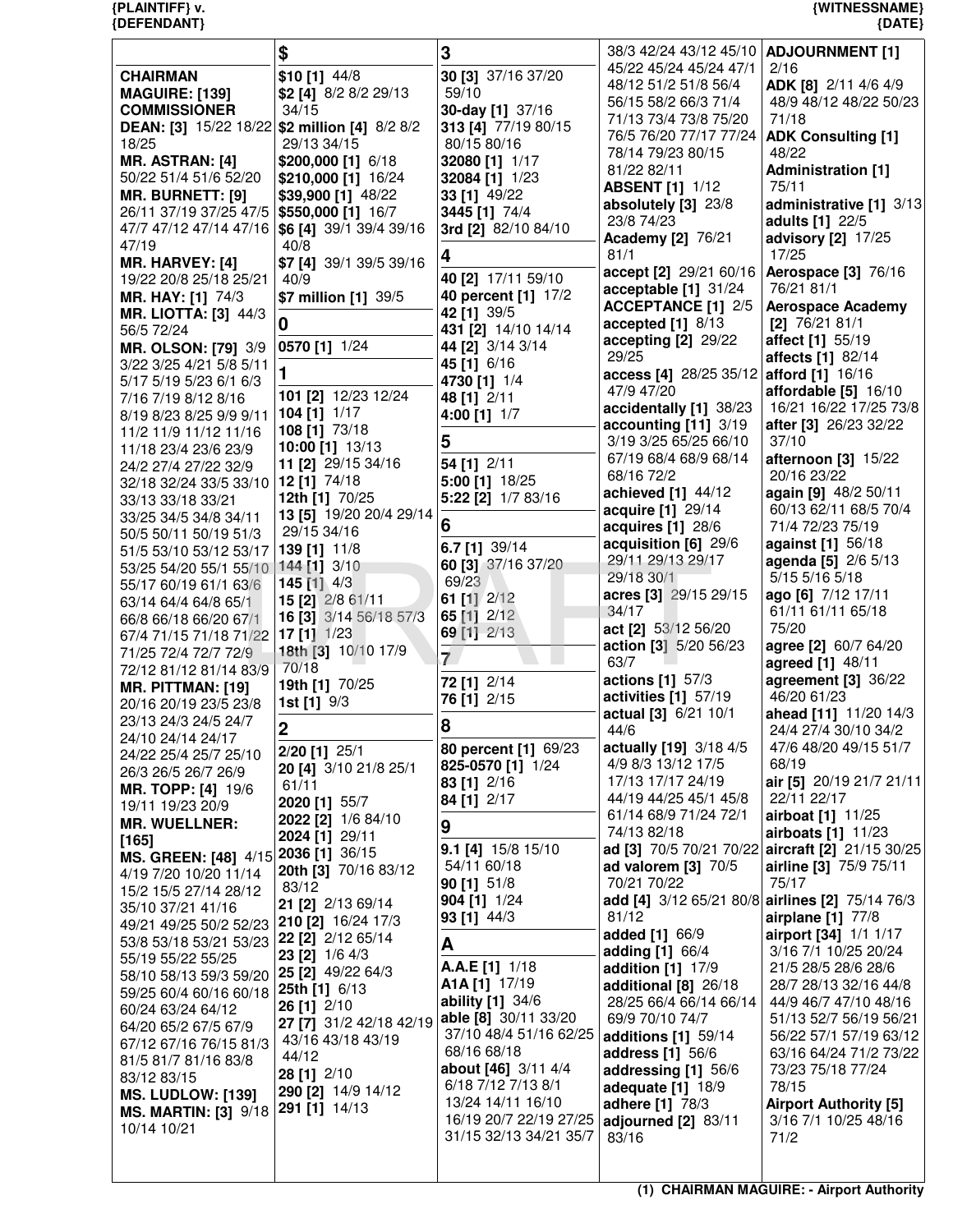| {DEFENDANT}                                           |                                                    |                                              |                                                          | ${$ (DATE)                                 |
|-------------------------------------------------------|----------------------------------------------------|----------------------------------------------|----------------------------------------------------------|--------------------------------------------|
| A                                                     | 27/5                                               | 45/17 45/18 49/10                            | attend [1] 81/17                                         | 41/16 44/5 45/4 45/13                      |
| airport's [2] 21/13 48/6                              | answers [2] 15/5 23/16                             | 49/12 49/13 49/16 50/7                       | attention [1] 73/11                                      | 45/18 45/22 45/24                          |
| airport-related [3] 28/6                              | anticipate [1] 37/25                               | 51/12 52/2 52/3 55/2                         | <b>Attorney [1] 1/17</b>                                 | 46/19 47/19 50/12                          |
| 28/7 63/16                                            | anticipating [1] 71/16                             | 55/11 56/8 57/17 59/14 audit [13] 2/12 65/14 |                                                          | 51/25 53/14 55/3 57/13                     |
| airports [3] 49/4 51/15                               | any [39] 3/7 4/11 4/24                             | 63/21 64/9 66/13 66/14                       | 65/17 65/18 65/20 66/1                                   | 62/8 64/21 66/12 66/22                     |
| 57/21                                                 | 5/4 5/15 15/25 16/18                               | 68/15 69/19 69/21 70/3                       | 66/2 66/14 66/14 68/18                                   | 71/23 74/8 75/4 76/14                      |
| all [62] 4/6 4/25 5/14                                | 18/19 27/2 40/14 43/3                              | 70/5 70/9 73/15 73/15                        | 68/19 68/19 68/25                                        | 76/15 76/17 76/19                          |
| 6/11 7/1 11/4 11/6                                    | 43/24 44/16 45/20 46/7                             | 73/18 74/9 75/4 77/20                        | audits [1] 66/23                                         | 79/15 82/14 82/19 83/1                     |
| 11/25 13/8 13/24 14/4                                 | 48/25 51/14 52/14                                  | 78/11 79/5 79/16 79/18                       | Augustine [11] 1/5                                       | 83/2                                       |
| 15/20 18/8 18/22 19/14                                | 52/24 53/2 53/3 54/16                              | 81/10 82/3                                   | 1/17 1/22 1/23 20/20                                     | become [2] 7/7 69/16                       |
| 20/10 20/21 22/25 23/2                                | 54/20 54/20 57/2 57/4                              | area [6] 28/8 28/24                          | 21/13 52/9 81/20 81/21                                   | becomes [2] 9/2 32/11                      |
| 24/10 25/9 25/11 25/25                                | 63/8 64/16 64/25 66/9                              | 31/6 35/3 35/6 73/7                          | 82/3 82/3                                                | becoming $[1]$ 52/7                        |
| 26/4 30/20 32/12 32/14                                | 68/22 69/8 73/17 74/10                             | areas [1] 66/4                               | authority [22] 1/1 1/17                                  | been [30] 11/23 13/7                       |
| 33/3 33/6 35/4 36/6                                   | 78/11 80/9 80/10 80/12                             | arena [1] 28/9                               | 2/11 2/15 3/16 7/1                                       | 17/19 25/5 31/9 36/14                      |
| 38/10 38/20 40/20                                     | 80/24                                              | around [6] 12/1 12/2                         | 10/25 17/14 17/20 18/1                                   | 36/25 38/22 44/11                          |
| 41/11 41/20 43/16                                     | anybody [5] 3/7 9/16                               | 34/17 44/24 48/5 74/17                       | 18/4 18/5 31/7 32/4                                      | 49/11 55/3 55/7 55/12                      |
| 44/11 45/22 47/4 48/10                                | 72/21 77/7 80/8                                    | arts [4] 2/10 26/14                          | 33/8 36/21 39/13 39/16                                   | 55/20 58/9 58/10 59/10                     |
| 51/15 53/22 58/1 58/17                                | anyone [3] 16/3 50/25                              | 26/19 28/9                                   | 48/9 48/16 71/2 76/11                                    | 60/12 61/13 61/16                          |
| 59/11 59/21 59/24                                     | 64/25                                              | as [79] 3/17 4/4 5/10                        | <b>Authority's [1] 69/23</b>                             | 62/15 67/11 68/6 68/16                     |
| 60/23 63/5 64/14 64/17                                | anything [12] 13/10                                | 5/24 6/5 8/25 9/1 10/1                       | authorized [2] 36/23                                     | 68/16 72/24 73/14                          |
| 65/13 66/22 68/5 69/2                                 | 19/9 43/11 44/10 54/22                             | 10/24 10/24 10/25                            | 84/7                                                     | 73/16 74/14 74/18                          |
| 72/19 80/22 80/23                                     | 55/19 65/22 65/23 70/6                             | 13/19 16/6 18/3 18/8                         | available [5] 7/7 8/25                                   | before [15] 26/21 32/8                     |
| 82/20 82/21 83/14                                     | 71/6 80/9 80/12                                    | 21/1 21/7 22/4 22/22                         | 9/3 21/21 33/4                                           | 37/2 37/23 41/10 44/25                     |
| all right [12] 5/14 6/11                              | anyway [5] 7/25 12/25                              | 30/12 30/12 31/22                            | aviation [4] 76/6 78/23                                  | 47/25 48/3 50/8 65/18                      |
| 18/22 25/11 38/20 47/4                                | 20/10 25/25 77/20                                  | 31/22 32/5 32/5 32/14                        | 79/7 82/16                                               | 67/6 72/2 75/16 79/12                      |
| 48/10 63/5 64/14 72/19                                | anywhere [1] 69/23                                 | 36/7 36/7 36/23 37/1                         | award [1] 10/20                                          | 82/2                                       |
| 80/22 82/21                                           | apartment [2] 17/6<br>17/6                         | 37/1 37/8 38/5 38/6                          | aware [4] 15/11 20/21<br>30/24 77/1                      | <b>began</b> [1] $6/13$                    |
| all-important [1] 33/6                                | app [1] 7/4                                        | 39/10 40/12 40/12<br>40/25 44/20 46/3 46/3   | away [4] 49/2 75/14                                      | begged [1] 82/17<br>begin [4] 31/13 31/19  |
| <b>ALLEGIANCE [2] 2/3</b>                             | apparently [2] 13/9                                | 46/8 47/24 48/11 49/5                        | 75/25 76/2                                               | 31/23 51/8                                 |
| 3/4                                                   | 45/4                                               | 49/5 50/15 51/6 51/6                         | Aye [12] 4/18 4/19 4/20 beginning [2] 33/1               |                                            |
| alleviate [1] 82/5                                    | appear [2] 32/10 64/11                             | 51/12 51/12 52/14                            | 4/21 53/23 53/24 53/25                                   | 75/23                                      |
| allocate $[1]$ $9/4$                                  | Appendices [2] 15/8                                | 54/12 57/20 60/8 61/10                       | 54/1 60/24 60/25 61/1                                    | <b>behalf</b> [1] 26/18                    |
| allow [3] 37/4 41/13                                  | 15/10                                              | 61/20 61/24 62/10                            | 61/2                                                     | <b>being [9] 6/5 10/17</b>                 |
| 65/21                                                 | appendix [2] 54/11                                 | 65/17 66/11 66/11 68/6                       |                                                          | 26/6 29/5 29/19 30/11                      |
| almost [1] 36/15                                      | 60/8                                               | 68/18 69/21 70/21 71/3                       | В                                                        | 51/18 55/4 82/17                           |
| alone [1] 73/23                                       | application [2] 6/21                               | 73/5 73/7 73/7 73/16                         | back [17] 6/25 9/6 10/5 believe [9] 3/18 8/21            |                                            |
| along [2] 16/8 63/15<br>already [6] 13/7 25/5         | 55/25                                              | 73/16 75/20 78/13 79/2                       | 12/14 15/12 17/17                                        | 22/2 22/3 37/1 48/15                       |
| 45/13 55/8 55/12 62/6                                 | applied [2] 74/12 74/14                            | 79/2 79/9 82/14 83/13                        | 24/17 35/5 36/25 50/22                                   | 48/21 50/17 65/15                          |
| <b>also</b> [16] 1/15 8/6                             | apply [3] 18/5 57/18                               | aside [2] 17/2 74/6                          | 53/6 57/7 60/14 65/17                                    | <b>below</b> [1] 6/19                      |
| 11/12 20/23 29/17 30/3                                | 59/2                                               | ask [6] 22/22 23/2                           | 68/5 76/10 80/14                                         | <b>benefits</b> [1] 17/21                  |
| 31/19 34/24 35/6 39/25                                | appreciate [1] 77/9                                | 43/11 46/16 53/14                            | backed [3] 30/19 35/25 Bernardino [1] 17/15              |                                            |
| 40/17 58/11 63/6 69/25                                | approached [1] 48/12                               | 63/24                                        | 36/3                                                     | <b>best [3]</b> 9/7 9/10 63/7              |
| 78/23 82/6                                            | appropriate [2] 48/16                              | asked [6] 14/12 42/18                        | backs [1] 21/19                                          | <b>better</b> [4] 18/18 50/21              |
| alternative [3] 38/21                                 | 50/15                                              | 51/18 72/25 76/24                            | <b>bad</b> [1] 79/13                                     | 73/22 73/25                                |
| 40/25 41/1                                            | approval [7] 2/6 5/13                              | 78/24                                        | <b>bag</b> [1] $7/21$                                    | between [3] 22/3 24/18                     |
| always [5] 21/22 22/11                                | 5/15 5/20 7/2 48/1                                 | asking [3] 17/19 51/2                        | <b>ballgame</b> [1] 57/16<br><b>barbecue</b> $[1]$ 61/16 | 52/1                                       |
| 51/23 66/24 69/21                                     | 48/22                                              | 70/5                                         | <b>based</b> [3] 17/7 32/2                               | <b>Beyers [2] 18/24 19/1</b>               |
| am [6] 10/6 20/19                                     | <b>approve [9]</b> 4/13 4/15<br>4/17 5/7 5/17 5/18 | associated $[2]$ 44/17<br>45/3               | 52/11                                                    | beyond [1] 70/12<br>bid [6] 6/15 6/25 7/11 |
| 21/12 76/20 82/9 82/25                                | 41/10 53/13 57/10                                  | <b>assume</b> $[1] 64/9$                     | <b>basic</b> [1] 13/19                                   | 42/1 42/3 42/15                            |
| amazing $[1]$ 74/23                                   | approved [4] 13/6 13/7                             | assumption [1] 70/3                          | basically $[1]$ 59/10                                    | bidding $[1]$ $7/10$                       |
| amend [1] 46/20                                       | 16/20 47/24                                        | <b>Assur [1] 2/11</b>                        | be [87]                                                  | <b>Biden [1] 75/11</b>                     |
| amendment $[9]$ 2/11                                  | approximately [2] 7/13 assurance [5] 56/25         |                                              | beach [3] 73/5 81/21                                     | <b>bids</b> [1] $6/17$                     |
| 36/8 36/23 47/22 47/23                                | 29/13                                              | 57/2 57/15 58/18 58/25                       | 82/3                                                     | big [5] 10/23 28/13                        |
| 48/1 54/6 54/9 72/25                                  | April [5] 6/13 14/9                                | assurances $[10]$ 54/6                       | bearing $[1]$ 20/9                                       | 77/23 78/20 79/4                           |
| <b>American [1] 59/13</b>                             | 14/14 14/17 14/18                                  | 54/12 54/14 56/16                            | <b>BEASON</b> [4] 1/22                                   | <b>Bill [2]</b> 74/2 74/4                  |
| amount [1] 80/17                                      | April 25th [1] 6/13                                | 56/16 57/18 57/20 58/1                       | 53/18 84/6 84/13                                         | <b>bit [4]</b> 15/3 16/10 75/8             |
| <b>annual</b> [1] 70/15<br><b>another</b> $[8]$ 10/13 | are [63] 9/21 13/24                                | 59/15 60/11                                  | beating $[1]$ 66/10                                      | 82/14                                      |
| 10/13 69/25 75/18                                     | 14/21 15/25 17/5 17/5                              | <b>Astran [1] 50/23</b>                      | <b>became</b> $[1]$ 20/23                                | <b>Blake [2] 50/23 52/21</b>               |
| 75/22 79/18 79/19 80/2                                | 18/18 21/25 22/8 22/12                             | <b>ATK [2]</b> 4/4 4/7                       | <b>because</b> [45] $5/20$                               | <b>blessed</b> [2] 74/14 75/4              |
| answer [8] 15/12 15/25                                | 30/5 30/6 30/21 31/2                               | <b>Atlantic [8] 35/15</b>                    | 11/22 12/3 20/1 21/13                                    | <b>blocked</b> [1] 19/23                   |
| 23/13 23/17 27/6 48/25                                | 33/13 34/4 34/9 40/8                               | 35/24 36/10 36/25 37/7                       | 21/22 23/16 23/18                                        | blowing $[1]$ 20/4                         |
|                                                       | 41/7 41/9 42/18 42/20                              | 37/11 47/16 47/17                            | 24/17 24/20 25/12                                        | blue $1129/8$                              |

**{PLAINTIFF} v. {WITNESSNAME}**

 50/20 52/15 **answered [2]** 24/15 41/7 41/9 42/18 42/20

43/9 43/13 44/16 45/14 **attached [1]** 64/22

37/11 47/16 47/17

25/15 36/16 38/5 39/1

**blue [1]** 29/8 **Bluff [1]** 74/4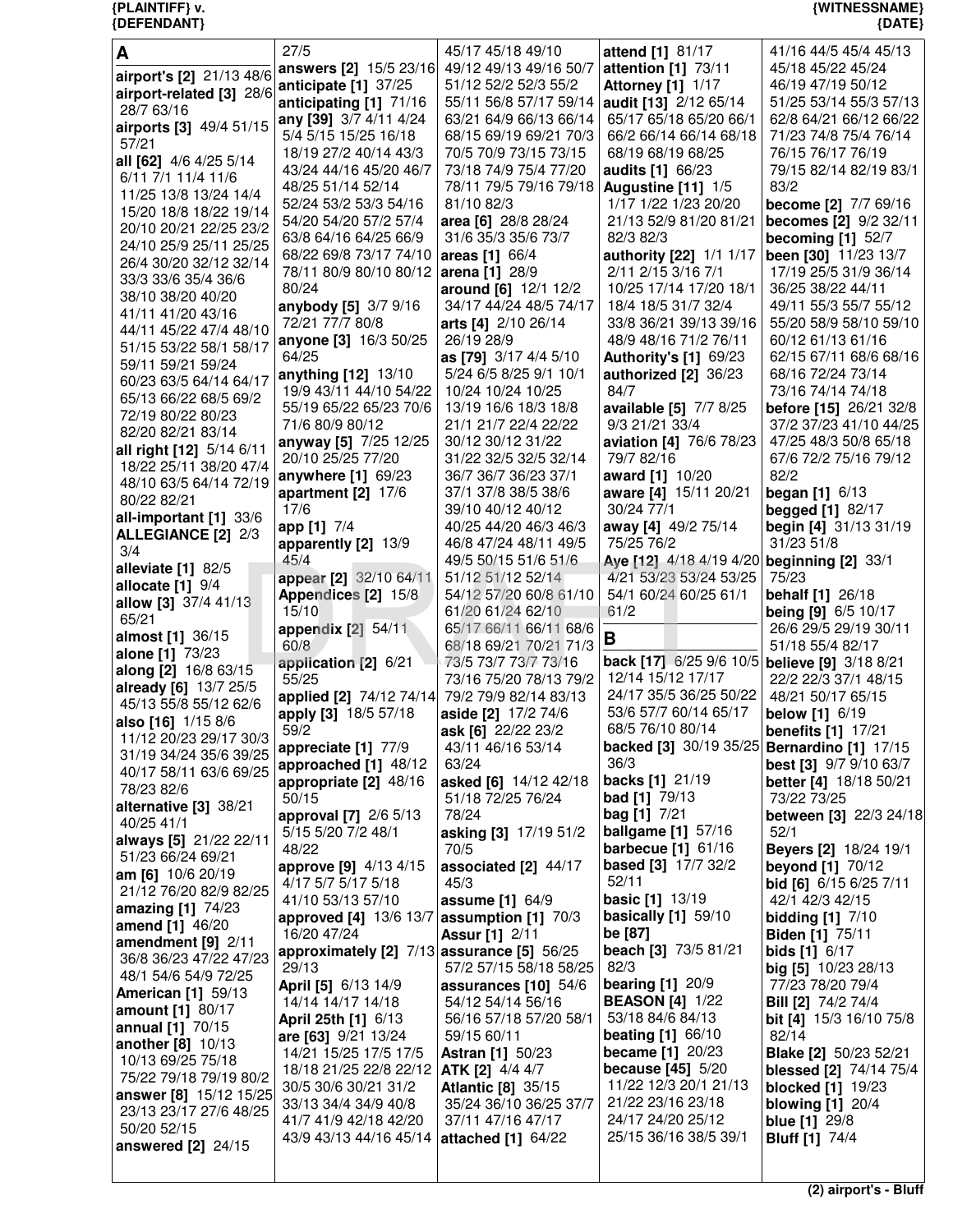| В                                                     | <b>busy</b> [1] 82/19<br>buy [2] 14/25 59/13   | certainly [1] 46/22<br><b>CERTIFICATE [2] 2/17</b> | comments [8] 2/15 5/4 consult [1] 30/7<br>27/2 32/7 64/14 72/13 | consultant [1] 48/23                           |
|-------------------------------------------------------|------------------------------------------------|----------------------------------------------------|-----------------------------------------------------------------|------------------------------------------------|
| board [20] 1/9 1/12<br>32/7 41/1 44/21 45/1           |                                                | 84/1                                               | 76/9 76/11                                                      | Consulting [1] 48/22                           |
| 48/1 52/13 52/25 53/7                                 | C                                              | certify [1] 84/6                                   | commercial $[6]$ 31/1                                           | contact [1] 31/3                               |
| 54/17 57/7 59/21 64/20                                | calendar [1] 9/24                              | cetera [1] 18/6                                    | 56/10 56/12 59/2 79/5                                           | contacted [3] 42/19                            |
| 73/24 74/5 76/11 78/4                                 | California [3] 17/13<br>17/15 17/16            | CF [1] 49/13                                       | 82/17                                                           | 43/18 43/19                                    |
| 78/24 79/8                                            | call [7] 3/2 8/11 13/2                         | CFO [1] 49/16<br>Chair [1] 49/14                   | commercial-type [1]<br>59/2                                     | contains [1] 54/12<br>contemplated [1]         |
| Bob [2] 46/4 48/25                                    | 21/23 26/25 43/8 62/9                          | chairman $[5]$ 1/10                                | commercials [1] 59/6                                            | 47/24                                          |
| <b>Boca [1]</b> 3/15                                  | called [6] 24/12 24/13                         | 17/14 40/2 47/5 73/4                               | <b>Commissioner [2]</b>                                         | continuation [1] 46/6                          |
| <b>Boca Raton [1] 3/15</b><br><b>bonds</b> [1] 18/5   | 42/17 43/16 56/25                              | <b>Chairman Maguire [1]</b>                        | 15/21 82/9                                                      | continued [2] 16/1                             |
| bookkeeper [1] 68/3                                   | 74/13                                          | 40/2                                               | <b>Commissioner Dean</b>                                        | 31/4                                           |
| bookkeeping [1] 71/25                                 | calls [1] 22/15<br>came [8] 7/10 17/17         | challenge [1] 21/12                                | $[1]$ 82/9                                                      | continues [4] 6/13                             |
| both [4] 16/12 31/1                                   | 47/21 47/25 61/14                              | <b>Chamber [1] 18/17</b><br>chance [1] 8/9         | commissioners [1]<br>16/9                                       | 6/14 12/17 12/25<br>contract [9] 6/12 6/25     |
| 48/19 48/19                                           | 78/12 79/11 79/19                              | change [5] 55/24 59/9                              | commit [1] 30/3                                                 | 48/9 48/20 49/6 50/12                          |
| <b>bother</b> [1] 45/22                               | can [45] 5/24 11/19                            | 68/10 73/25 75/12                                  | commitment $[2]$ 44/15                                          | 51/7 51/10 53/13                               |
| <b>bothers</b> [1] 36/16<br><b>bought [1] 61/10</b>   | 12/19 13/3 13/8 16/10                          | changed [2] 54/22 78/6                             | 63/10                                                           | contracting [1] 59/13                          |
| boutique $[6]$ $75/9$                                 | 19/11 20/3 20/6 22/5                           | changes [9] 3/7 4/11                               | commitments [1] 43/3                                            | control [5] 20/19 21/11                        |
| 75/10 75/13 75/17                                     | 22/23 24/12 28/7 30/12                         | 4/14 4/25 5/4 5/15 6/2                             | committal $[1]$ 69/19                                           | 22/11 23/12 32/2                               |
| 75/19 75/22                                           | 32/5 32/10 32/12 32/19<br>33/10 35/17 36/12    | $6/4$ 55/3<br>check [2] 9/17 74/22                 | committed [2] 55/8<br>68/18                                     | controller [3] 21/4 21/7<br>22/18              |
| boy [2] 24/9 26/2                                     | 36/12 37/23 40/15                              | Chinese [4] 2/12 61/5                              | committee $[5]$ 18/1                                            | controllers $[1]$ 74/19                        |
| <b>break</b> [1] 64/6                                 | 41/16 41/17 45/12                              | 61/7 61/20                                         | 76/18 77/22 77/25                                               | conversation [4] 32/3                          |
| <b>breakfast</b> [1] 82/13<br>breath $[1]$ 8/1        | 46/10 46/12 46/22                              | choice [1] 51/24                                   | 78/25                                                           | 36/7 39/25 66/6                                |
| brief [2] 20/22 69/17                                 | 46/22 50/20 52/8 58/21                         | choosing $[1]$ 40/25                               | communicated [1]                                                | COO [1] 49/16                                  |
| <b>bring [10] 6/25 13/20</b>                          | 59/7 63/19 70/9 70/9<br>73/24 75/23 78/6 78/10 | chose [2] 40/25 45/2                               | 48/2                                                            | coordinated [1] 11/12                          |
| 25/8 53/6 57/7 62/1                                   | 78/11 79/8 80/13                               | church [1] 17/19<br>Cindy [4] 26/18 35/4           | communication [2]<br>11/13 22/3                                 | copy [1] 57/25<br>corporate [2] 31/1 35/2      |
| 62/5 64/6 72/22 76/10                                 | can't [12] 20/3 25/23                          | 42/22 74/11                                        | companies $[6]$ 30/14                                           | corralled $[1]$ 30/14                          |
| <b>broad [2]</b> 28/8 57/20<br><b>broke [1] 21/6</b>  | 27/8 27/9 27/9 27/10                           | Cindy's [1] 12/23                                  | 31/5 73/18 78/21 79/4                                           | correct [14] 4/6 32/17                         |
| <b>brought [2] 68/3 68/4</b>                          | 35/17 39/4 40/19 42/8                          | citizenry [1] 73/10                                | 79/5                                                            | 33/12 33/15 33/24 34/1                         |
| <b>BRUCE [1] 1/10</b>                                 | 58/19 59/3                                     | city [2] 62/5 62/8                                 | company [3] 23/14                                               | 35/13 41/18 42/7 42/11                         |
| <b>brutal</b> [1] 62/1                                | candidate [4] 49/9<br>51/11 51/19 52/8         | civilian $[1]$ 21/7<br>class [1] 75/10             | 44/17 49/3<br>company's [1] 52/12                               | 43/15 69/1 72/8 72/11<br>cost [21] 7/14 13/22  |
| brutal/disgusting [1]                                 | candidates [6] 49/10                           | clear [2] 24/11 63/23                              | compel [1] 62/4                                                 | 13/23 30/7 30/18 33/7                          |
| 62/1<br>budget [14] 2/13 29/13                        | 51/16 51/20 51/20                              | clients [1] 51/23                                  | compensation [1]                                                | 33/25 40/13 40/16                              |
| 31/19 33/16 39/25                                     | 51/21 51/25                                    | clock [2] 37/7 75/19                               | 49/22                                                           | 40/21 41/6 41/14 41/22                         |
| 69/14 69/17 69/21                                     | cannot [1] 16/16<br>capabilities [1] 49/3      | close [4] 23/22 49/24                              | complete [1] 46/22                                              | 41/22 42/1 42/14 42/15                         |
| 69/24 70/15 70/16 71/7                                | capacity [1] 32/19                             | 50/1 77/21<br>closely [1] 71/21                    | completed [1] 51/9<br>completely [1] 45/19                      | 63/18 63/23 63/25<br>77/19                     |
| /1/15 /1/23                                           | capital [2] 69/21 69/24                        | closer [1] 12/20                                   | compliance [6] 56/23                                            | costs [1] 34/9                                 |
| budgeted $[1]$ 10/2                                   | capitalized [1] 63/19                          | club [5] 29/10 76/21                               | 57/2 57/21 60/2 60/4                                            | cough [1] 82/24                                |
| <b>budgeting [1] 70/11</b><br><b>budgets</b> [1] 41/7 | car [2] 61/8 80/19                             | 77/10 77/12 77/12                                  | 62/2                                                            | coughing [1] 83/4                              |
| build [15] 29/21 30/1                                 | cards [1] 72/21                                | clubs [1] 80/24                                    | compliant [1] 65/25                                             | could [15] 3/22 7/20                           |
| 31/7 31/21 32/1 32/23                                 | care [3] 22/19 25/10<br>80/4                   | code [1] 62/5<br>Cola [2] 1/4 73/1                 | complies $[1]$ 57/1<br>con [5] 31/3 39/24                       | 9/14 12/1 17/1 22/25<br>26/1 29/17 35/19 35/21 |
| 34/6 34/17 39/5 39/10                                 | career [1] 21/2                                | cold [1] 83/5                                      | 53/13 54/11 67/5                                                | 45/7 48/25 62/4 69/4                           |
| 39/13 41/17 42/8 43/3                                 | Carol [1] 71/19                                | combined [1] 71/1                                  | concerned [1] 38/6                                              | 75/5                                           |
| 43/13<br><b>building [13]</b> 30/2 31/6               | carried [1] 10/17                              | come [12] 11/6 21/23                               | concluded [1] 65/18                                             | country [4] 30/20                              |
| 32/15 33/16 43/9 43/14                                | carry [2] 50/8 58/6                            | 21/24 22/8 40/17 47/20                             | conditions [1] 34/4                                             | 51/13 52/12 76/1                               |
| 61/10 61/25 63/11                                     | cars [1] 15/2<br>Casa [2] 1/4 73/1             | 49/8 58/17 64/5 75/1                               | Conference [1] 1/3                                              | county [18] 3/17 3/18                          |
| 63/11 71/7 74/10 76/5                                 | Casa Cola [1] 73/1                             | 79/12 79/21<br>comes [5] 8/7 9/7                   | confusing $[1]$ 3/23<br>connected $[2]$ 62/8                    | 3/22 16/2 16/6 17/12<br>17/15 17/21 18/4 18/8  |
| buildings $[1]$ 43/4                                  | case [1] 50/25                                 | 22/12 74/23 76/5                                   | 63/12                                                           | 73/5 73/9 73/12 73/21                          |
| <b>built [3]</b> 22/12 32/19<br>41/17                 | cases [1] 70/1                                 | coming [5] 8/20 13/14                              | connects $[1]$ 33/5                                             | 74/1 77/18 81/25 84/4                          |
| <b>bunch [1] 41/19</b>                                | catch [1] 55/15                                | 20/2 63/15 83/2                                    | consensus $[7]$ 27/6                                            | couple [13] 3/9 4/7 6/8                        |
| <b>burden</b> [1] $50/13$                             | category [1] 66/13<br>Catholic [1] 17/19       | commands $[1]$ 21/9                                | 27/11 27/13 27/18                                               | 15/23 25/14 29/2 32/9                          |
| <b>BURNETT [1] 1/16</b>                               | cause [1] 23/24                                | commend [1] 28/15<br>commensurate [2]              | 28/19 65/9 78/16<br>consider [4] 17/20                          | 33/21 51/25 70/7 71/8<br>71/13 79/10           |
| <b>busiest</b> [1] 21/10                              | cell [1] 9/16                                  | 49/21 67/6                                         | 70/6 74/5 76/4                                                  | course [7] 11/4 20/2                           |
| <b>business [17]</b> 2/8 2/9<br>8/4 15/19 15/20 26/15 | center [5] 1/3 2/10                            | <b>comment</b> [11] 2/14                           | consideration [1]                                               | 25/13 63/7 71/17 73/8                          |
| 31/21 41/5 44/23 44/25                                | 26/14 26/20 28/9                               | 43/24 44/2 52/25 53/3                              | 49/10                                                           | 82/7                                           |
| 45/3 45/5 46/4 50/24                                  | certain [3] 8/16 8/17                          | 53/4 57/5 72/18 72/20                              | <b>Considerations [2]</b>                                       | Court [2] 1/22 84/1                            |
| 61/24 71/2 72/10                                      | 46/16                                          | 72/21 80/15                                        | 2/11 48/9                                                       | courtesy [1] 27/24                             |
|                                                       |                                                |                                                    |                                                                 |                                                |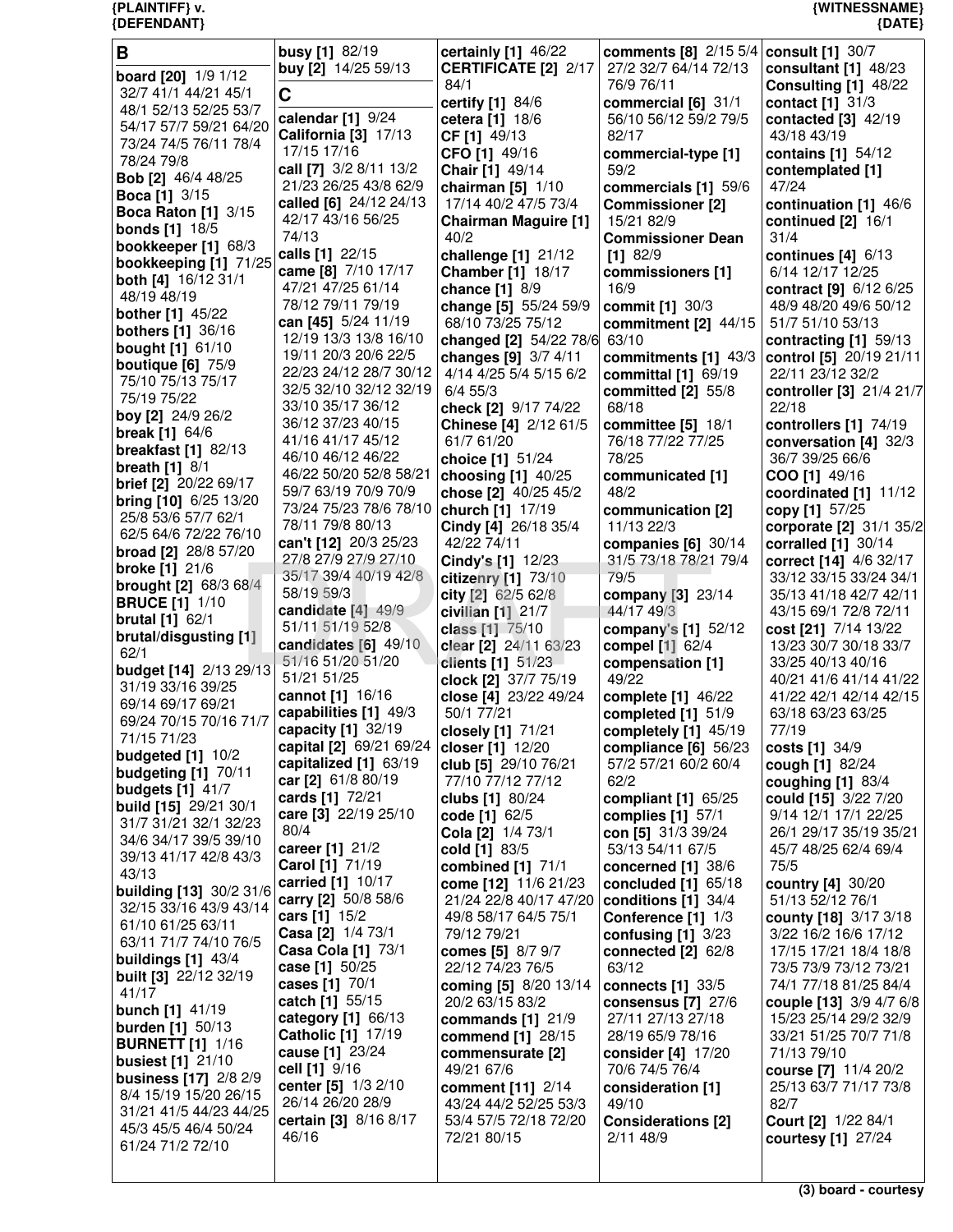| {DEFENDANT}                                       |                                                 |                                                                 |                                             | ${$ (DATE)                                 |
|---------------------------------------------------|-------------------------------------------------|-----------------------------------------------------------------|---------------------------------------------|--------------------------------------------|
| C                                                 | 78/18 79/2 80/5                                 | 33/8 33/22 36/11 36/11 <b>Drive [1]</b> 17/18                   |                                             | 30/15 33/19 79/3                           |
| courthouse [1] 7/20                               | depth [1] 18/14                                 | 37/6 37/14 37/17 37/25 driven [2] 16/2 16/3                     |                                             | enplanement [1] 15/11                      |
| <b>Courtney [6] 20/15</b>                         | deputies [1] 16/15                              | 39/23 40/15 42/11                                               | drivers [1] 69/21                           | enplanements [4] 14/7                      |
| 20/17 24/6 24/13 74/22                            | design [3] 6/14 12/17                           | 42/22 44/10 45/6 45/16                                          | drone [1] 79/25                             | 14/9 14/12 15/7                            |
| 75/1                                              | 12/25                                           | 46/4 46/11 46/16 48/16 <b>dropped [1]</b> 14/6                  |                                             | entered [1] 46/19                          |
| coverage $[3]$ 11/9                               | desirable [1] 52/9                              | 50/9 51/8 51/13 51/14                                           | due [2] 13/12 23/18                         | entering [1] 45/14                         |
| 11/14 23/20                                       | desperately [2] 16/12<br>18/10                  | 57/8 58/4 58/20 58/21<br>59/7 59/19 60/2 60/15                  | dumpster $[1]$ 64/7<br>during [2] 16/9 73/3 | enthusiastic [2] 77/24<br>79/6             |
| covering [1] 18/14                                | detail [3] 28/25 33/20                          | 62/3 62/4 63/24 65/6                                            |                                             | entirely [2] 41/8 68/11                    |
| <b>COVID [1] 82/25</b>                            | 67/2                                            | 67/21 67/23 67/24                                               | Е                                           | entities [1] 11/5                          |
| CP [2] 84/6 84/13                                 | details [2] 27/25 30/7                          | 68/18 70/18 71/10                                               | e-mail [2] 14/7 44/14                       | entity [1] 66/11                           |
| CPA [2] 68/17 68/24<br>Craig [3] 21/4 74/10       | determination [1] 67/3                          | 73/20 73/25 76/13                                               | e-mails $[1]$ 74/8                          | entrance [2] 6/11                          |
| 74/18                                             | develop [3] 16/25 37/8                          | 76/22 76/24 77/6 77/15                                          | each [6] 8/22 8/22 9/19                     | 12/14                                      |
| cream $[1]$ 75/6                                  | 44/23                                           | 78/10 79/19 80/13 82/8                                          | 21/20 21/20 45/3                            | entry [4] 16/14 16/15                      |
| create [1] 27/10                                  | developed [2] 28/15<br>29/14                    | 82/15 82/15 82/16                                               | earlier [1] 51/19<br>easement [6] 12/18     | 16/15 18/12                                |
| creating $[1]$ 17/20                              | developer [2] 16/23                             | document $[5]$ 37/2<br>54/11 58/23 59/1 65/20                   | 13/1 13/1 13/3 13/24                        | entry-level [4] 16/14<br>16/15 16/15 18/12 |
| crop [1] $75/6$                                   | 16/25                                           | documents $[1]$ 55/4                                            | 13/25                                       | equal [1] 59/4                             |
| CRR [3] 1/22 84/6                                 | developing [2] 37/12                            | does [13] 14/15 28/16                                           | east [7] 34/21 34/23                        | equipment [1] 62/18                        |
| 84/13                                             | 42/24                                           | 32/10 32/18 45/1 50/13                                          | 34/23 35/2 38/15 38/17                      | especially [2] 16/17                       |
| curious [1] 32/13<br>current [1] 8/10             | development [20] 2/10                           | 53/11 53/18 56/13                                               | 40/12                                       | 52/9                                       |
| current-year [1] 8/10                             | 2/13 6/20 28/3 28/7                             | 57/19 58/2 66/8 66/18                                           | Eastside [2] 2/10 28/21 Esquire [1] 1/16    |                                            |
| currently [2] 3/16 7/5                            | 28/13 28/21 32/12 35/7                          | doesn't [13] 6/9 19/24                                          | economy's [1] 75/24                         | establish [1] 22/20                        |
| cut [2] 18/19 20/1                                | 38/16 38/18 40/13 41/5                          | 23/23 23/24 28/8 44/18                                          | Ed [10] 4/5 14/3 15/10<br>15/17 26/16 46/15 | estimate [3] 6/20 42/12                    |
| Cyndi [1] 81/19                                   | 63/16 69/14 69/17<br>69/22 70/15 81/9 82/6      | 45/20 46/9 53/15 55/19<br>57/2 64/11 75/21                      | 51/12 57/8 76/24 78/2                       | 42/13<br><b>Estrella [1] 39/6</b>          |
| D                                                 | developments [1]                                | doghouse [1] 66/11                                              | EDC [8] 18/17 81/4                          | et [1] 18/6                                |
| damages [1] 25/15                                 | 16/21                                           | doing [12] 11/4 32/14                                           | 81/7 81/8 81/9 81/17                        | et cetera [1] 18/6                         |
| Dana [1] 68/1                                     | diagram $[1]$ 29/8                              | 35/24 41/11 45/19 46/8                                          | 82/13 82/18                                 | even [9] 30/9 30/15                        |
| data [3] 15/1 34/2 34/3                           | did [22] 4/10 10/9                              | 54/23 55/11 55/13                                               | education $[1]$ 21/18                       | 45/22 46/2 61/11 62/21                     |
| date [2] 37/10 70/22                              | 14/15 15/8 19/14 21/8                           | 56/13 68/9 82/4                                                 | <b>EDWARD</b> [1] 1/18                      | 63/22 74/13 78/9                           |
| Dated [1] 84/10                                   | 24/20 27/1 27/5 28/25<br>29/2 30/24 30/24 36/19 | dollar [1] 16/17<br>dollars [2] 25/14 31/7                      | <b>EEO</b> [1] 58/24<br>effect [1] 55/12    | event [1] 19/8<br>events [1] 80/11         |
| dates [2] 70/13 83/14                             | 41/2 51/24 54/5 55/6                            | Don [1] 81/21                                                   | effort [2] 56/17 57/20                      | eventually [1] 30/18                       |
| day [9] 8/10 9/13 10/23<br>19/8 19/16 22/25 37/16 | 56/22 75/5 81/17 84/7                           | don't [46] 5/9 5/21 7/12 efforts [2] 70/10 73/13                |                                             | ever [2] 73/16 79/12                       |
| 46/16 84/10                                       | didn't [14] 10/11 15/8                          | 12/2 12/3 13/15 14/7                                            | either [5] 19/25 20/9                       | every [3] 21/21 55/7                       |
| days [3] 6/16 7/4 5178                            | 24/8 36/5 43/1 43/11                            | 14/22 14/25 18/19                                               | 27/18 37/11 77/5                            | 60/10                                      |
| DE [1] 25/14                                      | 45/22 55/15 68/10 78/2                          | 19/12 19/18 21/23 22/2 elements [1] 57/17                       |                                             | everybody $[4]$ 15/22                      |
| deal [1] 77/23                                    | 78/5 79/24 79/24 81/1                           | 22/19 27/19 36/17<br>40/14 40/19 41/8 41/16 else [7] 9/16 23/10 | Elite [2] 75/10 75/21                       | 18/23 27/1 27/6                            |
| dealership [1] 61/8                               | difference [1] 39/22<br>different [6] 21/9 31/2 | 41/22 45/4 53/2 58/15                                           | 38/11 70/6 72/21 80/13                      | everyone [2] 23/10<br>78/14                |
| dealing [3] 40/24 74/24<br>74/25                  | 34/19 39/15 57/16                               | 59/25 61/10 61/13                                               | 83/11                                       | everything $[2]$ 28/4                      |
| Dean [3] 15/21 73/4                               | 66/20                                           | 62/21 63/22 64/16                                               | emergency $[2]$ 19/15                       | 56/1                                       |
| 82/9                                              | difficult [1] 51/22                             | 64/24 65/4 65/23 68/22                                          | 23/23                                       | exact [1] 66/23                            |
| debt [1] 16/18                                    | direct [2] 22/3 62/10                           | 69/6 71/12 73/1 76/21                                           | emotional [1] 78/14<br>emphasis $[1]$ 16/10 | exactly [1] 77/5                           |
| decide [1] 45/1                                   | direction [2] 36/21<br>44/20                    | 76/24 77/5 78/10 79/11<br>79/13 80/24 81/16                     | employee $[5]$ 67/18                        | example $[1]$ 56/9<br>excellent [1] 79/23  |
| decided [1] 21/1                                  | director [5] 1/18 17/23                         | donate [1] 77/8                                                 | 67/20 67/21 67/23                           | exclusive [1] 29/19                        |
| deciding $[2]$ 51/24<br>52/1                      | 44/20 52/7 56/19                                | done [4] 13/10 49/23                                            | 67/24                                       | execute $[1]$ $9/6$                        |
| decision $[4]$ 31/16                              | discretion $[1]$ 6/23                           | 66/15 69/2                                                      | employing [1] 73/18                         | executed $[3]$ 37/2                        |
| 51/22 56/18 70/20                                 | discriminate $[1]$ 59/3                         | double [2] 16/19 17/1                                           | encourage $[3]$ 59/21                       | 60/11 65/19                                |
| decision-making [2]                               | discuss $[1]$ $71/7$                            | doubled [1] 7/13                                                | 73/24 82/8<br>end [15] 7/7 7/23 13/23       | executive $[4]$ 1/18<br>17/23 48/12 50/23  |
| 31/16 70/20                                       | discussion [4] 29/23<br>53/7 60/21 69/16        | doubt [2] 51/15 52/8<br>Doug [3] 26/10 31/22                    | 29/5 29/25 36/20 38/8                       | exercise [5] 10/8 10/13                    |
| decisions $[2]$ 22/14<br>70/9                     | disgusting [1] 62/1                             | 36/25                                                           | 41/19 48/3 51/18 51/22                      | 46/17 79/22 79/23                          |
| dedicated [1] 48/17                               | disposed $[1]$ 64/16                            | <b>DOUGLAS [1] 1/16</b>                                         | 60/9 77/19 79/14 80/17                      | exist [1] 54/13                            |
| deep [1] 41/25                                    | dissolved $[1]$ 61/23                           | down [12] 17/18 20/1                                            | ended [1] 75/20                             | existed $[1]$ 46/2                         |
| definitely [1] 25/3                               | <b>distill</b> [1] 41/6                         | 29/18 44/22 46/6 47/20                                          | energetic [1] 22/25                         | existing [3] 29/9 35/3                     |
| Delta [2] 25/2 25/23                              | distilled $[1]$ 40/4<br>do [77] 7/14 14/21      | 61/7 62/11 64/6 65/10<br>72/20 74/11                            | engage [1] 56/22<br>engagement [1] 65/19    | 45/23<br>exists [1] 45/18                  |
| Delta 3 [2] 25/2 25/23                            | 15/12 16/10 18/2 18/9                           | downside [1] 59/25                                              | engineer's $[2]$ 6/19                       | expect [4] 6/21 42/14                      |
| demo [2] 63/6 63/18<br>demolish $[1]$ 62/19       | 19/11 19/12 20/6 22/16                          | draw [1] $33/2$                                                 | 42/12                                       | 49/7 68/22                                 |
| demolition [1] 64/1                               | 23/1 25/12 26/16 26/22                          | drawing $[1]$ 34/12                                             | engineers [3] 28/25                         | expectation [1] 44/9                       |
| density [2] 17/1 17/2                             | 26/23 27/6 27/8 27/12                           | drawings [1] 34/25                                              | 30/6 41/13                                  | experience [2] 74/17                       |
| department [4] 48/17                              | 27/17 29/6 29/25 30/8                           | drills [1] 79/22                                                | enough [4] 10/18                            | 79/9                                       |
|                                                   |                                                 |                                                                 |                                             |                                            |

## **{PLAINTIFF} v. {WITNESSNAME}**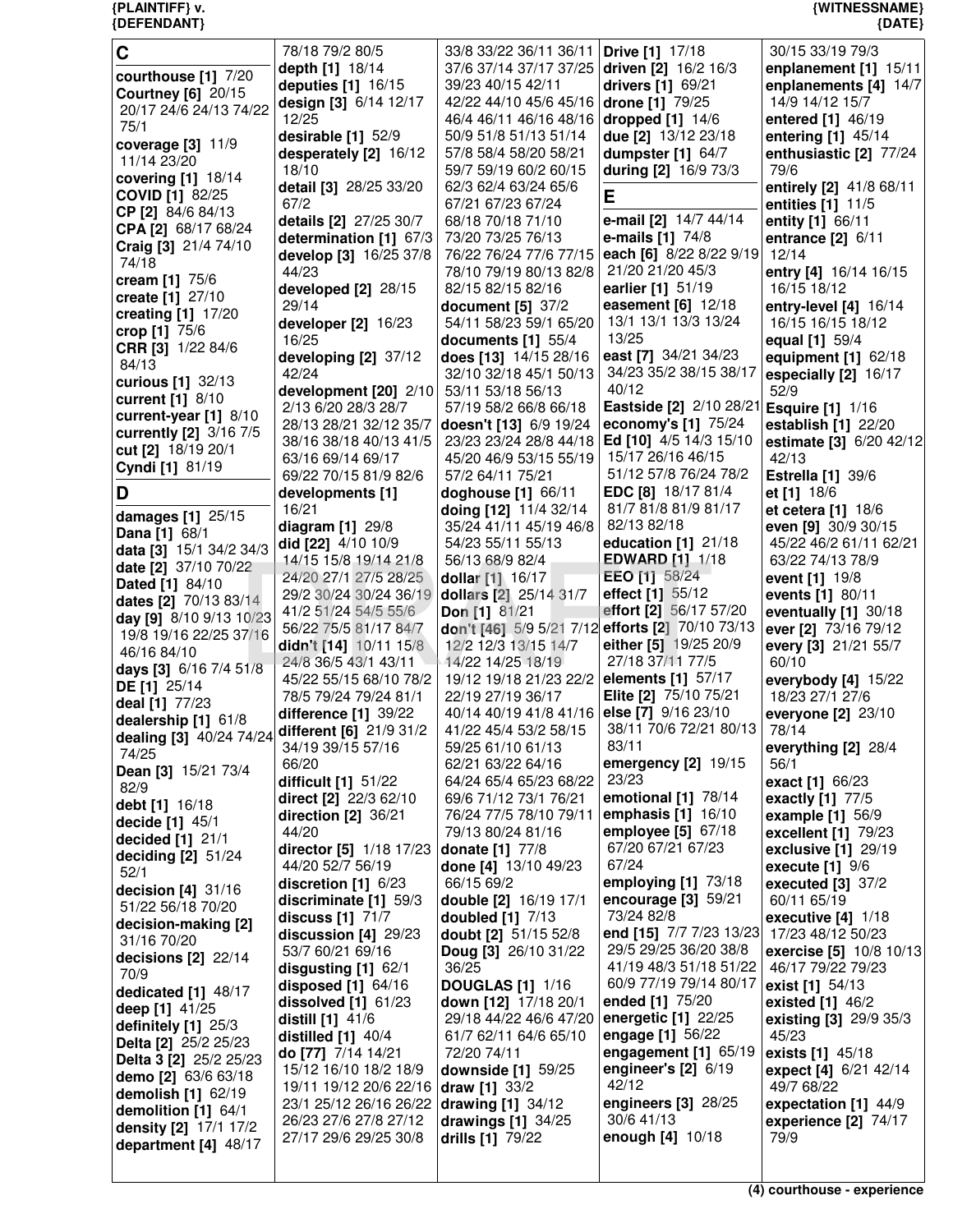## {PLAINTIFF} v.<br>{DEFENDANT}

# {WITNESSNAME}<br>{DATE}

| Е                                              | fit [1] 32/13                            | 65/14                                       | 69/17 70/8 71/18 74/11                          | 19/7 19/15 25/13 32/3                        |
|------------------------------------------------|------------------------------------------|---------------------------------------------|-------------------------------------------------|----------------------------------------------|
| experienced [1] 78/17                          | fits [1] 28/9                            | FY2022 [2] 2/13 69/14                       | 75/14 75/24 76/20                               | 47/19 55/8 61/12 66/23                       |
| expiration [1] 37/10                           | five [5] 21/5 49/10                      | FY2022-21 [2] 2/13                          | 77/13 79/17 80/4 82/9                           | 67/6 73/3 74/13 74/13                        |
| expire [1] 37/23                               | 50/19 51/20 74/11                        | 69/14                                       | 82/10                                           | 74/14 74/17 75/5 75/11                       |
| exponential [1] 16/1                           | FL [2] 1/17 1/23                         |                                             | golden [1] 21/2                                 | 80/15 80/16 80/18 82/1                       |
| extinguishers [2]                              | flavor [1] 10/22                         | G                                           | gone [2] 17/4 74/19                             | 82/25 83/4                                   |
| 79/14 79/15                                    | flexible [1] 33/3                        | gain [1] 57/20                              | good [30] 8/4 9/13                              | half [2] 16/17 20/25                         |
| extra [1] 7/6                                  | flood [1] 28/16                          | Gainesville [2] 20/24                       | 10/13 11/9 11/13 11/14                          | hand [3] 28/1 53/15                          |
| extremely [1] 62/7                             | floor [2] 23/2 80/19                     | 23/7                                        | 15/6 15/22 15/23 18/22                          | 57/24                                        |
|                                                | Florida [4] 1/5 30/14                    | gas [1] 64/12                               | 19/16 19/24 20/16                               | handed [1] 61/13                             |
| F                                              | 52/10 84/3                               | GASB [2] 65/25 66/24                        | 42/13 43/20 48/4 51/24                          | hang [1] 58/19                               |
| FAA [15] 2/11 6/22 7/9                         | fly [3] 17/23 19/7 19/15                 | gates [2] 7/3 28/16                         | 52/13 56/17 56/20                               | hangar [11] 28/14                            |
| 54/6 54/12 54/21 55/6                          | flying [4] 76/21 77/10                   | gathering [1] 30/6                          | 56/22 65/5 65/11 65/12                          | 30/25 42/21 43/2 43/9                        |
| 55/7 56/15 56/18 56/23                         | 77/12 77/12                              | gave [1] 17/24                              | 74/17 75/4 81/25 82/21                          | 43/10 43/14 56/10                            |
| 57/14 57/19 58/18                              | focus [2] 11/23 49/4                     | general [8] 2/14 28/3                       | 82/21 83/7                                      | 56/12 58/21 79/16                            |
| 60/12                                          | folks [3] 26/20 31/25                    | 31/11 72/18 76/6 78/23                      | gossip [1] 22/1                                 | hangars [11] 39/6 39/7                       |
| face [1] 20/20                                 | 74/8                                     | 79/7 82/16                                  | got [17] 12/22 13/6                             | 40/15 47/8 47/19 73/16                       |
| Facebook [1] 11/14                             | follow [1] 75/8                          | get [35] 4/10 10/11                         | 20/10 44/14 47/24                               | 73/17 74/7 76/6 79/14                        |
| facilities [1] 56/21                           | following $[4]$ 4/2 4/8                  | 12/1 13/10 13/13 13/16<br>18/19 19/10 19/24 | 50/20 53/15 60/1 61/20                          | 82/16                                        |
| facility [2] 31/6 42/25                        | 68/2 70/23                               | 21/20 24/10 30/8 30/15                      | 63/14 65/16 71/4 71/5<br>73/17 73/19 75/6 75/12 | hanging [2] 13/11 20/4                       |
| fact [2] 49/3 78/21                            | forced [1] 56/23                         | 30/17 30/21 35/4 35/20                      |                                                 | happen [5] 10/11 33/14<br>52/11 56/14 63/20  |
| fail [1] 22/7                                  | foreclose $[1]$ 46/7                     | 36/21 39/18 39/21                           | government [1] 18/12                            |                                              |
| faith [3] 56/17 56/20                          | foregoing $[1]$ 84/8<br>foreign [1] 76/1 | 41/10 41/24 50/8 51/6                       | governmental $[1]$ 49/5<br>graduated [1] 16/18  | happened [2] 11/23<br>45/23                  |
| 56/22                                          | forgotten $[1]$ $74/13$                  | 52/13 54/4 54/5 64/24                       | grant [22] 6/21 6/24                            | happening [1] 45/21                          |
| falls [1] 75/10                                | form [2] 22/24 69/25                     | 71/9 74/7 77/13 77/14                       | 6/25 7/4 9/4 9/5 29/22                          | happy [4] 15/24 52/14                        |
| fantastic [1] 74/21                            | formally [1] 72/25                       | 79/3 79/17 80/6                             | 29/23 54/6 54/12 54/14                          | 74/3 74/3                                    |
| far [6] 11/8 38/5 40/12                        | format [1] 31/23                         | gets [1] 59/12                              | 55/4 55/7 56/15 56/16                           | hard [2] 22/17 30/21                         |
| 46/3 66/11 79/3                                | former [4] 2/12 17/23                    | getting [7] 13/18 30/14                     | 57/14 57/18 57/19                               | has [19] 3/16 6/2 9/16                       |
| FAR Part 139 [1] 11/8                          | 61/5 61/7                                | 31/12 52/3 68/6 74/22                       | 58/18 59/15 60/11 70/1                          | 11/23 12/13 15/12 16/2                       |
| fast [2] 18/18 30/12                           | forth [3] 17/4 24/18                     | 82/19                                       | grants [6] 2/11 15/10                           | 17/21 31/9 39/16 50/25                       |
| favor [3] 4/18 53/22                           | 36/25                                    | girl [2] 24/8 26/2                          | 15/13 18/6 55/25 58/8                           | 54/22 58/20 61/23 62/5                       |
| 60/23                                          | forum [1] 19/19                          | give [13] 10/22 12/24                       | grass [1] 19/23                                 | 64/22 72/21 77/8 81/24                       |
| FDOT [2] 29/10 34/16                           | <b>forward</b> [9] 7/2 18/3              | 23/15 23/21 28/2 35/23                      | great [7] 11/4 25/6                             | have [158]                                   |
| federal [7] 15/10 15/13                        | 21/12 22/20 22/24                        | 35/24 37/14 39/7 42/13                      | 50/12 50/19 52/4 55/14                          | haven't [2] 16/4 77/4                        |
| 18/6 21/6 59/14 66/1<br>70/1                   | 30/11 31/13 32/5 68/23                   | 48/5 75/15 76/2                             | 64/22                                           | having [1] 26/7                              |
| feel [2] 22/4 31/10                            | found [2] 45/23 76/22                    | gives [1] 23/20                             | Greece [2] 83/2 83/7                            | Hawkeye [3] 29/7                             |
| fell [1] 80/19                                 | four [9] 4/24 16/20                      | giving [2] 47/8 75/25                       | GREEN [2] 1/10 81/15                            | 34/17 34/20                                  |
| fellow [1] 16/8                                | 17/4 30/17 50/19 54/3                    | glad [1] 19/17                              | Greg [2] 74/18 74/20                            | Hawkeye View [1] 29/7                        |
| fence [1] 7/3                                  | 61/4 70/14 74/8                          | go [28] 5/3 9/3 10/4                        | ground [1] 32/15                                | Hay [2] 74/2 74/4                            |
| few [3] 7/4 10/10 65/17                        | Frank [1] 17/10                          | 11/20 14/3 18/3 24/4                        | group [2] 1/16 79/1                             | hazardous [1] 64/10                          |
| field [1] 79/5                                 | frankly [2] 32/21 38/9                   | 26/15 27/4 29/24 32/8                       | Grove [1] 1/17                                  | he [23] 8/9 9/7 15/11                        |
| figured [1] 50/25                              | Friday [2] 18/16 21/23                   | 38/7 40/3 40/15 44/22                       | grow [1] 73/19                                  | 15/12 17/1 17/2 17/11                        |
| final [4] 41/22 41/22                          | front [2] 36/20 47/9                     | 45/16 47/6 49/12 49/15                      | growth [7] 16/2 18/15                           | 17/13 17/13 17/17                            |
| 42/1 42/15                                     | frontage $[2]$ 63/14                     | 51/7 54/5 60/14 70/22                       | 30/20 82/11 82/12                               | 17/23 20/14 20/14                            |
| finally [2] 9/6 46/1                           | 64/23                                    | 70/22 80/14 82/9 82/18                      | 82/12 82/20                                     | 24/15 24/16 54/5 61/22                       |
| <b>finance</b> $[1]$ 18/1                      | fuel [1] 75/13                           | 83/2                                        | <b>Grumman [7] 13/9</b>                         | 63/25 73/8 75/2 75/2                         |
| financial [6] 2/5 5/2 5/3 full [2] 48/12 50/12 |                                          | go-ahead [1] 51/7<br>go/no-go [1] 70/22     | 13/11 29/9 35/3 46/2<br>47/11 47/14             | 78/24 82/10                                  |
| 5/5 49/17 69/2                                 | full-service $[2]$ 48/12<br>50/12        | goal [2] 51/18 51/21                        | Guard [1] 78/21                                 | he's [7] 12/15 14/11<br>17/19 19/3 75/3 75/3 |
| find [2] 13/15 82/13                           | fully [2] 49/11 56/7                     | goes [8] 9/6 10/23 45/7                     | guess [10] 9/7 15/23                            | 75/3                                         |
| finger [1] 57/11                               | function $[1]$ 68/4                      | 56/11 56/12 57/15 58/4                      | 25/25 27/22 33/5 35/1                           | head [1] 37/18                               |
| fire [6] 78/9 78/18 79/2                       | fund [1] 39/16                           | 68/24                                       | 55/10 63/17 63/20                               | <b>hear</b> [5] $19/16$ 19/17                |
| 79/14 79/15 79/21                              | funded [5] 7/5 7/9                       | going [57] 9/13 9/23                        | 71/15                                           | 24/23 27/25 75/2                             |
| firefighters [1] 10/18                         | 29/20 46/5 81/25                         | 10/4 12/14 13/15 13/23                      | guessing $[1]$ 64/3                             | heard [8] 6/5 16/5                           |
| firm [9] $4/2$ $4/3$ 51/13                     | funding [6] 8/5 8/11                     | 14/6 16/25 18/14 18/18   Gun [1] 29/10      |                                                 | 21/25 22/1 22/19 30/16                       |
| 51/14 67/19 68/9 68/14                         | 8/11 29/10 31/6 40/3                     | 22/13 22/16 22/20                           | Gun Club [1] 29/10                              | 66/12 82/24                                  |
| 68/16 68/18                                    | funds [3] 7/7 9/5 29/20                  | 22/24 24/17 29/7 30/12                      | <b>guys [11]</b> 15/9 38/24                     | Hearing $[1]$ 5/5                            |
| first [19] 4/4 10/5 11/5                       | further [3] 43/24 56/15                  | 32/2 32/5 34/16 35/3                        | 39/7 51/6 51/21 51/24                           | <b>hearings [1] 70/23</b>                    |
| 16/15 19/14 19/20 23/4<br>35/24 36/1 36/8 37/5 | 60/20                                    | 37/12 38/1 39/7 39/18                       | 52/3 74/24 75/4 80/25                           | <b>held</b> $[1]$ $1/3$                      |
| 44/25 45/25 46/1 46/17                         | fuselage [1] 77/7                        | 39/21 40/21 41/9 41/25                      | 83/3                                            | Hello [1] 12/21                              |
| 46/23 76/13 76/14                              | future [3] 35/6 37/11                    | 42/9 44/19 44/22 45/6                       |                                                 | help [5] 71/9 77/14                          |
| 76/15                                          | 74/6                                     | 45/15 45/17 46/5 46/6                       | Н                                               | 77/14 78/11 78/12                            |
| fiscal [6] $7/6$ $7/8$ $8/5$                   | FY2021 [2] 2/12 65/14                    | 50/14 54/25 56/5 59/17                      | had [28] 10/12 11/24                            | Henry [1] 15/21                              |
| 8/13 9/22 10/1                                 | <b>FY2021-22 [2]</b> 2/12                | 61/22 62/3 62/6 63/24                       | 11/25 12/6 17/10 17/23                          | her [1] $69/5$                               |
|                                                |                                          |                                             |                                                 |                                              |
|                                                |                                          |                                             |                                                 |                                              |

(5) experienced - her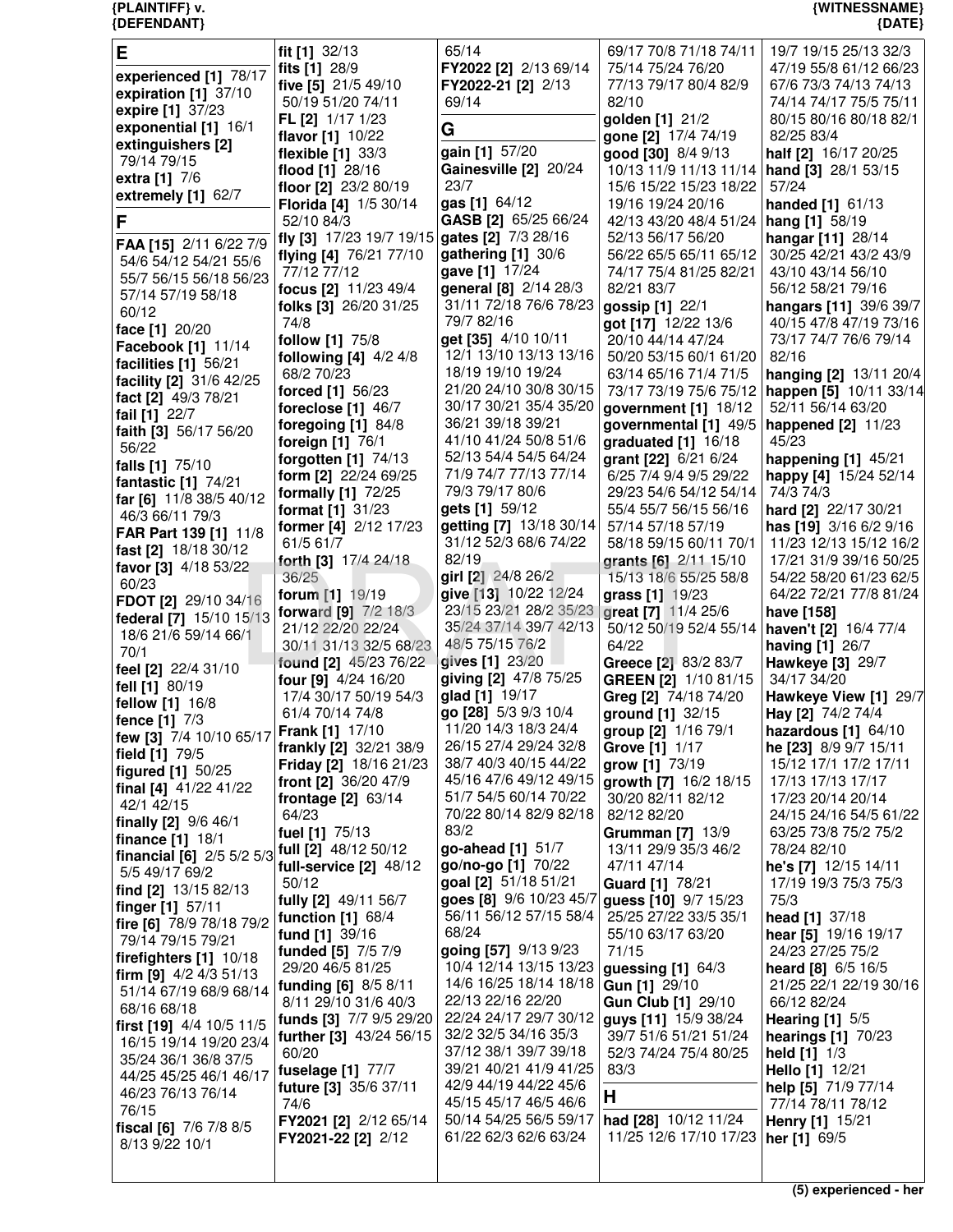## {PLAINTIFF} v.<br>{DEFENDANT}

{WITNESSNAME}<br>{DATE}

| H                                               | huh [10] 12/5 33/9                              | 22/4 23/17 31/2                               | jumping [1] 52/19                                             | 77/6 77/9 78/4 78/10                      |
|-------------------------------------------------|-------------------------------------------------|-----------------------------------------------|---------------------------------------------------------------|-------------------------------------------|
|                                                 | 36/17 37/21 39/3 52/24                          | <b>industry [4] 18/11</b>                     | June [6] 31/17 38/4                                           | 78/11 78/13 78/16                         |
| here [49] 9/7 10/12                             | 61/19 63/13 69/4 71/17                          | 18/12 52/2 52/7                               | 70/16 82/10 83/12                                             | 78/17 78/18 78/20                         |
| 19/6 20/3 20/20 20/23<br>21/13 21/16 23/3 24/18 | human [1] 48/17                                 | information $[7]$ 23/16                       | 84/10                                                         | 78/21 78/22 79/11                         |
| 26/6 28/15 28/23 29/4                           | hundred [4] 8/21 8/22                           | 26/19 30/10 31/20 32/6                        | June 20th [2] 70/16                                           | 79/11 79/19 79/22 81/1                    |
| 33/17 34/21 35/1 35/5                           | 9/19 16/25                                      | 41/8 48/20                                    | 83/12                                                         | 82/15 82/17 82/24                         |
| 35/6 35/16 37/2 38/21                           | hurry [1] 18/18                                 | informative [1] 81/22                         | June 3rd [1] 82/10                                            | known [2] 33/10 58/7                      |
| 40/19 41/25 44/5 44/20                          | hurt [1] 27/25                                  | infrastructure [3]                            | <b>June/July [1] 38/4</b>                                     | knows [2] 23/10 41/21                     |
| 45/10 45/21 47/2 50/20                          | Hutson [1] 81/18                                | 18/15 39/2 39/13                              | just [72] 5/10 6/19 6/19                                      |                                           |
| 52/11 52/13 53/3 56/24                          |                                                 | infrastructuring [2]                          | 8/17 10/9 10/10 10/22                                         |                                           |
| 59/12 69/6 71/6 73/14                           |                                                 | 33/8 33/23                                    | 13/14 13/20 13/24                                             | label [1] 14/25                           |
| 73/15 73/15 73/20 74/9                          | l'd [3] 26/2 50/25 80/14                        | initially [1] 16/23                           | 14/23 15/13 15/23                                             | laid $[1]$ 31/9                           |
| 74/11 74/15 74/20                               | I'll [11] 5/9 15/24 18/14                       | <b>inside [2]</b> 62/18 79/16                 | 16/17 19/6 19/10 20/4                                         | Lake [1] 44/3                             |
| 78/12 78/16 82/15 83/3                          | 18/16 22/7 23/13 25/10                          | instance [1] 69/1                             | 20/22 20/23 21/23                                             | land [16] 28/3 28/6                       |
| Hey [1] 45/17                                   | 53/21 62/13 80/6 80/21                          | <b>instantly [1] 45/15</b>                    | 21/24 22/6 23/14 26/1                                         | 29/6 29/10 29/13 29/17                    |
| hi [1] 52/14                                    | I'm [54] 3/11 3/14 3/14                         | instead [2] 21/18 21/19                       | 26/17 26/22 27/23                                             | 29/25 33/11 33/22                         |
| high [4] 11/24 12/7                             | 8/1 14/6 19/6 19/12<br>19/17 20/20 21/22        | intend [2] 32/23 37/8<br>intent [3] 33/1 44/7 | 30/17 30/22 31/8 31/16                                        | 36/13 39/5 40/18 44/7<br>44/9 45/23 64/17 |
| 66/11 82/5                                      | 21/24 22/13 22/25 23/3                          | 48/6                                          | 32/13 35/3 36/12 38/4<br>38/21 39/9 41/1 42/8                 | lane [2] 29/7 34/17                       |
| higher [4] 7/10 48/15                           | 24/18 27/5 27/22 28/1                           | interest [6] 31/4 31/10                       | 43/8 45/7 45/25 46/5                                          | large [2] 30/25 42/20                     |
| 67/9 67/10                                      | 28/12 29/3 31/17 32/13                          | 32/10 32/18 37/6 45/13                        | 46/6 46/21 52/11 52/11                                        | larger [2] 43/10 63/12                    |
| highlight [2] 15/24                             | 32/25 33/16 35/3 38/6                           | interested $[8]$ 12/3                         | 54/12 55/15 57/9 58/8                                         | largest [1] 17/16                         |
| 16/1                                            | 38/21 39/7 44/14 48/25                          | 42/19 42/20 43/9 43/13                        | 58/14 61/8 62/11 64/5                                         | last [22] 6/18 16/6                       |
| highly [1] 52/9                                 | 49/23 50/23 50/24                               | 44/13 44/14 44/15                             | 65/7 67/16 68/24 69/20                                        | 16/20 17/9 18/2 32/3                      |
| him [7] 8/10 24/20                              | 52/14 59/17 64/2 65/11                          | interesting $[3]$ 11/22                       | 71/6 72/4 73/8 75/25                                          | 32/3 37/19 39/19 41/2                     |
| 24/25 71/14 73/11<br>74/23 75/4                 | 66/10 66/15 67/6 67/22                          | 18/2 82/13                                    | 79/7 79/19 80/2 80/17                                         | 44/21 48/11 55/4 55/6                     |
|                                                 | 68/1 73/21 73/23 74/9                           | interestingly [1] 29/20                       | 81/4 81/10 82/23 82/24                                        | 62/15 65/15 65/18                         |
| hiring [1] 49/11<br>his [6] 17/1 17/1 17/23     | 74/14 74/22 76/17                               | <b>interests'</b> [1] 32/12                   | 83/15                                                         | 66/21 69/15 75/7 83/4                     |
| 17/24 46/14 74/24                               | 76/19 77/1 79/6 82/22                           | interim [1] 74/20                             | <b>JUSTIN [1] 1/13</b>                                        | 83/13                                     |
| historically [1] 69/22                          | 82/22 83/1                                      | interruption [2] 7/15                         | K                                                             | late [3] 20/14 23/23                      |
| <b>history</b> [1] 20/22                        | $\Gamma s$ [1] 6/11                             | 9/12                                          |                                                               | 46/8                                      |
| hit [1] 25/5                                    | <b>i've</b> [17] 20/10 21/25                    | interviewing [1] 48/18                        | keep [2] 13/14 73/19                                          | later [4] 3/23 13/16                      |
| hold [1] 25/21                                  | 22/1 22/19 30/16 49/23                          | intriguing [1] 52/6                           | keeping [2] 68/13                                             | 13/17 45/6                                |
| holding [2] 8/1 63/12                           | 56/8 62/14 65/16 66/12                          | investment [1] 62/3                           | 74/23                                                         | latest [2] 16/5 16/5                      |
| holiday [1] 37/2                                | 73/3 73/10 73/14 74/17<br>74/18 74/19 79/3      | iron [1] 22/23                                | Kevin [3] 10/25 24/23<br>78/24                                | Law [2] 1/16 27/14                        |
| home [3] 16/6 16/17                             | idea [2] 14/22 42/10                            | irrelevant [1] 60/9                           | Kevin's [1] 80/4                                              | Lawrence [1] 25/13<br>layout [1] 21/15    |
| 23/24                                           | ideas [1] 80/12                                 | is [160]<br>isn't [2] 13/5 67/14              | key [1] 71/11                                                 | lays [1] 71/3                             |
| homes [3] 17/1 17/3                             | identified [1] 70/13                            | <b>issue [2]</b> 18/5 60/3                    | kicked [1] 44/6                                               | lead $[1]$ 3/3                            |
| 17/5                                            | II [3] 6/14 12/17 12/25                         | <b>issues [6]</b> 10/5 18/15                  | kind [17] 7/14 7/17                                           | leaders [2] 78/17 78/17                   |
| <b>honest</b> [1] 23/14                         | immaterial [1] 77/20                            |                                               | 37/20 60/1 64/10 68/22 10/18 13/21 29/3 29/15 learn [1] 21/25 |                                           |
| <b>honestly [1] 72/2</b>                        | immediately $[1]$ 45/12                         | it $[210]$                                    | 30/19 31/8 31/11 43/3                                         | lease [33] 2/11 32/15                     |
| <b>honoring</b> [1] 46/21                       | important [2] 33/6 73/9 it's [98]               |                                               | 44/16 50/16 52/5 58/22                                        | 35/21 35/22 36/8 36/13                    |
| hood [2] 62/21 62/24                            | impressed $[1]$ 49/2                            | item [9] 10/2 28/22                           | 61/25 63/8 63/9                                               | 36/22 36/22 38/8 40/18                    |
| hope [3] 24/10 34/2                             | improve $[1]$ 21/2                              | 48/10 54/8 60/10 61/4                         | kinds [4] 58/24 59/14                                         | 44/7 45/11 45/14 46/20                    |
| 64/16<br>hoping [2] 31/17 33/19                 | improvement [2] 29/12 61/6 65/15 69/15          |                                               | 63/21 69/19                                                   | 46/25 47/21 47/22                         |
| hot $[1]$ 52/2                                  | 47/20                                           | items [5] 2/9 26/16                           | <b>Kline [1] 81/20</b>                                        | 47/23 48/1 54/9 54/10                     |
| house $[4]$ 17/12 42/9                          | improvements [3] 47/9 59/13 68/17 69/9          |                                               | <b>knew [1] 78/4</b>                                          | 54/15 56/6 56/14 57/1                     |
| 68/5 69/3                                       | 62/5 63/9                                       | <b>its [2]</b> 18/4 20/9                      | <b>knots [1] 20/5</b>                                         | 58/21 60/8 61/12 61/14                    |
| housekeeping [1]                                | include [9] 14/15 46/20<br>57/9 58/25 60/1 66/8 | J                                             | know [81] 7/12 7/19                                           | 61/23 62/2 62/10 73/1                     |
| 60/10                                           | 66/18 69/9 71/15                                | Jaime [2] 19/4 19/12                          | 8/12 10/9 11/22 12/2<br>13/21 13/22 14/7 14/24                | leases [5] 56/20 57/15<br>58/3 58/20 59/1 |
| housing [11] 16/3                               | included $[4]$ 14/18                            | JANET [3] 1/22 84/6                           | 17/10 19/7 19/14 19/18                                        | leasing [4] 54/6 56/17                    |
| 16/11 16/21 16/22                               | 55/7 61/21 70/11                                | 84/13                                         | 19/19 19/20 20/3 20/10                                        | 57/18 58/6                                |
| 17/14 17/20 17/25 18/1                          | includes [3] 24/1 66/17 January [1] 45/25       |                                               | 21/20 22/6 22/8 22/9                                          | least [4] 31/4 42/5                       |
| 18/4 18/10 73/9                                 | 70/15                                           | <b>Jay [1] 25/13</b>                          | 22/21 23/6 25/14 26/2                                         | 43/22 45/5                                |
| how [28] 12/2 14/12                             | income [1] 17/8                                 | job [2] 11/4 51/25                            | 27/23 27/24 28/4 31/8                                         | leave [2] 21/17 23/2                      |
| 14/20 19/14 30/18 31/8                          | <b>increase</b> [1] 17/1                        | <b>jobs</b> [1] 59/14                         | 34/3 37/17 38/25 39/6                                         | leaving $[1]$ 83/1                        |
| 32/13 32/18 37/14                               | <b>incur</b> [1] $63/18$                        | <b>JOHNS [10]</b> 1/1 1/16                    | 40/22 41/16 41/22 42/1                                        | <b>left</b> [2] $20/583/4$                |
| 40/15 45/6 50/7 50/7                            | independent [1] 18/5                            | 16/6 17/12 17/21 44/4                         | 42/6 42/14 44/5 45/2                                          | legislative [1] 81/18                     |
| 51/5 54/23 56/13 58/4<br>62/8 73/6 73/9 75/24   | indetermined [1] 29/16 74/4 77/18 81/25 84/4    |                                               | 45/15 46/2 59/6 59/7                                          | legislature $[2]$ 81/23                   |
| 79/7 79/16 80/17 81/22                          | Indicates [2] 5/8 53/10 judge [1] 22/7          |                                               | 61/11 63/23 63/25                                             | 81/24                                     |
| 81/23 81/24 82/11                               | <b>indication</b> [1] 50/11                     | July [5] 8/8 9/3 38/3                         | 67/16 69/6 73/2 73/10                                         | less [3] 17/3 64/3 74/7                   |
| however [1] 69/17                               | individual [2] 23/1 40/3 38/4 70/17             |                                               | 74/9 74/10 74/11 75/8                                         | <b>lessee</b> $[1] 62/4$                  |
| huge [2] 29/12 29/12                            | individuals $[4]$ 21/14                         | <b>July 1st [1] 9/3</b>                       | 76/21 76/24 77/2 77/5                                         | lessees $[1]$ 40/3                        |
|                                                 |                                                 |                                               |                                                               |                                           |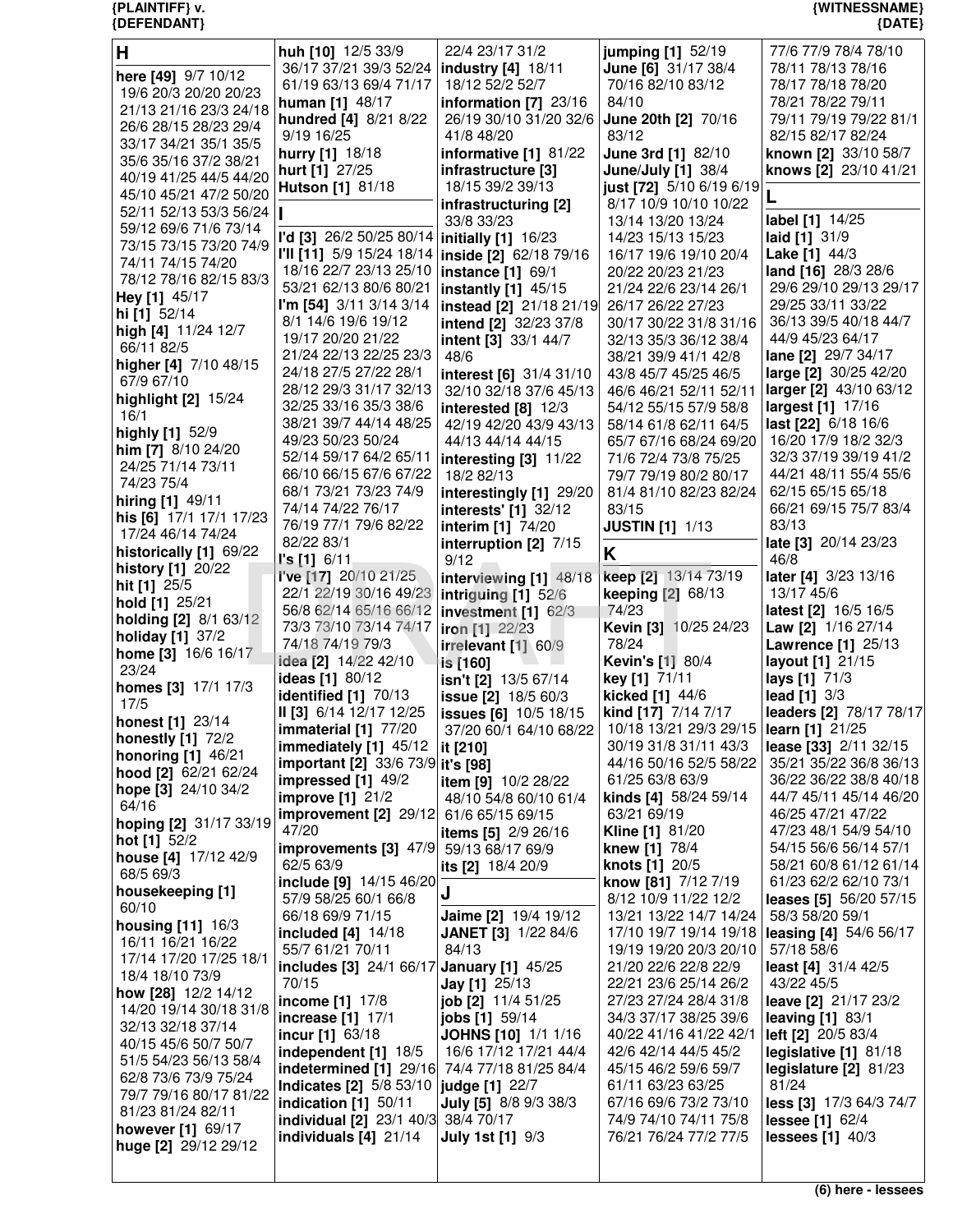| {DEFENDANT}                                 |                                                 |                                              |                                                   | ${$ (DATE)                                      |
|---------------------------------------------|-------------------------------------------------|----------------------------------------------|---------------------------------------------------|-------------------------------------------------|
|                                             | 83/13                                           | 47/5                                         | missed [1] 77/16                                  | must [2] 18/8 22/13                             |
|                                             | looking [11] 6/15 8/4                           | maybe [7] 6/9 22/5                           | Mist [1] 44/3                                     | mute $[1]$ 9/17                                 |
| lessons [1] 12/24                           | 21/12 25/2 25/16 27/22                          | 22/23 23/9 31/22 73/21                       | mistake $[1]$ 4/1                                 | mutual [1] 13/2                                 |
| let [5] 10/9 22/8 22/9                      | 31/24 33/22 70/11                               | 78/4                                         | misunderstanding [1]                              | my [32] 8/1 9/7 10/24                           |
| 31/19 82/24                                 | 71/20 77/7                                      | McKendrick [1] 20/12                         | 22/6                                              | 12/15 16/8 17/18 17/22                          |
| let's [4] 5/3 22/20                         | looks [3] 5/19 14/17                            | me [20] 9/14 10/14                           | modal [1] 29/20                                   | 18/7 20/16 21/2 21/6                            |
| 64/24 72/19                                 | 79/1                                            | 12/24 15/12 20/22 21/2                       | modifications [3] 3/7                             | 21/22 23/9 23/14 33/6                           |
| letter [3] 44/6 51/10<br>65/19              | lot [11] 6/13 29/23                             | 22/8 22/9 23/2 25/8                          | $4/11$ 5/4                                        | 40/19 44/7 44/17 55/10                          |
| <b>letters [1] 53/2</b>                     | 29/24 31/12 39/22 52/3                          | 26/7 27/10 35/15 36/16                       | <b>Monday [3] 1/6 21/22</b>                       | 58/19 58/21 58/21                               |
| level [7] 16/14 16/15                       | 58/8 74/19 81/3 82/1                            | 42/9 63/1 74/13 77/5                         | 83/1                                              | 62/14 62/16 63/17                               |
| 16/15 16/18 18/12                           | 82/4                                            | 82/23 82/24                                  | money [12] 29/17 30/1                             | 63/17 63/22 75/8 77/22                          |
| 48/15 67/2                                  | lots [2] 11/24 33/2                             | mean [13] 12/3 25/6                          | 36/16 38/5 41/20 43/22                            | 81/16 83/3 84/9                                 |
| levels [1] 48/14                            | <b>lower</b> [1] 17/7                           | 27/6 28/7 28/13 35/11                        | 57/22 70/2 75/25 81/23                            | myself [1] 24/1                                 |
| liability $[1]$ 64/25                       | <b>lucked</b> [1] 75/6                          | 36/14 42/8 44/18 53/11                       | 81/24 81/24                                       | N                                               |
| life [1] 75/9                               | <b>LUDLOW</b> [3] 1/11                          | 63/21 64/5 67/22                             | month [10] 16/6 18/23                             |                                                 |
| light [3] 13/16 13/19                       | 64/21 76/12                                     | <b>Meaning [1] 50/6</b>                      | 26/12 33/17 39/20 41/2                            | name's [2] 20/16 76/14                          |
| 74/17                                       | M                                               | means [1] 51/9                               | 48/3 48/11 71/5 74/8                              | names [1] 79/3                                  |
| like [40] 5/19 6/9 7/20                     | ma'am [10] 9/20 24/5                            | median [1] 16/5                              | month's [1] 69/2                                  | <b>Nancy</b> [1] 81/20                          |
| 13/15 13/21 13/21                           | 24/7 24/14 24/22 25/4                           | meet [5] 11/7 13/12                          | months [4] 33/21 38/2<br>65/17 70/8               | Nate [1] 20/11<br><b>National [1] 78/21</b>     |
| 14/17 15/9 15/13 21/17                      | 25/7 26/5 36/3 41/11                            | 22/23 45/17 65/25                            |                                                   | <b>National Guard [1]</b>                       |
| 21/20 22/10 25/16                           | made [5] 4/1 24/11                              | meeting [21] 1/2 1/3<br>2/4 3/2 3/5 3/6 3/11 | more [12] 31/16 33/11<br>42/24 44/8 51/13 56/7    | 78/21                                           |
| 30/16 30/16 31/10                           | 31/3 39/22 63/1                                 | 18/17 18/17 18/25                            | 58/8 64/18 64/23 65/16                            | <b>nature</b> [1] 58/5                          |
| 38/25 40/15 40/18                           | <b>MAGUIRE [3] 1/10</b>                         | 26/21 27/15 32/4 44/21                       | 82/1 82/15                                        | Navy [2] 21/9 21/10                             |
| 41/21 44/18 44/25                           | 40/2 63/25                                      | 48/21 70/18 71/1 71/2                        | morning [4] 10/12                                 | near [1] 17/18                                  |
| 58/23 59/13 66/2 69/1                       | mail [2] 14/7 44/14                             | 77/16 81/17 83/16                            | 10/24 13/12 23/21                                 | necessarily [1] 51/11                           |
| 73/18 74/5 77/8 78/5                        | mails [1] 74/8                                  | meetings [4] 70/8                            | most [3] 22/17 59/1                               | necessary [1] 5/25                              |
| 78/18 78/21 79/1 79/9                       | <b>Main [1] 1/17</b>                            | 70/14 73/11 83/14                            | 69/25                                             | need [22] 3/12 5/9                              |
| 79/12 80/8 80/14 80/25                      | major [1] 18/6                                  | member [3] 2/15 76/9                         | motion [16] 4/13 4/15                             | 16/12 18/10 22/9 22/21                          |
| 81/10 82/8                                  | make [21] 9/17 10/7                             | 76/11                                        | 4/17 5/7 5/10 36/24                               | 22/22 25/12 25/12                               |
| likely [3] 34/9 50/16<br>60/12              | 11/7 20/21 22/14 30/24                          | members [5] 1/9 1/12                         | 53/9 53/19 57/10 57/11                            | 27/19 28/14 40/21                               |
| limit $[1]$ 50/3                            | 33/3 45/20 46/9 51/21                           | 17/12 59/22 64/21                            | 60/15 60/15 60/16                                 | 45/16 56/24 57/8 61/8                           |
| limited [1] 62/7                            | 56/24 57/22 58/19                               | memorandum [2]                               | 60/20 65/4 65/6                                   | 65/6 68/17 73/25 80/3                           |
| $\lim p [1] 20/4$                           | 60/16 63/9 69/20 70/9                           | 36/19 47/25                                  | move [16] 5/17 12/1                               | 82/15 82/16                                     |
| line [5] 3/10 3/14 3/14                     | 73/17 73/25 73/25                               | mention $[1]$ 66/3                           | 12/19 20/22 21/1 21/3                             | needed [1] 23/11                                |
| 4/3 29/8                                    | 75/21                                           | mentioned [3] 4/5 4/14                       | 30/11 30/24 31/13                                 | needs [3] 32/12 66/15                           |
| Line 16 [1] 3/14                            | makes [1] 31/12                                 | 46/1                                         | 37/12 37/23 52/6 53/12                            | 79/15                                           |
| <b>Line 20 [1]</b> $3/10$                   | making [5] 31/16 43/2<br>70/3 70/20 73/12       | message [1] 28/2                             | 62/11 69/11 72/19                                 | negative [1] 28/11<br>negotiated [1] 47/23      |
| Line 23 [1] 4/3                             |                                                 | <b>Miami</b> [1] 19/8                        | moved [1] 12/2                                    |                                                 |
| <b>Line 44 [1]</b> $3/14$                   | <b>manage [3]</b> 82/11<br>82/11 82/12          | mic [3] 12/23 12/24<br>81/16                 | moving [4] 7/2 21/16<br>32/4 52/3                 | negotiating [1] 45/12<br>negotiations [2] 56/17 |
| Liotta [4] 44/1 44/3                        | managed [1] 75/13                               | microphone [1] 53/15                         | Mr [3] 15/21 49/14                                | 56/20                                           |
| 56/3 72/23                                  | management $[1]$ 18/15                          | mid [1] 9/8                                  | 63/25                                             | Neither [1] 53/18                               |
| list [10] 28/14 30/25                       | manager [8] 3/18 3/19                           | mid-September [1] 9/8 Mr. [6] 18/24 20/15    |                                                   | never [8] 13/9 13/18                            |
| 40/13 40/14 40/15                           | 3/20 3/22 3/25 20/20                            | middle [5] 22/23 25/1                        | 47/5 48/11 64/21 72/23                            | 22/7 22/7 24/15 41/25                           |
| 40/16 40/17 42/17                           | 20/23 20/24                                     | 25/3 25/17 25/18                             | Mr. Chairman [1] 47/5                             | 59/9 59/9                                       |
| 56/12 73/15<br><b>listed [2]</b> 3/17 31/2  | manned [1] 23/20                                | might [8] 19/25 20/5                         | Mr. Courtney [1] 20/15                            | new [14] 20/18 20/19                            |
| listen [1] 73/4                             | manner [2] 13/10                                | 39/9 49/1 63/19 66/4                         | Mr. Liotta [1] 72/23                              | 20/20 47/9 48/24 54/14                          |
| lists [1] 31/2                              | 22/15                                           | 67/18 76/6                                   | Mr. Olson [2] 48/11                               | 67/18 67/20 67/21                               |
| literally $[1]$ 33/2                        | many [6] 14/12 14/20                            | <b>Mike [1] 19/4</b>                         | 64/21                                             | 67/23 67/24 71/16                               |
| little [6] 8/2 20/22 61/9                   | 40/15 49/4 49/4 58/25                           | million [12] 8/2 8/2                         | Mr. Vinny Beyers [1]                              | 71/23 73/17                                     |
| 67/9 67/10 76/3                             | March [2] 14/9 14/12                            | 16/17 29/13 34/15 39/1                       | 18/24                                             | next [36] 5/15 6/16 7/4                         |
| live [1] 52/10                              | mark [1] 15/6                                   | 39/5 39/14 39/16 39/23                       | Ms. [4] 20/25 53/18                               | 7/9 7/25 8/6 8/13 8/15                          |
| lives [1] 17/17                             | Martindale's [1] 76/23<br>Marty [2] 76/23 76/23 | 40/9 44/8                                    | 64/21 76/12                                       | 8/24 9/15 9/22 9/24<br>9/25 10/2 18/23 28/22    |
| lobbied [1] 75/11                           | master [2] 28/5 34/25                           | millions [1] 76/2                            | Ms. Beason [1] 53/18                              | 31/20 33/17 33/21 41/4                          |
| local [1] 23/19                             | master plan $[1]$ 34/25                         | mind [2] 12/15 63/17<br>mindset [1] 74/24    | <b>Ms. Ludlow [1] 64/21</b><br>Ms. Reba [1] 76/12 | 41/13 48/10 54/7 54/8                           |
| location [4] 2/12 29/19                     | master planning [1]                             | mine [1] 9/14                                | Ms. Tammy [1] 20/25                               | 61/4 61/6 65/19 69/12                           |
| 61/5 62/7                                   | 28/5                                            | minimum $[1]$ 78/3                           | much [18] 13/22 13/23                             | 69/18 70/8 70/14 71/8                           |
| locked [1] 79/16                            | match [2] 8/19 72/10                            | minute [1] 67/15                             | 18/21 20/11 26/8 30/13                            | 71/13 72/20 80/3 81/11                          |
| long [8] 30/14 37/14                        | materializes $[1]$ 32/11                        | minutes [6] 2/4 3/5 3/6                      | 30/18 45/7 52/18 54/4                             | NGC [2] 12/18 13/1                              |
| 50/7 50/7 61/13 63/10                       | <b>Matt</b> [4] $44/1$ $44/3$                   | 3/10 4/14 77/17                              | 64/17 68/10 75/24 76/8                            | nickel [1] 17/24                                |
| 73/16 74/14                                 | 46/15 56/3                                      | <b>MIRGEAUX [1] 1/13</b>                     | 80/18 81/22 81/23                                 | night [1] 7/24                                  |
| long-term [1] 63/10                         | may [8] 1/6 7/7 7/11                            | misleading $[1]$ 57/14                       | 81/24                                             | nine [3] 79/4 79/4 79/4                         |
| look [7] 19/25 20/6<br>45/6 45/9 66/5 80/21 | 17/10 18/3 20/14 22/1                           | misread [1] 39/11                            | muck [1] 12/2                                     | no [48] 4/23 5/6 5/22                           |
|                                             |                                                 |                                              |                                                   |                                                 |

**{PLAINTIFF} v. {WITNESSNAME}**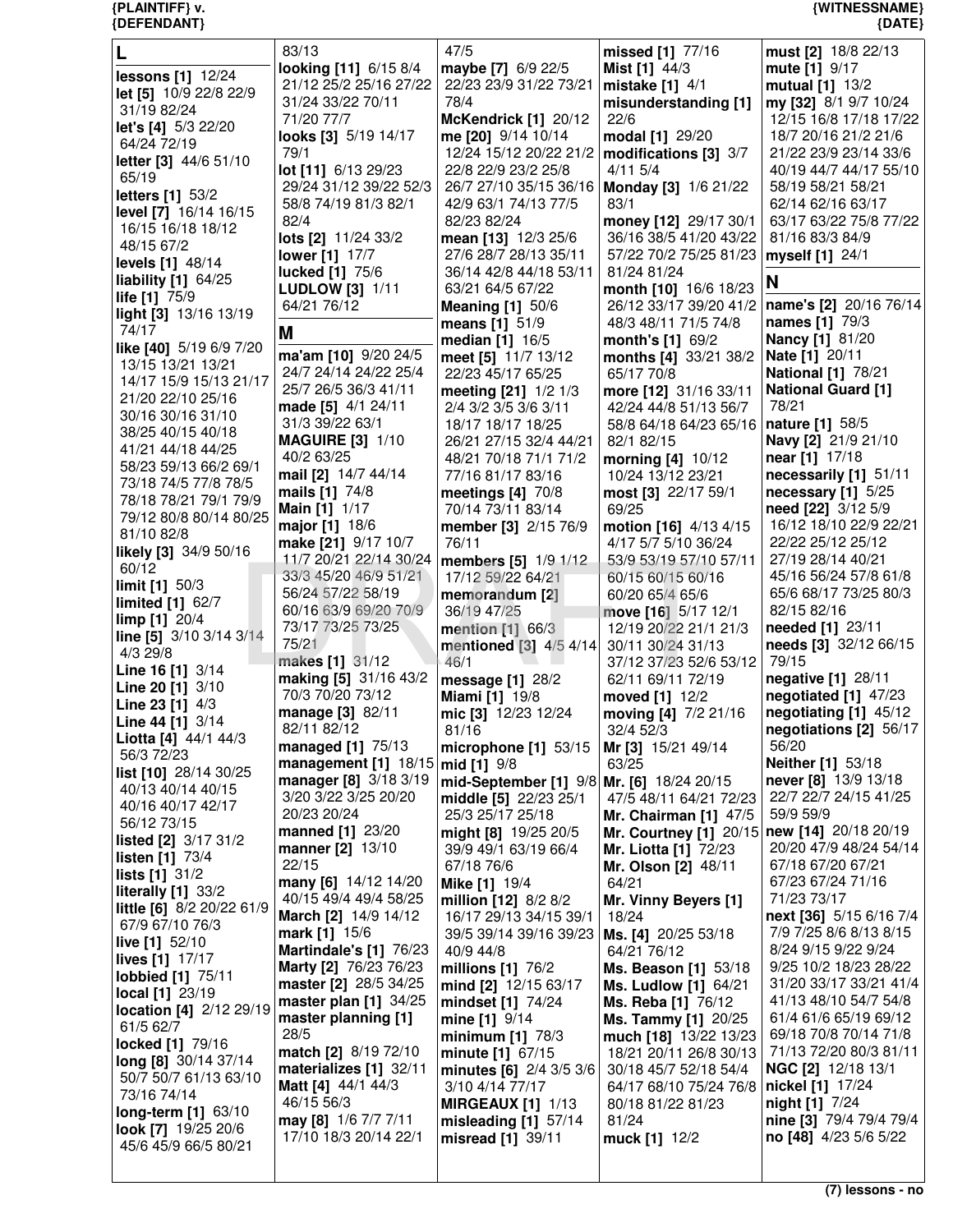| N                                                          | now's [1] 71/8                                       | opinion [1] 17/22                               | P                                           | pilot [2] 16/22 17/8                            |
|------------------------------------------------------------|------------------------------------------------------|-------------------------------------------------|---------------------------------------------|-------------------------------------------------|
| no [45] 6/4 14/22                                          | nowadays [1] 59/15                                   | opportunity [6] 21/2                            | p.m [3] 1/7 1/7 83/16                       | pilots [3] 22/7 22/12                           |
| 16/2 18/20 19/10 24/22                                     | nowhere [2] 45/7                                     | 52/13 59/4 63/15 65/21                          | <b>Pacific [1] 1/23</b>                     | 75/1                                            |
| 28/19 34/18 35/25 36/3                                     | 73/19                                                | 73/3                                            | page [7] 2/2 3/10 3/14                      | <b>Pittman [2] 20/15</b>                        |
| 39/8 39/8 39/11 40/14                                      | number [8] 17/21<br>19/18 23/25 33/15                | Opposed [3] 4/22 54/1<br>61/2                   | 4/3 4/8 4/8 83/14                           | 20/17                                           |
| 41/11 41/21 42/22 43/2                                     | 48/13 48/24 50/10                                    | opposition [1] 4/23                             | Page 144 [1] 3/10                           | pizza [1] 61/16<br>place [11] 45/25 52/10       |
| 44/9 44/15 45/5 47/15                                      | 51/12                                                | optimistic [1] 8/9                              | Page 44 [1] 3/14                            | 54/10 55/3 59/24 60/8                           |
| 51/15 52/8 53/8 54/18                                      | number two [2] 19/18                                 | option [3] 35/24 44/21                          | pain [1] 10/21                              | 61/16 61/16 76/22                               |
| 55/2 55/2 55/2 55/23                                       | 48/24                                                | 45/5                                            | paper [1] 36/11                             | 76/25 80/2                                      |
| 57/13 58/11 58/11                                          | numbers [3] 6/19                                     | options [4] 45/1 45/2                           | papers [1] 80/19                            | places [1] 58/12                                |
| 58/11 64/9 64/11 64/12<br>64/15 65/8 70/22 72/15           | 30/21 41/10                                          | 45/4 46/7                                       | parallel [1] 34/12<br>parcel [2] 33/4 63/11 | plan [8] 8/4 31/21                              |
| 73/17 73/20 74/7 77/3                                      | nurses [1] 16/16                                     | order [2] 3/3 45/19                             | parking [1] 6/12                            | 34/25 41/5 44/23 44/25                          |
| nobody [2] 6/2 41/21                                       | Ο                                                    | orientation [1] 61/9                            | part [16] 3/11 11/8                         | 45/5 72/10                                      |
| nondiscriminatory [2]                                      |                                                      | original [1] 7/11                               | 13/19 22/6 29/9 30/20                       | plane [4] 25/24 76/22                           |
| 58/5 58/23                                                 | observers [1] 11/5                                   | <b>Oscar</b> [1] 10/20                          | 36/23 41/4 42/12 56/18                      | 76/23 76/25                                     |
| none [13] 4/12 5/1 5/5                                     | obviously [2] 16/16<br>82/6                          | other [35] 4/1 4/11                             | 57/3 59/1 63/11 68/18                       | planned [1] 63/11                               |
| 52/17 53/1 53/5 54/2                                       | occupancy [2] 43/1                                   | 4/25 8/10 12/11 18/15<br>21/20 28/1 28/14 29/18 | 77/8 80/18                                  | planning $[6]$ 28/5<br>33/11 33/23 46/4 55/20   |
| 57/6 60/22 61/3 69/10                                      | 62/7                                                 | 30/5 33/6 34/19 38/9                            | participate [1] 30/2                        | 74/6                                            |
| 69/11 72/14                                                | occur [5] 47/20 60/12                                | 43/2 44/24 45/9 51/14                           | particular [3] 26/11                        | plans [1] 73/17                                 |
| nonrelated [1] 29/3                                        | 70/24 70/25 73/12                                    | 52/14 52/24 57/5 57/21                          | 56/22 75/17                                 | please [4] 22/8 22/8                            |
| normally [1] 50/15                                         | October [1] 70/12                                    | 58/12 63/12 64/20                               | particularly [1] 18/11                      | 22/9 59/19                                      |
| north [2] 35/2 61/8                                        | off [8] 19/3 37/17 44/6                              | 64/22 72/9 72/13 74/16                          | <b>PARTNER [2] 2/8</b>                      | pleased [1] 68/5                                |
| <b>Northeast [1] 30/14</b><br><b>Northeast Florida [1]</b> | 62/13 64/7 70/4 72/22                                | 75/8 76/5 77/10 80/24                           | 15/19<br>partners [1] 15/21                 | PLEDGE [3] 2/3 3/3                              |
| 30/14                                                      | 76/11                                                | 81/2 83/6                                       | <b>pass</b> [1] 58/18                       | 3/4                                             |
| <b>Northrop [1] 13/9</b>                                   | offer [3] 51/10 62/18                                | others [1] 75/5                                 | <b>Passed [1] 4/24</b>                      | plus [1] 71/19                                  |
| <b>Northrop Grumman [1]</b>                                | 79/9                                                 | otherwise $[4]$ 57/3                            | passion [1] 23/1                            | point [30] 6/14 6/15                            |
| 13/9                                                       | office [4] 21/22 78/7<br>78/9 79/2                   | 63/3 70/4 70/13                                 | past [3] 16/9 22/20                         | 6/24 6/24 7/2 8/2 8/8                           |
| not [57] 7/5 7/8 8/1 8/4                                   | officer [1] 49/17                                    | our [40] 3/12 9/6 11/8<br>11/23 16/1 16/11 17/8 | 81/2                                        | 16/24 18/7 26/25 29/16<br>30/4 30/23 31/1 31/5  |
| 13/15 14/24 19/2 19/10                                     | oh [19] 5/11 11/18                                   | 18/10 22/6 23/12 26/18                          | Paul [1] 81/19                              | 31/9 31/14 31/16 35/4                           |
| 20/13 22/10 23/15                                          | 12/16 14/6 19/3 27/4                                 | 30/6 30/25 33/1 46/21                           | Paul Renner [1] 81/19                       | 37/13 40/11 40/25                               |
| 25/17 26/23 26/24                                          | 33/6 39/22 47/17 50/18                               | 46/21 48/21 51/21                               | paying [3] 41/7 72/3                        | 41/12 43/3 49/11 66/3                           |
| 27/11 29/18 31/7 32/25                                     | 50/19 53/12 53/17                                    | 51/23 52/11 54/10                               | 73/11                                       | 67/5 68/7 68/23 70/7                            |
| 33/1 34/20 35/1 36/2<br>36/6 37/9 40/4 40/8                | 59/20 64/4 68/1 72/4                                 | 54/14 55/25 59/1 66/9                           | people [26] 3/25 14/20<br>22/11 22/17 23/21 | pol [1] 54/21                                   |
| 41/24 43/1 43/4 43/6                                       | 81/6 81/10                                           | 66/21 66/22 66/23                               | 23/22 42/17 42/18                           | policy [10] 2/11 54/6                           |
| 45/18 46/5 47/14 48/17                                     | okay [125]                                           | 67/18 72/25 77/11                               | 42/19 43/17 43/18                           | 54/9 54/10 54/15 56/6                           |
| 50/13 51/10 56/11                                          | old [4] 17/18 54/13                                  | 77/12 78/16 79/22 80/3                          | 43/19 43/22 44/15                           | 56/14 57/1 58/12 60/9                           |
| 56/22 58/22 61/22                                          | 74/18 76/23                                          | 81/17 81/18 81/23                               | 44/16 52/2 52/6 52/10                       | politics [1] 75/8                               |
| 62/15 66/10 66/22                                          | oldest [2] 76/17 76/19<br><b>OLSON</b> [4] 1/11 46/4 | 81/24 81/24<br>ours [2] 41/20 73/18             | 56/9 73/19 78/8 78/13                       | <b>Pompano</b> [1] 56/18<br>pool [2] 51/19 52/8 |
| 67/22 68/5 68/11 68/15                                     | 48/11 64/21                                          | out [36] 6/15 7/23 8/7                          | 78/20 79/3 80/5 82/15                       | portion [3] 47/7 48/18                          |
| 69/19 73/23 74/22 77/1                                     | once [4] 31/12 45/16                                 | 10/17 11/6 13/11 13/15                          | percent [3] 17/2 49/22                      | 70/2                                            |
| 77/2 79/7 81/3 82/12                                       | 46/22 70/4                                           | 17/13 19/15 21/16                               | 69/23                                       | <b>Portland</b> [3] 14/15                       |
| 82/25 83/2                                                 | one [26] 3/16 4/8 10/5                               | 22/24 28/2 29/9 29/20                           | performing $[4]$ 2/10<br>26/14 26/19 28/9   | 14/15 14/18                                     |
| note [2] 15/9 40/19<br><b>notes</b> [1] 84/9               | 14/9 17/11 17/11 17/16                               | 30/13 30/19 31/9 33/2                           | perhaps [1] 40/2                            | position [9] 22/14                              |
| nothing $[9]$ 26/11                                        | 21/17 21/21 22/10 29/5                               | 35/25 36/3 42/18 44/12                          | personal [2] 10/24                          | 25/21 27/18 52/5 62/14                          |
| 62/20 63/4 80/15 81/12                                     | 34/19 37/19 37/22 38/9                               | 45/24 47/21 49/8 52/13                          | 56/13                                       | 71/16 71/19 72/6 75/18                          |
| 81/13 81/14 83/6 83/11                                     | 38/20 51/12 56/16                                    | 55/15 56/25 60/4 65/24                          | personnel [1] 23/11                         | positions [6] 3/15 3/17                         |
| notice [2] 37/16 48/5                                      | 61/17 65/16 66/3 68/8<br>70/25 77/19 78/1 78/1       | 71/3 75/6 75/17 79/24<br>82/13 82/18            | Phase [4] 6/11 6/14                         | 18/13 23/19 49/5 71/23                          |
| noticed [1] 6/12                                           | one-way [1] 22/10                                    | outset [1] 33/7                                 | 12/17 12/25                                 | positive [2] 6/20 82/1<br>possibility [1] 18/3  |
| notification [1] 70/19                                     | ones [1] $67/6$                                      | outside [4] 37/7 68/6                           | Phase I's [1] 6/11                          | possibly [1] 43/9                               |
| notified [2] 61/22 62/6                                    | only [8] 33/10 34/20                                 | 68/16 72/3                                      | Phase II [3] 6/14 12/17                     | potential [1] 62/4                              |
| now [37] 9/17 12/15                                        | 39/14 44/13 63/17                                    | over [20] 6/23 7/4 7/21                         | 12/25                                       | potentially [2] 62/17                           |
| 13/15 13/25 22/25                                          | 77/17 78/3 79/23                                     | 8/2 25/19 35/16 38/21                           | phone [3] 7/15 9/12<br>9/17                 | 62/21                                           |
| 23/14 24/18 29/11 30/2<br>30/19 35/18 35/21 39/5           | open [3] 23/21 23/23                                 | 40/4 58/6 59/24 60/13                           | photos [2] 10/10 12/12                      | power [2] 12/1 78/22                            |
| 43/7 44/22 45/8 45/16                                      | 28/16                                                | 68/3 70/8 71/8 71/13                            | pick [1] 53/15                              | powerful [1] 12/6                               |
| 48/1 52/2 54/23 55/11                                      | opened [1] 6/18                                      | 72/24 74/1 75/19 77/11                          | picked [1] 11/18                            | <b>PowerPoint [1] 38/23</b>                     |
| 56/8 57/15 59/12 63/18                                     | operate [1] 23/11                                    | 83/4                                            | picture [4] 24/20 24/25                     | practice [1] 19/15                              |
| 63/23 68/15 68/21                                          | operated $[1]$ 61/12<br>operating [1] 49/17          | own [5] 17/24 18/5<br>31/6 32/15 42/25          | 25/9 58/19                                  | practices [2] 58/5<br>58/24                     |
| 68/24 69/3 72/24 73/18                                     | operations [1] 50/24                                 | ownership [1] 61/18                             | pictures $[1]$ 80/1                         | pre [1] 36/23                                   |
| 74/9 74/15 75/14 79/6                                      | operators [1] 59/2                                   |                                                 | piece [3] 13/3 42/25                        | pre-authorized [1]                              |
| 82/19                                                      |                                                      |                                                 | 45/9                                        |                                                 |
|                                                            |                                                      |                                                 |                                             |                                                 |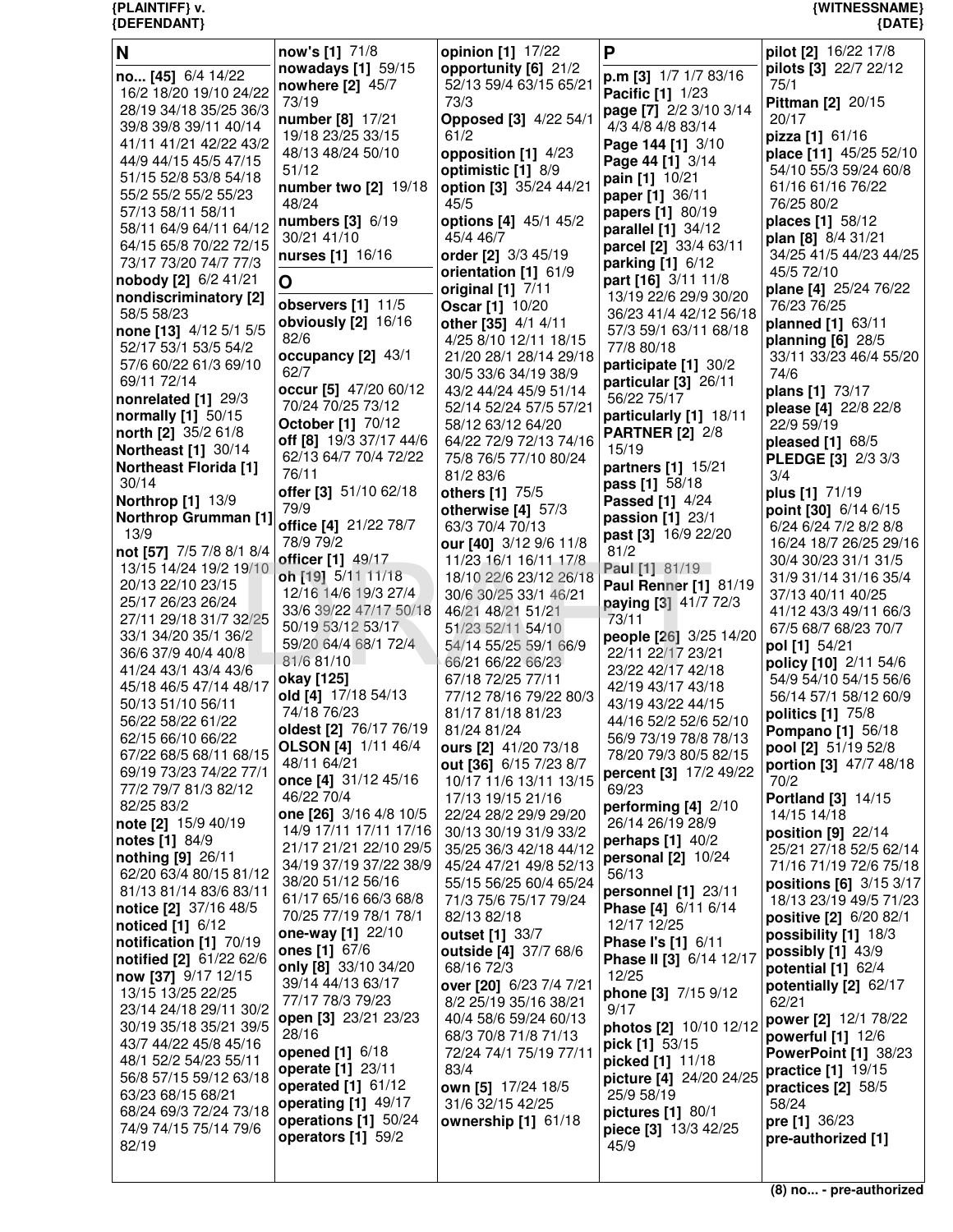| P                              | 32/22 40/1                                   | realize [1] 78/2                              | <b>Renner</b> [1] 81/19                     | rid [1] 64/24                |
|--------------------------------|----------------------------------------------|-----------------------------------------------|---------------------------------------------|------------------------------|
|                                | proprietary [1] 23/16                        | really [23] 10/13 11/9                        | renourishment [1]                           | right [62] 5/14 5/21         |
| pre-authorized [1]             |                                              |                                               |                                             |                              |
| 36/23                          | protect [1] 83/3                             | 11/21 12/3 19/6 19/11                         | 73/6                                        | 6/11 7/22 10/14 13/17        |
| preliminary [2] 31/20          | provide [5] 6/23 18/9                        | 19/17 19/24 26/22                             | rent [2] 17/7 44/8                          | 15/20 18/22 19/21            |
| 70/16                          | 51/16 52/8 65/20                             | 30/11 31/15 34/18                             | rental [1] 15/2                             | 22/14 22/14 22/15 25/1       |
|                                | provided [3] 26/20                           | 44/11 44/18 55/14                             | rentals [2] 17/6 17/6                       | 25/3 25/11 25/16 25/23       |
| prep [1] 33/8                  | 28/22 48/19                                  | 55/23 60/9 62/20 63/4                         | renting [2] 43/10 43/12                     | 30/19 35/4 35/9 35/10        |
| prepared $[1]$ 42/13           |                                              |                                               |                                             |                              |
| preparing [1] 7/4              | provides [1] 17/7                            | 71/22 73/23 75/3 77/17                        | replace [1] 68/4                            | 35/21 36/1 36/8 37/4         |
| present [6] 1/9 1/15           | provisions [1] 58/25                         | reapply [1] 75/23                             | replaces $[1]$ 54/13                        | 38/20 39/5 40/23 42/16       |
|                                | public [12] 2/14 16/12                       | reason [2] 45/21 55/12 report [9] 2/5 5/2 5/4 |                                             | 43/5 43/6 43/16 44/19        |
| 2/10 19/2 20/13 26/14          | 16/14 27/15 32/8 52/23                       | reasonable [1] 18/9                           | 5/5 14/5 26/11 80/6                         | 45/8 45/10 45/16 46/17       |
| presentation [4] 17/10         | 53/3 53/3 70/23 72/18                        | <b>REBA [5] 1/11 12/13</b>                    | 81/14 84/7                                  | 46/23 47/4 47/17 47/18       |
| 17/24 26/24 70/17              | 72/20 72/21                                  | 12/19 34/13 76/12                             |                                             | 48/10 49/19 52/2 52/4        |
| presented [2] 5/10 6/5         |                                              |                                               | reported [1] 66/25                          |                              |
| president [1] 50/24            | punishment [1] 7/18                          | recall [5] 4/5 7/11                           | <b>REPORTER'S [2] 2/17</b>                  | 56/8 58/13 59/11 60/4        |
| pressed [1] 50/14              | purchase [1] 61/15                           | 42/22 47/7 70/19                              | 83/17                                       | 63/5 64/14 65/13 67/14       |
|                                | purely [1] 26/25                             | receiving $[1]$ 45/8                          | <b>Reporters [1] 1/22</b>                   | 68/13 68/15 72/19            |
| pretty [4] 20/2 43/20          | purposes [1] 28/6                            | recent [1] 36/7                               | reporting $[2]$ 66/23                       | 74/24 80/22 81/5 81/6        |
| 62/9 82/19                     | <b>pursue</b> [1] 36/21                      | recently [3] 37/1 73/8                        | 69/2                                        | 82/19 82/21                  |
| previous $[1]$ 61/17           |                                              |                                               |                                             |                              |
| previously [1] 62/15           | put [11] 7/21 9/17 16/9                      | 75/7                                          | reports [5] 2/7 2/15 6/6 Ring [1] 78/22     |                              |
| price [5] 16/5 16/23           | 22/13 31/20 31/23 39/2   recommend [1] 48/22 |                                               | 6/7 76/9                                    | <b>Ring Power [1] 78/22</b>  |
| 16/24 66/16 67/5               | 39/16 40/20 40/21                            | recommendation [2]                            | represent [2] 78/24                         | risk [2] 22/16 66/11         |
|                                | 76/25                                        | 48/21 62/16                                   | 80/25                                       | <b>Riverview [1] 17/18</b>   |
| prices [1] 16/4                | puts [1] 54/14                               | record [4] 11/10 41/1                         | represented [1] 78/23                       | <b>Riverview Drive [1]</b>   |
| <b>Primarily [1] 65/24</b>     | putting [4] 8/13 11/3                        | 78/2 84/9                                     | representing $[3]$ 17/12                    | 17/18                        |
| primary [1] 69/21              |                                              |                                               |                                             |                              |
| Prior [3] 21/4 21/8            | 28/24 82/23                                  | recording [1] 80/1                            | 39/12 80/4                                  | <b>RMR [3] 1/22 84/6</b>     |
| 61/15                          |                                              | recruit [1] 71/18                             | <b>Req [1] 2/10</b>                         | 84/13                        |
|                                | Q                                            | recruiting $[1]$ 51/13                        | request [6] 9/2 26/14                       | road [15] 6/11 29/1          |
| private [2] 16/12 37/23        | qualified [1] 49/9                           | recruitment [1] 52/4                          | 27/23 35/20 69/16                           | 29/10 29/18 29/21 30/2       |
| probably [9] 6/12 6/22         | quality [2] 51/16 52/8                       | red [1] 24/25                                 | 72/22                                       | 30/3 34/17 34/20 35/8        |
| 7/25 9/8 34/1 37/3 38/4        | quarterly [1] 18/17                          | refer $[1]$ 4/3                               | requests $[1]$ 44/12                        | 41/21 41/23 44/22 74/4       |
| 38/8 63/7                      | question [13] 12/14                          |                                               |                                             | 77/19                        |
| problem [3] 11/25 22/4         |                                              | reference [2] 54/15                           | require [4] 23/11 29/21                     |                              |
| 22/5                           | 23/9 23/13 42/20 42/21                       | 55/16                                         | 62/3 63/10                                  | roads [2] 46/6 82/5          |
| problematic [1] 56/8           | 50/21 55/10 55/14                            | references [2] 4/7                            | required [9] 29/6 30/1                      | <b>ROBERT [9] 1/11 3/3</b>   |
|                                | 57/12 57/13 62/1 63/17                       | 77/18                                         | 37/15 37/16 47/21                           | 3/8 4/14 27/21 63/5          |
| problems $[3]$ 21/25           | 69/8                                         | <b>referred</b> [1] 77/11                     | 56/19 58/24 67/2 70/24                      | 66/7 71/14 81/11             |
| 73/12 73/14                    | questions [14] 15/25                         | referring [3] 3/15 4/2                        | requirement [2] 27/16                       | ROFR [4] 45/11 45/14         |
| procedure [1] 22/20            | 15/25 18/19 18/20 23/3                       | 33/16                                         | 66/24                                       | 45/25 46/2                   |
| proceedings [1] 84/8           | 32/9 33/6 49/1 51/1                          |                                               | requirements [3] 11/7                       |                              |
| process [6] 30/6 36/18         | 52/14 52/16 54/16 66/7                       | refilling [1] 71/19                           |                                             | roof [1] 16/4                |
| 37/12 68/19 68/19              |                                              | refusal [5] 36/2 36/9                         | 66/1 78/3                                   | room [3] 1/3 16/3            |
| 70/11                          | 80/10                                        | 37/5 46/18 46/23                              | requires [1] 23/25                          | 23/10                        |
|                                | queue [2] 7/25 8/6                           | regarding [1] 36/7                            | rescue [3] 78/9 78/19                       | rough [1] 62/9               |
| product [1] 68/6               | quick [1] 32/5                               | regards $[1]$ 82/4                            | 79/21                                       | round [1] 6/19               |
| profitable $[1]$ 64/23         | quickly [3] 30/11 37/13 Regional [1] 20/24   |                                               | research $[2]$ 49/23                        | routes [1] 75/18             |
| program [5] 8/8 8/14           | 38/8                                         |                                               | 66/12                                       |                              |
| 8/20 69/22 70/1                |                                              | regular [2] 1/2 71/1                          |                                             | row [2] 39/6 39/6            |
| project [24] 2/10 6/17         | quite [5] 15/2 16/9                          | rehash [1] 73/2                               | residents $[1]$ 73/7                        | <b>RPR [3] 1/22 84/6</b>     |
| 7/8 7/14 10/1 13/6             | 36/18 75/8 82/14                             | <b>relate</b> [1] 32/19                       | resolved $[1]$ 13/13                        | 84/13                        |
| 13/19 13/22 16/22 17/8         | quotes [1] 30/15                             | related [8] 28/6 28/7                         | resources $[1]$ 48/17                       | <b>RPR-CP [2] 84/6 84/13</b> |
|                                |                                              | 29/3 30/10 31/15 56/16                        | respond [1] 27/10                           | rules [1] 57/22              |
| 27/25 28/21 29/5 30/4          | R                                            | 63/16 66/9                                    | responders [2] 11/5                         | rumors [1] 21/25             |
| 31/9 31/11 32/4 34/21          | ramp [2] 25/18 25/20                         | related/nonrelated [1]                        | 16/15                                       | run [3] 10/10 34/10          |
| 37/6 40/9 41/14 42/1           | ran [1] 75/16                                | 29/3                                          | responding $[1]$ 44/13                      | 48/18                        |
| 44/5 73/6                      | range [3] 21/11 62/21                        |                                               |                                             |                              |
| projected $[2]$ 40/14          | 62/23                                        | relates [1] 70/21                             | response $[3]$ 10/12                        | running [1] 73/22            |
| 40/22                          |                                              | relationship [3] 21/19                        | 26/23 73/20                                 | runs [1] 73/23               |
| projects [4] 17/4 29/4         | ranges [1] 69/22                             | 22/10 22/24                                   | rest [1] 78/4                               | runway [1] 25/17             |
| 34/19 71/5                     | rather [1] 77/20                             | relationships [1] 22/12 restaurant [5] 2/12   |                                             |                              |
|                                | <b>ratified</b> [1] 60/12                    | relative [1] 71/7                             | 61/5 61/7 61/21 62/17                       | $\mathbf S$                  |
| promised $[1]$ 65/17           | <b>Raton [1] 3/15</b>                        | relatively $[1]$ 49/2                         | <b>result [1] 49/7</b>                      | <b>SAAPA [1] 19/13</b>       |
| properties [1] 56/21           | read [5] 27/1 59/17                          | relocate [1] 52/10                            | <b>results [1] 50/8</b>                     | Sacha [2] 10/16 10/17        |
| <b>property</b> [7] 13/4 35/15 | 59/22 66/12 77/16                            | relocated [1] 29/6                            | retired [1] 17/17                           | safety [5] 76/18 77/22       |
| 35/21 37/8 42/25 64/22         | <b>reading [2] 12/15</b>                     |                                               |                                             | 77/24 78/14 79/8             |
| 74/7                           | 19/24                                        | remain [1] 70/4                               | revenue [8] 36/14                           |                              |
| proposal $[8]$ 31/23           |                                              | remember [8] 34/25                            | 40/14 40/17 40/22                           | said [14] 3/18 15/9          |
| 33/22 40/7 41/5 44/7           | ready [1] 49/12                              | 40/1 40/20 41/3 50/9                          | 40/24 41/6 45/8 76/7                        | 15/13 20/14 34/15 36/4       |
| 45/17 66/8 66/16               | real [2] 55/2 73/12                          | 53/15 67/7 80/25                              | <b>review [3]</b> 68/17 77/22               | 38/21 39/1 42/18 44/21       |
|                                | realignment [1] 34/20                        | remind [1] 83/15                              | 77/24                                       | 51/12 77/4 78/10 82/9        |
| proposals $[6]$ 30/8           | reality [1] 60/10                            | renew [1] 61/22                               | revised [2] 28/24 30/22 sale [2] 17/5 62/18 |                              |
| 30/15 31/13 31/18              |                                              |                                               |                                             |                              |
|                                |                                              |                                               |                                             |                              |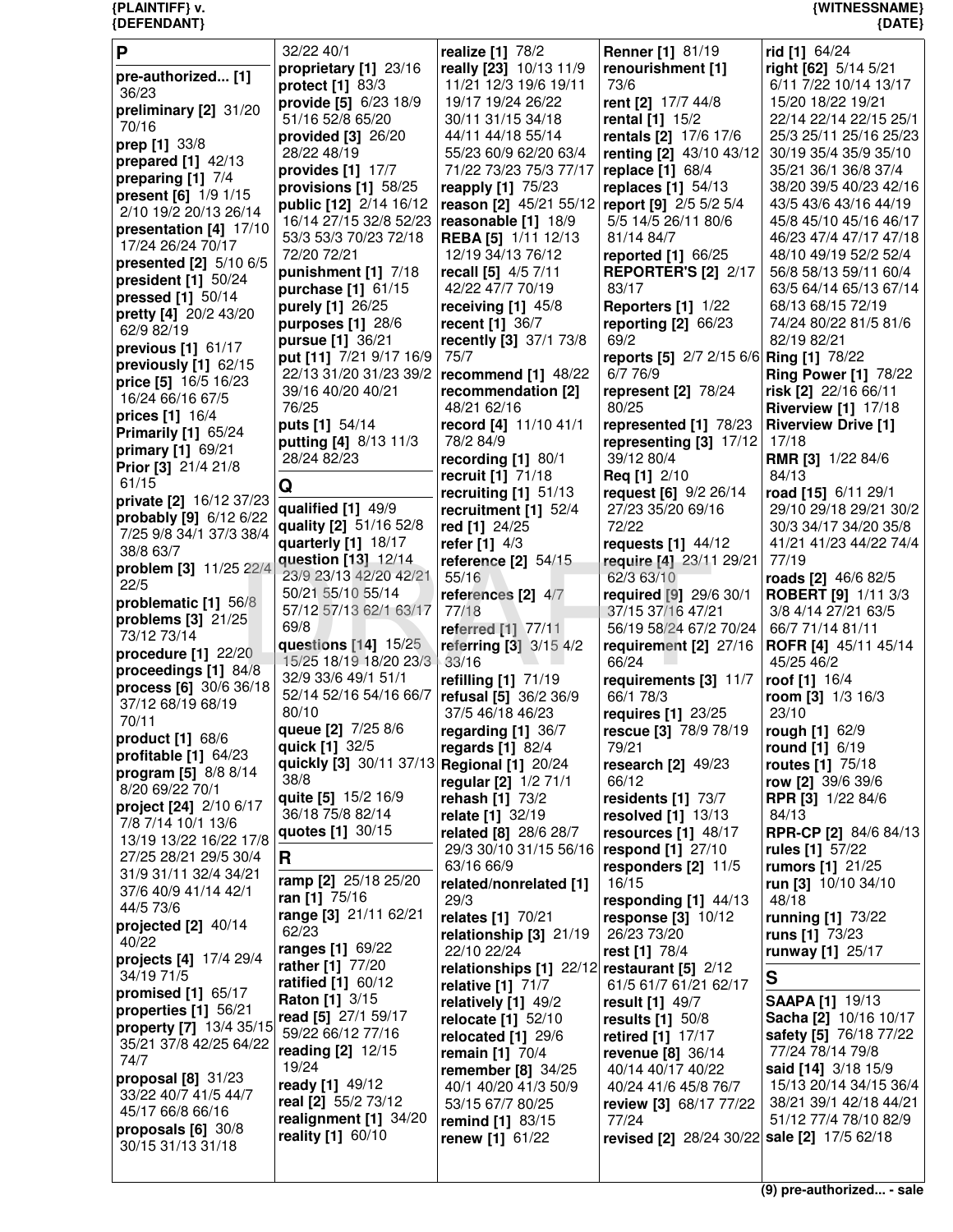| S                                                | sentence [1] 79/13                           | 38/5 40/8                                       | St. Johns Bluff [1]           | <b>Suite [1] 1/23</b>                         |
|--------------------------------------------------|----------------------------------------------|-------------------------------------------------|-------------------------------|-----------------------------------------------|
|                                                  | sep [1] 29/3                                 | situation [1] 23/23                             | 74/4                          | summary [1] 7/1                               |
| same [6] 13/3 13/4                               | separate [1] 29/4                            | six [5] 31/4 32/11                              | St. Johns County [5]          | summer [3] 6/23 38/9                          |
| 36/24 59/10 66/23                                | September [4] 9/8 9/22 43/22 44/14 44/16     |                                                 | 16/6 17/12 17/21 77/18        | 60/13                                         |
| 68/14                                            | 70/24 70/25                                  | size [1] 32/19                                  | 81/25                         | <b>Summer's [1] 52/4</b>                      |
| Samora [1] 81/21                                 | September 12th [1]                           | sizes [1] 51/15                                 | staff [9] 2/7 3/12 3/13       | <b>Sunshine [1] 27/14</b>                     |
| San [1] 17/15                                    | 70/25                                        | sketch [2] 28/24 30/23                          | 6/6 6/7 14/5 15/17            | Sunshine Law [1]                              |
| San Bernardino [1]                               | serious [1] 75/3                             | slide [3] 39/12 39/17                           | 50/13 72/7                    | 27/14                                         |
| 17/15                                            | service [5] 18/11 48/12                      | 39/19                                           | <b>Staffing [2] 2/11 48/9</b> | supply [1] 79/20                              |
| sat [2] 28/4 36/15                               | 48/14 48/15 50/12                            | sliding [1] 17/7                                |                               | stakeholders [1] 78/20 support [6] 29/5 34/20 |
| <b>Saturday [1] 83/1</b>                         | services [2] 48/23 72/3 smaller [1] 75/14    |                                                 | stand [3] 5/10 5/24 6/5       | 34/24 35/6 35/11 70/14                        |
| <b>Saviak [1] 71/19</b>                          |                                              |                                                 |                               |                                               |
| saw [4] 14/8 21/1                                | set [3] 16/24 17/2                           | so [128]                                        | standards $[2]$ 66/1          | supports [3] 34/19<br>36/8 73/6               |
| 57/11 62/23                                      | 65/24                                        | soil [2] 34/3 41/12                             | 66/2                          |                                               |
| say [23] 3/19 11/21                              | setting [1] 74/6                             | sold [1] 75/17                                  | standpoint [1] 27/24          | suppose [1] 27/24                             |
| 13/8 16/21 19/10 19/10                           | seven [5] 21/9 23/17                         | solicit [3] 32/22 40/1                          | stands [2] 65/25 77/6         | supposed [4] 12/23                            |
| 22/1 22/16 29/4 32/14                            | 23/17 23/25 51/20                            | 43/1                                            | start [10] 31/12 31/21        | 23/15 23/18 23/19                             |
| 33/2 42/8 43/8 45/17                             | several [4] 56/7 62/14                       | solicited [2] 6/17 26/18 33/16 37/7 51/11 62/13 |                               | sure [11] 9/17 24/12                          |
| 46/10 46/12 51/8 52/14                           | 70/8 75/5                                    | solid [1] 7/8                                   | 72/22 75/22 76/11             | 32/25 44/14 46/13                             |
| 58/2 59/9 74/16 75/3                             | shape [1] 62/9                               | solidify [1] 70/20                              | 76/13                         | 48/25 52/20 56/25                             |
| 80/15                                            | she [3] 10/18 68/8                           | solve [2] 22/5 73/13                            | started [3] 16/22 75/19       | 58/20 67/22 69/20                             |
| saying [7] 4/6 9/22                              | 74/12                                        | some [21] 7/17 17/10                            | 77/14                         | surplus [1] 8/11                              |
| 44/15 46/15 49/13                                | she's [2] 10/4 69/6                          | 18/14 21/9 22/23 28/24                          | starting [1] 73/21            | surprise [1] 16/3                             |
| 49/16 59/7                                       | sheet [1] 38/22                              | 31/20 33/11 40/2 41/12                          | state [3] 66/2 70/1 84/3      | surprises [1] 54/21                           |
| says [5] 5/20 25/1                               | <b>Sheriff's [5] 78/7 78/9</b>               | 42/10 50/25 55/12 60/1                          | stated [1] 32/18              | survey [1] 34/2                               |
| 57/14 58/8 75/1                                  | 78/18 79/2 80/5                              | 62/3 69/24 70/1 74/6                            | States [2] 21/9 21/10         | surveying $[3]$ 30/9                          |
| scale [1] 17/7                                   | <b>Sheriff's Department</b>                  | 78/12 79/10 82/17                               | statute [1] 70/24             | 30/16 41/12                                   |
| scares [1] 9/14                                  | [2] $78/1880/5$                              | somebody [2] 44/13                              | steel [1] 59/13               | <b>SUZANNE [3] 1/10</b>                       |
| schedule [1] 71/3                                | Sheriff's Office [3]                         | 79/15                                           | stenographic [1] 84/9         | 28/11 81/15                                   |
| school [1] 77/9                                  | 78/7 78/9 79/2                               | someone [4] 50/20                               | stenographically [1]          | т                                             |
| scope [4] 2/12 65/14                             | shifted [1] 72/5                             | 56/11 56/12 62/2                                | 84/7                          |                                               |
| 65/17 66/16                                      | shocking [1] 16/7                            | something [14] 13/5                             | step [5] 23/6 32/22           | T-hangars $[2]$ 74/7                          |
| screen [2] 10/11 28/23                           | shop [1] 61/17                               | 14/24 18/9 20/6 32/1                            | 41/4 41/13 50/25              | 76/6                                          |
| scuttlebutt [2] 22/2                             | short [1] 62/15                              | 38/11 46/10 46/12                               | steps [1] 50/14               | table [1] 43/6                                |
| 22/2                                             | shortages [1] 3/12                           | 55/15 58/17 63/19                               | <b>Stevenson [1] 81/19</b>    | tail [1] 25/15                                |
| Sea [1] 1/17                                     | <b>Shortly [1] 31/22</b>                     | 73/20 76/4 80/17                                | still [13] 8/8 11/25          | take [16] 5/20 7/23                           |
| search [7] 4/2 4/3                               | should [9] 4/8 7/17                          | somewhere [1] 66/13                             | 13/11 29/22 31/24             | 19/25 20/5 22/17 24/20                        |
| 48/13 50/16 50/16                                | 24/23 28/23 56/6 58/7                        | soon [7] 8/25 38/1 51/5                         | 41/22 45/11 59/7 70/7         | 24/25 25/10 26/16                             |
| 50/23 51/9                                       | 63/18 64/15 82/12                            | 51/6 63/20 63/21 79/2                           | 73/1 73/15 73/17 74/9         | 34/16 41/13 64/7 65/24                        |
| searches [1] 51/14                               | shouldn't [1] 38/22                          | sorry [6] 7/16 9/18                             | stop [2] 14/16 73/24          | 71/12 74/1 80/4                               |
| sec [1] 35/5                                     | show [2] 30/17 35/14                         | 14/6 27/5 49/13 50/22                           | stories [2] 42/9 42/10        | taking [1] 79/25                              |
| second [9] 4/16 4/18                             | shown [2] 35/1 59/15                         | sort [3] 17/8 44/5 69/16 strategic [1] 8/4      |                               | talented [1] 51/19                            |
| 14/8 28/23 53/20 53/21                           | sic [1] 3/14                                 | <b>sound [1] 6/9</b>                            | street [3] 1/17 1/23          | talk [10] 11/19 21/24                         |
| 53/22 60/19 60/20                                | sick [1] 82/25                               | source [1] 58/16                                | 17/18                         | 22/25 25/12 45/22 56/4                        |
| sector [4] 16/13 16/14                           | side [13] 9/6 19/20                          | space [1] 47/8                                  | strictly [1] 54/10            | 56/15 73/4 75/2 76/20                         |
| 21/7 37/23                                       | 21/6 29/8 34/22 35/2                         | speak [1] 82/10                                 | structure [1] 39/25           | talked [4] 8/10 73/8                          |
|                                                  | 38/15 38/17 40/12                            | speaking [1] 18/16                              | stuck [2] 20/9 74/9           | 78/7 79/3                                     |
| see [20] 8/7 10/1 13/21<br>18/3 18/22 18/23 20/3 | 40/24 41/5 45/9 47/9                         | specifically [3] 52/5                           | student [1] 16/18             | talking [11] 3/11 4/4                         |
| 20/3 20/6 25/23 40/19                            | sign $[1]$ 24/25                             | 56/25 82/10                                     | <b>students [3] 74/25</b>     | 14/11 34/21 35/7 38/3                         |
| 43/23 46/15 48/7 49/7                            | signed [5] 45/11 48/3                        | spending [1] 41/19                              | 77/11 77/13                   | 45/10 45/24 47/1 78/13                        |
| 52/13 62/16 78/5 79/7                            | 51/7 51/10 51/10                             | spent [1] 80/18                                 | stuff [1] 7/1                 | 79/6                                          |
| 79/18                                            | significant [2] 48/18                        | sponsor [1] 56/19                               | sub [3] 30/6 55/15            | Tammy [1] 20/25                               |
| seeing [2] 26/23 69/11                           | 55/23                                        | sporty [1] 20/2                                 | 61/16                         | taxes [2] 70/5 70/21                          |
|                                                  | significantly [1] 7/10                       | spread [1] 52/12                                | submit [2] 6/21 7/6           | taxiway [3] 6/17 25/2                         |
| seem [4] $28/8$ 31/4<br>44/18 49/4               | <b>Similar [1] 7/3</b>                       | ST [7] 1/1 1/5 1/16 1/17 subsidy [6] 75/9 75/13 |                               | 25/3                                          |
| seems [2] 33/7 81/10                             | simply [3] 46/21 54/13                       | 1/22 1/23 84/4                                  | 75/15 75/16 75/21 76/3        | Taxiway B [1] 6/17                            |
| seen [4] 56/8 56/9                               | 62/11                                        | St. [14] 16/6 17/12                             | subtract [1] 65/21            | <b>TDC [1] 81/6</b>                           |
| 62/14 73/10                                      | since [7] 5/19 44/11                         | 17/21 20/20 21/13 44/4                          | success $[1]$ 11/7            | teachers [1] 16/16                            |
|                                                  | 48/16 55/8 61/23 72/25                       | 52/9 74/4 77/18 81/20                           | successful [1] 77/12          | tear [2] 62/11 65/9                           |
| selected [1] 75/12                               | 74/18                                        | 81/21 81/25 82/3 82/3                           | such [2] 28/13 73/5           | technically $[3]$ $9/3$ $9/25$                |
| selection [1] 48/23<br>sellable [1] 62/17        | single [1] 66/1                              | St. Augustine [5]                               | sudden [2] 41/20 58/18 35/1   |                                               |
| sending [2] 44/6 80/2                            | sir [4] $15/18$ 23/3 24/3                    | 20/20 21/13 52/9 81/20                          | suddenly [1] 56/11            | teeth [1] 21/6                                |
| sense [4] 31/12 45/20                            | 26/9                                         | 82/3                                            | sufficient [1] 31/10          | tell [16] 5/9 22/11                           |
| 46/7 46/9                                        | site [4] 32/20 33/8 61/7 St. Augustine Beach |                                                 | suggested $[2]$ 15/9          | 22/22 24/21 26/1 26/17                        |
| sent [4] 14/8 15/9                               | 63/23                                        | [2] $81/2182/3$                                 | 40/2                          | 30/18 36/11 36/12                             |
| 15/12 44/12                                      | sitting [4] 36/14 36/16                      | <b>St. Johns [1] 44/4</b>                       | suggestions [1] 80/9          | 51/23 67/18 70/3 71/14                        |
|                                                  |                                              |                                                 |                               |                                               |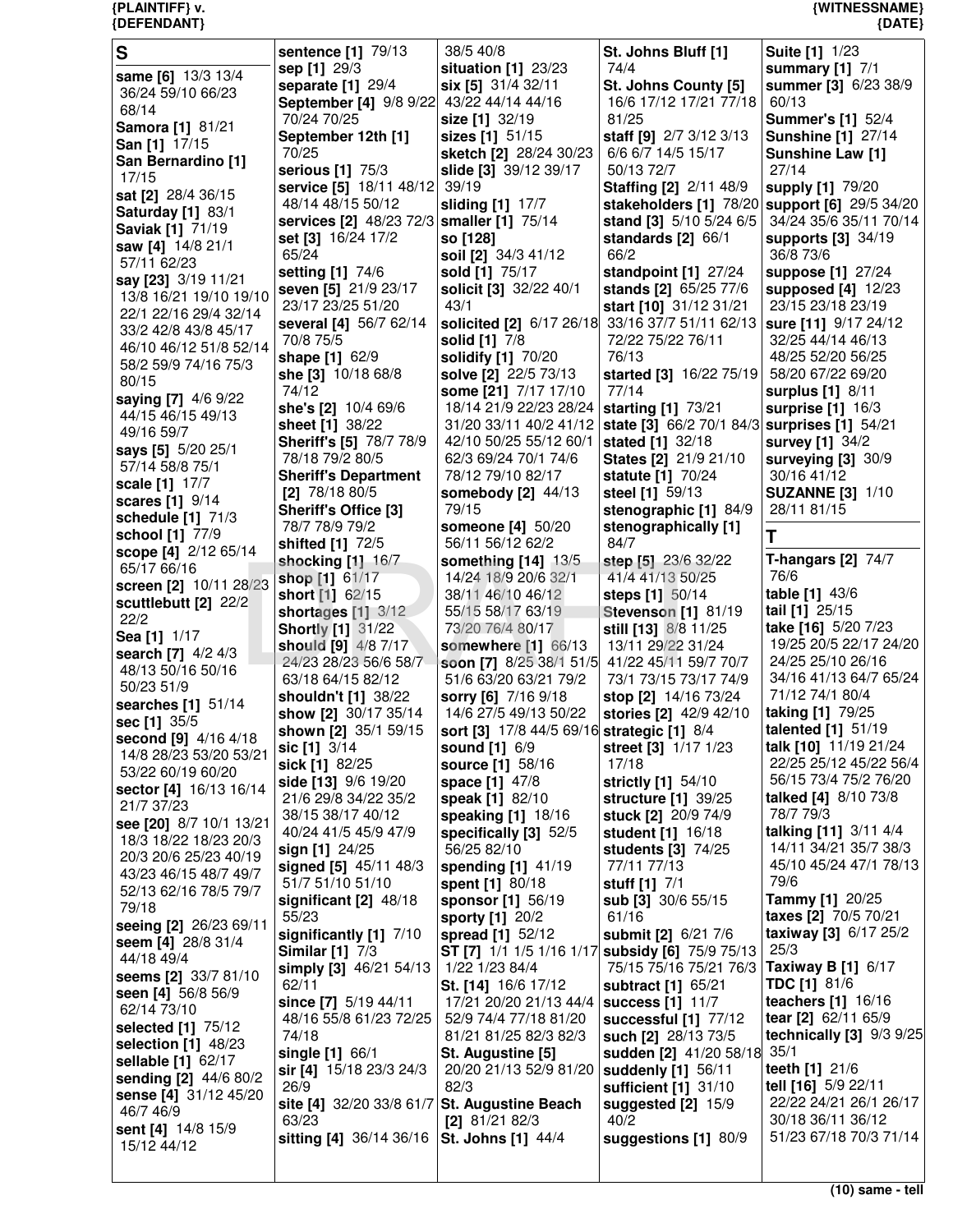## {PLAINTIFF} v.<br>{DEFENDANT}

# {WITNESSNAME}<br>{DATE}

| T                            | 37/10 40/12 40/16                              | 80/3 82/1                    | 73/3 74/12 74/12 79/9                                                                        | turning [1] 21/19          |
|------------------------------|------------------------------------------------|------------------------------|----------------------------------------------------------------------------------------------|----------------------------|
|                              | 40/21 41/9 41/20 42/5                          | things [24] 11/22 13/14 83/7 |                                                                                              | two [33] 7/12 13/16        |
| tell [3] 75/23 77/23         | 42/5 42/16 42/17 44/22                         | 15/11 15/24 19/23            | timely [2] 13/10 22/15                                                                       | 16/20 17/5 17/5 19/18      |
| 78/6                         |                                                | 21/17 22/19 22/23            |                                                                                              |                            |
| tells [2] 23/14 36/10        | 48/4 55/8 55/10 56/10                          |                              | times [3] 11/17 11/18                                                                        | 20/25 22/5 23/21 23/21     |
| tenant [6] 37/11 46/21       | 60/2 64/4 69/25 70/17                          | 28/14 30/15 33/13 56/7       | 62/14                                                                                        | 24/18 29/22 34/18          |
| 61/15 61/21 61/22 63/8       | 72/9 75/16 76/1 78/19                          | 58/5 59/8 69/19 70/10        | <b>Times-Union [2] 11/17</b>                                                                 | 37/22 38/2 38/21 42/9      |
| term [4] 62/16 63/10         | 78/22 80/6 81/19 82/8                          | 73/5 78/12 78/19 79/9        | 11/18                                                                                        | 44/16 47/8 47/19 48/13     |
|                              | there [58] 7/21 10/20                          | 79/10 79/10 79/18 81/2       | timing $[1]$ 48/4                                                                            | 48/14 48/14 48/24 55/5     |
| 66/10 66/10                  | 10/20 13/11 15/25                              | think [47] 9/7 10/4          | Toastmaster [1] 79/13                                                                        | 65/16 66/9 70/23 71/24     |
| terminal [2] 6/11 12/14      | 19/10 20/25 21/5 21/24                         | 12/13 14/13 14/21 16/8       | today [7] 18/8 19/3                                                                          | 72/1 72/21 77/18 77/20     |
| terms [3] 36/2 55/3          |                                                |                              |                                                                                              |                            |
| 62/17                        | 25/19 25/20 26/22                              | 16/19 18/3 18/7 20/14        | 24/19 36/7 37/1 71/8                                                                         | type [1] 59/2              |
| terribly $[1]$ 8/9           | 28/23 29/8 30/13 30/17                         | 27/19 28/1 28/4 28/16        | 71/12                                                                                        | types [3] 23/15 49/5       |
|                              | 30/19 31/3 32/23 34/15                         | 28/18 31/11 32/21            | together [8] 11/3 30/8                                                                       | 59/8                       |
| testing [4] 30/9 34/3        | 35/14 36/15 36/15                              | 36/17 37/15 38/7 39/7        | 30/10 30/22 31/13                                                                            | typically [3] 37/16 51/8   |
| 41/12 82/25                  | 36/16 37/6 38/5 40/4                           | 39/11 40/16 40/18            | 31/18 31/23 80/6                                                                             | 69/24                      |
| than [17] 7/10 12/11         |                                                |                              |                                                                                              |                            |
| 17/3 31/16 39/15 44/8        | 40/13 40/13 40/15                              | 40/21 45/4 49/1 50/15        | told [2] 9/7 78/2                                                                            | U                          |
| 50/21 51/14 51/14            | 40/21 45/5 49/1 50/3                           | 54/24 56/5 61/13 61/17       | tomorrow [2] 13/12                                                                           |                            |
| 54/22 58/8 64/3 67/10        | 53/3 54/20 54/20 55/2                          | 62/21 63/2 63/6 63/22        | 83/2                                                                                         | U.S. [3] 19/20 61/7        |
|                              | 55/12 55/16 57/11                              | 64/15 64/16 64/23            | too [10] 24/24 28/11                                                                         | 63/15                      |
| 73/22 74/8 82/1 83/6         | 57/17 58/3 58/10 58/20                         | 65/23 71/11 71/13            | 28/12 31/14 35/7 41/25                                                                       | U.S. 1 [3] 19/20 61/7      |
| thank [33] 9/11 10/24        | 61/9 62/20 63/4 63/20                          | 73/21 73/24 81/16            | 46/8 56/4 68/10 74/5                                                                         | 63/15                      |
| 10/25 14/2 15/6 15/15        |                                                |                              |                                                                                              | Uh [9] 12/5 33/9 36/17     |
| 18/20 19/1 19/10 19/12       | 64/9 64/25 65/22 66/3                          | 82/18 82/22                  | took [2] 11/25 40/5                                                                          |                            |
| 20/11 23/5 24/2 26/3         | 66/13 70/10 77/18                              | thinking $[1]$ 76/5          | top [1] 37/17                                                                                | 37/21 39/3 61/19 63/13     |
| 26/4 26/6 26/7 26/8          | 81/10 81/19                                    | this [123]                   | topic [1] 38/14                                                                              | 69/4 71/17                 |
|                              | there's [26] 4/7 8/8                           | Thompson $[1]$ 19/4          | Topp [2] 19/5 19/12                                                                          | Uh-huh [9] 12/5 33/9       |
| 28/20 34/11 34/14            | 10/14 10/15 10/16 20/6                         | those [37] 4/6 6/18          | total [1] 23/11                                                                              | 36/17 37/21 39/3 61/19     |
| 41/15 43/25 48/8 52/18       | 22/4 29/23 30/13 31/10                         | 10/11 11/5 11/6 14/20        | touching [1] 18/7                                                                            | 63/13 69/4 71/17           |
| 54/4 57/4 67/4 69/13         | 36/7 37/6 55/21 56/7                           | 16/11 17/2 17/4 18/12        |                                                                                              | ultimately $[2]$ 31/25     |
| 72/12 74/1 76/7 76/8         |                                                |                              | tough [1] 51/24                                                                              | 41/24                      |
| thanks [4] 52/21 57/3        | 56/9 62/6 62/20 63/3                           | 23/15 30/21 31/2 31/5        | tourism [1] 73/7                                                                             |                            |
| 81/23 82/23                  | 63/15 64/16 65/23                              | 31/17 31/25 32/12            | tourist [2] 14/25 18/11                                                                      | unanimous $[1]$ 54/3       |
|                              | 66/14 70/5 73/16 74/10                         | 33/13 34/7 34/9 41/7         | tourists [1] 14/21                                                                           | under [5] 6/12 61/17       |
| that [307]                   | 83/10                                          | 41/10 44/16 45/3 55/20       | tower [6] 21/1 23/12                                                                         | 61/17 66/24 67/3           |
| that's [78] 6/20 7/22        | thereabouts [1] 64/1                           | 59/8 59/14 60/11 62/4        | 23/20 23/24 24/13 75/1                                                                       | undermanned [1]            |
| 7/25 11/23 12/9 12/11        | Therefore $[1]$ 5/14                           | 63/21 70/9 70/24 77/20       | towers [2] 21/10 24/18                                                                       | 23/25                      |
| 13/23 14/4 14/10 15/6        | these [12] 13/14 31/8                          | 78/19 78/22 80/5 80/10       | town [1] 19/16                                                                               | understand $[9]$ 20/18     |
| 15/7 16/19 17/8 20/10        |                                                |                              |                                                                                              |                            |
| 21/5 22/16 24/17 25/1        | 39/7 42/17 55/3 55/6                           | though [1] 59/18             | TPO [4] 76/16 77/16                                                                          | 36/18 42/2 46/3 54/24      |
| 25/9 25/11 25/25 26/4        | 69/19 73/11 75/14 76/3                         | thought [1] 79/25            | 80/15 81/1                                                                                   | 60/5 61/24 69/20 71/9      |
| 29/15 31/15 32/21 33/4       | 78/13 79/18                                    | thoughts $[3]$ 63/22         | trackhoe [1] 64/6                                                                            | understanding [2]          |
|                              | they [63] 5/24 6/5 7/20                        | 74/3 74/3                    | traditional [1] 69/16                                                                        | 36/19 47/25                |
| 33/15 34/15 35/4 36/1        |                                                |                              | 8/11 8/13 9/4 9/5 11/24  thousand [3] 8/22 9/19 traffic [10] 13/16 13/19 understood [1] 36/4 |                            |
| 36/2 36/14 36/14 36/16       | 13/2 16/17 24/20 29/4                          | 25/14                        | 20/19 21/7 21/11 22/11   unfamiliar [1] 74/25                                                |                            |
| 36/18 37/19 38/10            | 30/2 30/21 32/14 32/22   three [12] 7/12 23/19 |                              | 22/18 23/23 82/4 82/5                                                                        | unfortunately [2] 7/5      |
| 39/15 39/17 39/19            |                                                |                              |                                                                                              | 30/13                      |
| 39/24 39/24 42/11            | 35/11 35/15 35/25 36/2                         | 30/16 42/9 45/2 51/20        | transcript $[2]$ 3/17 84/8                                                                   |                            |
| 42/12 42/21 42/21 43/4       | 36/4 36/4 36/11 36/12                          | 71/22 74/8 75/16 75/19       | transmit [1] 37/5                                                                            | Union [2] 11/17 11/18      |
| 43/6 43/20 44/11 46/22       | 37/8 45/2 46/17 48/2                           | 75/20 80/11                  | transmitted [1] 38/23                                                                        | unique [3] 21/14 21/14     |
| 47/17 48/5 49/9 49/23        | 48/2 48/2 48/14 49/4                           | three-year $[1]$ 75/19       | trash $[1]$ 7/23                                                                             | 21/15                      |
|                              | 50/8 50/15 54/12 55/9                          | through [8] 9/4 10/10        | traverse $[1]$ 13/3                                                                          | United [2] 21/9 21/10      |
| 49/23 51/20 55/14            | 59/1 66/4 73/24 73/25                          | 16/4 21/22 30/25 36/22       | <b>Travis [1] 81/18</b>                                                                      | United States [2] 21/9     |
| 56/10 57/15 57/25 58/8       | 75/12 75/15 76/2 76/22                         | 50/14 74/19                  | Travis Hutson [1]                                                                            | 21/10                      |
| 60/10 62/22 63/1 63/12       | 76/22 76/24 77/4 77/5                          | throughout $[1]$ 52/12       | 81/18                                                                                        | unless [2] 70/3 75/25      |
| 68/11 70/21 71/3 71/11       |                                                |                              |                                                                                              | until [8] 36/15 42/1       |
| 73/9 74/16 75/14 76/1        | 77/6 77/9 77/10 77/13                          | throw [1] 64/6               | Tremendous [1] 10/12                                                                         |                            |
| 76/4 80/18 80/23 81/6        | 77/14 78/10 78/10 79/5   ticket [1] 14/25      |                              | triennial [2] 10/8 11/8                                                                      | 42/2 42/15 45/23 46/8      |
| their [14] 6/23 7/7 22/5     | 79/7 79/8 79/16 79/19                          | <b>tickets</b> [1] 18/18     | trigger [3] 37/4 45/12                                                                       | 74/12 78/2                 |
|                              | 79/22 80/16 80/18                              | tide [2] 11/24 12/7          | 46/23                                                                                        | up [39] 8/1 10/7 11/18     |
| 27/25 31/6 32/15 42/25       | they'd [1] 77/8                                | tied [1] 69/25               | triggered $[1]$ 45/15                                                                        | 13/14 13/21 15/2 16/4      |
| 43/1 46/20 47/21 50/8        | they'll [2] 5/10 6/22                          | tightening $[2]$ 75/25       | <b>TRIM [1] 70/18</b>                                                                        | 19/10 21/3 23/6 25/15      |
| 75/17 75/18 75/21            | they're [12] 29/4 34/18                        | 76/2                         | true [2] 68/11 84/8                                                                          | 25/16 28/23 29/25          |
| <b>them [23]</b> 26/24 28/15 |                                                |                              |                                                                                              | 30/17 30/19 35/4 35/5      |
| 30/17 31/3 37/14 39/10       | 34/25 40/20 44/15 49/3                         | till [4] 13/16 46/16         | truly [1] 14/22                                                                              |                            |
| 40/1 42/18 42/24 43/8        | 55/16 74/24 74/25                              | 46/24 70/17                  | trust [3] 22/12 22/13                                                                        | 38/1 39/7 41/19 47/8       |
| 43/11 44/13 45/16            | 75/24 76/2 79/16                               | time [27] 7/13 8/18          | 22/15                                                                                        | 49/10 52/6 53/15 58/17     |
| 46/16 47/8 48/5 50/14        | they've [2] 55/7 59/9                          | 13/4 17/11 21/21 24/10       | try [3] 48/25 62/10 71/5                                                                     | 59/15 62/1 62/5 62/18      |
|                              | thing [16] 4/1 5/15                            | 27/20 32/6 44/11 45/7        | trying [5] 28/16 29/3                                                                        | 65/24 72/22 75/25 76/3     |
| 55/9 56/23 73/13 75/12       | 33/7 38/20 72/9 74/16                          | 46/1 46/25 50/3 51/2         | 67/7 73/20 82/5                                                                              | 78/12 79/11 79/12          |
| 77/14 79/17                  | 75/7 77/10 77/17 78/1                          | 51/4 52/4 52/4 60/11         | TSA [2] 78/10 78/11                                                                          | 79/19 82/23                |
| then [33] 4/5 15/24          | 78/1 79/18 79/19 79/23                         | 61/17 66/5 67/17 71/8        | turn [1] 48/5                                                                                | <b>update [5] 8/7 29/2</b> |
| 16/24 20/25 36/12 37/4       |                                                |                              |                                                                                              |                            |
|                              |                                                |                              |                                                                                              |                            |

 $(11)$  tell... - update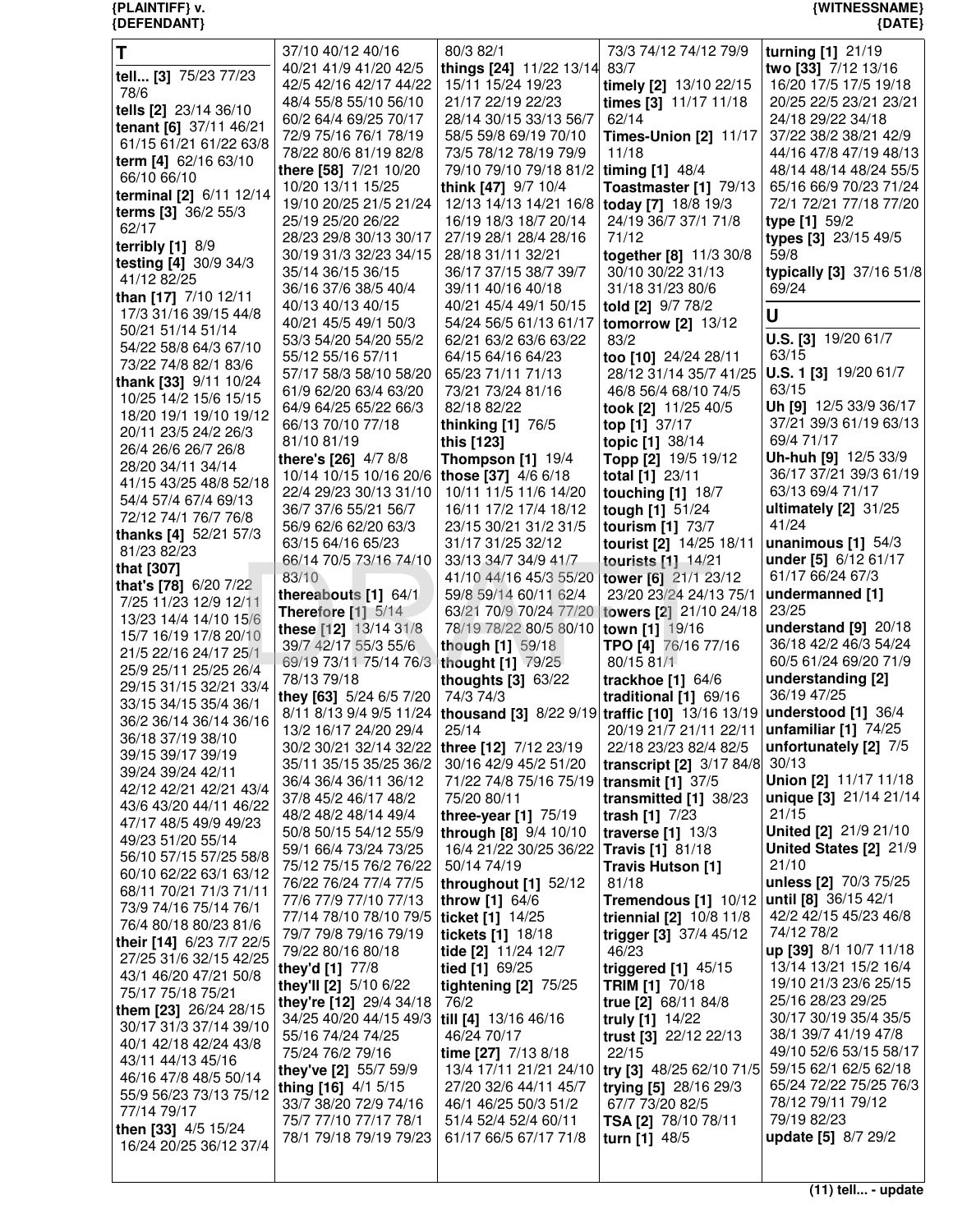| U                                               | vote [1] 57/8                                    | we're [29] 13/12 13/15                                                 | 8/12 9/1 13/6 14/15                              | 46/4 66/9 66/15 66/17                           |
|-------------------------------------------------|--------------------------------------------------|------------------------------------------------------------------------|--------------------------------------------------|-------------------------------------------------|
| update [3] 31/16                                | voted [1] 44/21                                  | 23/15 23/18 23/19                                                      | 16/21 20/1 22/11 33/16                           | 66/18 68/9 71/6 77/7                            |
| 55/6 81/18                                      | W                                                | 29/22 30/12 30/12 32/5<br>33/19 34/21 35/7 38/3                        | 42/17 42/19 45/7 45/25<br>51/11 56/15 62/23      | 79/24 82/4<br>worked [2] 13/9 21/5              |
| updated [1] 54/21                               | wait [2] 46/16 46/24                             | 41/11 43/2 44/19 44/19                                                 | 65/18 66/13 74/23 75/1                           | workers [2] 16/11                               |
| updates [4] 2/8 3/8 6/8<br>15/19                | waiting [5] 28/14 30/25                          | 44/20 44/20 45/10                                                      | 76/4 76/5 79/20 80/5                             | 18/10                                           |
| upfront [1] 40/2                                | 45/10 56/12 73/15                                | 46/21 47/1 54/22 55/12                                                 | 83/4                                             | working [9] 12/18                               |
| upper [1] 10/14                                 | walked [1] 49/2<br>walking [1] 64/25             | 58/24 60/4 62/3 65/5<br>68/13                                          | whenever [1] 82/18                               | 12/25 13/11 13/25<br>30/21 31/22 54/4 54/5      |
| upstart [1] 76/3                                | wall [1] 58/19                                   | we've [11] 50/20 55/20                                                 | where [20] 3/11 13/3<br>16/23 21/6 35/15 39/18   | 81/16                                           |
| us [28] 9/7 9/8 11/3                            | want [47] 11/21 13/20                            | 56/9 60/1 60/11 66/24                                                  | 39/21 39/22 47/8 54/5                            | works [1] 48/4                                  |
| 17/19 18/8 23/15 30/22<br>31/19 37/4 43/1 44/10 | 15/11 16/1 19/25 20/5                            | 67/6 68/6 70/13 73/19                                                  | 54/25 56/9 56/14 56/24                           | worried [1] 28/1                                |
| 48/2 61/22 62/2 62/6                            | 21/18 21/24 21/24                                | 78/23                                                                  | 56/24 70/8 70/20 77/6                            | worth [1] 25/14                                 |
| 62/10 67/18 70/4 70/6                           | 22/21 22/21 22/21 23/2<br>26/16 26/22 26/24 29/2 | Wednesday [4] 6/22<br>17/9 18/2 83/1                                   | 79/20 82/10<br>whether [6] 14/8 26/23            | would [49] 5/15 8/12<br>8/19 8/25 9/2 14/17     |
| 71/5 71/9 71/10 71/18                           | 30/24 31/25 32/2 33/3                            | weeds [1] 41/25                                                        | 37/8 60/7 62/10 66/16                            | 17/2 21/17 21/20 26/17                          |
| 78/2 78/24 80/4 82/12<br>82/14                  | 33/3 35/5 36/5 44/24                             | week [6] 6/18 6/22                                                     | which [21] 3/22 4/6                              | 28/2 29/5 29/14 31/5                            |
| use [6] 27/10 35/17                             | 46/17 48/3 52/10 56/4                            | 18/16 37/3 47/2 83/4                                                   | 17/16 17/21 18/4 29/7                            | 32/14 32/22 33/13                               |
| 39/4 56/10 56/13 68/17                          | 58/15 58/19 62/10 63/8<br>65/23 66/4 66/6 69/20  | weeks [4] 30/17 71/9                                                   | 29/11 29/11 29/20                                | 33/22 40/3 40/17 40/18                          |
| used [4] 29/17 49/4                             | 70/6 70/10 71/5 71/7                             | 71/13 75/20<br>welcome [2] 23/4 27/9                                   | 36/20 36/23 41/6 47/21<br>48/2 50/12 70/18 70/19 | 42/6 44/10 48/15 49/7<br>49/7 49/22 50/15 54/20 |
| 75/15 80/25                                     | 71/10 76/6 77/23 78/1                            | welcomed $[1]$ 69/5                                                    | 71/1 73/1 75/10 81/25                            | 62/2 63/8 63/9 63/10                            |
| uses [1] 57/19<br>using [2] 66/10 68/15         | 78/1 79/8                                        | well [25] 10/24 13/8                                                   | while [3] 35/14 69/19                            | 63/18 63/23 63/25                               |
| usual [2] 11/1 83/13                            | wanted [14] 3/19 19/7                            | 15/11 19/17 22/22 26/1                                                 | 74/20                                            | 64/17 71/15 73/22                               |
| usually [1] 44/24                               | 19/14 20/21 24/20<br>24/21 24/25 25/8 25/25      | 26/20 31/22 35/23 38/4<br>39/10 39/22 41/19                            | who [5] 22/8 25/12<br>31/25 56/13 74/20          | 73/23 74/5 75/15 75/22<br>77/9 78/5 78/17 78/20 |
| utilities $[1]$ 62/8                            | 35/15 74/16 77/10 83/3                           | 41/24 43/20 47/1 49/5                                                  | who's [2] 41/7 56/11                             | 78/22 80/8                                      |
| utility [1] 30/10<br>utility-related [1] 30/10  | 83/15                                            | 52/14 60/5 64/4 65/16                                                  | whoever [1] 11/12                                | wouldn't [4] 13/6                               |
|                                                 | wanting [2] 52/6 74/10                           | 68/11 69/4 73/7 77/4                                                   | whole [6] 13/6 13/22                             | 27/25 63/20 64/2                                |
| $\mathsf{V}$                                    | wants [3] 46/4 75/2<br>75/2                      | went [4] 15/2 17/13                                                    | 57/16 73/4 77/23 81/3                            | wrap [1] 10/7                                   |
| vacant [1] 64/17                                | war [1] 76/1                                     | 19/17 44/7<br>were [17] 4/4 13/18                                      | why [10] 13/24 35/17<br>39/4 45/14 45/21 46/15   | wrapped $[2]$ 38/1<br>59/12                     |
| valorem [3] 70/5 70/21<br>70/22                 | was [60] 6/18 8/12                               | 14/6 14/10 16/25 24/8                                                  | 55/11 76/13 79/12                                | write [1] 9/5                                   |
| <b>valuable [1]</b> 64/18                       | 10/18 10/21 11/21                                | 26/2 32/14 39/18 39/21                                                 | 79/13                                            | writing [1] 37/5                                |
| value [1] 40/19                                 | 11/24 12/3 12/7 14/13<br>15/11 15/16 16/6 16/24  | 45/24 47/8 61/12 72/3<br>77/6 77/13 77/18                              | wide [1] 21/11                                   | wrong [2] 39/9 45/19                            |
| values [1] 40/18                                |                                                  | 17/11 17/13 19/7 19/16   weren't [2] 40/23 40/24 18/4 29/20 29/24 30/1 | will [48] 6/5 7/3 7/6 7/9                        | wrote [1] 56/19<br><b>WUELLNER [1] 1/18</b>     |
| variation [1] 21/15<br>variety [1] 73/4         | 20/23 20/24 21/4 24/17                           | west [2] 29/7 35/1                                                     | 30/2 30/3 30/7 30/7                              |                                                 |
| verbally [1] 36/12                              | 24/19 33/1 36/20 38/23                           | whammy [1] 16/19                                                       | 30/18 31/19 31/25                                | Υ                                               |
| version [2] 54/13 54/14                         | 39/12 44/8 45/5 47/7                             | what [75] 8/7 8/19                                                     | 34/20 34/24 35/6 35/12                           | y'all [1] 82/24                                 |
| versions [1] 48/19                              | 50/9 50/17 50/22 55/6<br>57/13 61/22 63/24 66/3  | 10/23 13/1 15/8 15/10<br>16/10 21/25 22/9 22/16                        | 37/2 37/4 37/5 37/7<br>37/15 37/22 38/7 41/6     | yeah [47] 7/22 9/23<br>10/15 10/15 10/22        |
| very [29] 12/3 12/6                             | 68/8 68/8 74/11 74/18                            | 22/21 22/22 23/1 23/10                                                 | 41/14 50/8 51/5 51/11                            | 11/11 11/15 11/16                               |
| 18/2 18/21 20/11 21/13<br>26/8 37/13 38/1 38/8  | 74/20 77/10 77/19                                | 24/21 27/7 29/3 30/7                                                   | 51/16 52/5 55/9 60/12                            | 11/19 14/19 15/4 19/6                           |
| 39/15 42/13 49/24 50/1                          | 77/20 78/16 79/12                                | 31/24 32/19 32/22 34/3                                                 | 70/4 70/14 70/16 70/17                           | 25/11 27/8 27/8 27/22                           |
| 50/12 52/18 54/4 57/14                          | 79/19 79/23 79/24<br>79/25 80/1 80/2 80/16       | 34/7 34/9 36/2 36/20<br>37/17 37/17 38/25                              | 70/19 70/25 71/1 71/23<br>72/20 78/24 82/19 83/6 | 32/9 36/17 43/21 50/1<br>50/2 51/3 52/24 54/24  |
| 57/20 75/22 76/8 77/12                          | 80/17 81/17 81/18                                | 39/12 40/17 40/20                                                      | 83/8                                             | 56/2 59/6 59/19 59/20                           |
| 77/24 78/14 79/5 79/13<br>81/22 81/25 82/13     | 81/22 83/2 84/7                                  | 40/22 41/7 41/7 41/14                                                  | <b>Williams [1] 17/11</b>                        | 59/21 60/5 60/7 62/23                           |
| <b>vetted [1]</b> 49/11                         | wash [1] 72/2                                    | 41/16 41/17 41/21                                                      | wind [1] 19/24                                   | 63/5 63/6 64/13 64/20                           |
| vice [1] 50/24                                  | wasn't [2] 8/9 80/1<br>waste [1] 64/10           | 42/12 42/14 45/2 45/2                                                  | winds [1] 20/2                                   | 65/1 65/2 66/8 67/12<br>67/25 68/1 68/1 80/16   |
| vice president [1]                              | water [3] 11/24 79/20                            | 45/18 46/8 46/11 46/15<br>49/6 49/22 49/23 50/9                        | windsock [2] 19/19<br>19/20                      | 81/9 82/22 83/10                                |
| 50/24<br>victim [1] 10/19                       | 79/20                                            | 50/15 53/11 54/22                                                      | within [1] 60/8                                  | year [25] 7/6 7/8 7/9                           |
| <b>video</b> [1] 80/3                           | waves [1] 53/16                                  | 54/22 57/23 58/2 58/20                                                 | without [1] 46/7                                 | 8/1 8/5 8/6 8/10 8/13                           |
| videoed [1] 79/25                               | way [11] 1/4 18/19<br>22/10 23/22 27/9 27/18     | 58/21 59/7 59/12 60/7                                                  | won't [3] 42/14 59/9                             | 8/15 8/20 8/24 9/22<br>10/1 10/2 13/16 16/9     |
| view [3] 25/6 29/7                              | 38/9 44/24 75/12 75/24                           | 63/1 63/23 63/25 66/9<br>67/10 67/14 67/22 68/5                        | 73/2<br>wondered [3] 13/24                       | 31/20 33/14 69/18                               |
| 34/20<br>Vinny [2] 18/24 19/1                   | 78/11                                            | 71/9 73/10 75/2 78/10                                                  | 14/23 38/5                                       | 72/24 73/14 75/19                               |
| violation $[1]$ 21/19                           | we [195]                                         | 79/8                                                                   | wondering $[1]$ 66/15                            | 77/19 80/17 82/1                                |
| vital [1] 22/18                                 | we'd [2] 35/23 65/20                             | what's [2] 27/18 62/16                                                 | word [1] 46/21                                   | year's [1] 65/19                                |
| voice [1] 26/1                                  | we'll [12] 6/25 7/2 8/6<br>8/6 31/23 31/24 34/2  | whatever [5] 8/11 20/1<br>42/10 55/22 77/14                            | wording [1] 42/23<br>words [2] 43/2 57/21        | year-end [2] 77/19<br>80/17                     |
| volunteer [1] 10/18                             | 37/10 43/23 71/20                                | wheel [1] 25/15                                                        | work [16] 6/13 6/14                              | years [16] 3/23 7/12                            |
| volunteered [1] 78/8<br>volunteers $[1]$ 11/6   | 71/22 72/22                                      | when [27] 4/4 8/7 8/9                                                  | 18/9 30/13 33/3 37/11                            | 16/20 17/11 20/25 21/5                          |
|                                                 |                                                  |                                                                        |                                                  |                                                 |